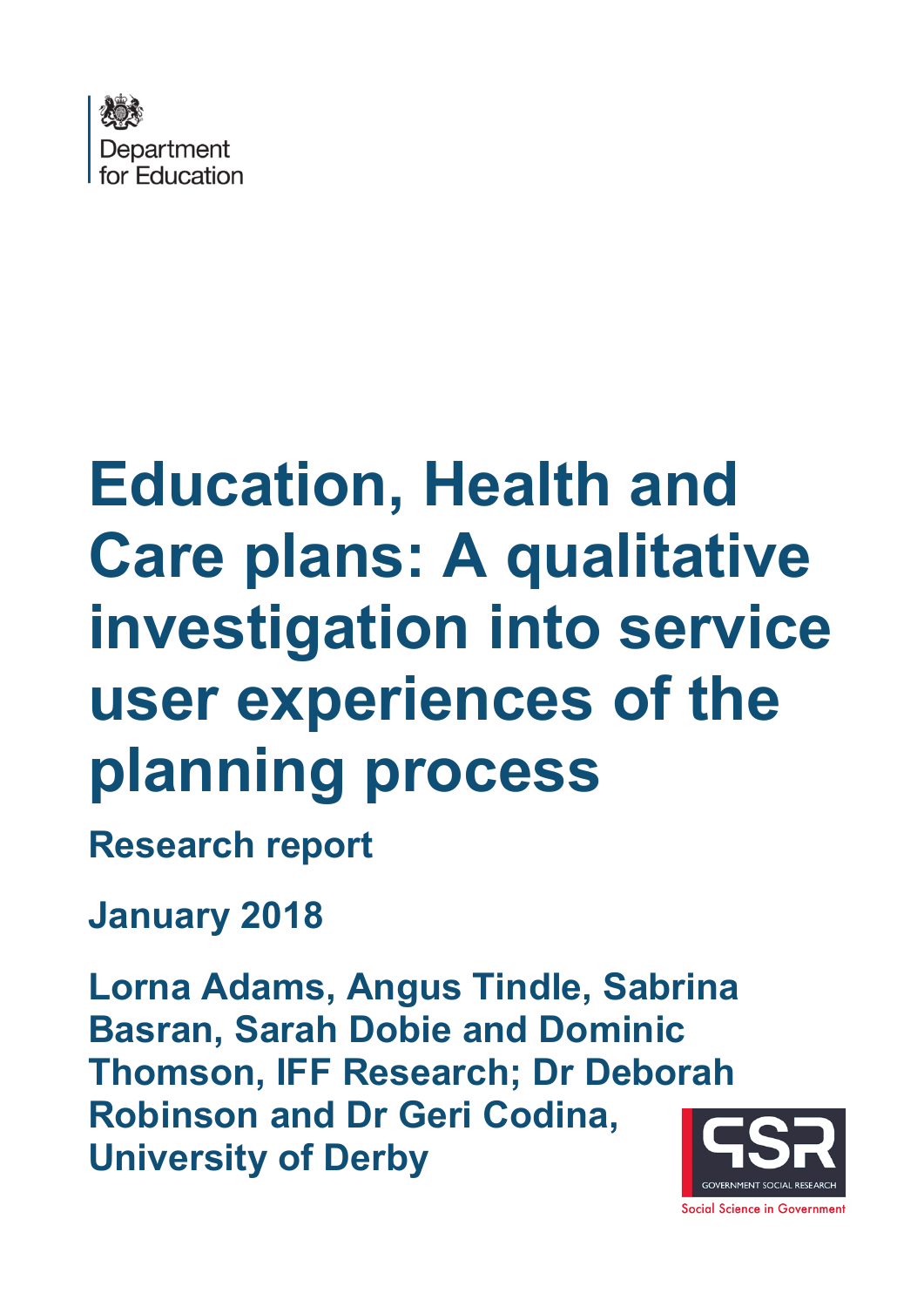# **Disclaimer**

The views expressed in this report are those of the authors and do not necessarily reflect those of the Department for Education. This research is not an endorsement by the Department for Education of any of the views expressed by those surveyed or interviewed or of the strategies described; neither does it represent Government policy or indicate future policy direction.

The detail provided throughout this report is specific to those interviewed or surveyed: it is in no way intended to provide a comprehensive list of all EHC plan service user experiences or of all strategies being used across all schools and colleges.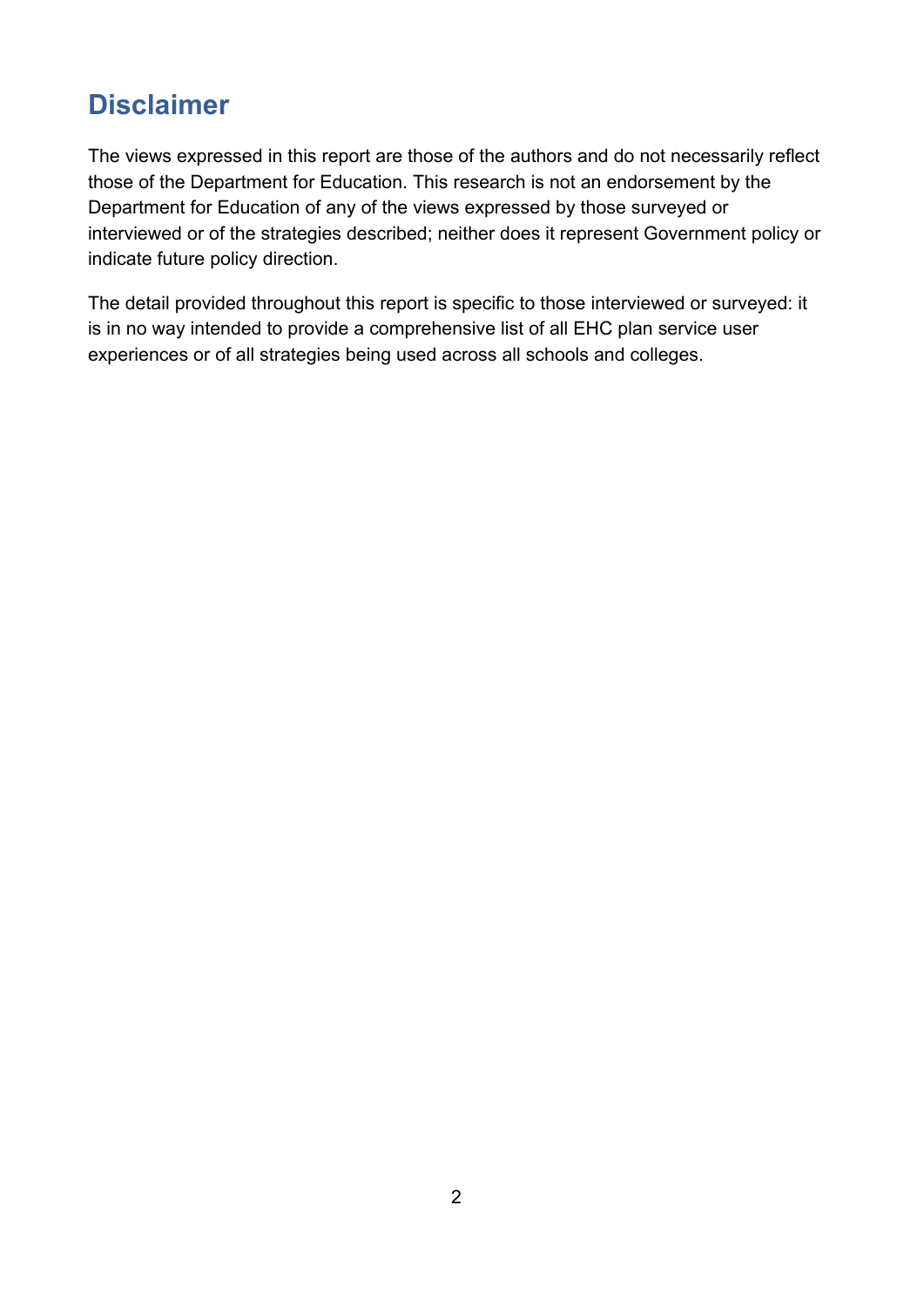# **Contents**

|                |                                                                                                           | List of figures                                                             | 5              |
|----------------|-----------------------------------------------------------------------------------------------------------|-----------------------------------------------------------------------------|----------------|
|                | List of tables                                                                                            |                                                                             | 6              |
|                |                                                                                                           | Glossary of terms                                                           | $\overline{7}$ |
|                |                                                                                                           | <b>Executive Summary</b>                                                    | 9              |
|                |                                                                                                           | Background                                                                  | 9              |
|                |                                                                                                           | Key findings                                                                | 10             |
|                |                                                                                                           | Factors leading to satisfaction with the EHC plan process                   | 10             |
|                |                                                                                                           | Factors leading to dissatisfaction with the EHC plan process                | 11             |
|                |                                                                                                           | Assessment of EHC plan quality                                              | 12             |
| 1 <sub>1</sub> |                                                                                                           | Introduction                                                                | 15             |
|                | 1.1.                                                                                                      | Policy background                                                           | 15             |
|                | 1.2.                                                                                                      | Aims of this research                                                       | 16             |
|                | 1.3.                                                                                                      | <b>Methods</b>                                                              | 18             |
|                | Qualitative research to understand experiences of the EHC needs assessment and<br>planning process        |                                                                             | 18             |
|                |                                                                                                           | The context and methodology for the assessment of EHC plan quality          | 19             |
|                |                                                                                                           | Review schedule                                                             | 20             |
| 2.             |                                                                                                           | Factors leading to satisfaction in local authorities rated above average    | 23             |
|                | 2.1.                                                                                                      | One individual can make a huge difference                                   | 23             |
|                | 2.2.                                                                                                      | Dedicated specialist support                                                | 24             |
|                | 2.3.                                                                                                      | Having the EHC plan ready before a transition period                        | 25             |
|                | Working together with more sustained face-to-face contact between the family<br>2.4.<br>and professionals |                                                                             | 26             |
|                | Constructive communication between different professionals                                                |                                                                             | 26             |
|                | Actions being progressed between meetings                                                                 |                                                                             |                |
|                | Having a good grasp of the child / young person's needs before the initial meeting                        |                                                                             |                |
|                | Cases where these collaborative behaviours were absent                                                    |                                                                             |                |
|                | 2.5.                                                                                                      | Involving the child/young person in a meaningful manner                     | 27             |
|                |                                                                                                           | Involving young children                                                    | 28             |
| 3.             |                                                                                                           | Factors leading to dissatisfaction in local authorities rated below average | 30             |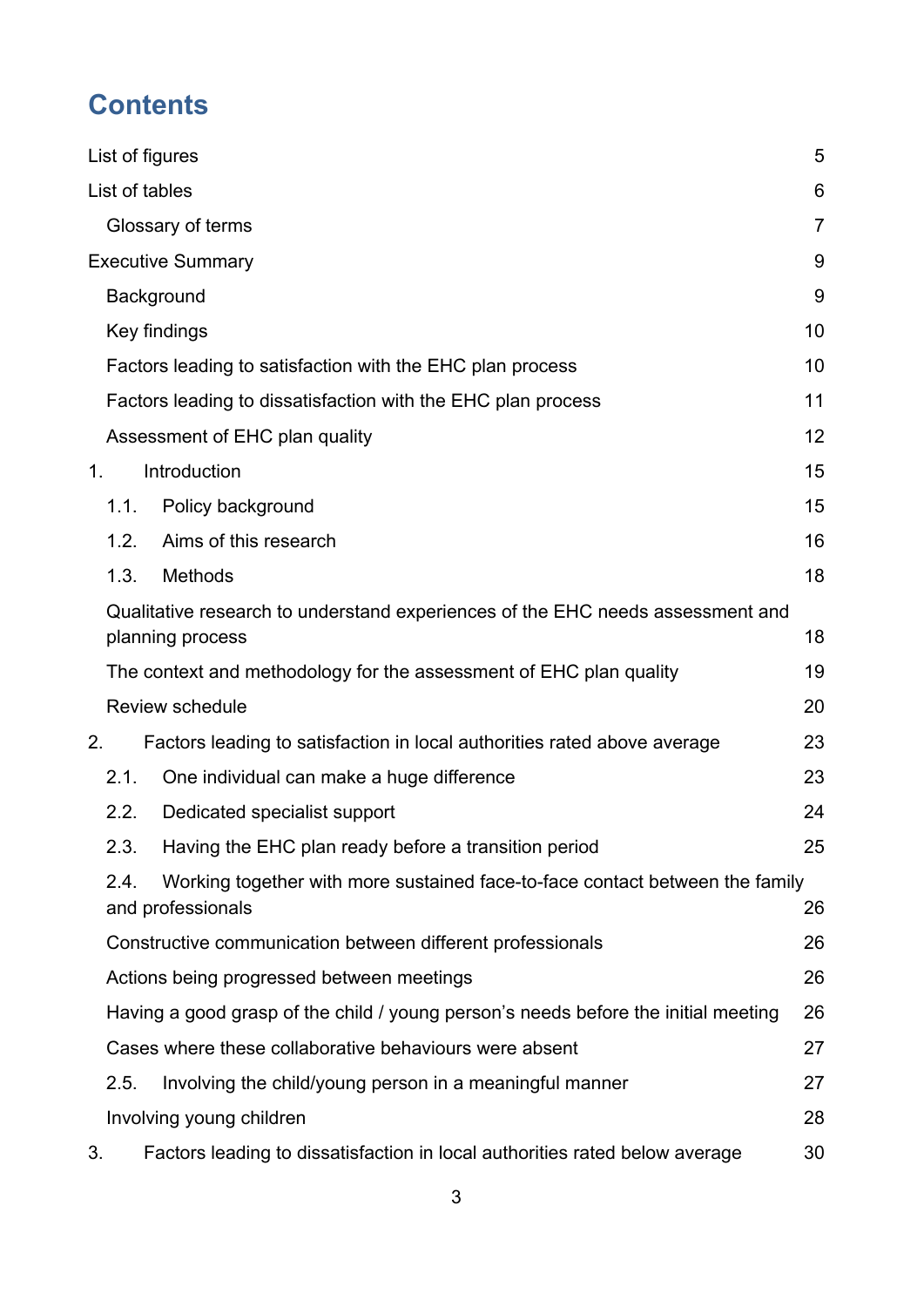|                                                                             | 3.1.                                                         | A need for communication from local authorities throughout the process  | 30 |  |  |
|-----------------------------------------------------------------------------|--------------------------------------------------------------|-------------------------------------------------------------------------|----|--|--|
| 3.2.                                                                        |                                                              | A need for accessible information and support for families              | 31 |  |  |
|                                                                             | 3.2.1.                                                       | Managing the logistics of getting an EHC plan                           | 32 |  |  |
|                                                                             | 3.3.                                                         | A need for greater transparency about reasons for delays                | 34 |  |  |
|                                                                             | 3.3.1.                                                       | Prioritisation of EHC plans                                             | 35 |  |  |
|                                                                             | 3.4.                                                         | A need for increased involvement of families in the process             | 36 |  |  |
|                                                                             | 3.5.                                                         | Involvement of the child/young person                                   | 37 |  |  |
|                                                                             | 3.6.                                                         | A need for improved attention to detail in drafting a tailored EHC plan | 37 |  |  |
|                                                                             | 3.7.                                                         | A need for more co-operative relationships with other parties           | 38 |  |  |
| 4.                                                                          |                                                              | Assessment of EHC Plan quality                                          | 39 |  |  |
|                                                                             | 4.1.                                                         | Overall results: what is the quality of the 18 EHC plans in the sample? | 40 |  |  |
|                                                                             | 4.1.1.                                                       | Statutory minimum requirements                                          | 41 |  |  |
|                                                                             | 4.1.2.                                                       | Principles and requirements                                             | 42 |  |  |
|                                                                             | 4.2.                                                         | Discussion of findings                                                  | 44 |  |  |
|                                                                             | 4.2.1.                                                       | Accessibility                                                           | 44 |  |  |
|                                                                             | 4.2.2.                                                       | Statutory minimum requirements                                          | 47 |  |  |
|                                                                             | 4.2.3.                                                       | The requirements and principles for EHC plans from the Code of Practice | 48 |  |  |
|                                                                             | 4.3.                                                         | Summary                                                                 | 59 |  |  |
| Relationship between EHC Plan quality and the user experience<br>5.<br>5.1. |                                                              |                                                                         | 61 |  |  |
|                                                                             |                                                              | Above average-rated local authorities versus below average-rated local  |    |  |  |
|                                                                             | authorities                                                  |                                                                         | 61 |  |  |
|                                                                             | 5.2.                                                         | Factors prevalent among plans with the highest and lowest scores        | 62 |  |  |
| 6.                                                                          |                                                              | Conclusions and recommendations                                         | 64 |  |  |
|                                                                             | 6.1.                                                         | Practical recommendations for producing EHC plans                       | 65 |  |  |
|                                                                             | Appendix 1: Topic guides for qualitative interviews<br>70    |                                                                         |    |  |  |
|                                                                             | Appendix 2: Assessment of EHC plan quality<br>77             |                                                                         |    |  |  |
|                                                                             | Appendix 3: Moderation and the expert review team<br>80      |                                                                         |    |  |  |
|                                                                             | Appendix 4: Moderated scores from expert review<br>82        |                                                                         |    |  |  |
|                                                                             | 83<br>Appendix 5: Results of the audit of statutory elements |                                                                         |    |  |  |
|                                                                             | Appendix 6: Moderated scores per item<br>84                  |                                                                         |    |  |  |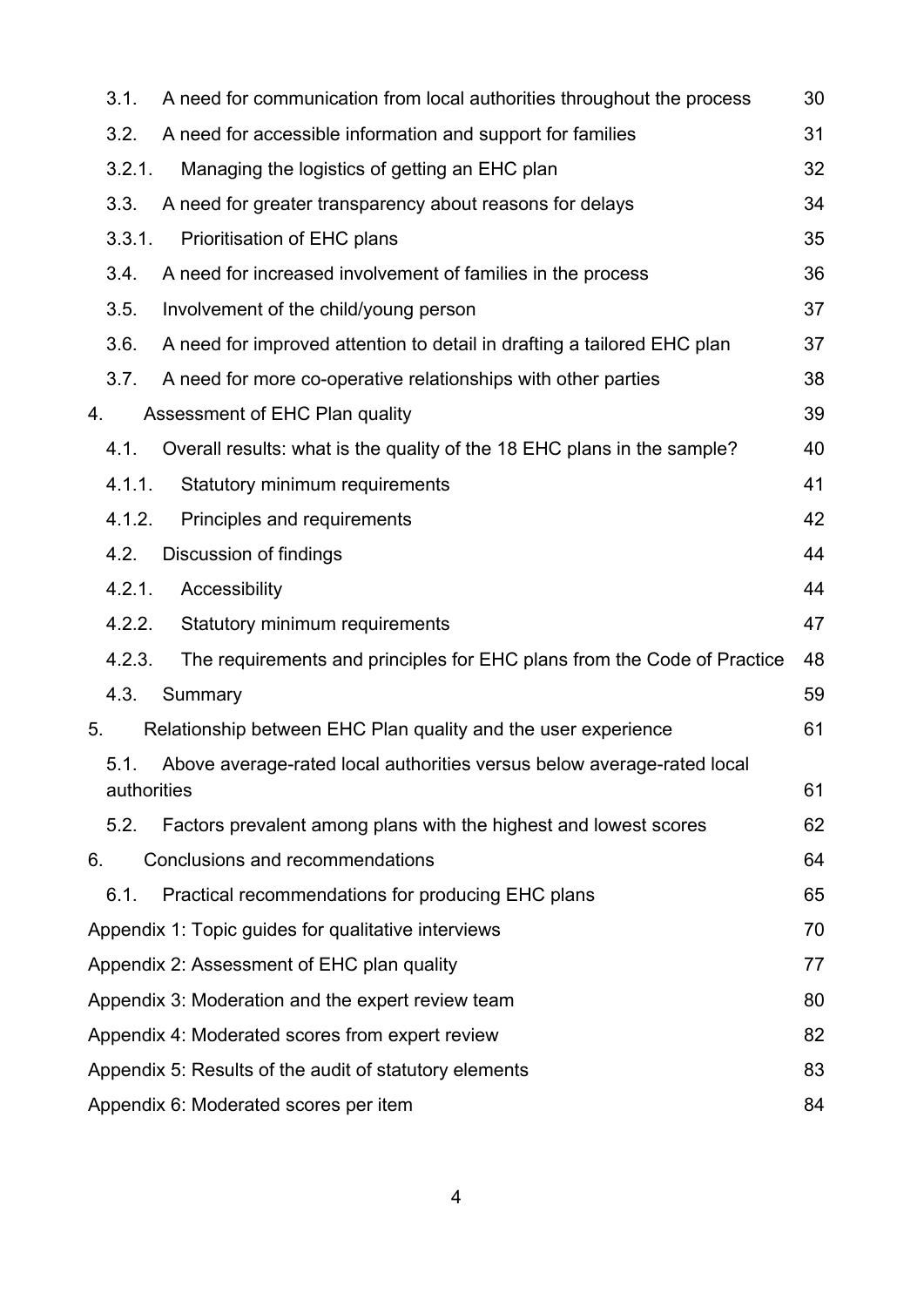# <span id="page-4-0"></span>**List of figures**

| Figure 2.1 Case study: One individual making a huge difference                                                                 | 24 |
|--------------------------------------------------------------------------------------------------------------------------------|----|
| Figure 3.1 Case study: Not being kept informed                                                                                 | 31 |
| Figure 3.2 Case study: Taking responsibility for liaising with specialists                                                     | 34 |
| Figure 3.3 Case study: Lack of prioritisation of EHC plans at transition points                                                | 36 |
| Figure 4.1 Mean moderated score for each of the criteria against which the EHC plans<br>were assessed                          | 40 |
| Figure 4.2: The number of statutory minimum requirements met by the plans in the<br>sample                                     | 41 |
| Figure 4.3: The statutory minimum requirements which plans most commonly failed to<br>meet                                     | 41 |
| Figure 4.4: Mean scores for the extent to which the plans represent the requirements and<br>principles of the Code of Practice | 43 |
| Figure 4.5: Child-friendly presentation (redacted)                                                                             | 45 |
| Figure 4.6: Accessible house style (redacted)                                                                                  | 45 |
| Figure 4.7: Example of ambiguity                                                                                               | 48 |
| Figure 4.8: Example of parental contribution to the EHC plan                                                                   | 49 |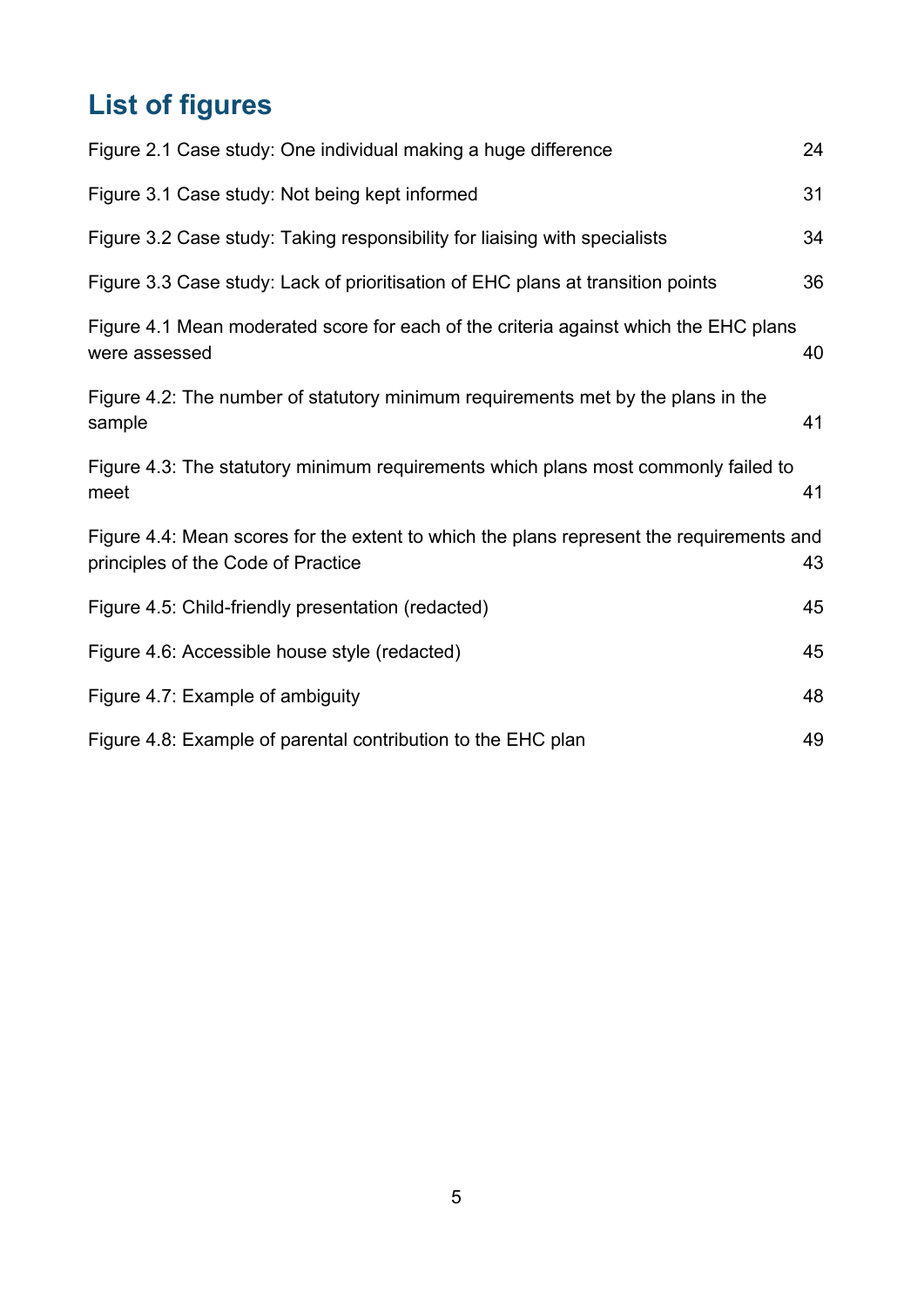# <span id="page-5-0"></span>**List of tables**

[Table 5.1 Mean percentage scores, by local authority rating](#page-60-2) 61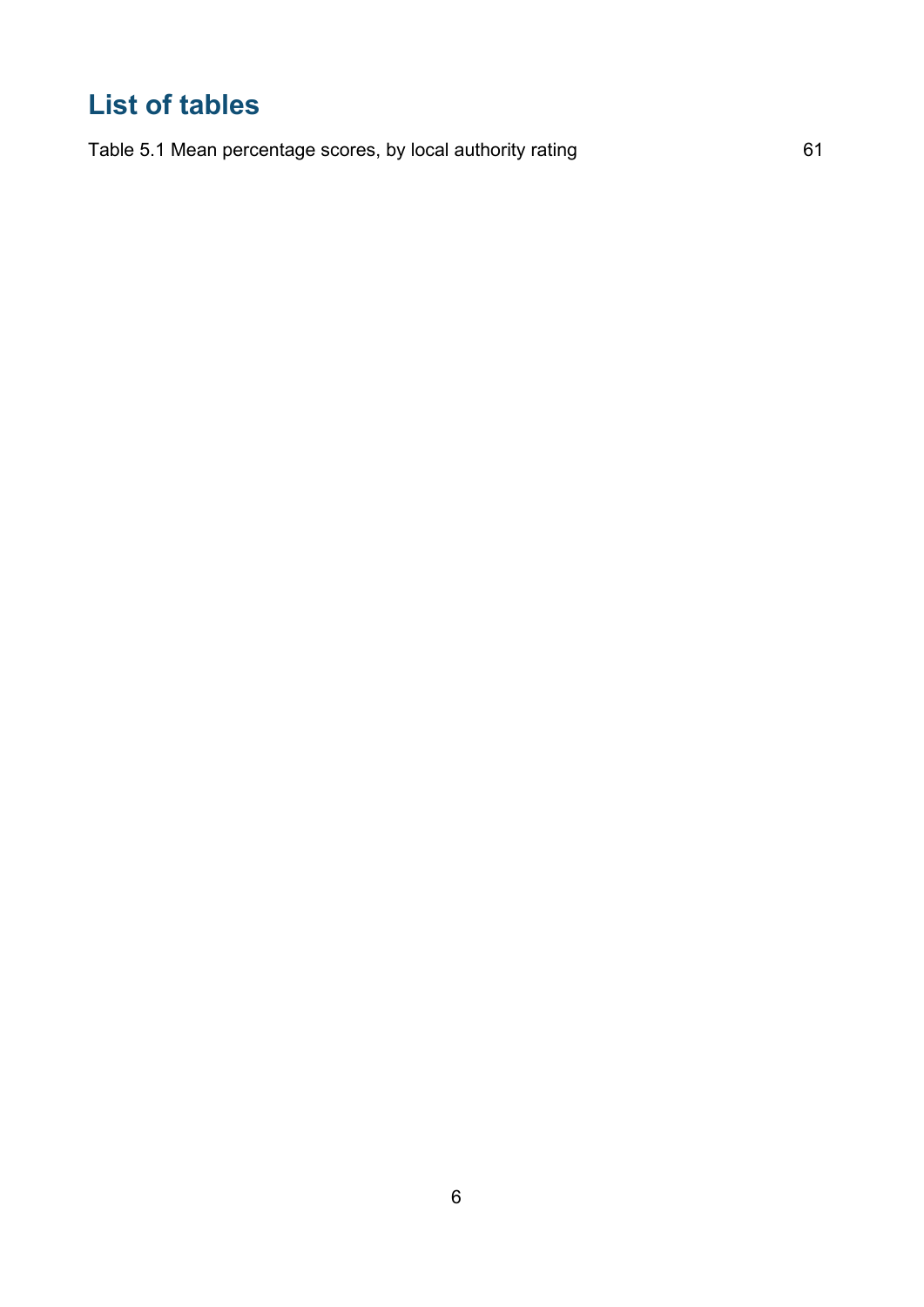# <span id="page-6-0"></span>**Glossary of terms**

The following terms are used in this report:

**Disability:** Under the 2010 Equalities Act, a person has a disability if they have a physical or mental impairment which has a substantial and long-term adverse effect on their ability to carry out normal day-to-day activities. Children and young people with disabilities do not necessarily have SEN, but there is a significant overlap between disabled children and young people and those with SEN.

**Education, Health and Care plan (EHC plan)**: This is a statutory document. An EHC plan details the education, health and care support that is to be provided to a child or young person who has a Special Educational Need or a Disability (SEND). It is drawn up by the local authority after an EHC needs assessment of the child or young person, in consultation with relevant partner agencies, parents and the child or young person themselves

**Independent supporter**: A person recruited locally by a voluntary or community sector organisation to help families going through an EHC needs assessment and the process of developing an EHC plan. This person is independent of the local authority and will receive training, including legal training, to enable them to provide this support.

**Information, Advice and Support Services (IASS)**: Information, Advice and Support Services provide impartial information, advice and support to children and young people with SEND, and their parents, about the SEND system to help them play an active and informed role in their education and care. Although funded by local authorities, Information, Advice and Support Services are run either at arm's length from the local authority or by an independent (usually voluntary) organisation to ensure children, their parents and young people have confidence in them.

**Local Offer**: The Local Offer is a comprehensive, accessible and up-to-date online resource provided by local authorities. Local authorities in England are required to set out in their Local Offer information about provision they expect to be available across education, health and care for children and young people in their area who have SEND, including those who do not have Education, Health and Care (EHC) plans. Local authorities must consult locally on what provision the Local Offer should contain.

**Mainstream education setting**: In this report, this indicates a nursery, school or college that is not a specialist education setting (for a definition of 'specialist education setting', see below).

**Mixed education setting**: In this report, this indicates that a child or young person is in a mainstream education setting but is sometimes taught separately in a base or facility specifically for children/young people with SEND.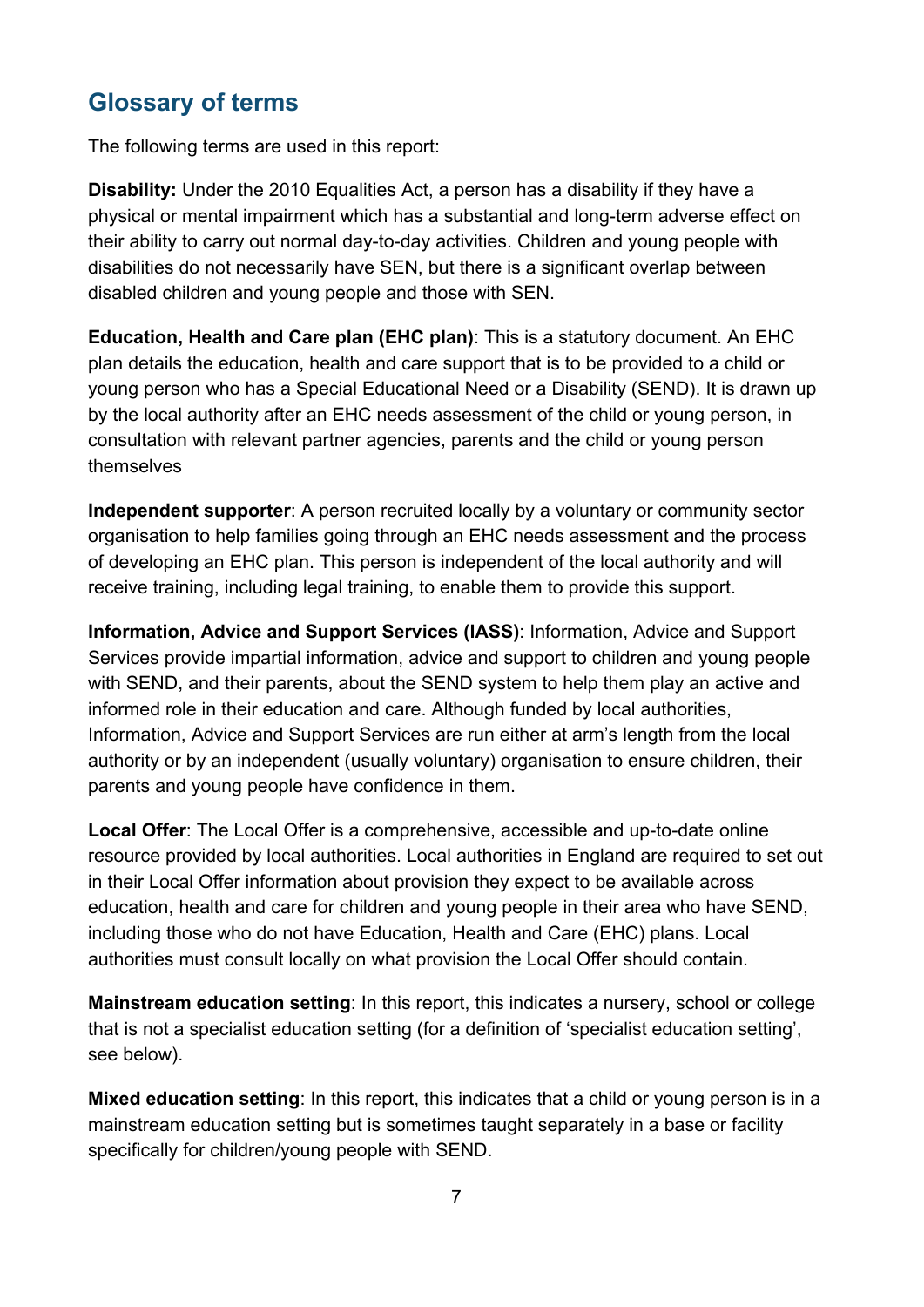**Personal Budget**: A Personal Budget is an amount of money identified by the local authority to deliver provision set out in an EHC plan where the parent or young person is involved in securing that provision. The funds can be held directly by the parent or young person, or may be held and managed on their behalf by the local authority, school, college or other organisation or individual and used to commission the support specified in the EHC plan.

**Special Educational Needs (SEN)**: A child or young person has SEN if they have a learning difficulty or disability which calls for special educational provision to be made for him or her. A child of compulsory school age or a young person has a learning difficulty or disability if he or she has a significantly greater difficulty in learning than the majority of others of the same age, or has a disability which prevents or hinders him or her from making use of educational facilities of a kind generally provided for others of the same age in mainstream schools or mainstream post-16 institutions.

**Specialist education setting**: A school which is specifically organised to make special educational provision for pupils with SEN.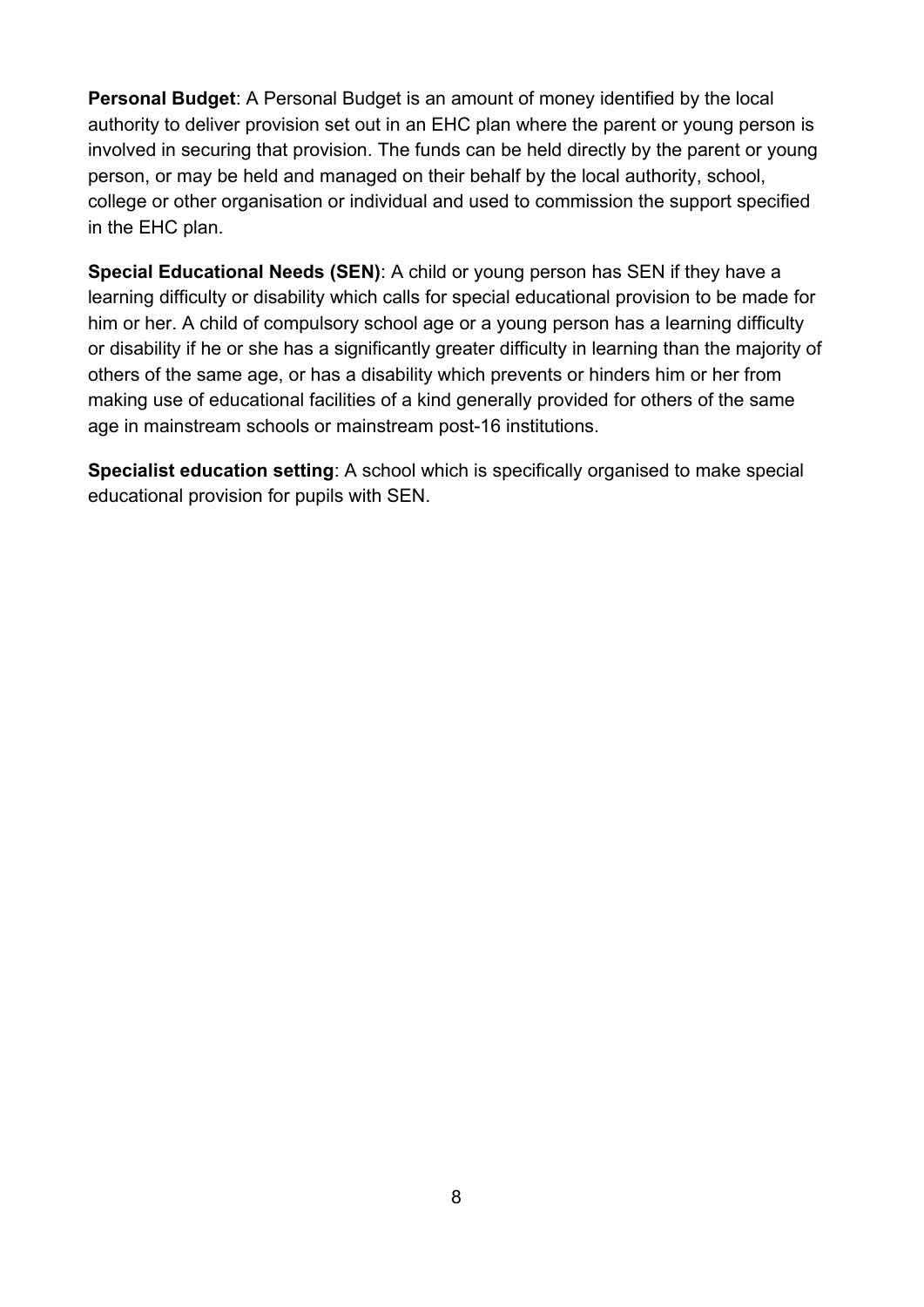# <span id="page-8-0"></span>**Executive Summary**

## <span id="page-8-1"></span>**Background**

An Education, Health and Care (EHC) plan sets out the education, health and care support that is to be provided to a child or young person aged 0-25 years who has Special Educational Needs or a Disability (SEND). It is drawn up by the local authority after an EHC needs assessment of the child or young person, in consultation with relevant partner agencies, parents and the child or young person themselves.

EHC plans, and the needs assessment process through which they are created, were introduced as part of the [Children and Families Act 2014.](http://www.legislation.gov.uk/ukpga/2014/6/contents/enacted) The Act, and an accompanying [SEND Code of Practice,](https://www.gov.uk/government/uploads/system/uploads/attachment_data/file/398815/SEND_Code_of_Practice_January_2015.pdf) sets out how local authorities must deliver EHC plans.

In 2016, a [national](https://www.gov.uk/government/uploads/system/uploads/attachment_data/file/604384/Education__health_and_care_plans_parents_and_young_people_survey.pdf) survey commissioned by the Department for Education (DfE) found variations in how EHC plan recipients experienced the EHC planning process across different local authorities.<sup>[1](#page-8-2)</sup> Based on these results, DfE commissioned two further research projects: a multivariate analysis of factors affecting satisfaction with the EHC planning process, and this qualitative investigation of user experiences of the EHC planning process.

The qualitative investigation consisted of two distinct exercises:

- **Twenty-five face-to-face in-depth interviews with parents** involved in the 2016 survey, with the aim of better understanding factors that lead to satisfaction and dissatisfaction with the EHC plan process. Thirteen interviews were conducted in local authorities with above average satisfaction, and 12 were conducted in local authority areas with below average satisfaction**.**
- **An evaluation of EHC plan quality** focussing on plans provided by 18 of the 25 parents interviewed. The evaluation was conducted by a panel of 10 SEND experts with wide experience as SEND policy advisors, strategic leaders in LAs, specialist advisory teachers, officers in SEN statutory services, Special Needs Co-ordinators, teachers in special and mainstream schools and lecturers. $^{\rm 2}$  $^{\rm 2}$  $^{\rm 2}$

There was little evidence of a link between families' satisfaction with the process of getting the EHC plan and experts' evaluations of the quality of the plan: this report therefore discusses these two strands of research separately.

<span id="page-8-2"></span> <sup>1</sup> The survey examined the experiences of 13,643 young people and parents of children/young people who received an EHC plan in 2015.

<span id="page-8-3"></span><sup>2</sup> See [Appendix 3](#page-79-0) for further details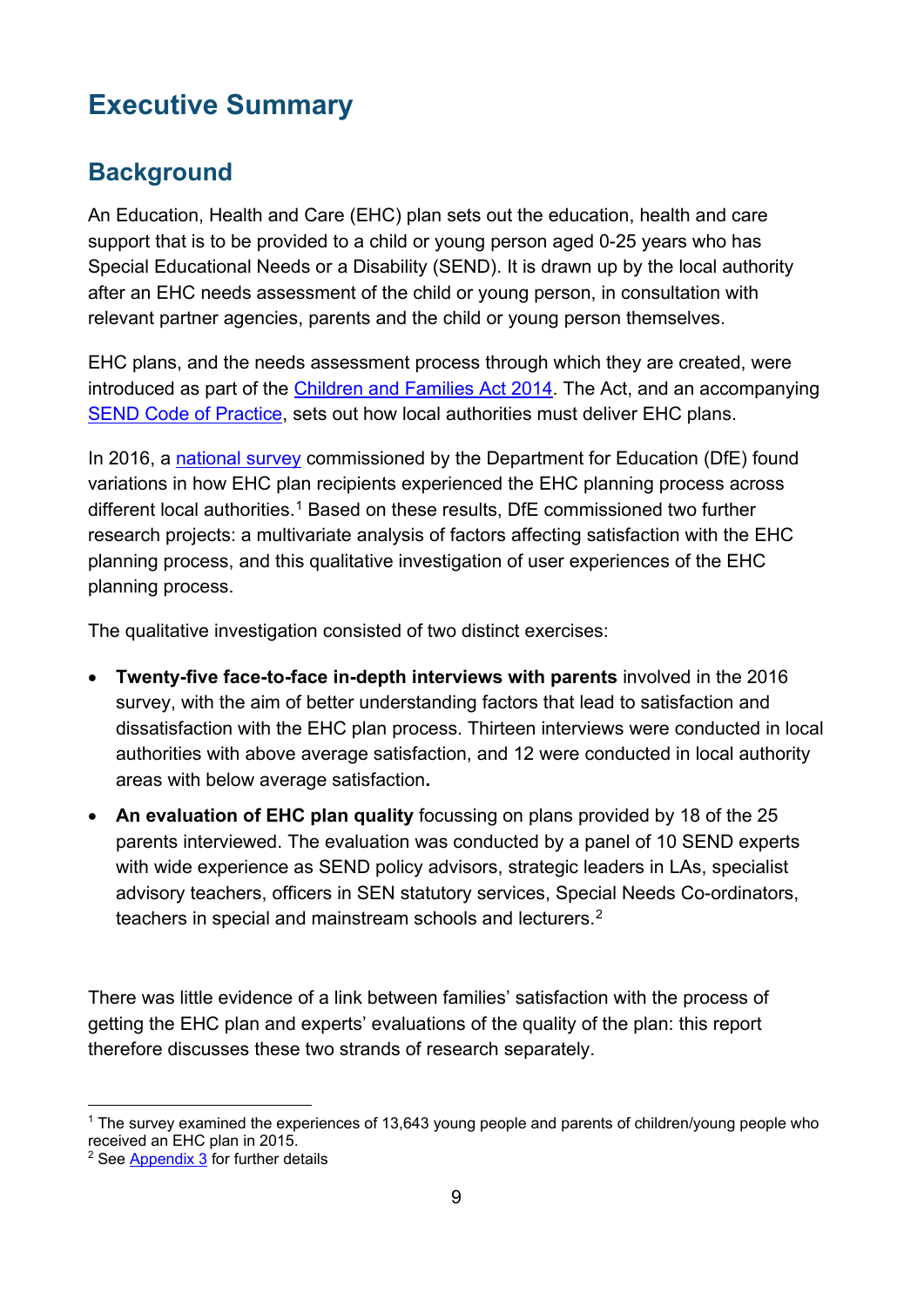# <span id="page-9-0"></span>**Key findings**

This qualitative investigation explores factors influencing both user experiences of the process of getting an EHC plan during 2015 and the quality of the plans produced in this period.

#### <span id="page-9-1"></span>**Factors leading to satisfaction with the EHC plan process**

Based on interviews with parents, the factors below have been identified as leading to positive individual experiences of the EHC plan process in local authorities rated as above average overall.

| One individual can<br>make a huge<br>difference                                                               | Some parents reported that their experience of the EHC plan<br>process had been dramatically improved by an individual from<br>their educational setting or LA being proactive, taking<br>ownership of the process and providing information, advice<br>and support.<br>Click here for more detail                                                                                                       |
|---------------------------------------------------------------------------------------------------------------|----------------------------------------------------------------------------------------------------------------------------------------------------------------------------------------------------------------------------------------------------------------------------------------------------------------------------------------------------------------------------------------------------------|
| <b>Dedicated specialist</b><br>support                                                                        | One LA ran a specialist SEND centre where staff worked with<br>families to guide them through the process of getting an EHC<br>plan: this led to families having better understanding of their<br>final EHC plan and ensured that the final plan included<br>appropriate provision for the child/young person.<br><b>Click here for more detail</b>                                                      |
| <b>Having the EHC</b><br>plan ready before a<br>transition                                                    | Parents reported that it was extremely helpful when the EHC<br>plan was ready in advance of the child/young person<br>transitioning to primary or secondary school in order to<br>communicate technical support requirements, facilitate<br>dialogue between the family and the proposed setting and<br>ensure that the required support was in place from day one.<br><b>Click here for more detail</b> |
| <b>Working together</b><br>with sustained face-<br>to-face contact<br>between the family<br>and professionals | Families who met more than once with the professionals from<br>different disciplines who were inputting into their plan<br>described this leading to a number of productive collaborative<br>behaviours, ultimately resulting in better-informed plan<br>content and a more efficient EHC needs assessment and<br>planning process.<br><b>Click here for more detail</b>                                 |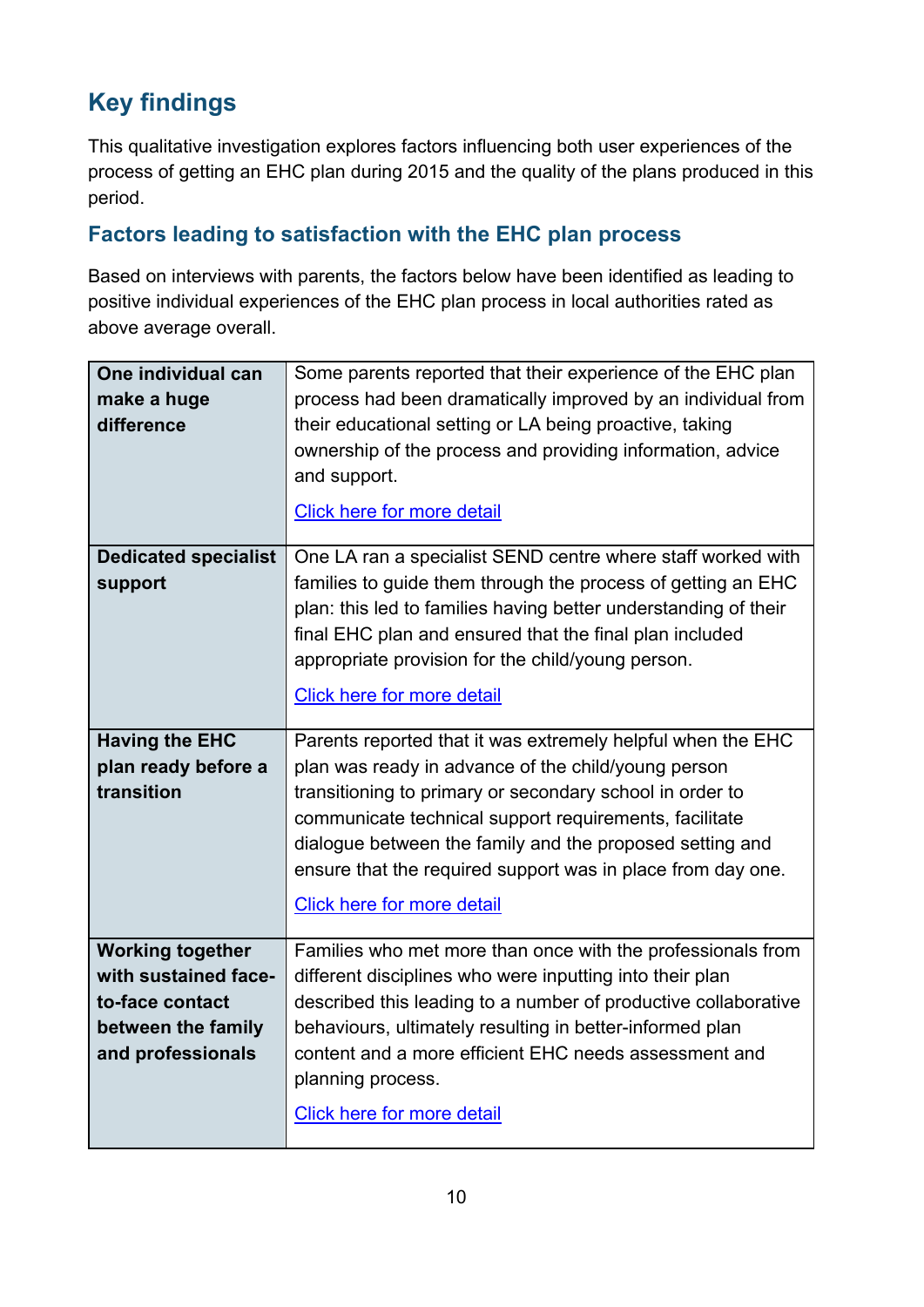| Involving the child / | A common characteristic of more positive experiences was                                                               |
|-----------------------|------------------------------------------------------------------------------------------------------------------------|
| young person in a     | that parents felt the child/young person had been involved in                                                          |
| meaningful manner     | the process in more than a perfunctory 'box ticking' way, with<br>their input directly informing the EHC plan content. |
|                       | Click here for more detail                                                                                             |

## <span id="page-10-0"></span>**Factors leading to dissatisfaction with the EHC plan process**

The following were issues highlighted by respondents who classed themselves as 'dissatisfied' with the EHC plan process and who were from local authorities rated as below average overall. The first three factors were the most commonly reported by those in our small qualitative sample.

| A need for          | Many parents felt that they had received limited information     |
|---------------------|------------------------------------------------------------------|
| communication       | from their local authority about how their case was progressing, |
| from local          | with some reporting that their emails and phone calls went       |
| <b>authorities</b>  | unreturned for weeks or months at a time.                        |
| throughout the      |                                                                  |
| process             | <b>Click here for more detail</b>                                |
|                     |                                                                  |
| A need for          | Some parents felt that there was a lack of accessible            |
| accessible          | information and support to guide them through the EHC            |
| information and     | process. Specific examples of what was perceived to be           |
| support during a    | missing included a user-friendly guide to the steps involved, a  |
| complex process     | list of useful contact numbers and awareness of the SEND         |
|                     | Code of Practice.                                                |
|                     |                                                                  |
|                     | <b>Click here for more detail</b>                                |
|                     |                                                                  |
| A need for greater  | Many parents interviewed in below average-rated local            |
| transparency about  | authorities reported the process of getting an EHC plan taking   |
| reasons for delays  | more than 10 months and stated that during this time they were   |
| and greater         | often unclear about whether their plan was being progressed.     |
| recognition of the  | This sometimes resulted in the EHC plan content becoming         |
| potential impact of | outdated, or the EHC plan not being in place in time for         |
| these               | transition points between schools/colleges.                      |
|                     | <b>Click here for more detail</b>                                |
|                     |                                                                  |
|                     |                                                                  |
|                     |                                                                  |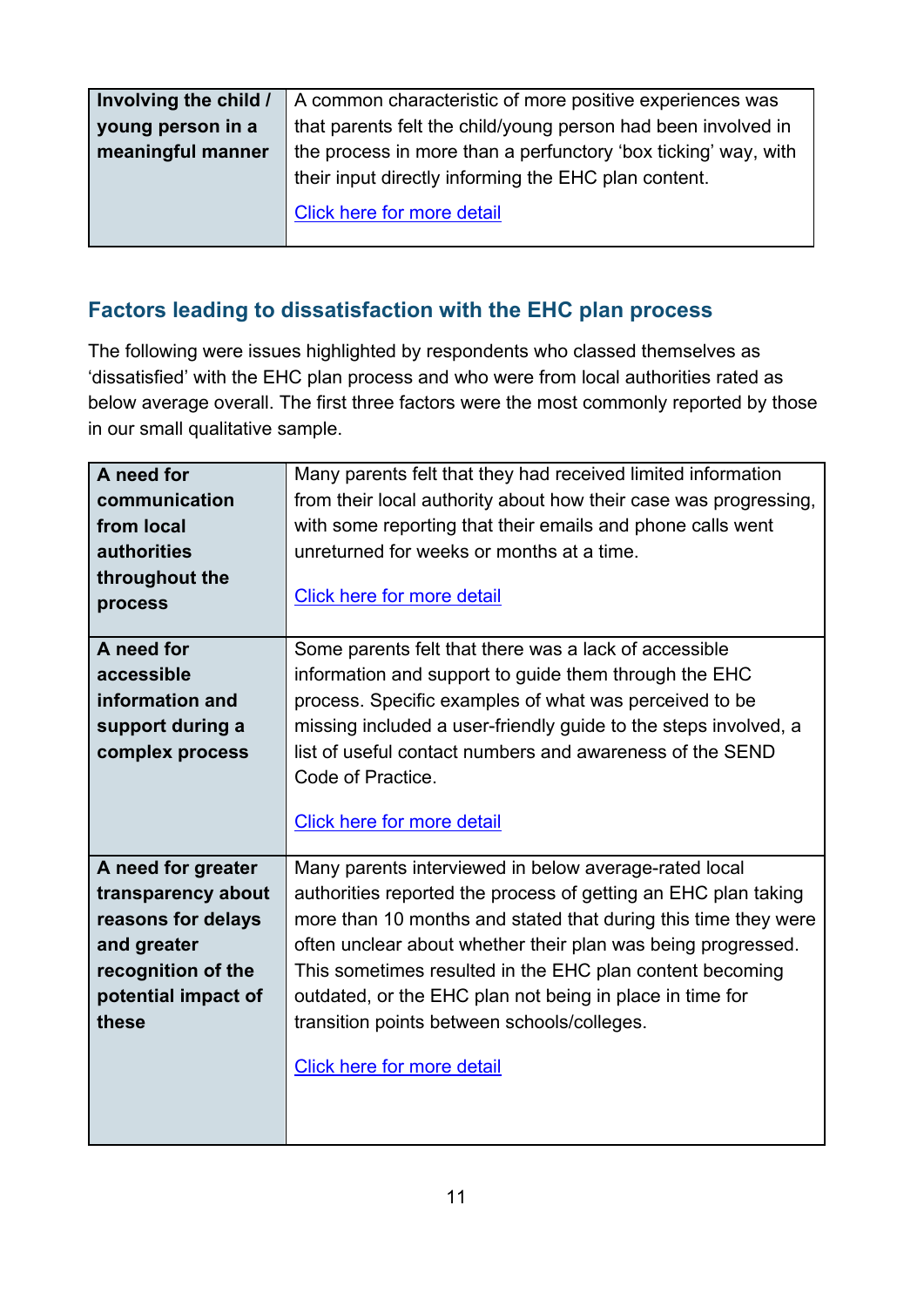| A need for            | Some parents would have liked more involvement in the            |
|-----------------------|------------------------------------------------------------------|
| increased             | process of developing the EHC plan, reporting that they had      |
| involvement of        | been given limited scope for involvement in meetings and that    |
| families in the       | their child was not given options for how they could take part.  |
| process               |                                                                  |
|                       | Click here for more detail                                       |
|                       |                                                                  |
| A need for            | A few parents felt a lack of attention to detail in the EHC plan |
| improved attention    | drafting – for instance, where it seemed that text had been      |
| to detail in drafting | copied and pasted – made the plan feel generic rather than       |
| a tailored EHC plan   | tailored to the child.                                           |
|                       |                                                                  |
|                       | <b>Click here for more detail</b>                                |
|                       |                                                                  |
|                       |                                                                  |
| A need for more co-   | In some instances, an 'uncooperative' or 'adversarial'-seeming   |
| operative             | relationship with schools made the process of getting an EHC     |
| relationships with    | plan feel more difficult. Some schools were unwilling to start   |
|                       | the process or be involved in meetings, or had disagreements     |
| other parties         |                                                                  |
|                       | with local authorities when it became unclear who was in         |
|                       | possession of outstanding reports.                               |
|                       |                                                                  |
|                       | Click here for more detail                                       |

### <span id="page-11-0"></span>**Assessment of EHC plan quality**

The expert review of EHC plan quality examined 18 EHC plans collected from participants who took part in the qualitative interviews. All plans were scored on the basis of three measures: inclusion of all statutory requirements (scored out of 120), being accessible (scored out of 100), and representing the principles of the Code of Practice and the 2014 Children and Families Act (scored out of 10). These measures were chosen by the review panel as key indicators of quality in relation to the service requirements and principles for EHC plans as indicated in the Code of Practice. [Appendix](#page-76-0)  [2](#page-76-0) provides more detail about the link between the assessment schedule and the Code of Practice.

After the evaluation, mean scores were taken across the sample for each of the three criteria. The highest mean average score awarded was 91%, for **including all statutory requirements** as mandated in the Code of Practice (see [Appendix 2\)](#page-76-0). The mean average score was for plans **being accessible** was 76%, while the mean average score for **representing the principles of the Code of Practice and the 2014 Children and Families Act** was 69%.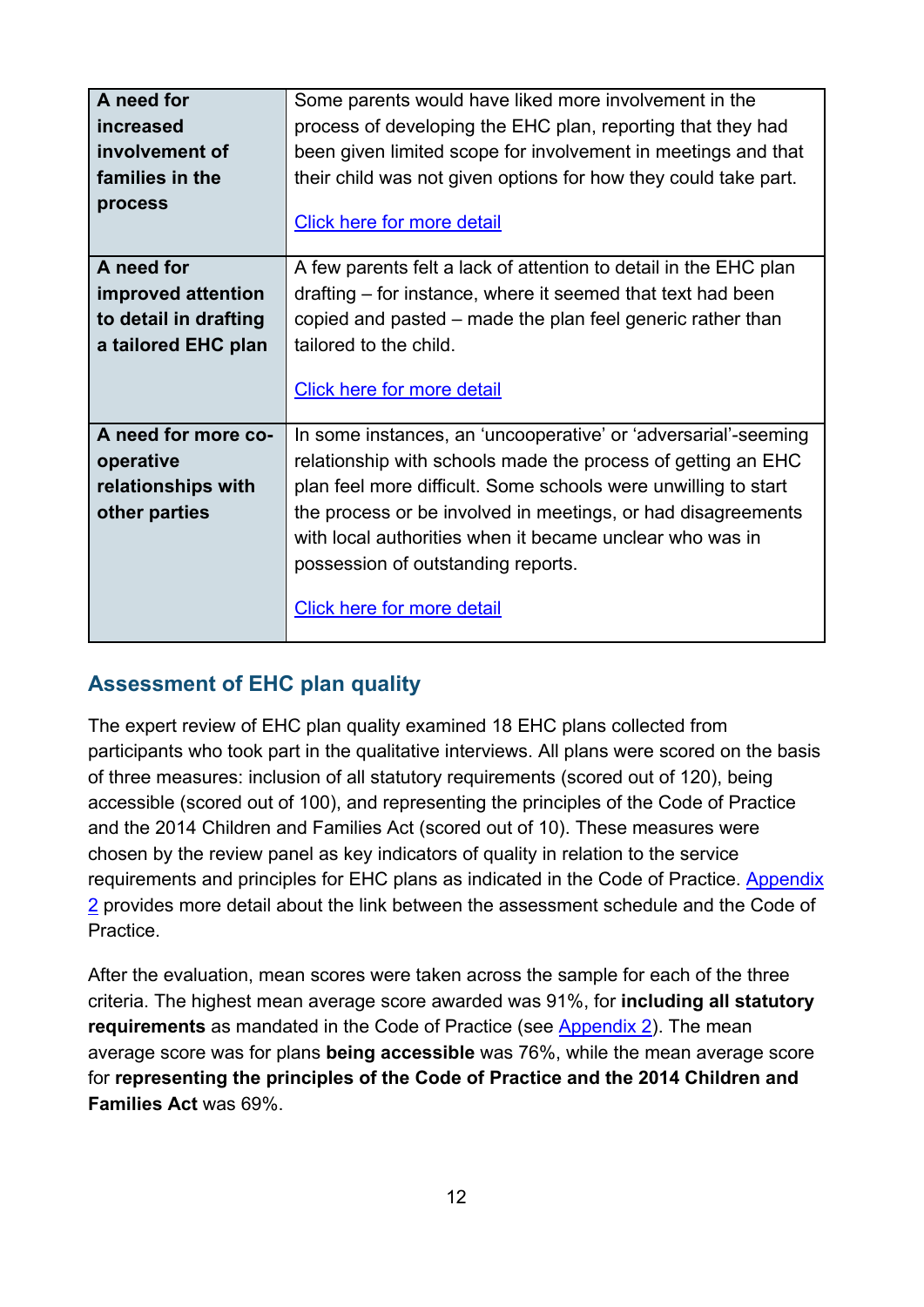The scores for the different criteria were then combined to give a **mean average score of overall quality** of 79%. In terms of this overall measure of EHC plan quality, there was little evidence of a difference between plans from local authorities rated as aboveaverage for parental satisfaction with the EHC planning process in the national survey and plans from local authorities rated as below-average.

It should be noted that while eight of the plans in the sample did not include a local authority date and signature as per the statutory requirements, it is possible that these plans were at a draft rather than a final stage. It was not possible to deduce this from the plans themselves, and given this lack of clarity it is not appropriate to assume that the absence of local authority dates and signatures demonstrated unlawful practice.

| What made for<br>more<br>accessible<br><b>EHC plans?</b>                                         | The highest scoring plans were written in plain English with parental<br>and child contributions written in first person, making the content<br>more meaningful to the child that the plan relates to.<br>The most accessible plans also had a consistent house style in which<br>the statutory requirements were presented in clear sections using<br>bold titles, low text density and a consistent approach to formatting,<br>making them easier to navigate for the family and professionals.<br>Click here for more detail                                                                     |
|--------------------------------------------------------------------------------------------------|-----------------------------------------------------------------------------------------------------------------------------------------------------------------------------------------------------------------------------------------------------------------------------------------------------------------------------------------------------------------------------------------------------------------------------------------------------------------------------------------------------------------------------------------------------------------------------------------------------|
| <b>How can EHC</b><br>plans best<br>address all<br>statutory<br>requirements?                    | In some cases, it was not possible to determine the status or history<br>of reviewed plans: this suggests a need to develop clear document<br>labelling systems that reduce ambiguity around plan status and to<br>ensure that LA signatures are on all final plans.<br>There were also instances of sections left blank on plans. Where<br>sections are blank, providing an explanation such as 'non-applicable'<br>or 'no health needs currently identified' can make the plan more<br>future focussed and remove ambiguity that might reduce the plan's<br>impact.<br>Click here for more detail |
| <b>How can EHC</b><br>plans best<br>address the<br>requirements<br>and principles<br>of the SEND | Parental contribution: Parental contributions were more<br>evident at the start of reviewed EHC plans, with some<br>disconnect between this content and that of later sections.<br>Better practice could be achieved by ensuring that the content<br>and tone of the parental contribution is reflected in the design<br>of outcomes, e.g. by using the parent's language or making<br>direct reference to their input.                                                                                                                                                                             |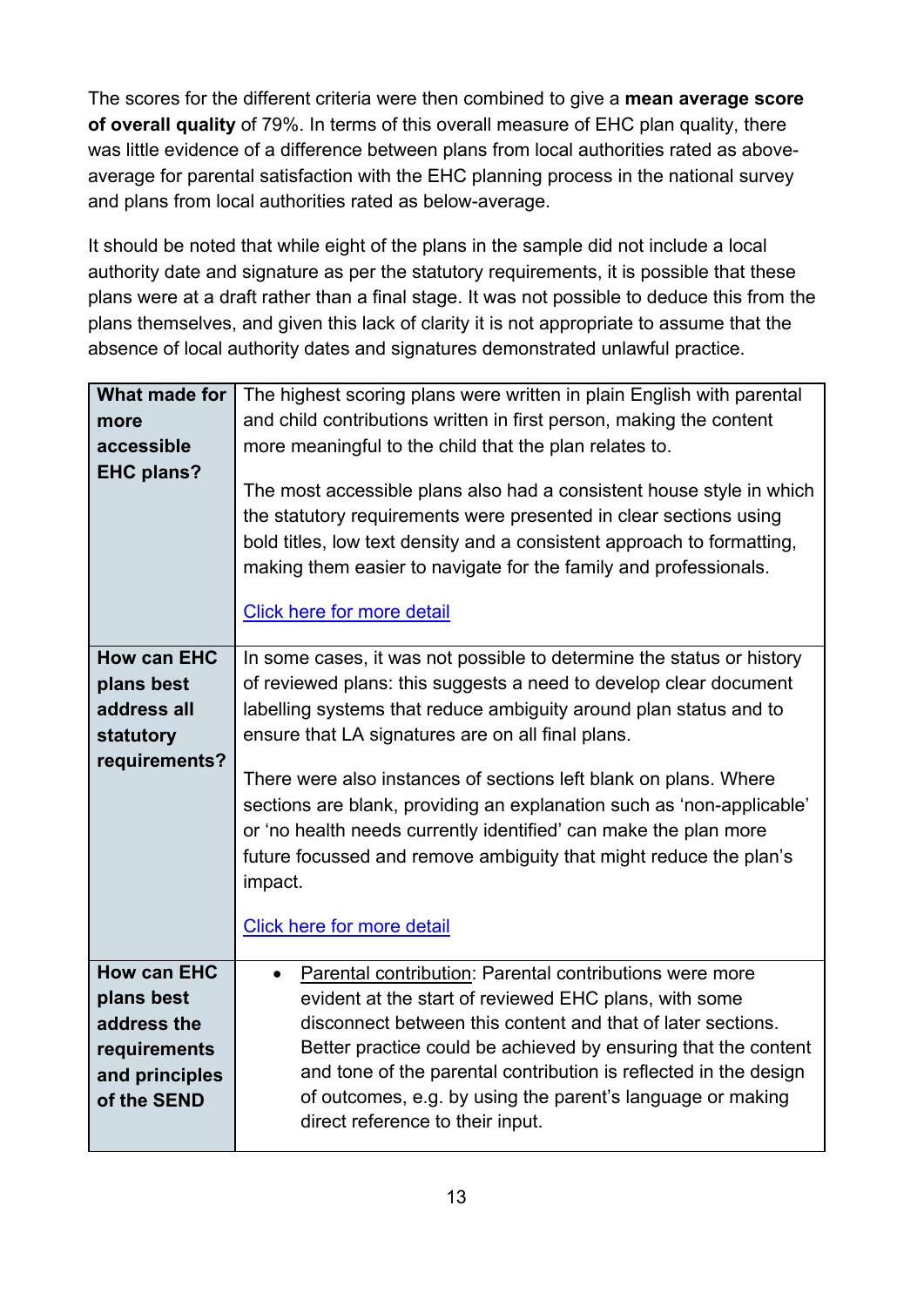| Code of   | Contribution of child/young person: The language used in this                                                                                                                                                                                                                                                                                                                                                                                                                                                                                                                                                               |
|-----------|-----------------------------------------------------------------------------------------------------------------------------------------------------------------------------------------------------------------------------------------------------------------------------------------------------------------------------------------------------------------------------------------------------------------------------------------------------------------------------------------------------------------------------------------------------------------------------------------------------------------------------|
| Practice? | section of the plans varied: better practice was evident where<br>it was written in the first person, in the body of the plan, and in<br>a language accessible and meaningful to the child/young<br>person. Better practice could also be achieved by ensuring<br>that the content and tone of the child's contribution was                                                                                                                                                                                                                                                                                                 |
|           | reflected in the design of outcomes.<br>Accounts of needs and capabilities: Better practice was<br>$\bullet$<br>evident where the description of the child or young person's<br>needs/difficulties was balanced with the description of<br>achievements and capabilities. The best example seen<br>provided a tangible illustration of the meaning and<br>consequences of learning difficulties/ diagnoses that could be<br>readily understood by stakeholders.                                                                                                                                                             |
|           | Contribution and co-ordination of provision to support the<br>outcomes listed in the EHC plan: Better practice was evident<br>where plans identified contributors, collaborators and<br>providers; clarified who will collaborate with whom and who is<br>ultimately responsible for the provision and the outcomes<br>listed; and avoided ambiguity about the timing, quantity and<br>frequency of support required.                                                                                                                                                                                                       |
|           | Focussing on positive outcomes and being future focussed:<br>$\bullet$<br>While the plans reviewed commonly listed positive outcomes<br>for education (and in some instances health and social care),<br>better practice could be achieved by ensuring that these<br>outcomes extend beyond the young person's current situation<br>to future considerations of employment, independent living<br>and interaction with the wider social community. There was<br>also scope to improve practice by planning for forthcoming<br>transitions in more detail, and including plans for transitions<br>and outcomes in adulthood. |
|           | Specifying SMART outcomes: The best examples presented<br>$\bullet$<br>outcomes alongside specific targets and provision, with<br>explicit explanations of how provision should be delivered to<br>meet the outcome and how providers would shape their<br>practice towards achieving the outcome. Better practice could<br>be achieved by avoiding presenting a provision as an outcome<br>or target, and by remembering that aspirational or long-term<br>outcomes need breaking down into more measurable steps.<br><b>Click here for more detail</b>                                                                    |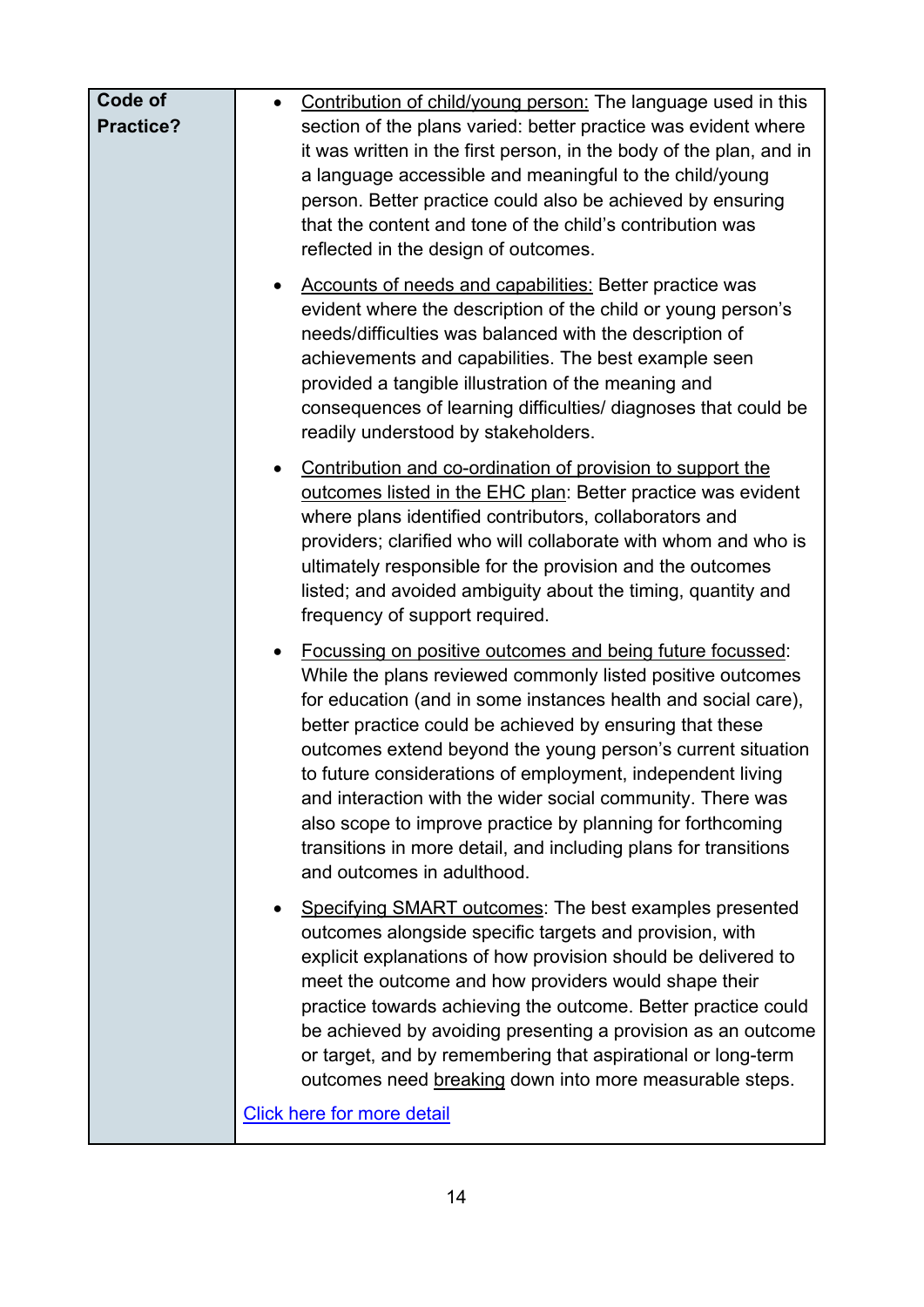# <span id="page-14-0"></span>**1. Introduction**

# <span id="page-14-1"></span>**1.1. Policy background**

An Education, Health and Care plan (EHC plan) sets out the education, health and care support that is to be provided to a child or young person aged 0-25 years who has Special Educational Needs or a Disability (SEND). It is drawn up by the local authority after an Education, Health and Care (EHC) needs assessment of the child or young person has determined that an EHC plan is necessary, and after consultation with relevant partner agencies and with children, young people and parents.

EHC plans, and the needs assessment process through which they are produced, were introduced as part of the Children and Families Act 2014. The Act initiated significant systemic reforms to policy for Special Educational Needs and Disabilities (SEND) and sought to enable a more joined-up, personalised and co-productive approach that placed children, young people and their families at the heart of the system: its implementation was designed to deliver positive outcomes for children and young people in the areas of education, health, employment and independent living through building on personal aspirations and providing contingent support. The Act, and an accompanying SEND Code of Practice<sup>[3](#page-14-2)</sup>, sets out how local authorities must deliver EHC plans and requires them to:

- Enable the full participation of children, young people and their families in the construction of EHC plans, placing their views, wishes and feelings at the centre of the process
- Provide the information and support that children, young people and their families may need in order to participate in such processes
- Work with families to secure the best possible outcomes in health, education, wellbeing, employment and independent living with a clear focus on outcomes that are appropriate and measurable
- Design systems and strategies that enable communication and collaboration with the broadest possible range of stakeholders so that cohesive, effective and personalised provision can be designed and implemented

At every point during the EHC plan process there must be communication between parents, children/young people, schools and other relevant bodies. A key principle (but not a stipulation) is that there should be one point of contact so that service users do not

<span id="page-14-2"></span><sup>&</sup>lt;sup>3</sup> [The SEND Code of Practice: 0-25 years](https://www.gov.uk/government/uploads/system/uploads/attachment_data/file/398815/SEND_Code_of_Practice_January_2015.pdf) details the legal requirements for key bodies – local authorities, health bodies, and education settings - involved in the EHC needs assessment and planning process and sets out statutory guidance for compliance. The 2014 Code replaces the 2001 Code of Practice – the latter still applies to those with a SEN Statement. More detail on the content of the SEND Code of Practice is provided in Chapter 1 of the report.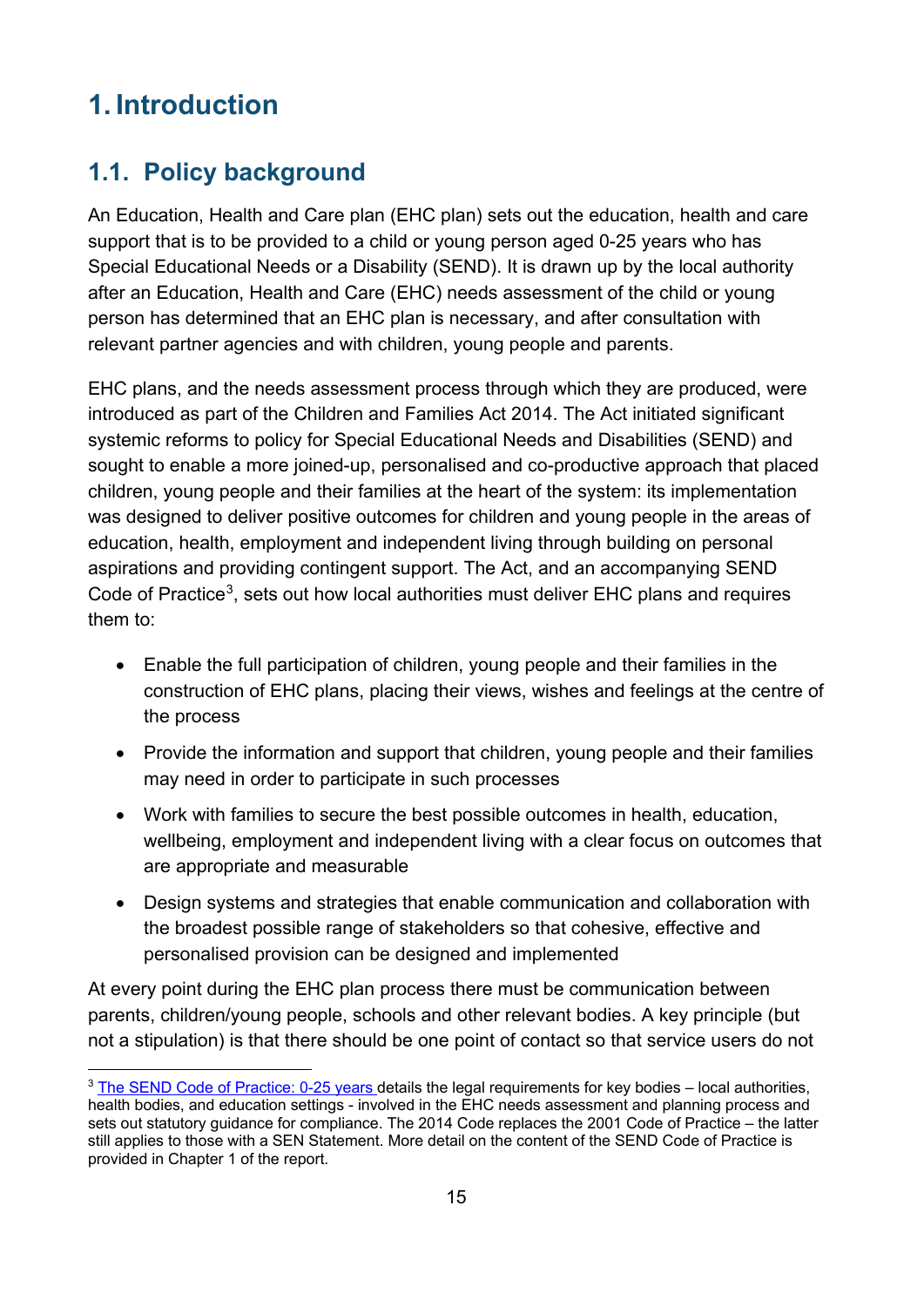have to repeat information to multiple providers. Families, children and young people should experience the process as timely, participative, streamlined and positive in terms of the focus on future aspirational goals.

In addition, the SEND Code of Practice (DfE and DoH, 2015, paras 9.44, 9.61 and 9.69) provides:

- A recommended timeline within an overall statutory timescale for completion of an EHC plan, stipulating that the process must be achieved within 20 weeks (from the EHC plan being requested to its final version), unless there are exceptional circumstances;
- Detailed guidance to local authorities concerning the principles involved in writing an EHC plan and the sections required, which must give attention to the construction of:
	- o Clear articulation of outcomes (that are specific, relevant and measurable);
	- o A similarly clear articulation of how provision from education, health and care will come together to secure those outcomes;
	- o Clear focus on the child/young person's capabilities;
	- $\circ$  Clear focus on planning for the future (e.g. in thinking earlier about transition points), accessibility and a clear review date; and
	- o Ensuring that the EHC needs assessment and planning process is designed to evidence and enable the core principles of the Code of Practice and the Act.

The SEND accountability framework established in 2015<sup>[4](#page-15-1)</sup> sets out an approach for assessing SEND provision in conjunction with the Act and SEND Code of Practice. The framework provides structure for improving outcomes and experiences for children, young people and their families and, when applied, seeks to show how the system is performing, hold partners to account and support self-improvement. The framework applies at the local and national levels and to independent assessments of the EHC plan process – such as those carried out by Ofsted.

# <span id="page-15-0"></span>**1.2. Aims of this research**

Following the introduction of EHC plans in 2014, the Department for Education commissioned a survey of parents and young people with an EHC plan in order to build a representative national (and, where the data allows, local) picture of how parents and

<span id="page-15-1"></span> <sup>4</sup> [The 'SEND: supporting local and national accountability' framework](https://www.gov.uk/government/publications/send-supporting-local-and-national-accountability)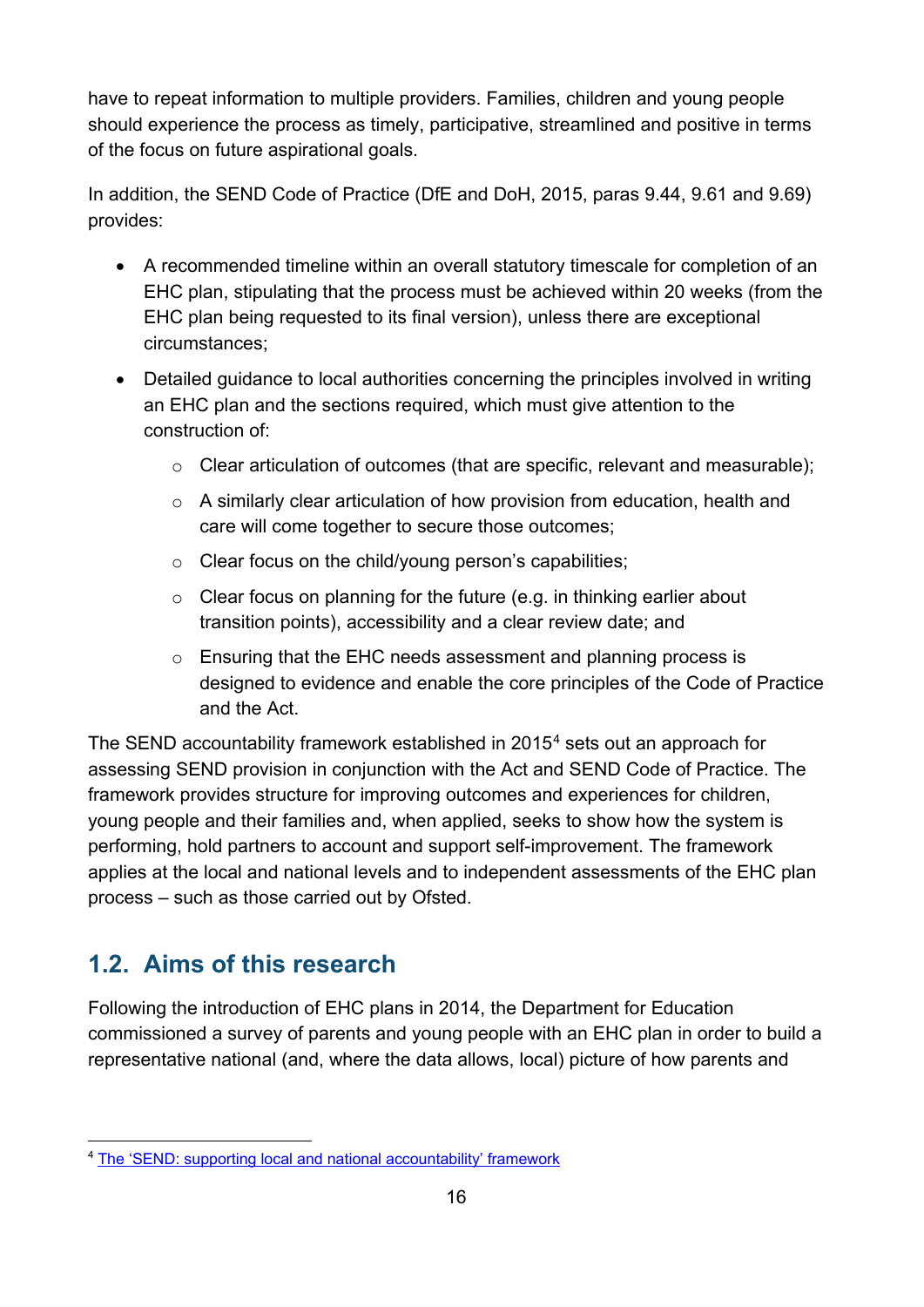young people in England were experiencing the EHC needs assessment and planning process and their resultant EHC plans<sup>5</sup>.

The survey, conducted in 2016, focused on children and young people with an EHC plan that had been created in the calendar year 2015 (the most recent full calendar year at the time of the survey). This ensured that parents and young people had had their EHC plan in place for long enough to be able to give their views on what effects it had had so far, but that the EHC needs assessment process was still recent enough for respondents to remember it.

The survey found variations in experiences of the EHC needs assessment and planning process (and in perceptions of the resultant EHC plans) by local authority. There were 13 local authorities where the proportion of parents and young people who were **satisfied with the overall experience of the EHC plan process** was significantly lower than average<sup>[6](#page-16-1)</sup>; and 16 where the proportion was significantly higher than average<sup>7</sup>. It also found 7 local authorities where levels of agreement that **the help/support described in the EHC plan will achieve the outcomes agreed for the child/young person** were significantly lower than average and 7 where levels of agreement were significantly higher than average $8$ .

Reflecting on these survey findings, the Department for Education commissioned further research – the subject of this report – to better understand the experiences of parents, children and young people in local authority areas with above or below average levels of satisfaction.

The aim of comparing individual experiences of the EHC needs assessment and planning process in these above and below average areas was to identify factors that may lead to satisfaction or otherwise.

The research also sought to evaluate the quality of EHC plans for a sample of survey respondents in order to explore the relationship between positive and negative user experiences of the EHC needs assessment and planning processes and the quality of the resultant EHC plans.

The overall purpose of this research project is to identify exemplary practice in order to support improvement in EHC needs assessment and planning processes and in the resultant EHC plans.

<span id="page-16-0"></span><sup>&</sup>lt;sup>5</sup> The survey findings can be found here: Education, Health and Care plans: a survey of parents and young [people](https://www.gov.uk/government/uploads/system/uploads/attachment_data/file/604384/Education__health_and_care_plans_parents_and_young_people_survey.pdf)

<span id="page-16-1"></span><sup>&</sup>lt;sup>6</sup> At the 95% or 90% confidence level

<span id="page-16-2"></span><sup>&</sup>lt;sup>7</sup> At the 95% or 90% confidence level

<span id="page-16-3"></span><sup>&</sup>lt;sup>8</sup> There was no obvious geographic clustering of the higher and lower performing areas.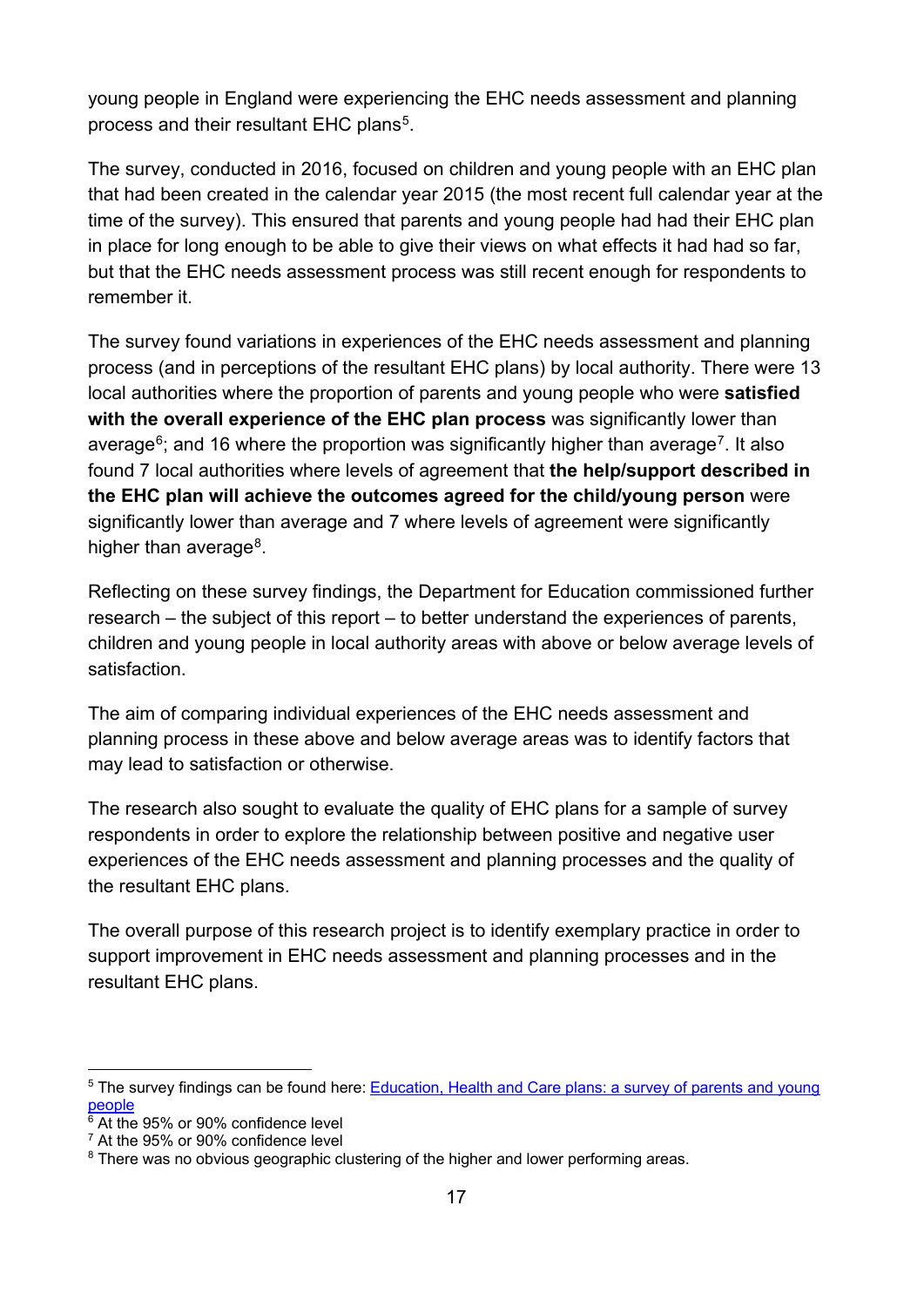### <span id="page-17-0"></span>**1.3. Methods**

#### <span id="page-17-1"></span>**Qualitative research to understand experiences of the EHC needs assessment and planning process**

Qualitative research, consisting of 25 face-to-face in-depth interviews, was used to better understand the experiences of the EHC needs assessment and planning process among parents, children and young people.

In order to compare these experiences in local authority areas with above average and below average levels of satisfaction, the sample was structured to include:

- Thirteen interviews with individuals who were **satisfied[9](#page-17-2)** with the EHC plan process and their resultant EHC plan, in local authority areas with **above average** satisfaction overall
- Twelve interviews with individuals who were **dissatisfied** with the EHC plan process and their resultant EHC plan, in local authority areas with **below average** satisfaction overall

This was purposive sampling, using a small-scale qualitative sample to deliberately contrast positive and negative experiences in order to understand the contributing factors. It does not aim to be representative of all local authorities or to create an authoritative overall picture of the current state of the EHC needs assessment and planning process or the quality of EHC plans.

Participants were sampled from the sample of 13,643 parents and young people who had an EHC plan created in 2015 and responded to the 2016 survey. The survey findings were used to pinpoint individuals in the survey dataset who were either satisfied and in an above average local authority area or dissatisfied and in a below average local authority area. The individuals approached had given permission to be re-contacted for further research, at the end of the 2016 survey. This means that, as with the 2016 survey, our findings pertain to individuals with an EHC plan created in 2015.

Some children and young people with EHC plans created in 2015 were transferred from a SEN Statement to an EHC plan; these individuals will have experienced a different

- C7: Overall, how much do you agree or disagree that taking part in getting your EHCP was a positive experience for you?
- G2: Overall, how much do you agree or disagree that the help and support included in the EHCP will help you achieve what you want to in life?

<span id="page-17-2"></span> <sup>9</sup> Note on defining those who are overall 'satisfied' or 'dissatisfied': An individual was classed as 'satisfied' or 'dissatisfied' overall according to their answers to the following questions in the 2016 survey:

<sup>•</sup> G3: Overall, how satisfied or dissatisfied are you with the whole experience of getting the EHCP? Those who responded 'Strongly agree/agree' to C7 and G2, and 'Very satisfied/satisfied' to G3 were considered 'satisfied' overall. Those who responded 'Strongly disagree/disagree' to C7 and G2, and 'Very dissatisfied/dissatisfied' to G3 were considered 'dissatisfied' overall.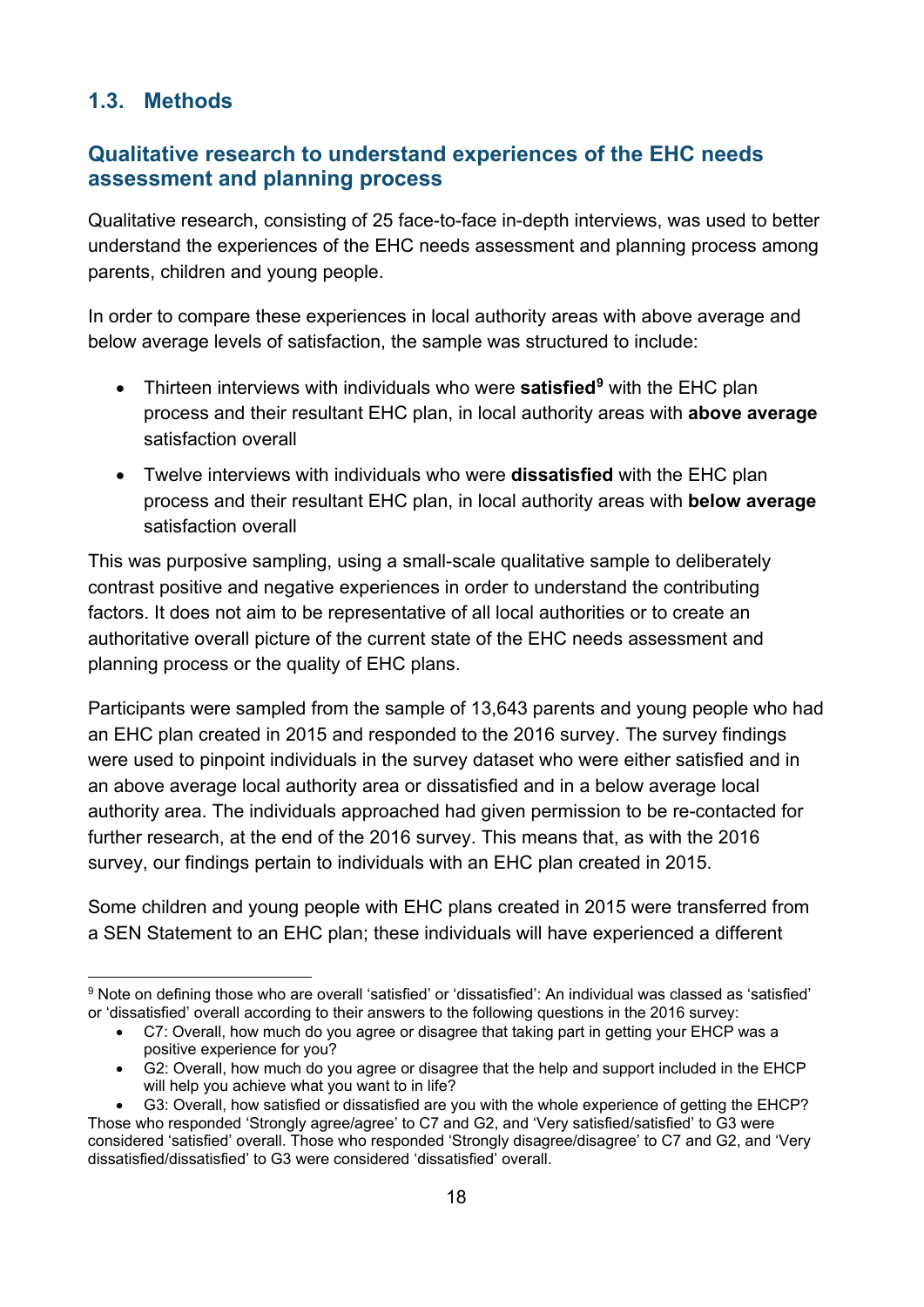process from that experienced by individuals involved in creating a plan where there was no previous SEN Statement in place. In future, being transferred from a previous SEN Statement to an EHC plan will become less and less common, and so the decision was made to only interview individuals who were entirely new to the system.

Eligible respondents were contacted by telephone and invited to take part in a further interview. An invitation script was used to ensure the purpose of these further interviews was explained fully and consistently. The interviews themselves were conducted face-toface by members of the research team at IFF (the co-authors of this report), from 3rd April to 11<sup>th</sup> May 2017.

In-depth semi-structured interviews were chosen, as they allowed researchers to explore experiences in detail, respond to the feedback of the participant and tailor their questions to individual experiences. While interview content was relatively fluid to allow for differences in individual stories, all interviews were underpinned by a discussion guide (a series of set questions and probes) to ensure that all the necessary points were covered. At certain points in the interview, the responses that the participant had given within the survey were revisited and used as a starting point for more detailed discussion. A copy of the discussion guide can be found in Appendix 1.

Interviews were transcribed in full and summarised into an analysis framework under headings related to the objectives: this allowed comparisons to be made between individual experiences and between the above and below average rated local authority areas. Demographic characteristics and other factors – including the reported length of the process, the age of the child/young person and the types of need that the EHC plan was perceived to cover, as noted above – were also used as factors in our analysis.

Finally, when arranging and conducting each interview, the research team sought to obtain – with informed consent – a copy of the individual's EHC plan. In total, 18 parents agreed to share their child's EHC plan. These were anonymised and shared with University of Derby to enable the evaluation of the plans with reference to the statutory duties, principles and intentions communicated in the SEND Code of Practice.

#### <span id="page-18-0"></span>**The context and methodology for the assessment of EHC plan quality**

Within the sample of 18 EHC plans, all plans were scored on the basis of three measures: inclusion of all statutory requirements, being accessible, and representing the principles of the Code of Practice and the 2014 Children and Families Act. These measures were chosen since, in combination, they were key indicators of the quality of the plans in relation to the service requirements and principles for EHC plans indicated in the Code of Practice. [Appendix 2](#page-76-0) provides detail about the link between the measures and the Code of Practice.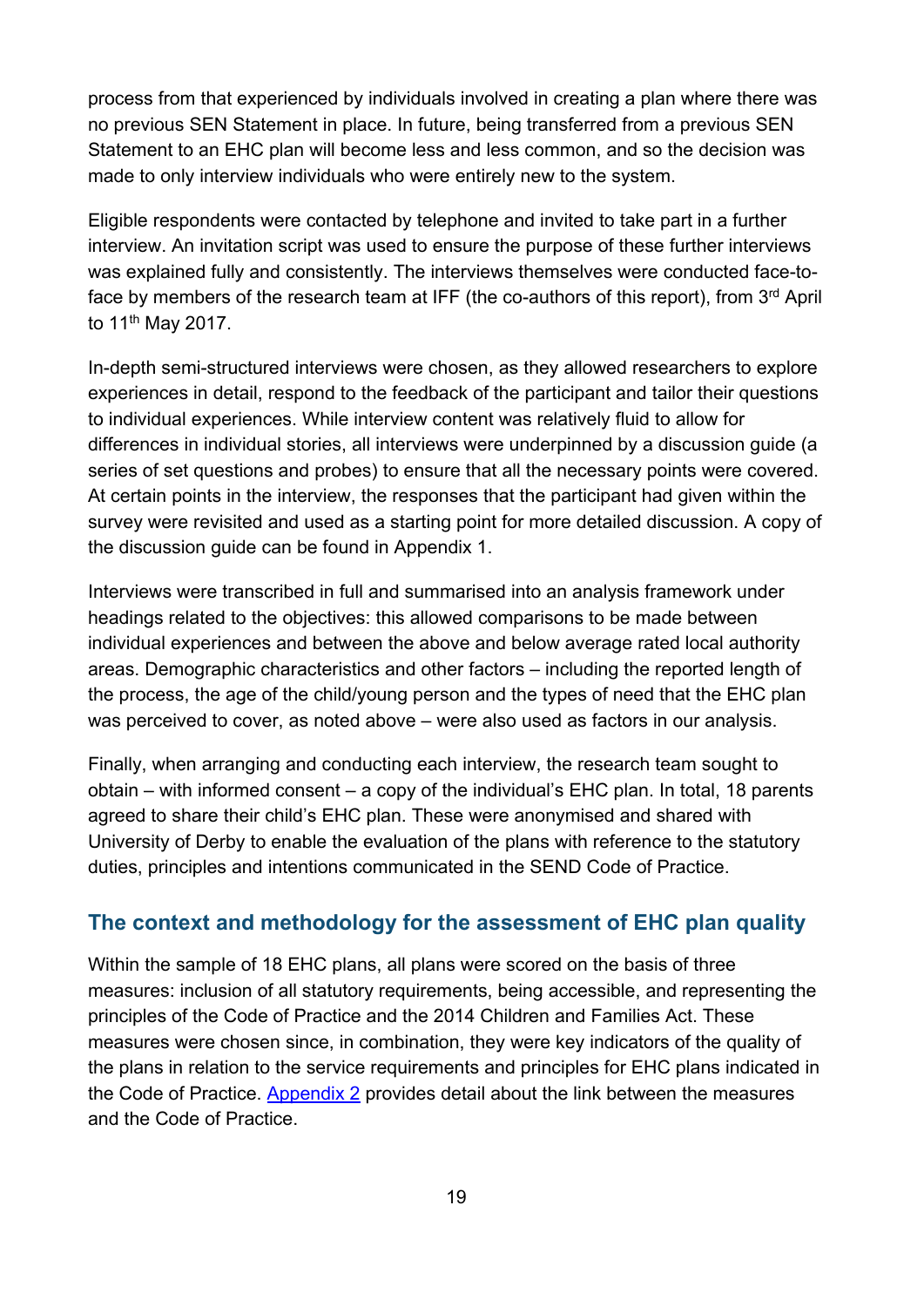To assign these scores, each EHC plan was independently evaluated by two reviewers. The combination of reviewers varied for each plan (see [Appendix 2](#page-76-0) for more details about the expert review team). During a pilot phase of the review process, reviewers evaluated half of the sample and all scores and commentaries were collected in order to assess the accuracy and consistency of the reviews. Judgements for this sample were interrogated and moderated via meetings of the expert group. Then, the team reviewed all 18 EHC plans in the sample and moderated again. Once this process was complete, the lead researcher moderated the whole sample, engaging two experts in SEND policy from outside of the group as external moderators.

Members of the expert review team were not involved in data collection at the interview stage and did not have access to that data until after the review was complete. Furthermore, they did not have access to the quantitative data showing levels of satisfaction among the participants who provided their EHC plans. This was to maximise the objectivity of the review.

It should be noted that whilst researchers asked parents for a copy of their child's final EHC plan, some plans did not include information that is legally required in a final plan, such as a local authority date and signature. This may simply be an omission in the final plan, or it could indicate that some draft plans may be included in the sample.

#### <span id="page-19-0"></span>**Review schedule**

To ensure consistent judgements, reviewers analysed the EHC plans for evidence of accessibility, compliance with statutory requirements and enactment of core principles. This was to support a fair judgement of quality using a carefully designed set of criteria drawn from analysis of the Code of Practice (DfE and DoH, 2015). The review had 3 sections, explained below, which were combined to produce a score for overall quality.

| <b>Section</b><br>Οf<br><b>Review</b> | <b>Focus of</b><br><b>Section</b>                                                         | <b>Purpose</b>                                                                                                                                                                                                                                                                                             |
|---------------------------------------|-------------------------------------------------------------------------------------------|------------------------------------------------------------------------------------------------------------------------------------------------------------------------------------------------------------------------------------------------------------------------------------------------------------|
| Part 1                                | Accessibility, to<br>include<br>evidence of<br>availability of<br>alternative<br>formats. | Enables reviewers to evaluate the extent to which the<br>plan is understandable to service users (in the spirit of<br>the participative approach central to the principles of<br>the process).<br>Supports evaluation of the extent to which the EHC<br>plan is accessible to service users and providers. |
| Part 2                                | Content of EHC<br>plans: Statutory                                                        | Enables reviewers to measure the extent to which the<br>EHC plan meets the statutory requirements for                                                                                                                                                                                                      |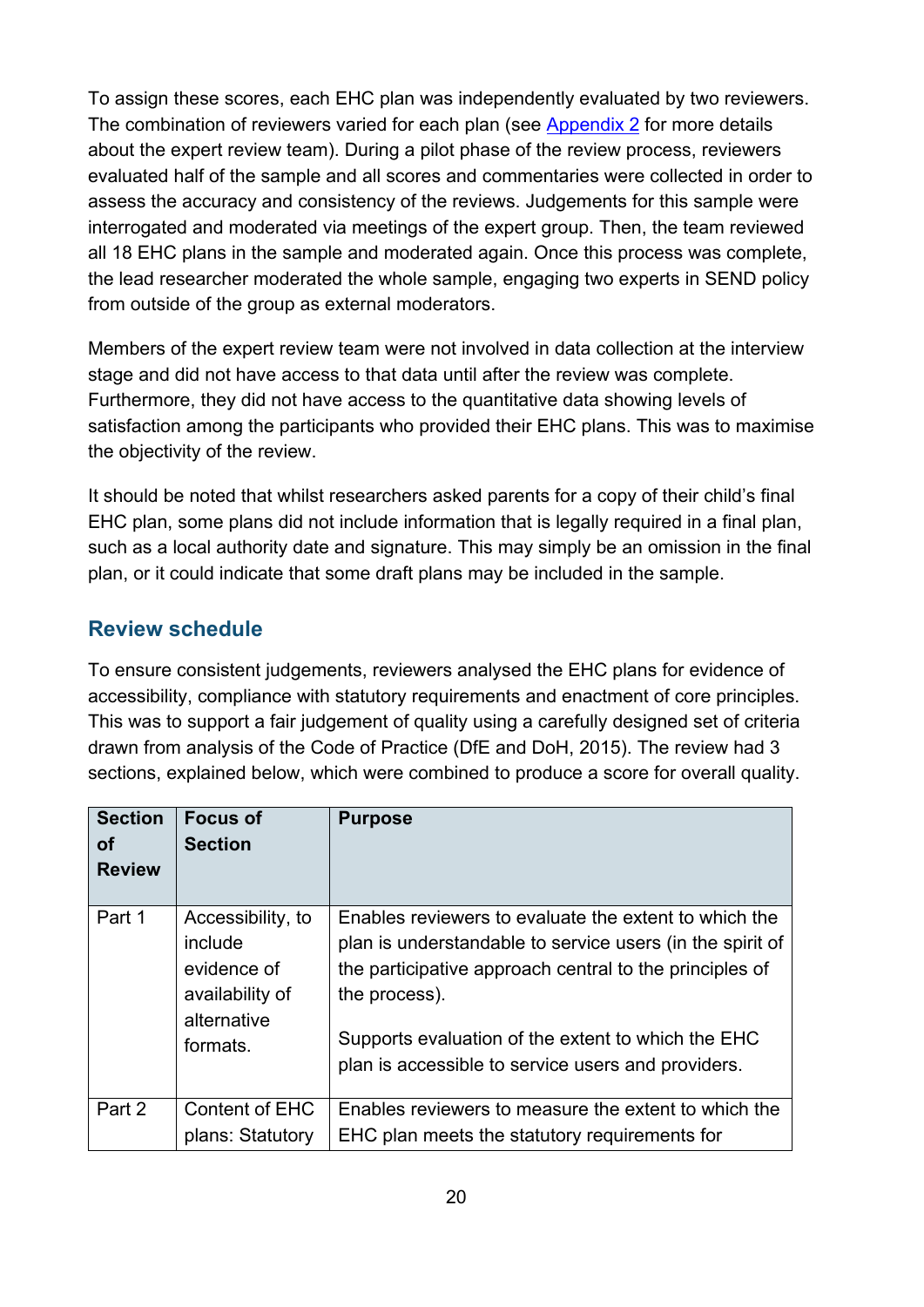| <b>Section</b><br><b>of</b><br><b>Review</b> | <b>Focus of</b><br><b>Section</b>                                 | <b>Purpose</b>                                                                                                                                                                                                                                                                                                                                                                                                                                                                                          |
|----------------------------------------------|-------------------------------------------------------------------|---------------------------------------------------------------------------------------------------------------------------------------------------------------------------------------------------------------------------------------------------------------------------------------------------------------------------------------------------------------------------------------------------------------------------------------------------------------------------------------------------------|
|                                              | Minimum<br>Checklist                                              | content as mandated in the Code of Practice (DfE<br>and DoH, 2015, para 9.63).<br>Supports the reviewer's judgement of statutory<br>compliance.                                                                                                                                                                                                                                                                                                                                                         |
| Part 3                                       | Evidence of<br>core principles,<br>practices, and<br>requirements | Enables reviewers to evaluate the extent to which the<br>EHC plan incudes and manifests the requirements,<br>core principles and practices of the Code of Practice<br>(and hence the Children and Families Act) in relation<br>to participation, collaboration, high quality provision,<br>successful preparation for adulthood and tangible<br>outcomes.<br>Adds rich detail to the outcome of the audit (Part 3)<br>and provides qualitative data for exemplification of<br>strong and weak practice. |
| Part 4                                       | The overall<br>quality of the<br>plan                             | Enables reviewers to judge the overall quality of the<br>plan drawing on all the data arising from parts 1-3.                                                                                                                                                                                                                                                                                                                                                                                           |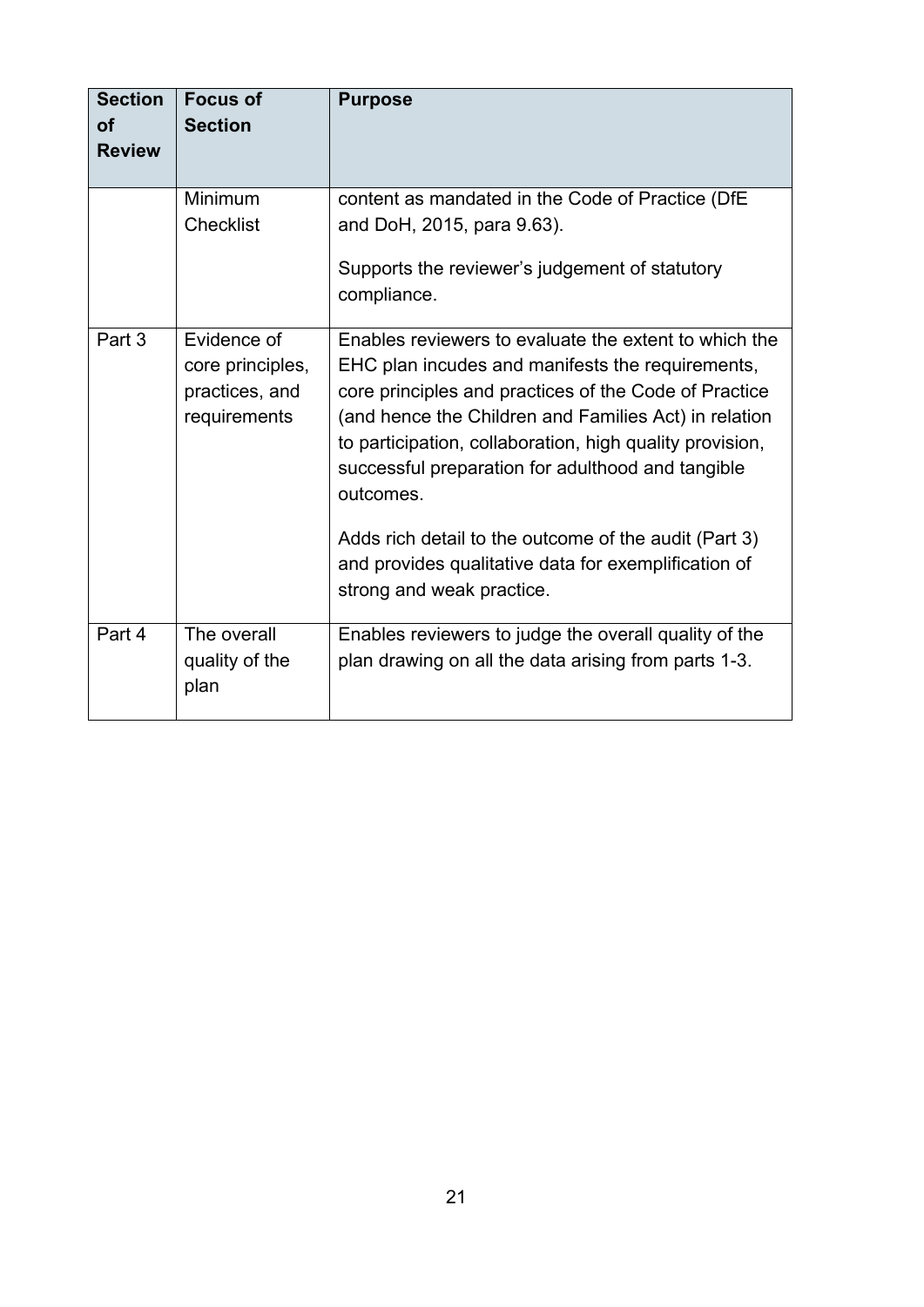Reviewers provided a commentary and supporting evidence from the document itself to support defence of their judgement. This qualitative data was used to inform a score for each item being evaluated so that overall quality and the quality of items could be reported, to inform the identification of strong and poor practice. The criteria used as a basis for judgement are provided in Appendix 2.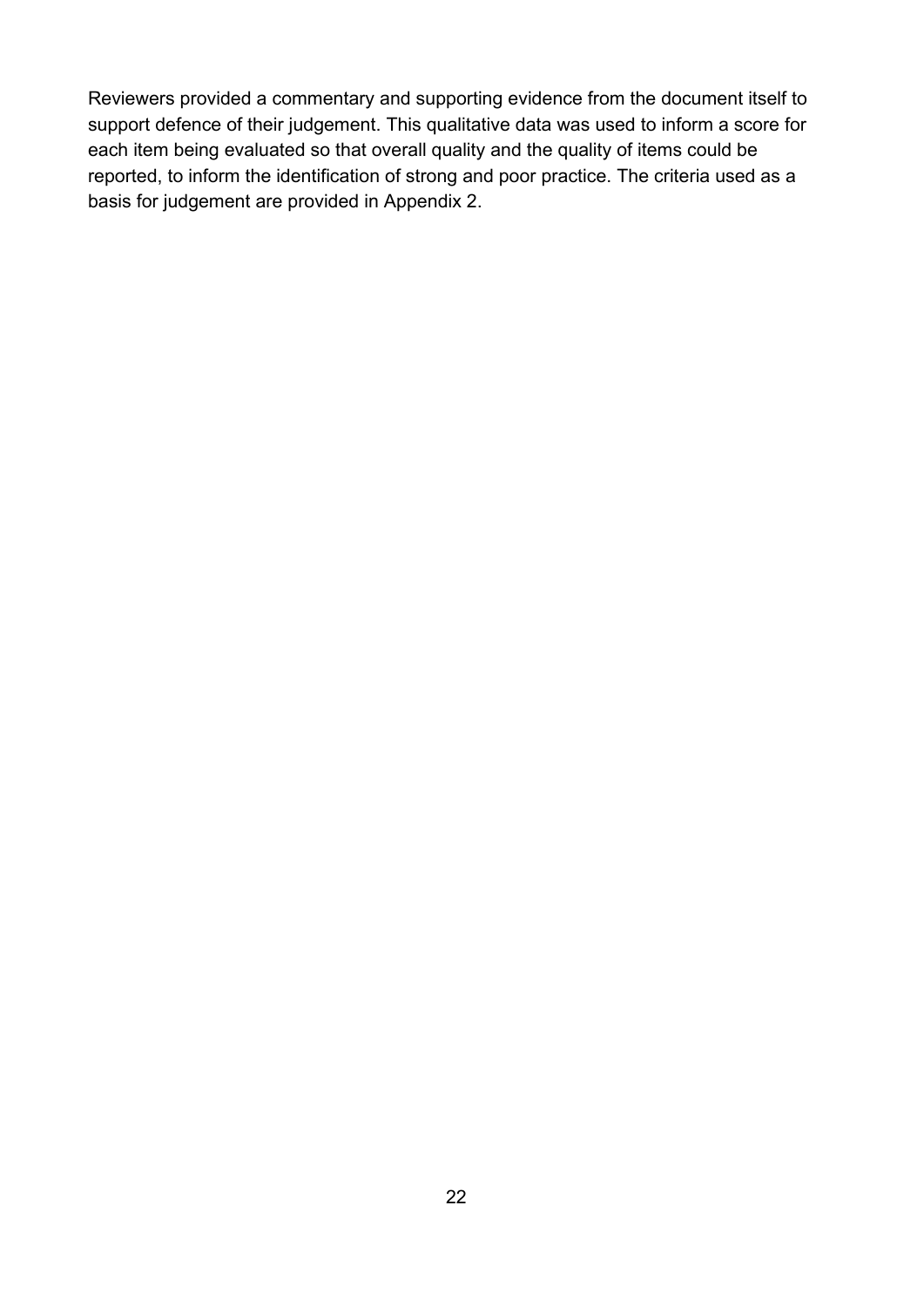# <span id="page-22-0"></span>**2. Factors leading to satisfaction in local authorities rated above average**

This chapter describes a number of factors which are believed to have led to satisfactory individual experiences of the EHC plan process in local authorities rated as aboveaverage overall. Themes are presented in order of the significance of their potential to impact families' experiences of the process and the perceived quality of the final plan. Those with the most potential are discussed first.

## <span id="page-22-1"></span>**2.1. One individual can make a huge difference**

Even in high-performing local authorities, it was common for parents to feel it was a 'fight' to get the process started. This could be a matter of struggling to obtain sufficient information about the process or struggling to get acknowledgement from relevant educational staff that there is a problem that needs to be addressed.

In this context, parents had sometimes encountered a single individual who had dramatically changed their experience of the process for the better by being proactive, taking ownership, and acting as a source of information, advice and support.

#### *"[The EHC coordinator] got together all the support team in [the local authority] and the nursery and really drove through getting their reports and getting the educational psychologist in and collating everything. It felt like when the wheels were in motion it moved quite swiftly."*

Parent of 5-7 year old with education needs only

These parents felt they had gone from being 'in the dark' with an unfamiliar process and terminology, or feeling 'alone' or 'ignored', to having someone on their side to properly understand their child's needs and how they should best be addressed and to 'fight their corner' in terms of securing the necessary support.

#### *"She [CAMHS caseworker] came in when we were really at a low point, she got to know us really well as a family. She was a big driving force for getting it sorted, she would ring the local authority, she was constantly chasing professionals who hadn't done assessments."*

Parent of 11-14 year old with education, health and care needs

Families felt that this individual had enough experience in their field to know the best course of action to recommend. On top of this, the individual would proactively contact the relevant professionals, chase for updates, and drive the process forward. In some cases, this individual would understand how best to word the content of the plan such that the child/young person's needs will be appropriately met in a school context.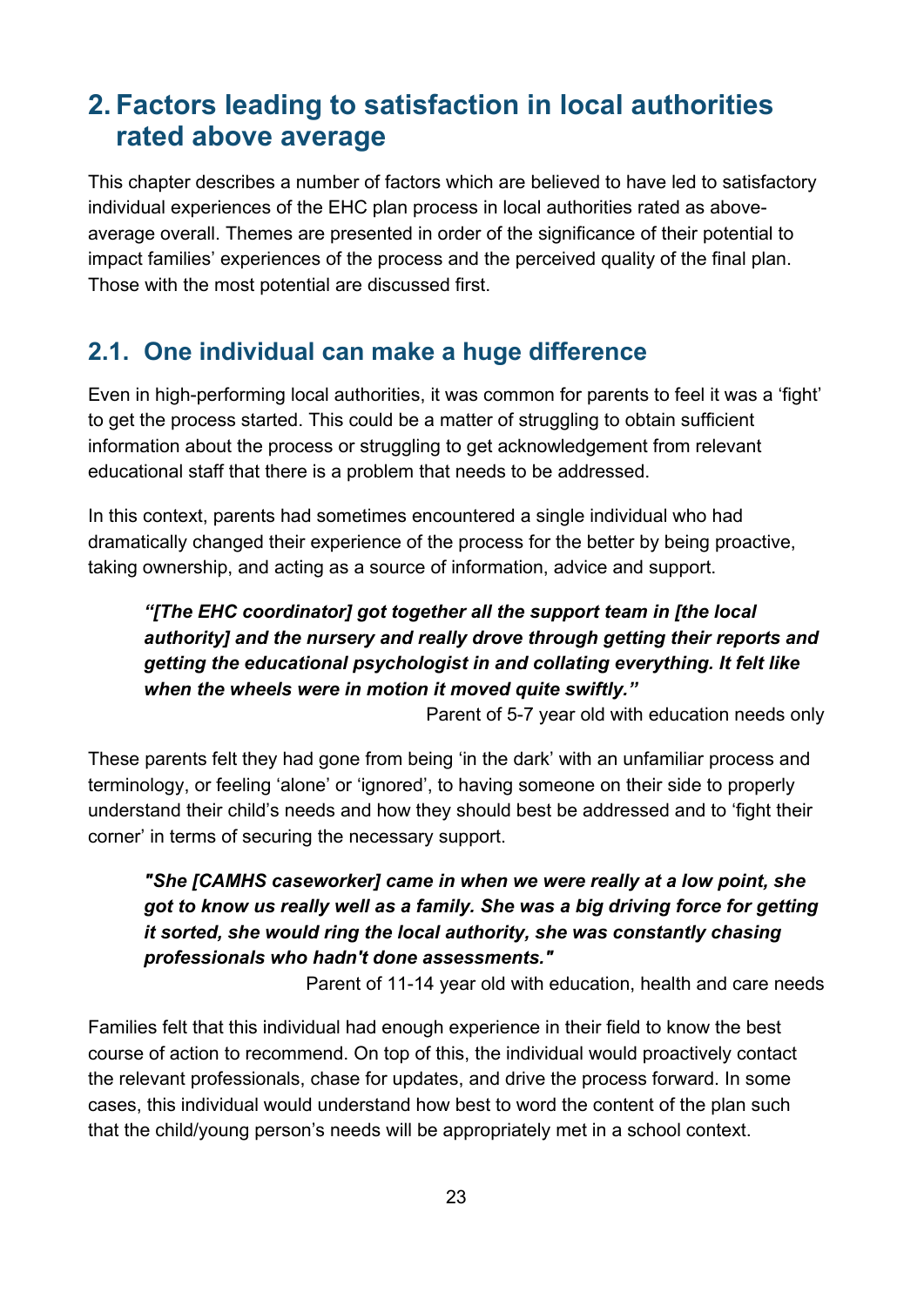#### <span id="page-23-1"></span>**Figure 2.1 Case study: One individual making a huge difference**



## <span id="page-23-0"></span>**2.2. Dedicated specialist support**

In the 2016 quantitative survey of parents and young people with EHC plans discussed in the introduction to this report, 37% of parents and young people reported having used at least one source of information, advice or support during the process of getting an EHC plan.

In one above-average rated local authority, some parents discussed the support they received from a dedicated specialist SEND centre run by the local authority. This centre hosts a range of professional support services and sources of information, advice and guidance.

The parents who mentioned receiving support from the centre were typically referred by medical staff when their child was at an early age. When the child approached school age, the centre initiated conversations about an EHC plan and provided a template for the family to fill in to enable them to express their needs.

Parents supported by this specialist SEND centre received assistance from staff to better understand some of the terminology encountered during the process. The concepts of targets and outcomes were thoroughly explained and, as a result, these parents tended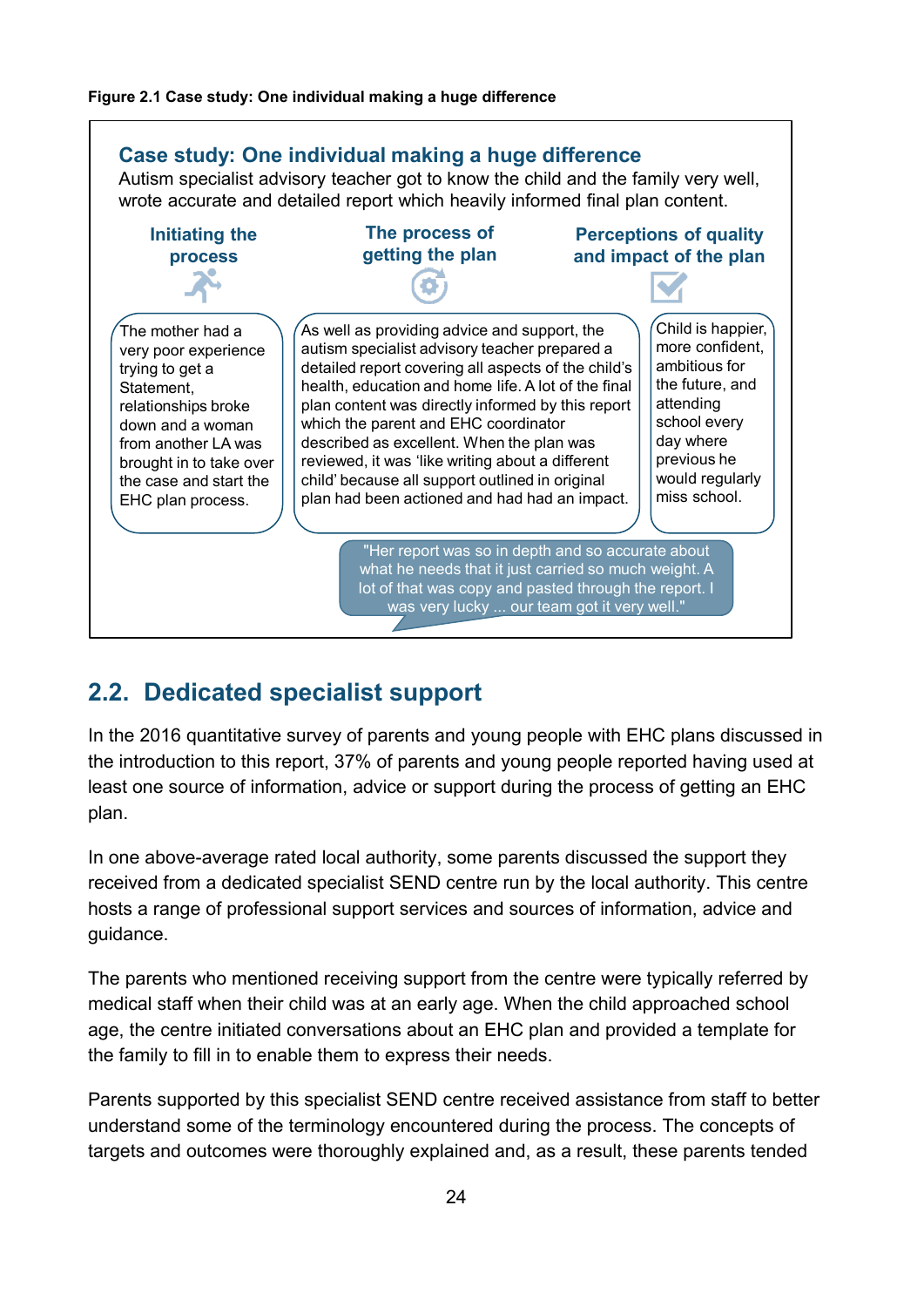to have a much stronger grasp of the final EHC plan content than other parents who were interviewed.

*"In the beginning, it was difficult for me to sit down and fill out the paperwork. [Member of staff] told me to do it the way I think. She gave me a month to do it and then we sat together to talk about what she thinks and she helped guide me about what the terminology meant.*"

Parent of under 5 year old with education and health needs

The specialist centre also supported the parents in questioning the draft plan and appealing where it was felt that the initial plan content fell short of what was required: the parents felt that otherwise they might have accepted what they were given even if it was insufficient.

Finally, staff from the centre were present at all meetings and were felt to have stood up for the interests of the family. One parent felt that having the staff on their side was like having an 'extra parent' acting as an advocate for the child / young person's needs.

# <span id="page-24-0"></span>**2.3. Having the EHC plan ready before a transition period**

Some parents in above-average performing local authorities said that it was particularly helpful to have the EHC plan agreed before the transition to starting primary school or secondary school. The advantage of this was threefold:

**Firstly**, the plan could be sent on to the next educational institution to act as a 'blueprint' for the support that would need to be arranged before the child arrives.

One parent described how having such support in place from the beginning of primary school ultimately helped their child catch up with his peers in terms of development:

*"Initially before he started [primary school] there were concerns he wouldn't be able to catch up with things. On his initial assessments in September / October he was only achieving up to 24-36 months on things but on his recent parent evening, in the majority of areas, he is reaching up to 60 months which is age equivalent, so the proof [of whether or not the plan is helping to achieve the agreed outcomes] is in the pudding."*

Parent of under 5 year old with education, health and care needs

**Secondly**, having the plan to use a basis for discussion meant that schools could have an open dialogue about what support they could feasibly provide. In some cases, this resulted in the child being rejected from a school that would have been inappropriate.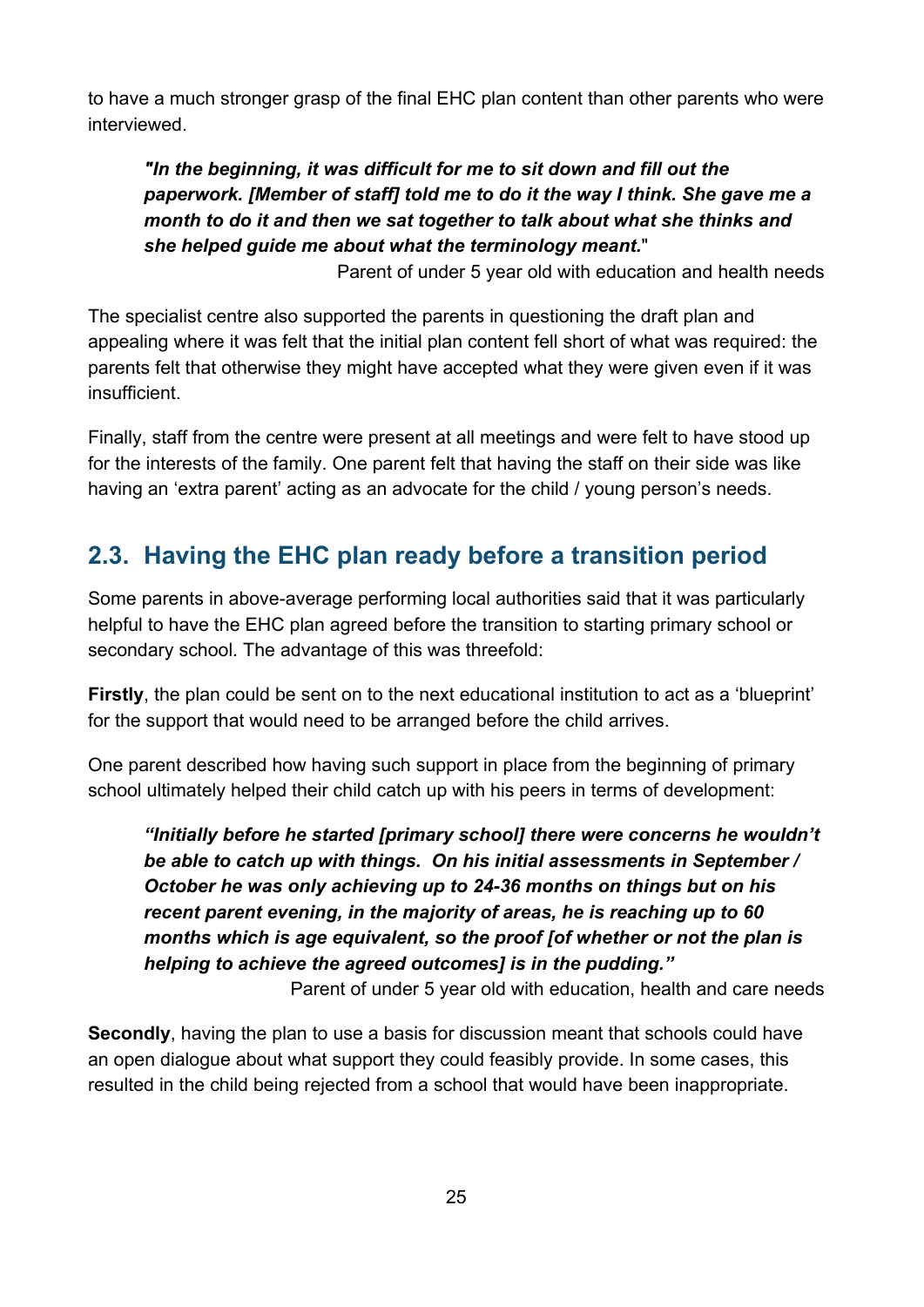**The final advantage** of having the plan ready before transition points is that it allowed parents to avoid having repeated 'technical' conversations with schools when explaining their child's support needs.

## <span id="page-25-0"></span>**2.4. Working together with more sustained face-to-face contact between the family and professionals**

In the 2016 quantitative survey, 74% of parents and young people agreed that different services (education, health and social care) worked together at least some of the time to create the EHC plan. $^{\rm 10}$  $^{\rm 10}$  $^{\rm 10}$ 

In above-average performing local authorities, those who met more than once with professionals from different disciplines commonly described productive collaborative behaviours. These are discussed in turn below.

#### <span id="page-25-1"></span>**Constructive communication between different professionals**

Constructive communication between professionals resulted in everyone ending up 'on the same page'. In one case, an acting head teacher was not convinced that the child concerned had any issue at all. Medical professionals who attended the meeting made their case and, after some constructive dialogue, the acting head changed their mind. The parent felt that agreement between the medical team and communication with the head teacher ultimately helped the plan progress smoothly.

#### <span id="page-25-2"></span>**Actions being progressed between meetings**

Where it was evident that professionals had worked with each other outside of meetings, this was felt to produce a better plan and a more efficient process.

*"They were getting on very well ... [I could tell] just by the fact that they all spoke freely of conversations they had been having and were putting points across. I could tell they had spoken to one another and it wasn't just a quick email or something so they seemed to be working as a team building it up."* Parent of 11-14 year old with education, health and social care needs

#### <span id="page-25-3"></span>**Having a good grasp of the child / young person's needs before the initial meeting**

Sometimes this knowledge came from professionals being diligent and taking the time to properly understand the child's needs. In other cases, it arose naturally because families had built a relationship with local professionals over several years preceding the start of

<span id="page-25-4"></span> $10$  Of the 13,643 parents and young people surveyed, just under half (48%) reported that this happened most or all of the time and a quarter (25%) that this happened some of the time.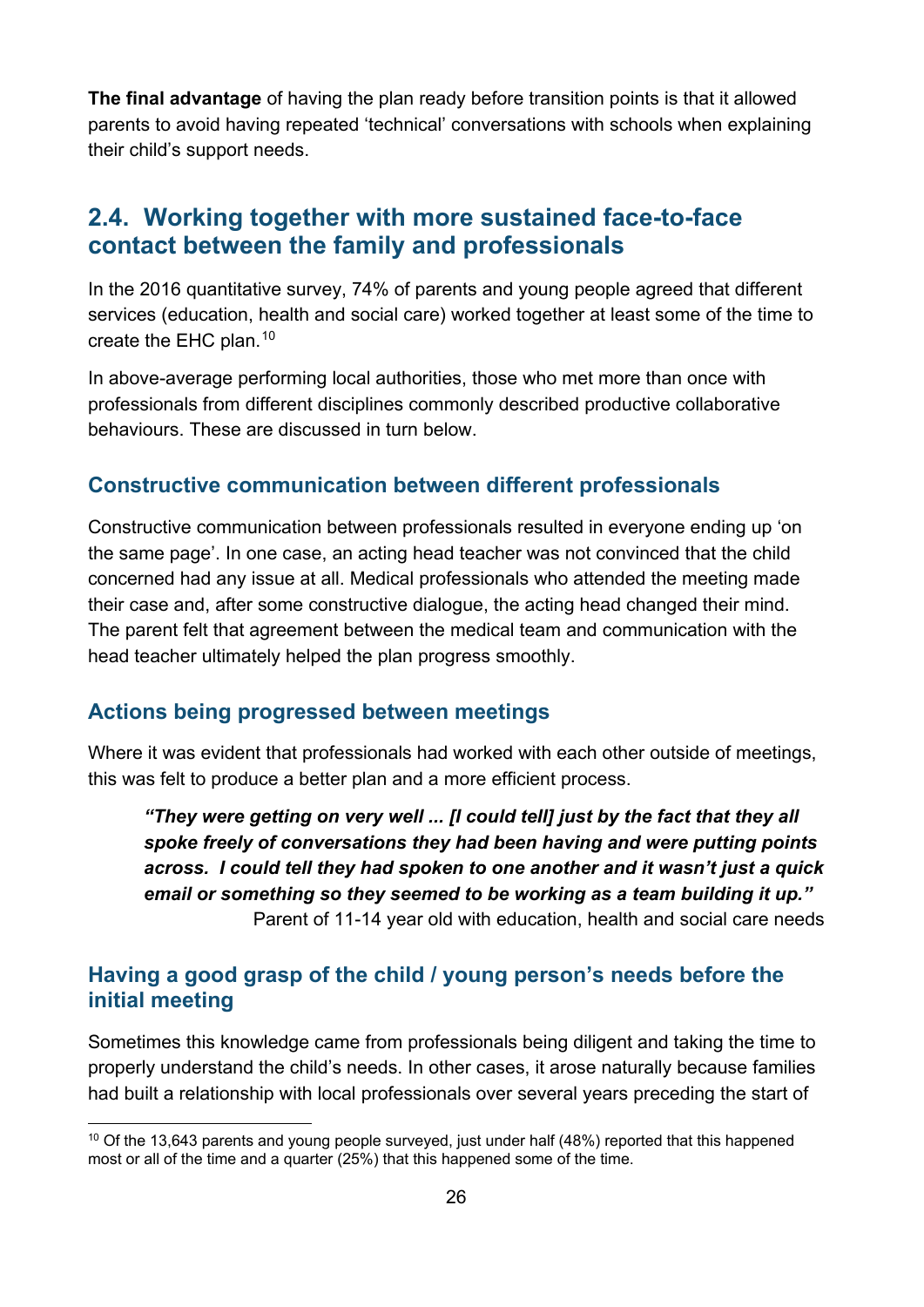the EHC assessment process. Where this happened, the process progressed more efficiently.

*"They all knew [child] really well and were saying the same things. They have all been involved in her care since she was a baby. They all came together quickly as they realised [child] needed help and we needed to do something."*

Parent of 5-7 year old with education, health and social care needs

Not only did these factors help the meetings to be more productive in terms of agreeing plan content, but the process generally proceeded more quickly than it otherwise would have as a result of effective collaboration.

#### <span id="page-26-0"></span>**Cases where these collaborative behaviours were absent**

On the other hand, some parents described a process where the factors outlined above were not present. In these cases, the lack of effective collaboration between professionals caused stress for the families involved and produced delays.

*"No one works together ... not that I am aware of. I think I told them the things that were happening… I had to chase everything: the coordinator, health professionals, reports, emails… It wasn't clinical enough, there were timescales but nobody follows them."*

Parent of 8-10 year old with education, health and social care needs

## <span id="page-26-1"></span>**2.5. Involving the child/young person in a meaningful manner**

In the quantitative survey, just over half (55%) of parents and young people agreed that the child or young person's wishes and opinions were included in the EHC plan.

While not emerging as a 'top of mind' positive during the interviews, a common characteristic of the more positive experiences was that the child/young person had been engaged with and properly involved in the process. When probed, these parents felt that this engagement was genuine and not a perfunctory 'box-ticking exercise'.

It was common for parents in these above-average local authorities to report that their child had been asked about their likes and dislikes, both at home and at school, as a straightforward way for them to be involved. In addition, children were asked to fill in simple questionnaires as part of the plan process. In above-average local authorities, parents pointed out how this sort of input from the child was helpful and ultimately appeared to inform the final plan content.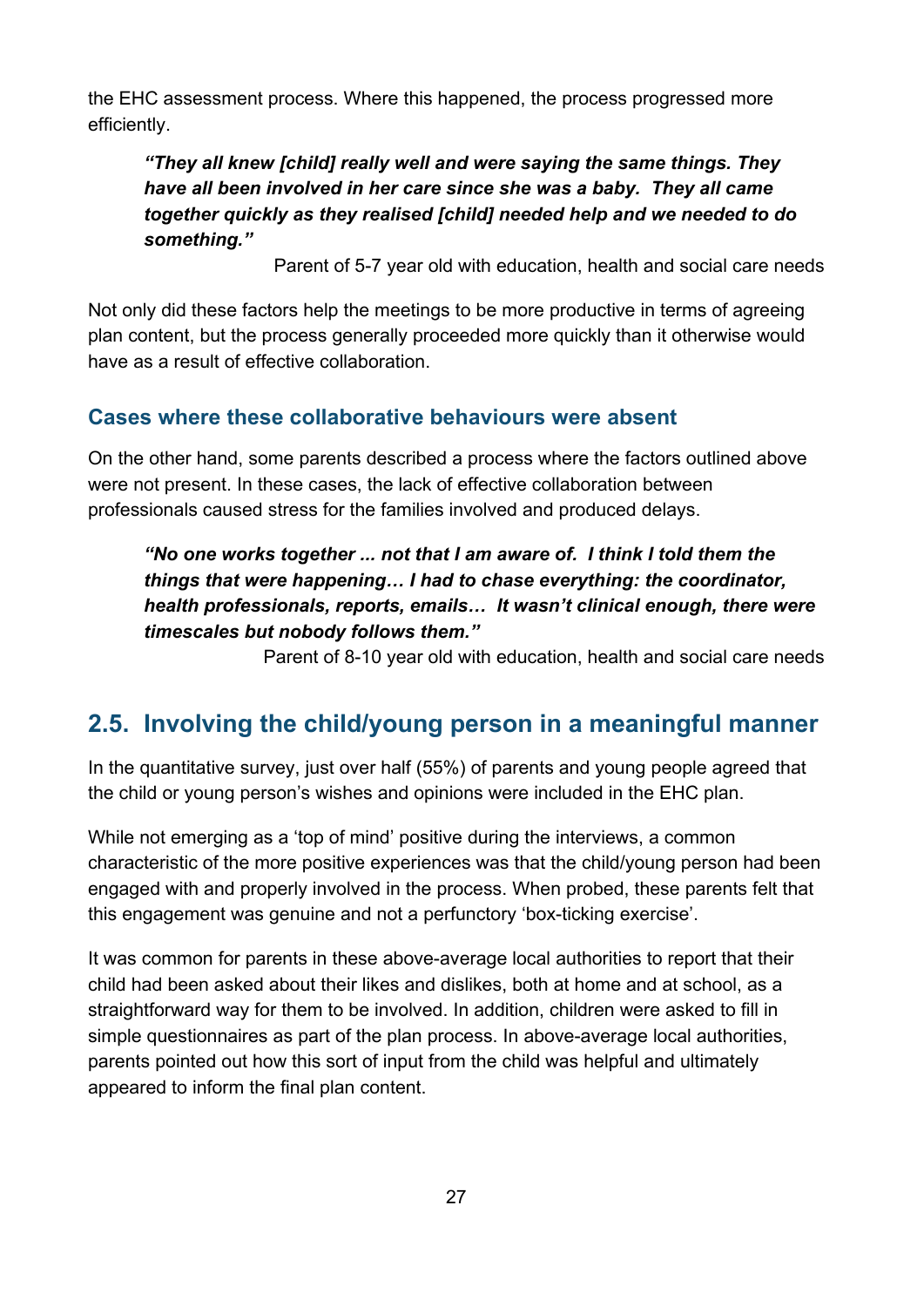In meetings, attempts were made to get as much input as possible from the child, though sometimes this was just a few words or dictated via a parent. In one case, a parent said that their child enjoys being involved and that the final plan is more effective as a result of his involvement.

*"He has a lot of opinions, he likes to be asked…it was very good for him to be involved because as a school refuser he had had a very negative perception of the education system…he was desperate to have an education, he wanted to feel a bit more normal in a world where he doesn't. He liked the fact that he got a questionnaire and he could draw pictures…it worked very well, his involvement…I feel [the plan] is effective because it takes into account his whole lifestyle."*

Parent of 11-14 year old with education, health and care needs

#### <span id="page-27-0"></span>**Involving young children**

Many parents of young children mentioned that the scope of their child's involvement in the process was limited to some degree by their child's age. Despite this, one parent of a 5 to 7 year old described how a child-friendly version of the plan had been produced for the child's own benefit at times when it was possible for them to be involved. Sometimes, where the child was very young, nursery staff were involved to help understand the child's views.

*"At nursery they got key workers and other members of staff, they all wrote down what they liked about [child] and what they thought about him and put that together. I know that his key worker tried to work with [child] to actually put down their version of what they thought [child] liked and disliked and his capabilities."*

Parent of 5-7 year old with education needs only

The approaches used to interact with the child/young person were tailored to their age and needs. There were examples of these interactions directly informing plan content. In one case, the child involved was 3 years old and struggled with communication so had limited involvement. The rest of the family were asked what she enjoyed and mentioned how she likes to play with a toy kitchen at home. This was written into the final EHC plan and speech and language therapists have subsequently built activities around the toy kitchen.

In some cases, however, despite attempts being made to fully involve the child, this ultimately failed to have much impact on the process or final plan.

#### *"It's difficult to make it not tokenistic really, but we thought it would be important for him, he likes to have things explained to him...he didn't say*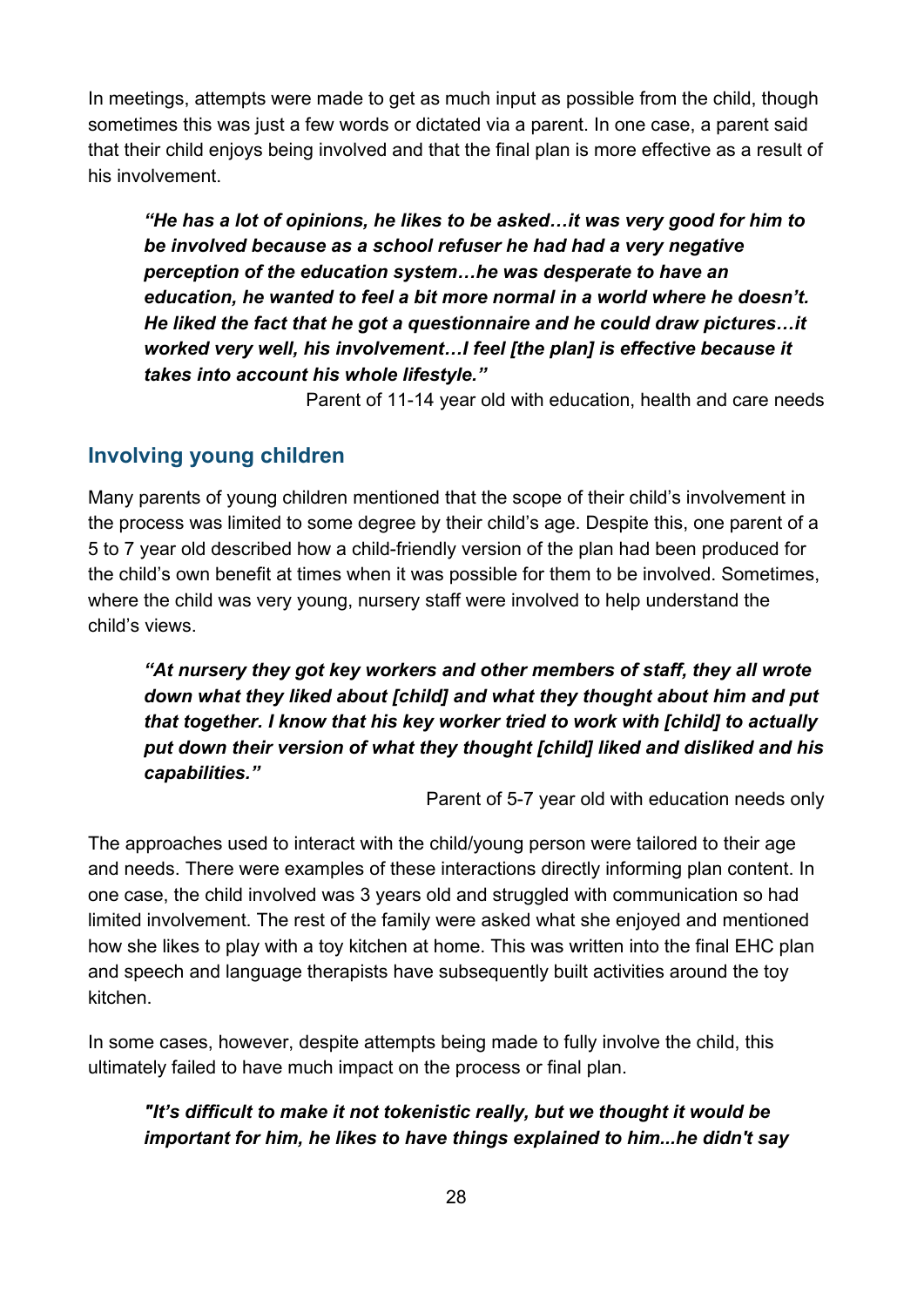*very much but he appreciated being involved. For a child with autism it was quite daunting really. Someone could have done one-to-one work with him to get his ideas, but it's quite a difficult process to get a young child involved with."* 

Parent of 11-14 year old with education, health and care needs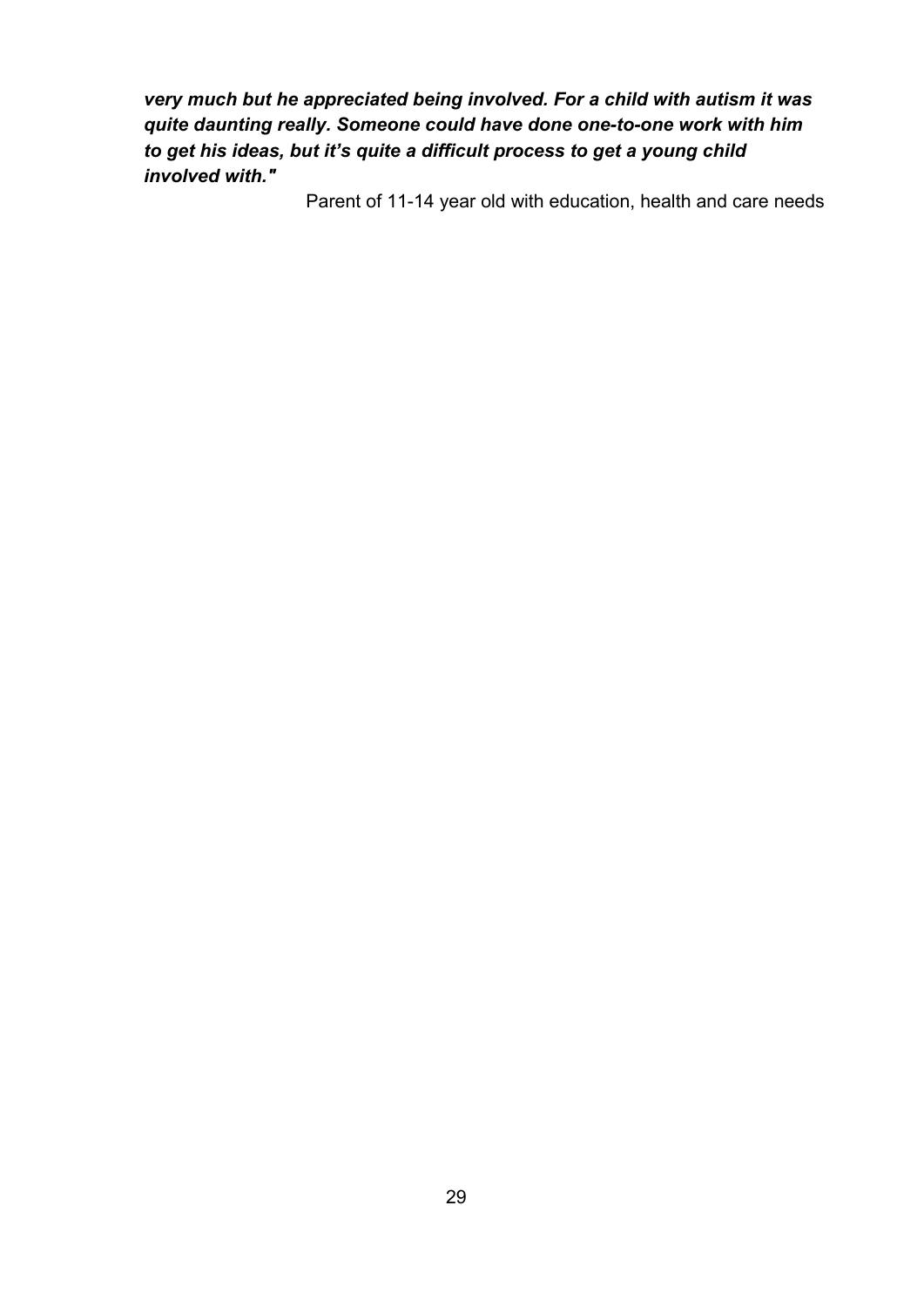# <span id="page-29-0"></span>**3. Factors leading to dissatisfaction in local authorities rated below average**

This chapter presents a number of factors that caused dissatisfaction among parents in local authorities rated as below average for satisfaction with the EHC plan process. Most of these factors relate to the process of getting the EHC plan, rather than the quality of the content of the plan.

It should be noted that some of the feedback on dissatisfactory processes relates to symptoms experienced by families, with parents at best able to infer the underlying cause rather than knowing for certain what the problem is.

## <span id="page-29-1"></span>**3.1. A need for communication from local authorities throughout the process**

Many participants reported that they received limited information from local authorities about how their case was progressing during the process of getting the EHC plan, and that their phone calls and emails often went unreturned for weeks or months at a time. This was the case both after applications had been submitted and after the first meetings had taken place, even for the small number of parents that had a named contact (such as an EHC coordinator or SEN caseworker).

Parents found this frustrating, particularly because many of them did not understand how the process of getting an EHC plan worked and thus did not know what was happening (see Section 3.2). Some parents felt that they were having to constantly chase the local authority for information which took a lot of time and energy, and was challenging when they also had a child with SEND to care for.

#### *"I just thought it wasn't on their radar. Unless someone made sure it was, she'd probably fall to the bottom of the pile."*

Parent of 5-7 year old with education, health and care needs

*"[The process] was awful ... no one did anything until you rang them. It was really hard ... no professionals like the teachers knew what was going on with the EHCP."*

Parent of 8-10 year old with education, health and care needs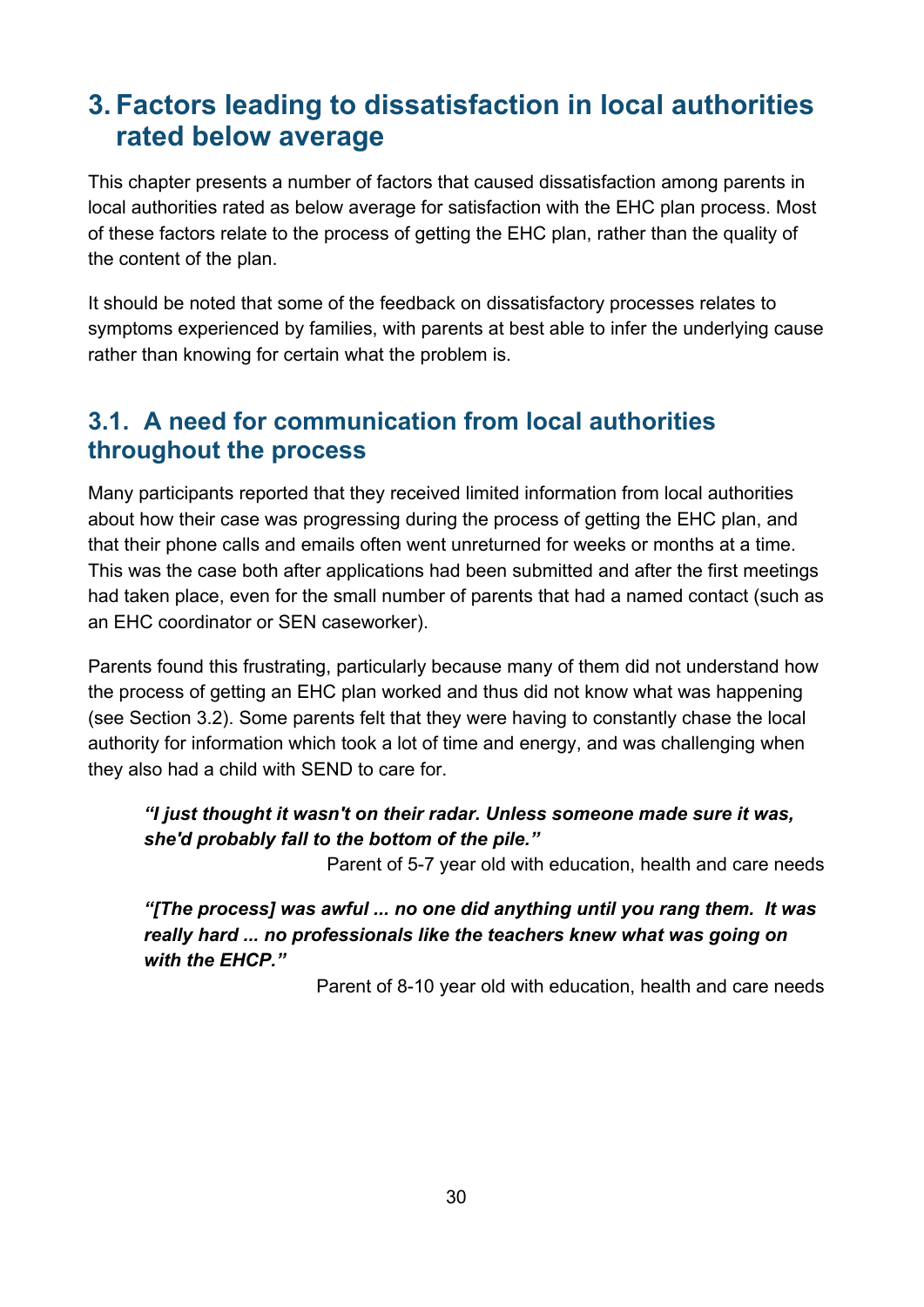<span id="page-30-1"></span>

## <span id="page-30-0"></span>**3.2. A need for accessible information and support for families**

The EHC plan process feels complex as a parent – and there was often insufficient information to help understand what was happening, which caused some parents to feel as though they were going through the process alone. Specific examples of what was perceived to be 'missing' included: a user-friendly guide to the steps involved; more information about the evidence they needed to supply when submitting the paperwork; a list of useful contact numbers; and simply knowing that there is a SEND Code of Practice (and how this relates to the process they are going through).

Receiving insufficiently user-friendly information was also cited as a problem because documents tended to use 'policy-speak'. Parents who had not yet, or very recently, received a diagnosis for their child also struggled to understand the documentation they received as they were not familiar with SEND terminology. Consequently, parents often felt they had to 'read up' on the policy background before engaging with the process, which was considered overwhelming, or rely on guidance from relatives or friends who had either been through the process themselves or had a background in teaching.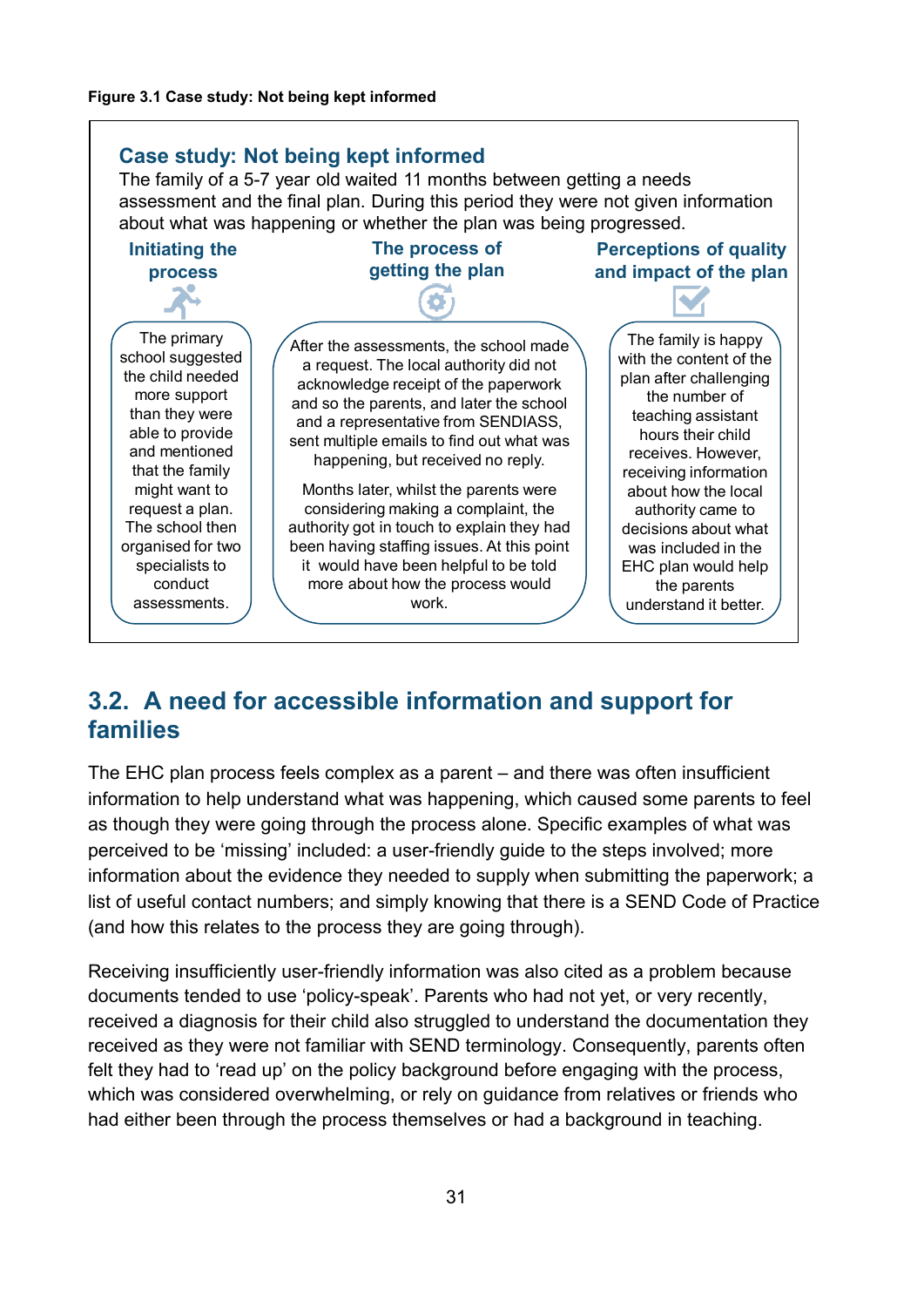#### *"One of my friends is an educational psychologist, my dad was Head Teacher at the primary school, my mum was reception teacher and my friend was a Special Educational Needs teacher so I used all these people. If I didn't have that, I'd have felt lost."*

Parent of 5-7 year old with education, health and care needs

Some parents expected the local authority to be more heavily involved than they were and made a number of suggestions for ways they could discuss the process, including a workshop run by the local authority for parents considering going through the process or a face-to-face meeting with EHC coordinators.

#### *"[I would have liked] somebody out there who could have helped you fill the forms out... the teachers, the doctors should be able to point you at an early stage in the right direction but they don't want to get involved."*

Parent of 8-10 year old with education needs

This was compounded with some parents feeling under pressure to get the paperwork 'right' (even if they did not understand what that meant). There were some examples of parents being told by the local authority that it was becoming increasingly rare to be issued with an EHC plan by the local authority and because of this the parents were conscious about "jeopardising" their child's chances.

#### *"Nothing was clear it was just fill it out to the best of your ability, send it off and hope... it would have been helpful if I had help initially from a school – somebody there who could have initially said to me I think you need to get [child] diagnosed for x, y, and z... there was nobody to tell me…I didn't have a clue what to expect because I didn't have a clue what I was doing."* Parent of 8-10 year old, education needs only

In response, a few parents made the decision to hire external support, at considerable expense to the family. Examples included a private advocate to attend meetings and liaise with the local authority, and a solicitor to help the family understand what the local authority could and could not do.

#### <span id="page-31-0"></span>**3.2.1.Managing the logistics of getting an EHC plan**

In addition to this being a complex process, a number of parents were carrying out a lot of administrative work in relation to their request for a plan. This was reported to be stressful and very time intensive for parents who already had limited time due to their caring responsibilities. Examples included:

• Chasing and coordinating specialists or schools for their reports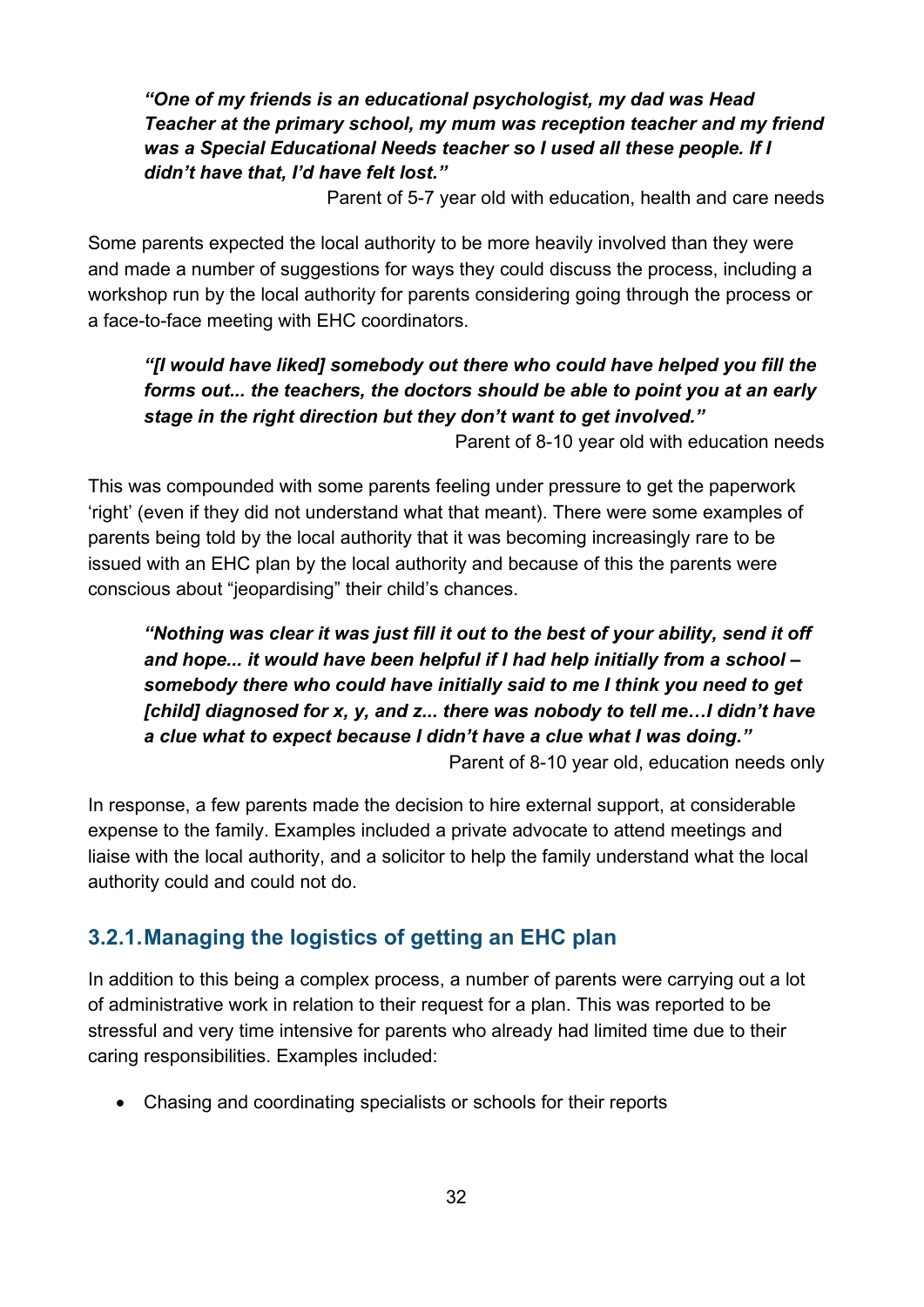*"I was pushing it along all the time and it was really stressful ... I actually took some time off work unpaid to progress things through because I couldn't juggle it with work because it was so intensive – all the evidence gathering and making sure everyone was doing what they were supposed to be doing."* 

Parent of 8-10 year old with education needs

• Updating specialists that had not been present at meetings on conversations that had taken place

*"It's been very disjointed, I've had to pass on conversations I've had with the educational psychologist and I've been a messenger. It's also lengthened the process unnecessarily at a time when as a family we were under so much stress."*

Parent of 8-10 year old with education needs

• Drafting the EHC plan on behalf of the Local Authority

*"[Advocate's assistant] and I seemed to do the legwork. She knew what plans are supposed to look like, and I knew what my son needed so I think we worked well together. [The] school weren't involved."* Parent of 8-10 year old with education and health needs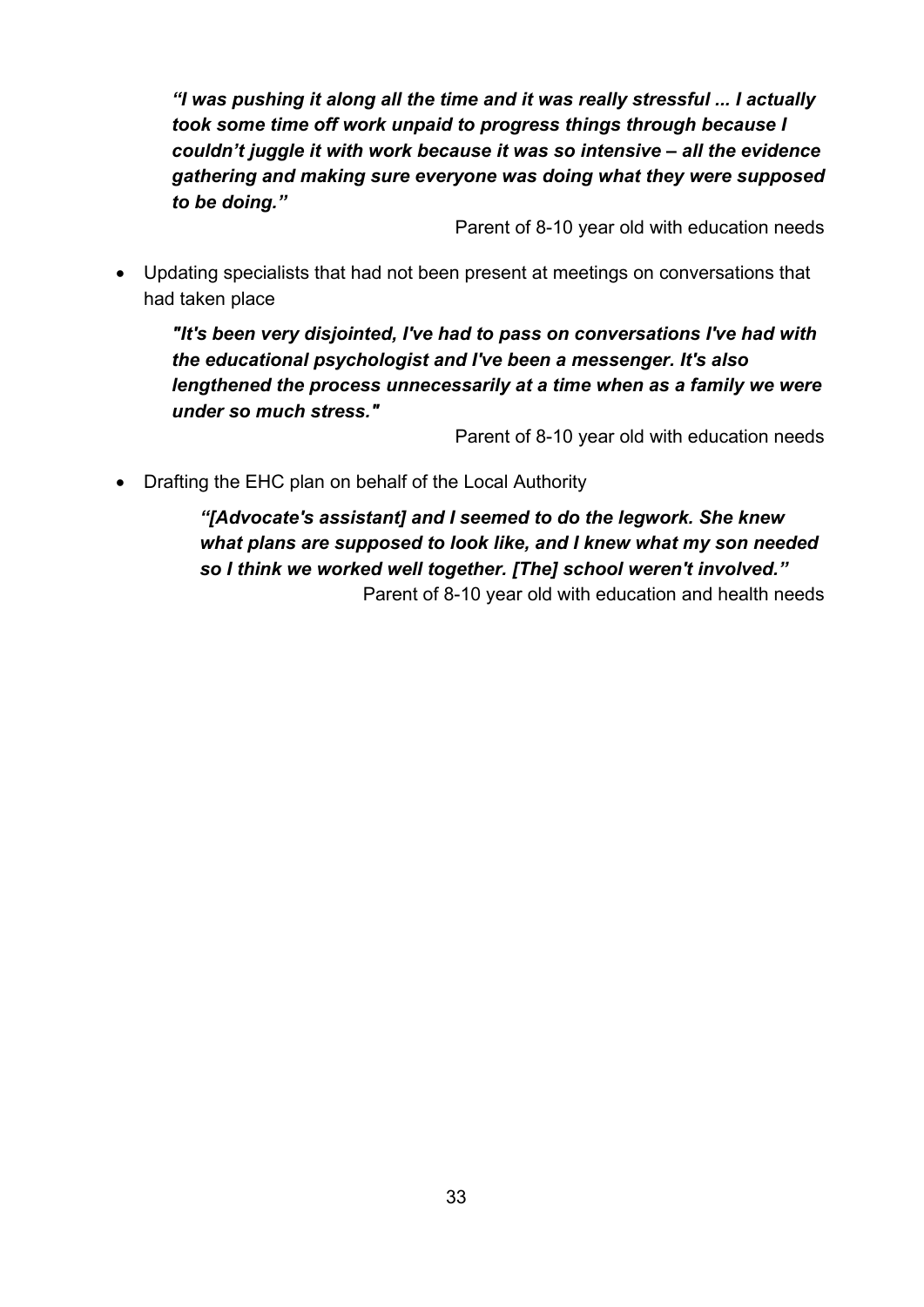#### <span id="page-33-1"></span>**Figure 3.2 Case study: Taking responsibility for liaising with specialists**



## <span id="page-33-0"></span>**3.3. A need for greater transparency about reasons for delays**

Although only one in five parents and young people (20%) interviewed in the national survey reported that the process of getting the plan took more than 10 months, many of the parents interviewed in below average-rated local authorities during the qualitative phase reported that the process took this long. A few parents recognised that the length of time taken was partly because they had requested amendments or gone to tribunal over certain elements, and therefore felt that the time taken had had a positive impact on the quality of plan. However, for many parents it was unclear if the local authority was progressing their EHC plan at all during this period. These parents felt that a wait of more than 10 months was unsatisfactory because, during this time, they were acutely aware that their child was without the provision that they needed for their current and future development, and interpreted the delays as a lack of interest or concern for the child's wellbeing. Most had been made aware of the 20-week timescale by their local authority or school and therefore expected the process to take some time, but they were surprised to find that provision had not been put in place during the same academic year.

#### *"Even if someone had phoned us to explain the delay and offer some sort of reassurance that would have helped."*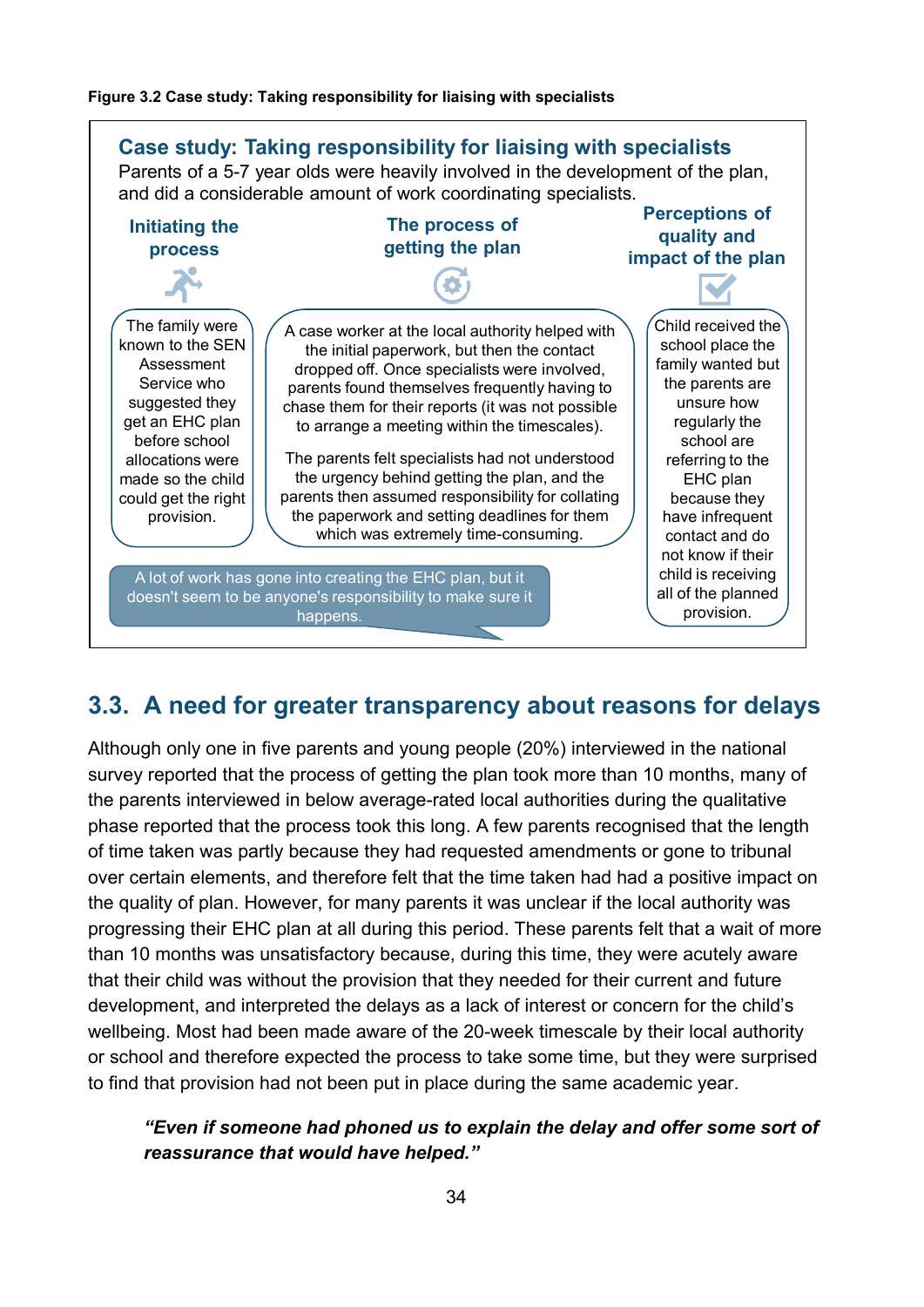*"There were timescales but nobody follows them ... I asked several times and they said this should be – I think they said how long start to finish ... twenty weeks ... I don't know [what they were doing], it was very hard."* Parent of 8-10 year old with education, health and social care needs

In some instances, there seemed to be preventable errors during the process. Examples of this included an EHC co-ordinator being off-sick and nothing seeming to happen during the (extended) period of sick leave, or the EHC assessment paperwork seeming to have been left unprocessed for 9 months due to an individual's maternity leave.

*"There were delays with the school holidays, paperwork went missing…and it went way over the twenty-week deadline. They didn't hide the fact they were running behind... [The content] was not different [thus]. It was only better or more detailed because of the way I made sure everything was in there – nothing to do with the local authority."*

Parent of 8-10 year old with education needs

As well as being a source of dissatisfaction, some parents reported that the lengthy process meant their child's needs had significantly changed or worsened by the time the EHC plan was implemented, and that further changes then needed to be made. This waiting for a final plan was sometimes cited as a source of great anxiety both for the parent and the child with SEND, as they did not know what was going to happen.

### <span id="page-34-0"></span>**3.3.1.Prioritisation of EHC plans**

A few parents felt that their LA seemed to process EHC assessment requests based on the date that the request was made, rather than on degree of urgency or the need to put support in place by a certain point, such as a transition point (e.g. when starting secondary school).

This was particularly frustrating because it meant there was some uncertainty about what support would eventually be put in place for the child, and made the transition more difficult for the family. Furthermore, as highlighted in Chapter 2, being able to share EHC plans with prospective schools to help them understand the needs of the child was seen as a significant advantage of getting an EHC plan.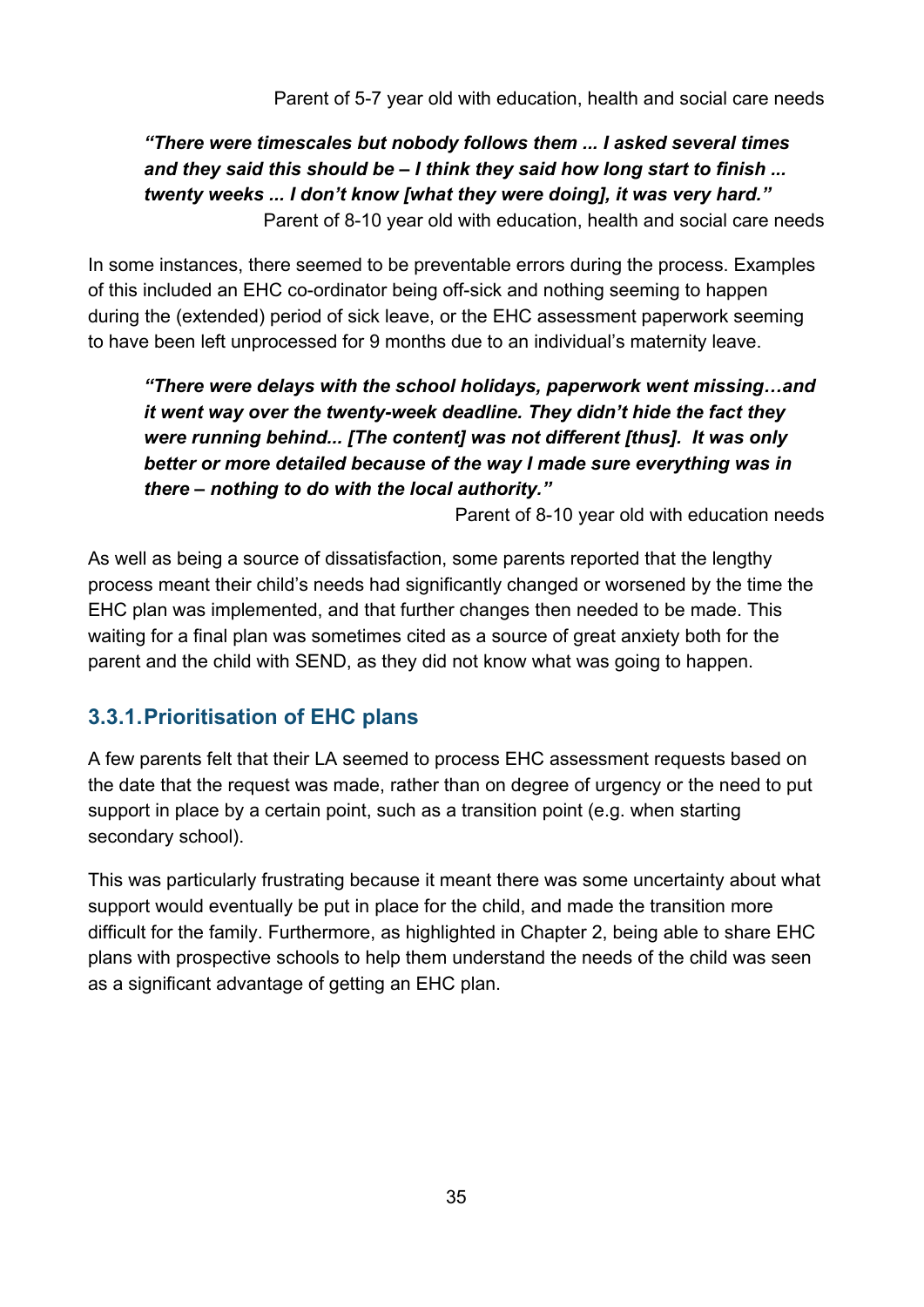#### <span id="page-35-1"></span>**Figure 3.3 Case study: Lack of prioritisation of EHC plans at transition points**



## <span id="page-35-0"></span>**3.4. A need for increased involvement of families in the process**

There were a few cases where parents would have liked more of a role in the process of developing the EHC plan beyond completing forms about the background to their family and their child's needs. In some instances, parents felt that they were not being listened to by specialists, and in another instance a parent was told by their local authority that they could not attend any meetings about the EHC plan because they were designed to only involve professionals. This resulted in parents being unclear about what the outcomes were trying to achieve, the timescales in which they will be achieved, or what support was being delivered.

A few of the parents interviewed had SEN themselves and were not asked about what would make it easier for them to participate in the process (though they did not proactively ask for this either). In one instance, a parent with speech, language and communication needs stopped attending meetings because they found it difficult to participate.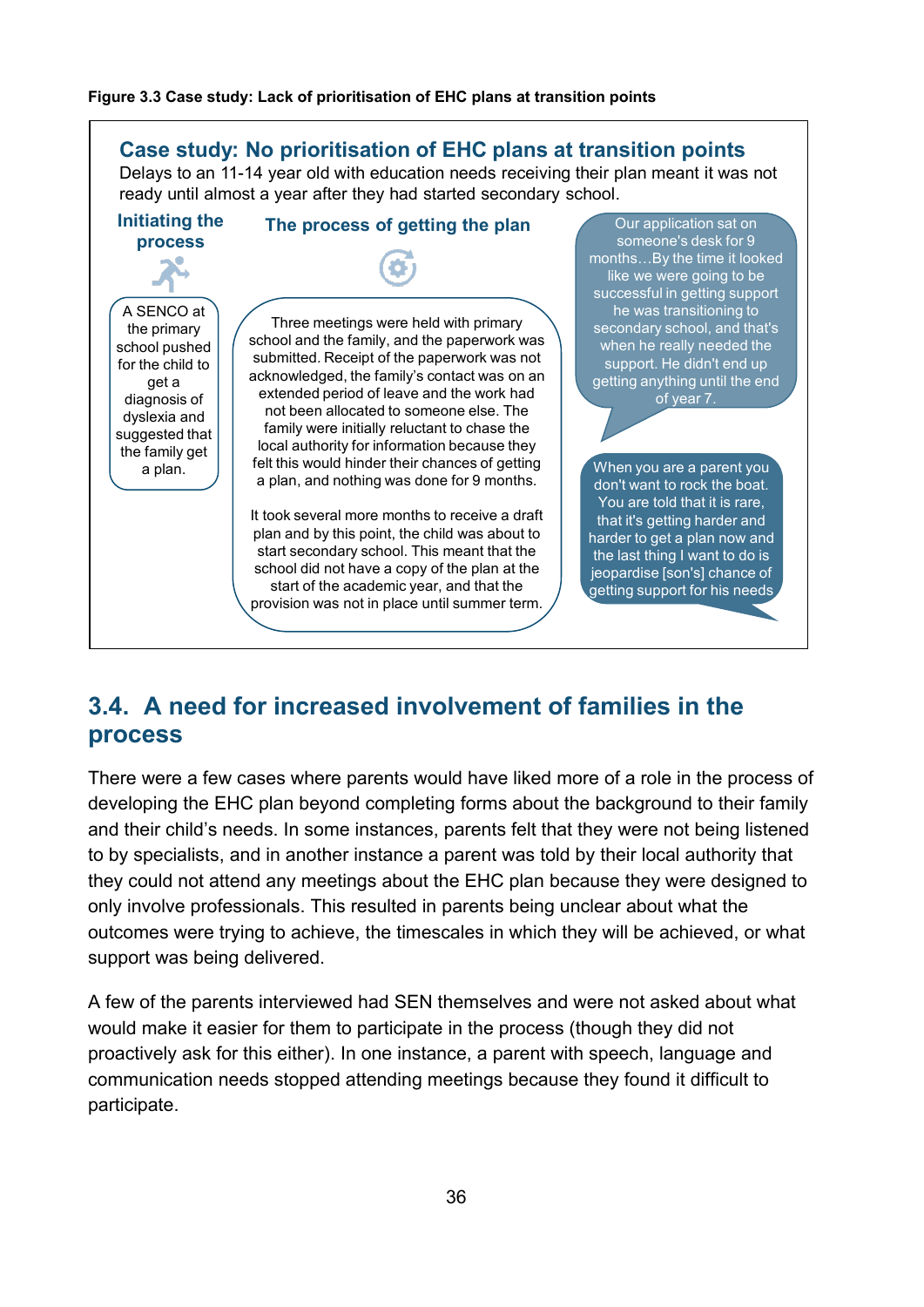### **3.5. Involvement of the child/young person**

As part of the national survey of parents and young people with an EHC plan, respondents were asked about the extent to which the child/young person receiving the plan was involved in the process. The survey specifically asked:

- Whether the child/young person was included in meetings
- Whether the child/young person was asked if they wanted to be included in meetings
- Whether steps were taken to help the child/young person understand what took place and why

While one in three respondents  $(31\%)^{11}$  $(31\%)^{11}$  $(31\%)^{11}$  reported that all three of these things happened, a similar proportion (28%) said that none of them happened.

It should be noted that for some parents who took part in our qualitative interviews this was not an issue because they felt that they were able to voice their child's views; others, meanwhile, felt that neither participation in meetings nor filling in an 'all about me' form was appropriate for their child's age, or nature of their special educational need or disability.

#### *"There was no way he would have coped with all the different questions. So, I would do one question, he would have a fit, and then we would maybe get two sentences out and then I would write them"*

Parent of 8-10 year old with education and health needs

### **3.6. A need for improved attention to detail in drafting a tailored EHC plan**

A few parents were disappointed about the attention to detail in the EHC plan drafting, which sometimes made the plan feel generic rather than tailored to the child. Some parents cited instances of the plan content being copied and pasted:

- There were some plans that referred to a different child's name mid-way through
- It was also apparent to some parents that the content of the plan had been copied and pasted from professional reports
- In one example, a parent reported that some of the outcomes outlined in the plan were not appropriate because they did not acknowledge that their child was homeschooled

<span id="page-36-0"></span> $11$  Findings are based on a total of 13,643 parents and young people surveyed. The survey findings can be found here: [Education, Health and Care plans: a survey of parents and young people](https://www.gov.uk/government/uploads/system/uploads/attachment_data/file/604384/Education__health_and_care_plans_parents_and_young_people_survey.pdf)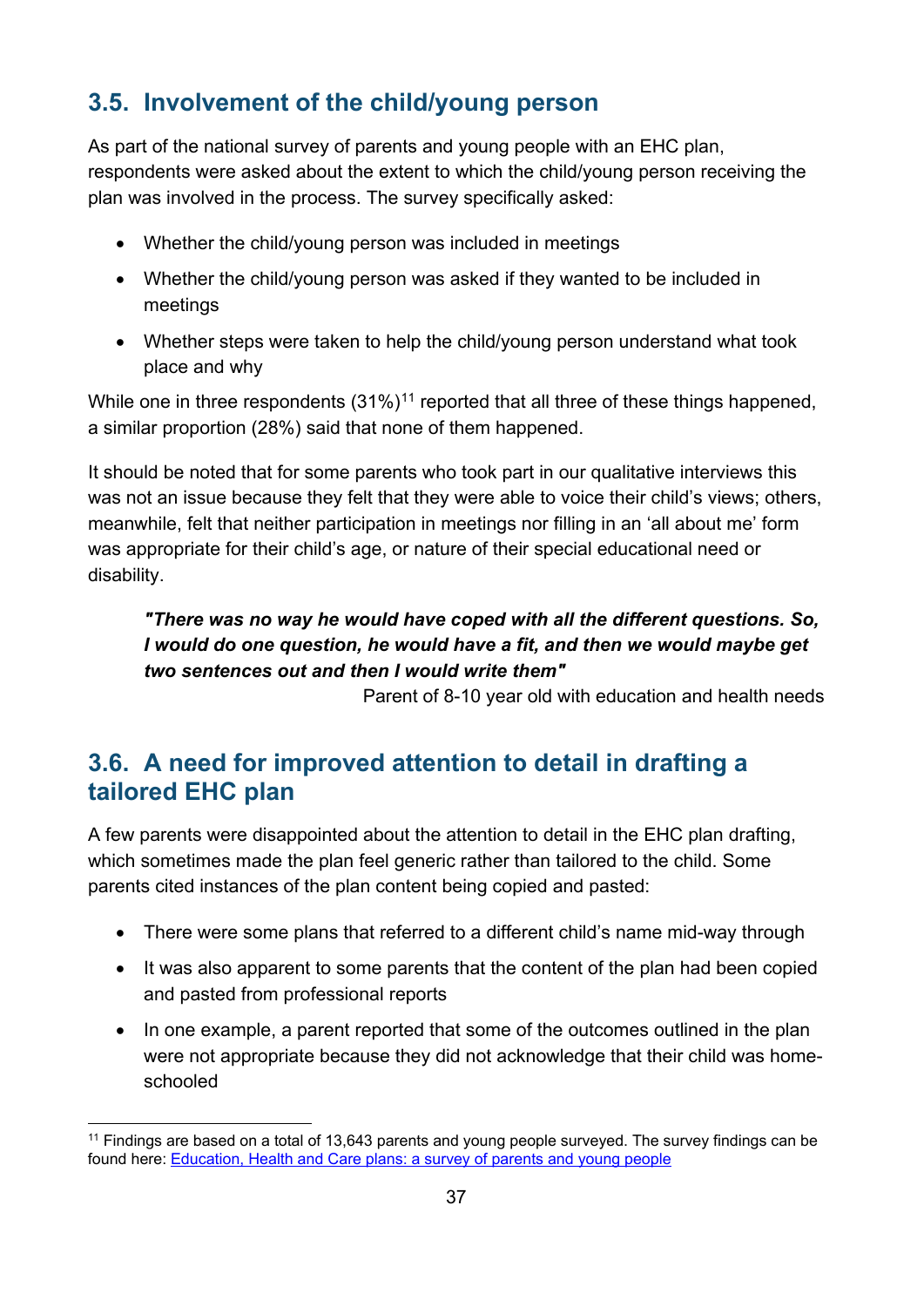These parents also reported that it took more than 10 months to receive the plan which caused them to feel particularly negative about these errors.

### **3.7. A need for more co-operative relationships with other parties**

An already challenging process was made more difficult for a few families by an 'uncooperative' or 'adversarial' relationship with their child's school. Examples of this included:

- Schools being unwilling to start the process of getting an EHC plan and be involved in meetings (in these cases parents were not given a reason why), leaving parents to make a request themselves
- A lack of communication between schools and local authorities which led to disagreements about who was in possession of outstanding reports
- A parent being told they could not attend meetings about the EHC plan
- A teacher recommending that a parent should find an advocate to successfully navigate the EHC process, whilst also saying she would lose her job if the local authority found out she had suggested this

### *"There were occasions where the school said they had sent off reports and the council said they hadn't received it and you didn't know who was telling the truth or what had happened"*

Parent of 8-10 year old with education needs

In this 'adversarial' context, some parents/carers felt they had fared better than others: some saw themselves as more confident and informed and so reported having been able to reference the SEND Code of Practice in meetings to challenge those involved, while others that were less familiar with the legislation reported feeling 'talked down to' and 'dismissed' by the professionals that they had dealings with.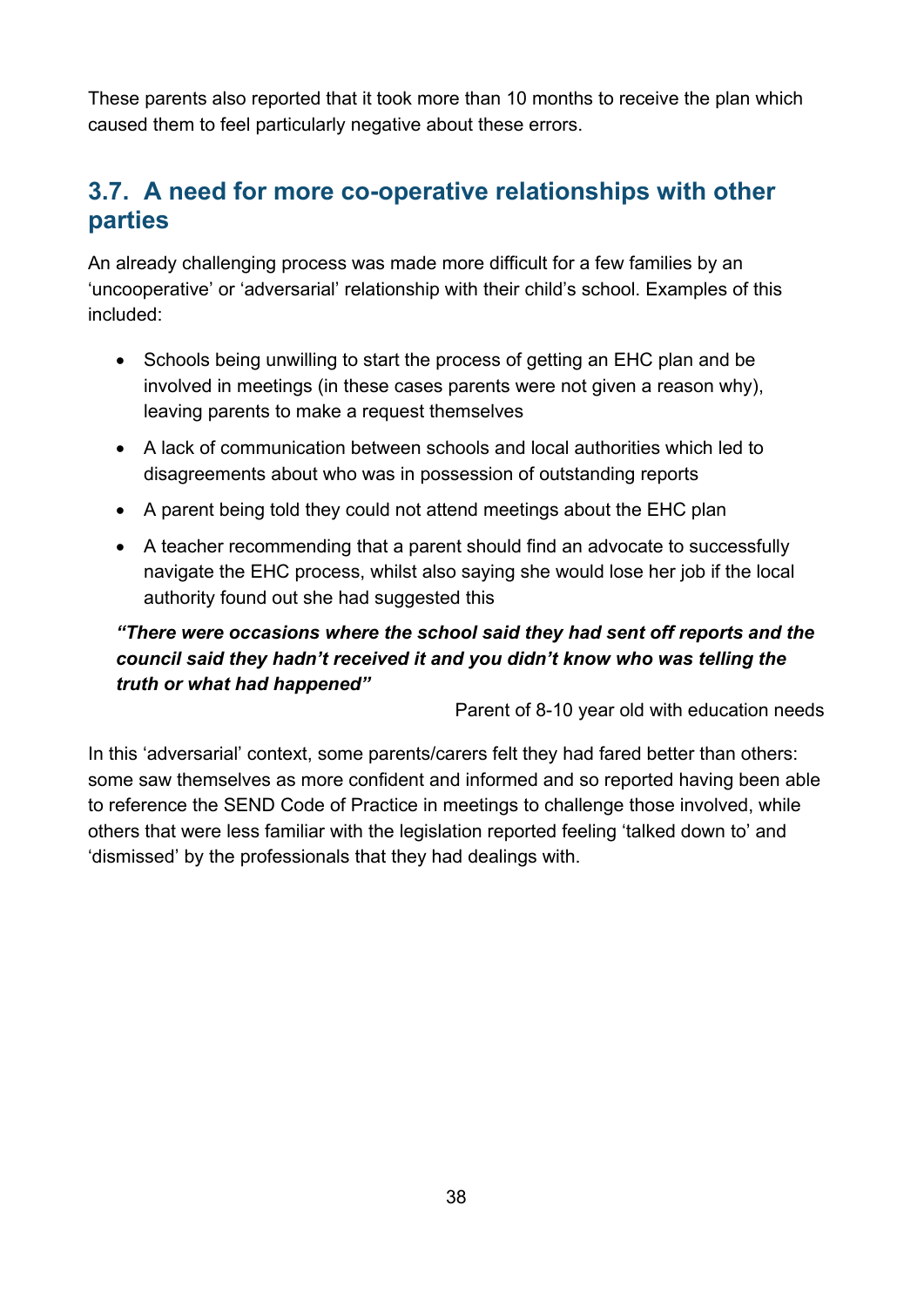# **4. Assessment of EHC Plan quality**

In addition to the 25 in-depth interviews about families' experiences of the EHC needs assessment and planning processes (Chapters 2 and 3), this study sought to evaluate the quality of interviewees' resultant EHC plans. This Chapter details the findings from the expert panel's review of the 18 EHC plans that were collected during fieldwork<sup>[12](#page-38-0)</sup>. It starts with an overview of the scores achieved by the 18 EHC plans in the sample for each of the quality measures (see below) before going on to provide examples of what was done well and how plans could be improved.

The aims of the expert review were to:

- Identify areas of strong and weak practice in the content and construction of the sampled EHC plans with reference to i) accessibility, ii) meeting of statutory requirements, and iii) meeting the principles and requirements set out in the SEND code of practice (DoH and DfE, 2015)
- Identify and share exemplary practice in support of improvement across the sector
- Explore the relationship between levels of service user satisfaction and the quality of EHC plans
- Make practical recommendations for good practice across the sector

The design of the evaluation tool used for assessing plan quality was tightly linked to the statutory duties, principles, and service requirements for EHC plans outlined in the Code of Practice (paras 9.61 – 9.69) to ensure relevance to the current policy context (see page 15, Chapter 1 for a description of how the reviews were carried out).

The expert review enabled the evaluation of the extent to which statutory duties, service requirements and core principles were represented in the content of a small sample of plans. This sample is appropriate for a qualitative review aiming to identify examples of good and poor practice. It is *not* sufficient as a basis for evaluating the quality of 2015 EHC plans on a national scale. The expert review of plan quality assumes that a good quality plan is less ambiguous and more supportive in securing positive outcomes, continuity, and clear communication across stakeholders: it does *not*, however, assume that a good quality plan is a proxy for a good quality EHC plan process.

<span id="page-38-0"></span> $12$  When conducting each interview, families were asked if they would be willing to share a copy of their EHC plan for the purposes of this research. It was not possible to obtain five of the plans, either because the individual did not give consent or because they did not have a copy to share. A further two plans were collected but could not be included in the review findings because they were incomplete.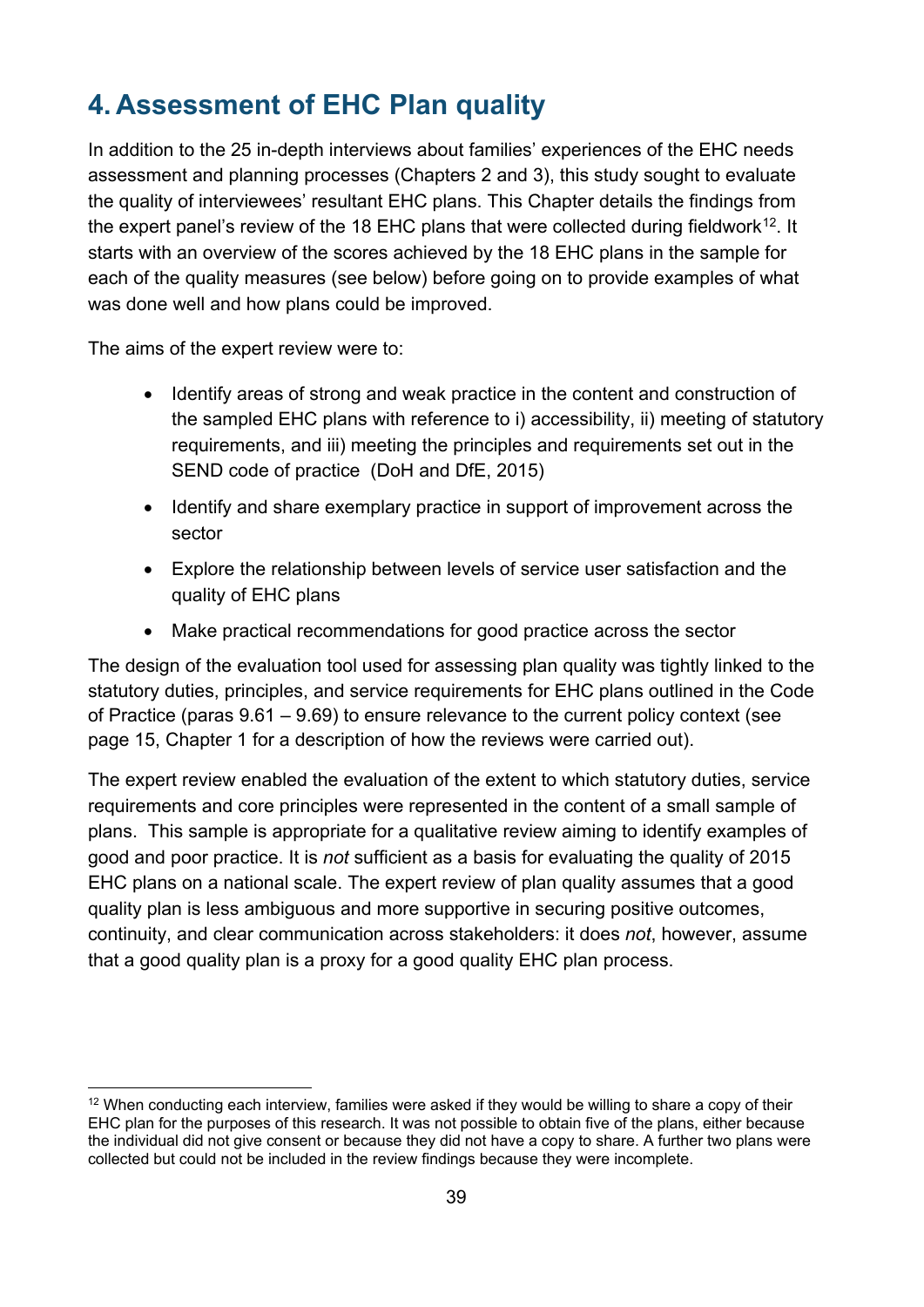### **4.1. Overall results: what is the quality of the 18 EHC plans in the sample?**

The expert review provided evidence about the quality of individual EHC plans within and across the sample. Plans were measured for quality in four areas using carefully designed evaluation criteria:

- **Accessibility:** To what extent is the plan accessible?
- **Statutory minimum requirements:** To what extent does the plan include all statutory requirements?
- **Principles and requirements:** To what extent does the plan represent the principles of the Code of Practice and the 2014 Children and Families Act?
- Overall score<sup>[13](#page-39-0)</sup>

Mean scores for the 18 plans that were reviewed are presented in Figure 4.1 below. On average, the plans achieved an overall score of 79%. On average, plans received the highest score for the measure 'meeting the statutory minimum requirements' (91%), followed by accessibility (76%). 'Representing the principles of the Code of Practice and the 2014 Children and Families Act' achieved an average score of 69% across the sample.





<span id="page-39-0"></span><sup>&</sup>lt;sup>13</sup> A full breakdown of scores for each of the 18 plans in the sample is shown in Appendix 4.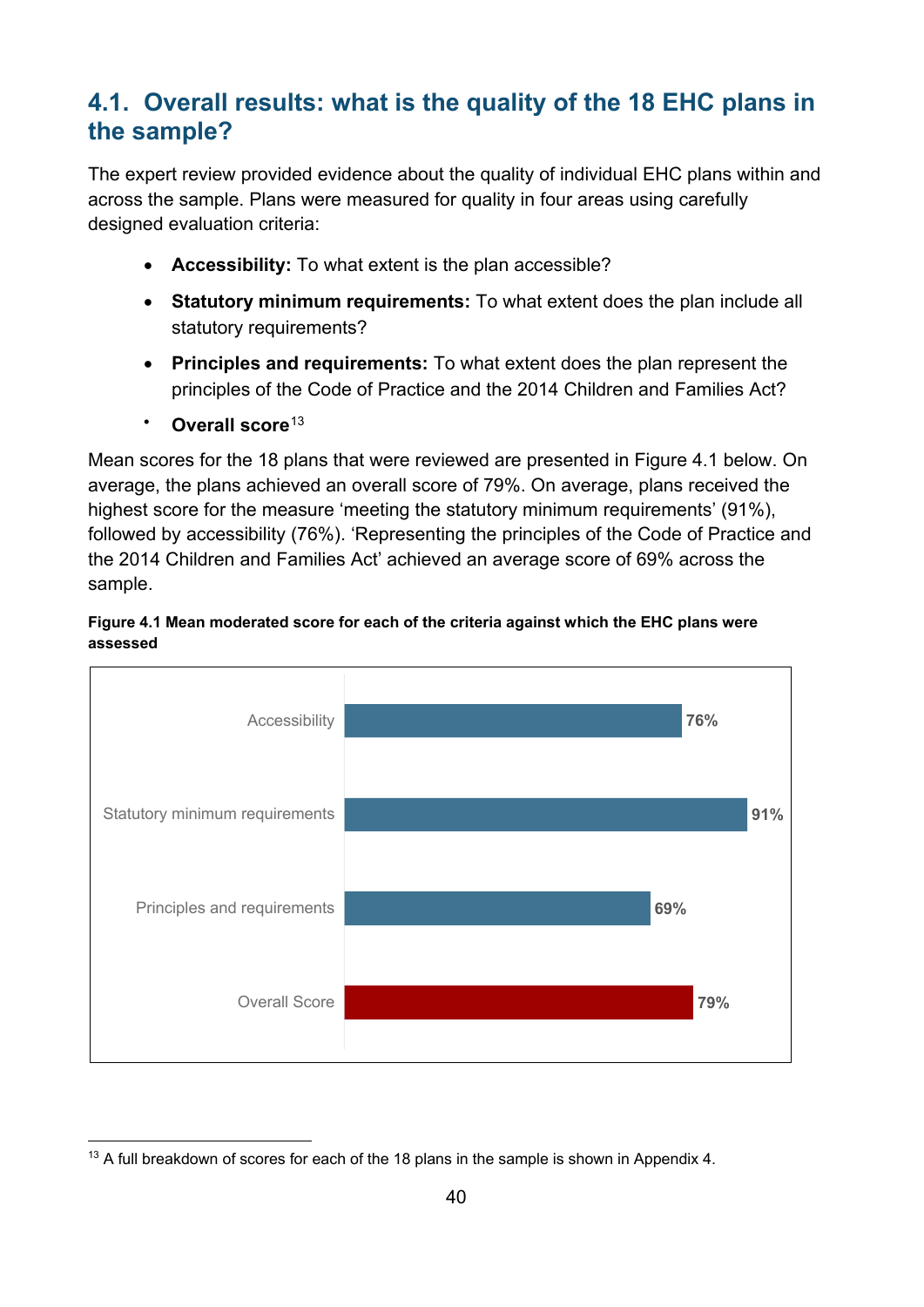### **4.1.1.Statutory minimum requirements**

[Figure 4.2](#page-40-0) shows the number of statutory minimum requirements met by the 18 plans in the sample. Four plans met all 12 minimum requirements and a further 10 only failed to meet one. Three plans met 10 minimum requirements and one plan met five.



<span id="page-40-0"></span>**Figure 4.2: The number of statutory minimum requirements met by the plans in the sample**

[Figure 4.3](#page-40-1) shows the specific statutory requirements which plans most commonly failed to meet. While parents were asked to supply what they considered to be their final plan, eight of the plans provided did not include a signature and date from the local authority. These omissions may suggest that some draft plans are included in the sample, in which case it is not appropriate to assume that the absence of local authority dates and signatures demonstrates unlawful practice.

#### <span id="page-40-1"></span>**Figure 4.3: The statutory minimum requirements which plans most commonly failed to meet**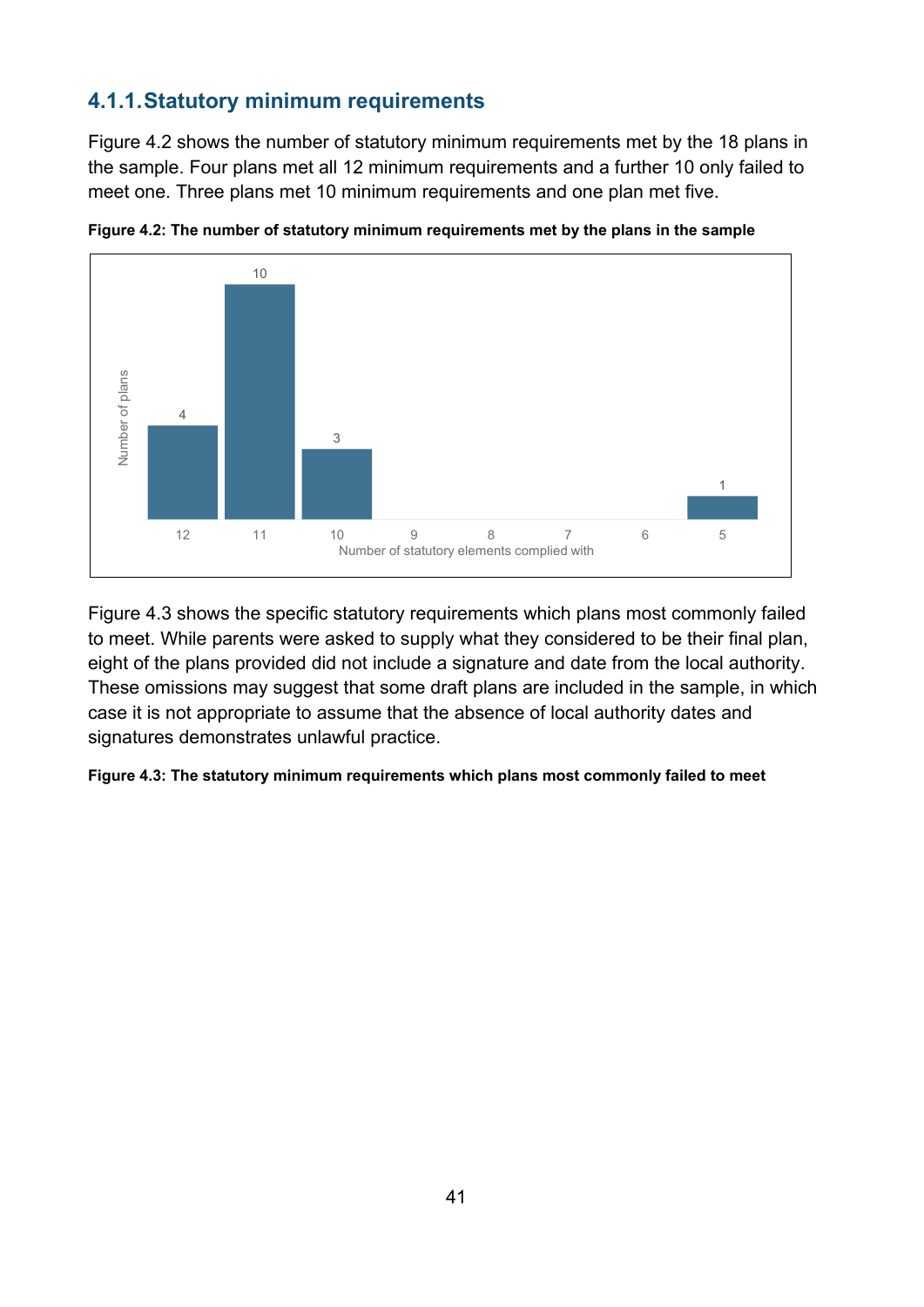

### **4.1.2.Principles and requirements**

In this part of the expert review, plans were scored between 0 and 10 for each of the principles and requirements set out in the SEND Code of Practice (see appendix 2). The highest scoring requirements were:

- Evidence that the plan includes a full account of the child's or young person's needs including positive descriptions of what the child or young person can do and has achieved (mean average score 7.44 out of 10)
- A focus on positive outcomes in the areas of education, health, independent living, community participation and employment (mean average score 7.39 out of 10).

The plans included in the sample were less likely to provide evidence that the plan is forward looking (e.g. in anticipating and commissioning for important transition points including adulthood); this measure scored an average of 5.83 (see [Figure 4.4\)](#page-42-0).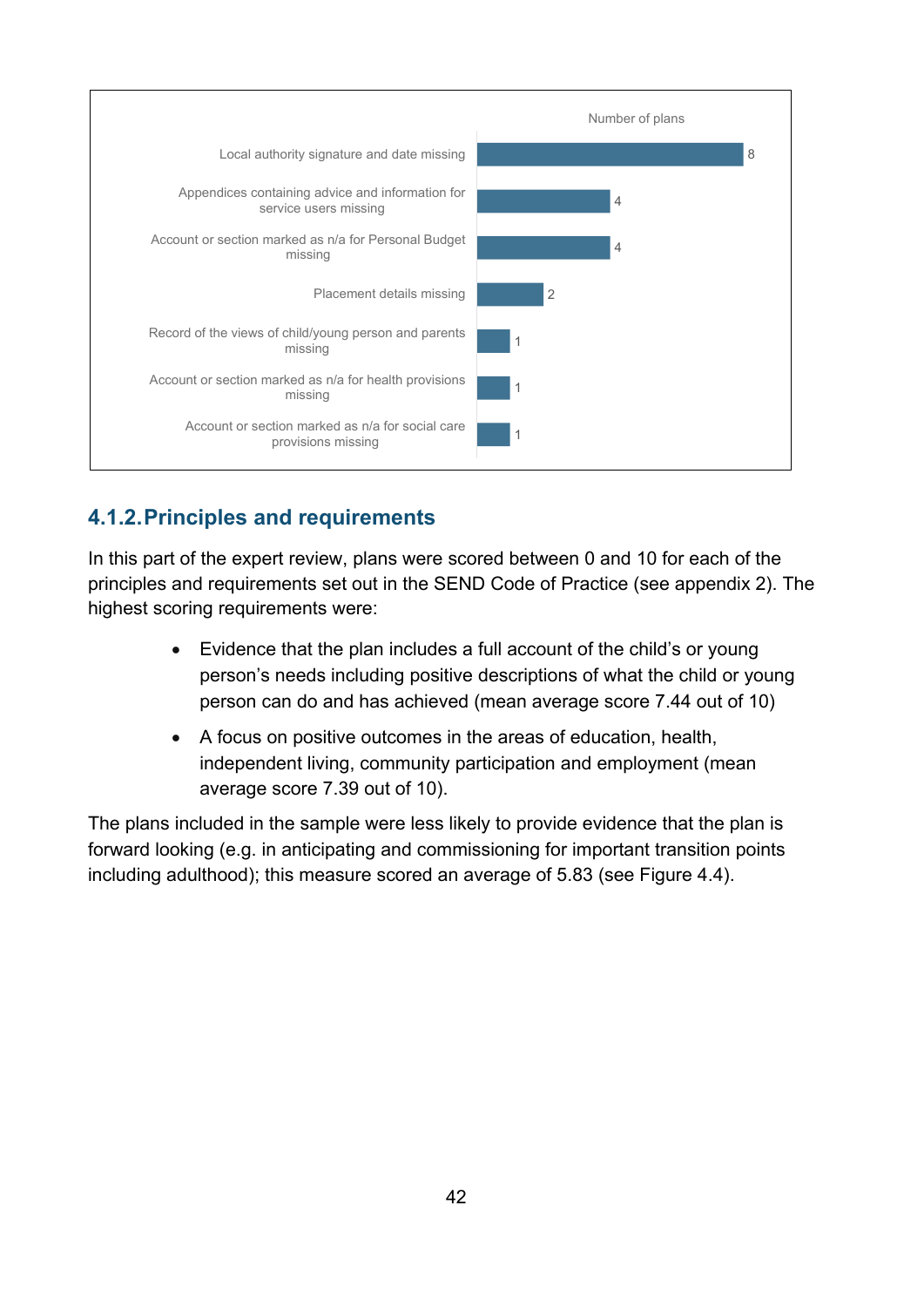#### <span id="page-42-0"></span>**Figure 4.4: Mean scores for the extent to which the plans represent the requirements and principles of the Code of Practice**

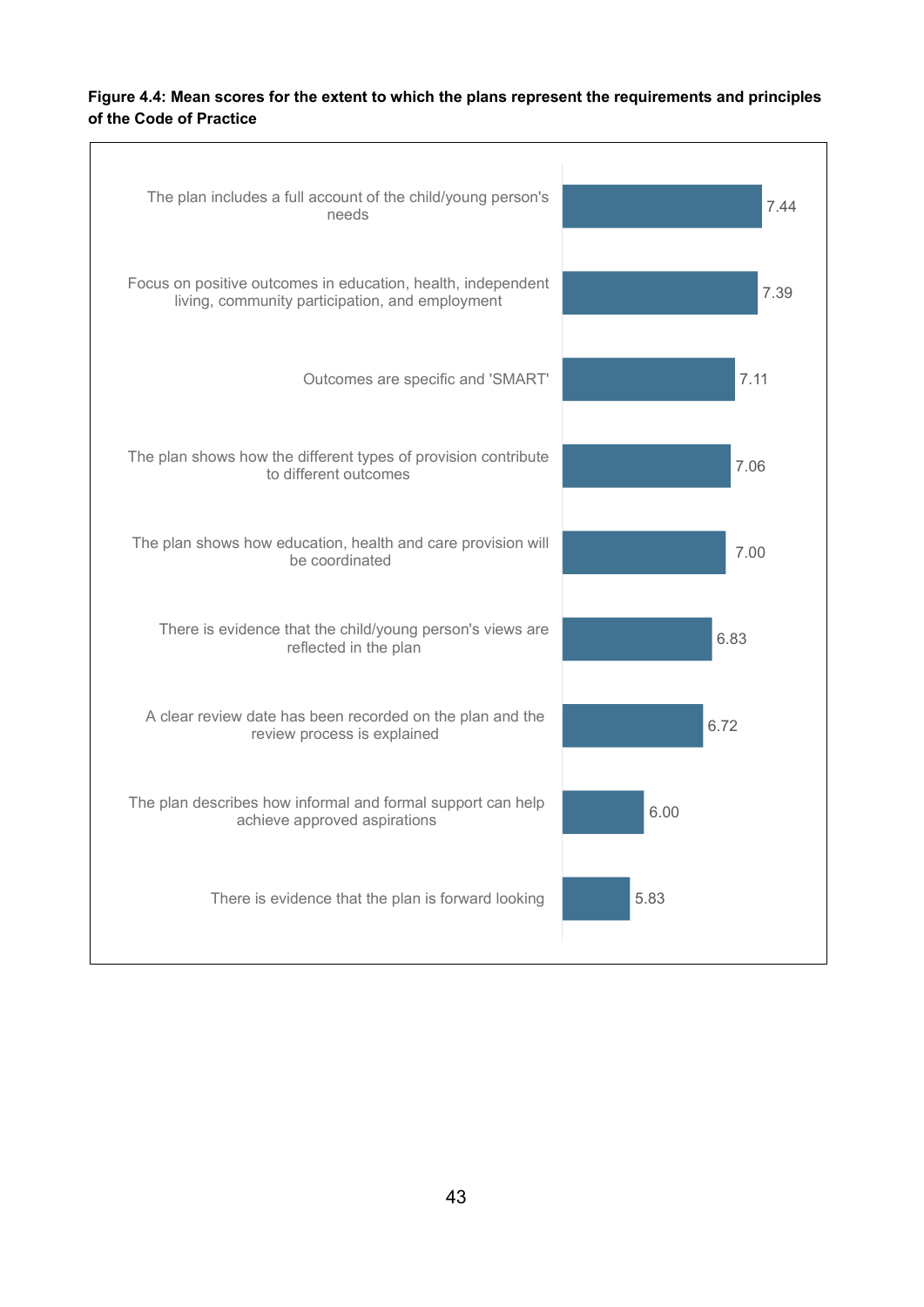### **4.2. Discussion of findings**

The following section discusses the quantitative and qualitative data from the review in more detail, looking at each measure of quality in turn. It also raises recommendations for good practice across the sector.

### **4.2.1.Accessibility**

The mean average score for accessibility was 76 out of 100, or 76%. There was some variation across the sample, with a highest achieved score of 100% and a lowest of 60%. The highest scoring EHC plan for accessibility (Plan  $2^{14}$ ) presented the parental and child contribution as an 'All about me' section which appeared to have been put together by the family. It includes sections titled 'What is important for the future?' and 'What do people need to know about us?'. It is written in the third person with the writer (who we assume to be a parent) using the phrase 'the vicissitudes of every-day life' implying command of high level English. The young person in the plan is described as having a reading age of 15+ and a spelling age of 17, so it can be assumed that the plan is accessible.

Another high scoring plan (Plan 8) was presented in plain English making it accessible to adults who may not be familiar with SEND terminology. A section called 'All about me' was child-friendly and targets/objectives in the provisions section were written in the first person (e.g. 'I will be able to read 10 high frequency words') making this potentially more meaningful for the young child to whom the plan relates.

In one EHC plan (Plan 10), efforts had been made to include a section about the child that was presented in an appealing and accessible way within the main body of the plan. This was the only plan with evidence that illustrations and low-density text had been used (see [Figure 4.5\)](#page-44-0).

In another plan, reviewers found evidence that alternative languages were available (though the parents had chosen a version in English). Access to alternative formats was not in evidence in other plans and there were no indications that easy read, braille or large print versions were available. Given that the receiving group of children and young people are likely to have sensory and cognitive difficulties, the availability of such alternatives would seem necessary in a context where participation and co-construction are encouraged. It is possible that these were available but that this was not referenced within the EHC plans themselves.

<span id="page-43-0"></span><sup>&</sup>lt;sup>14</sup> This indicates a specific EHC plan in our sample. A breakdown of the scores for each plan can be found in [Appendix 4.](#page-81-0)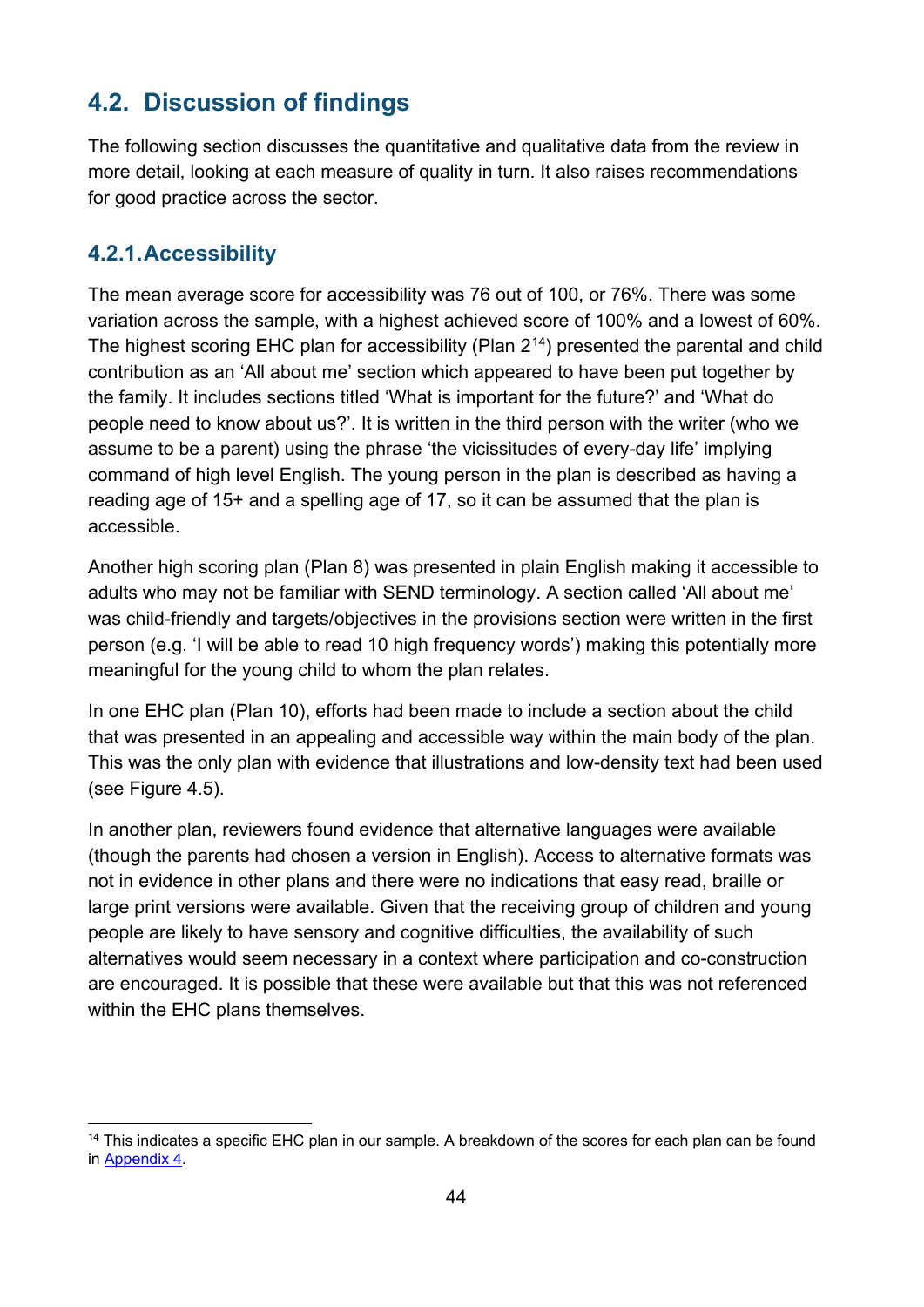#### **Figure 4.5: Child-friendly presentation (redacted) Figure 4.6: Accessible house style (redacted)**

People who know me describe me as:

Determined, resilient and full of energy

Others like and admire my courage and my willingness to try new things

#### *Ghings I like to do:*

**Reading Stories** Play with jigsaw puzzles and Building Towers Go to the park Watching cartoons Playing on my scooter



#### <span id="page-44-0"></span>Chings I really don't like:

Colouring and crayoning

Being restricted

Having to stop in the middle of doing something

#### Parents hopes for the Cuture

ĩи

To be happy and find enjoyment in playing with others and make strong friendships





| None Identified                                                                                                                                                                                                                                               |
|---------------------------------------------------------------------------------------------------------------------------------------------------------------------------------------------------------------------------------------------------------------|
|                                                                                                                                                                                                                                                               |
| This section sets out the views, interests and aspirations of the child/young person and his or her                                                                                                                                                           |
| and her parent's views, interests and aspirations                                                                                                                                                                                                             |
| parents admire her energy, determination and resilience. They add that she has<br>courage and a willingness to try new things. She laughs and smiles and appears happy<br>most of the time. Parents say that she focuses best with fewer distractions and the |

<span id="page-44-1"></span>parents say that they would like in settle in her school environment and develop. They want her to continue to be happy as she is now and would like her to find enjoyment in playing with others and make strong friendships.

future is usually asking 'where are we going this afternoon/tomorrow'. Her hopes are usually to go to the park.

At home likes to read stories, play with jigsaw puzzles, post and stack objects, build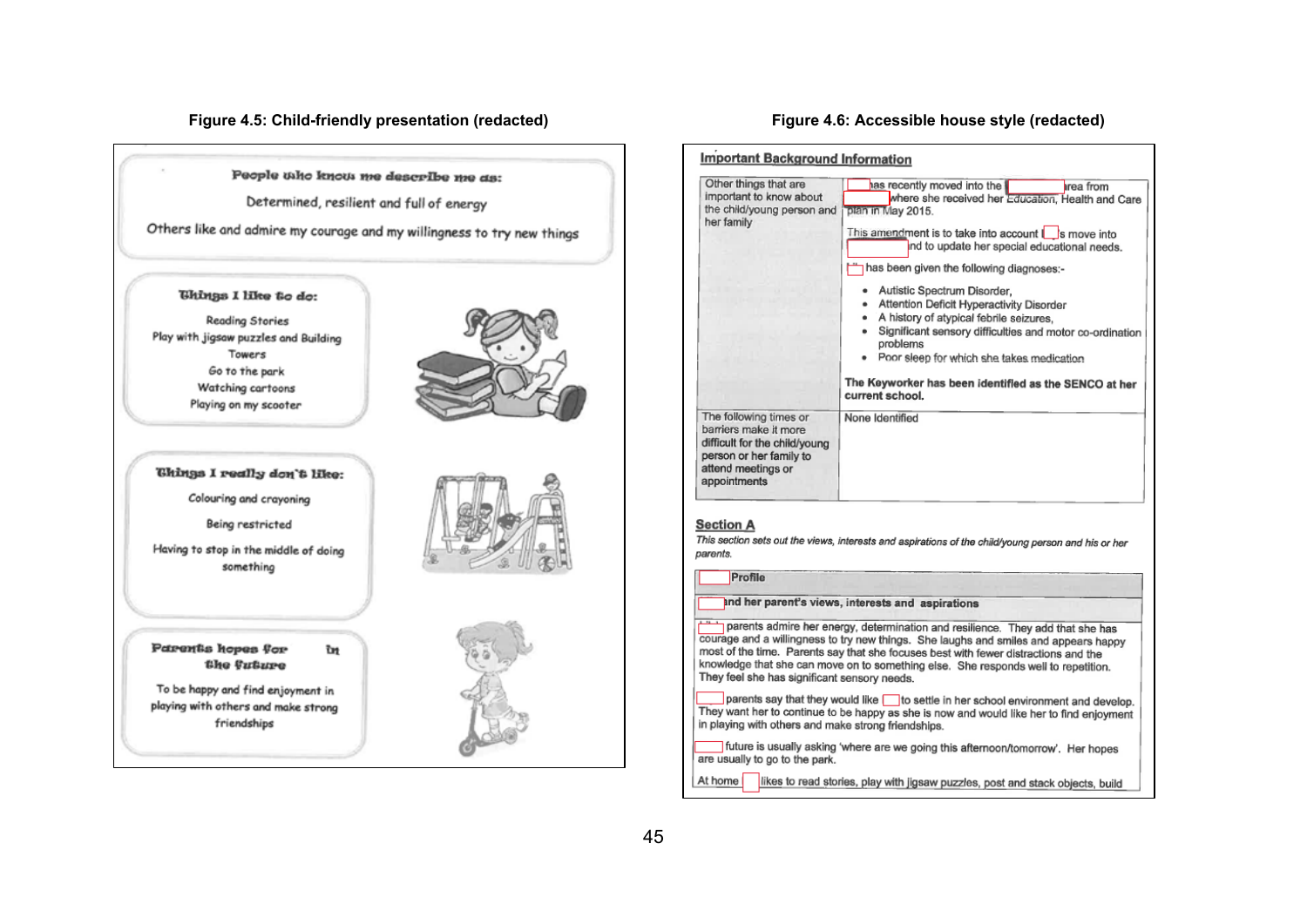The most accessible plans had a consistent house style which was presented in clear sections around the statutory requirements of the plan with bold titles, lowdensity text and a consistent approach to formatting. This would support portability to other local authorities should a family move out of the area. It also supports accessibility since the plans were easier to navigate. [Figure 4.6,](#page-44-1) on the previous page, is an example of a layout that is appropriately spaced and presented, and adopted consistently throughout the document (Plan 10).

Where plans adopted a cut and paste approach with inconsistent layout styles, they were less accessible. This was evident in one plan (Plan 12) where a different child's name was inserted in one of the sections.

Another factor influencing the accessibility of the EHC plans in the sample was that most plans were dominated by 'professional speak' and technical or medical terminology, for instance:

*"[Child] has some difficulties with visual structure – developing myopia and astigmatism; eye control-eye teaming, near focus; visual special perception-directionality, visual integrations, text sensitivity and use of side vision."*

(Plan 1)

Plans that included explanations of technical and medical terms to support interpretation of their consequences were more accessible. In the below examples, the consequences of a condition are explained, though there is room to make both explanations more accessible through use of plain English rather than 'professional speak.' This seems important for collaboration across different services as well as for families, children, and young people.

*"[Child] has left sided hemiplegia which causes unsteady walking, poor core stability and pelvic strength."* (Plan 6)

*"…hyperactive sensory system, e.g. movement, visual and auditory which causes general difficulties in ability to filter out unimportant information and focus attention on activities of interest and importance. The intensity of information can cause considerable discomfort and distractibility."* (Plan 12)

The Code of Practice (2015, para 9.61) notes that EHC plans should be clear, concise and understandable 'so they can be understood by professionals in any local authority', however many plans used acronyms that were specific to a local authority or educational setting. For example, in the provisions section of a plan (Plan 13), the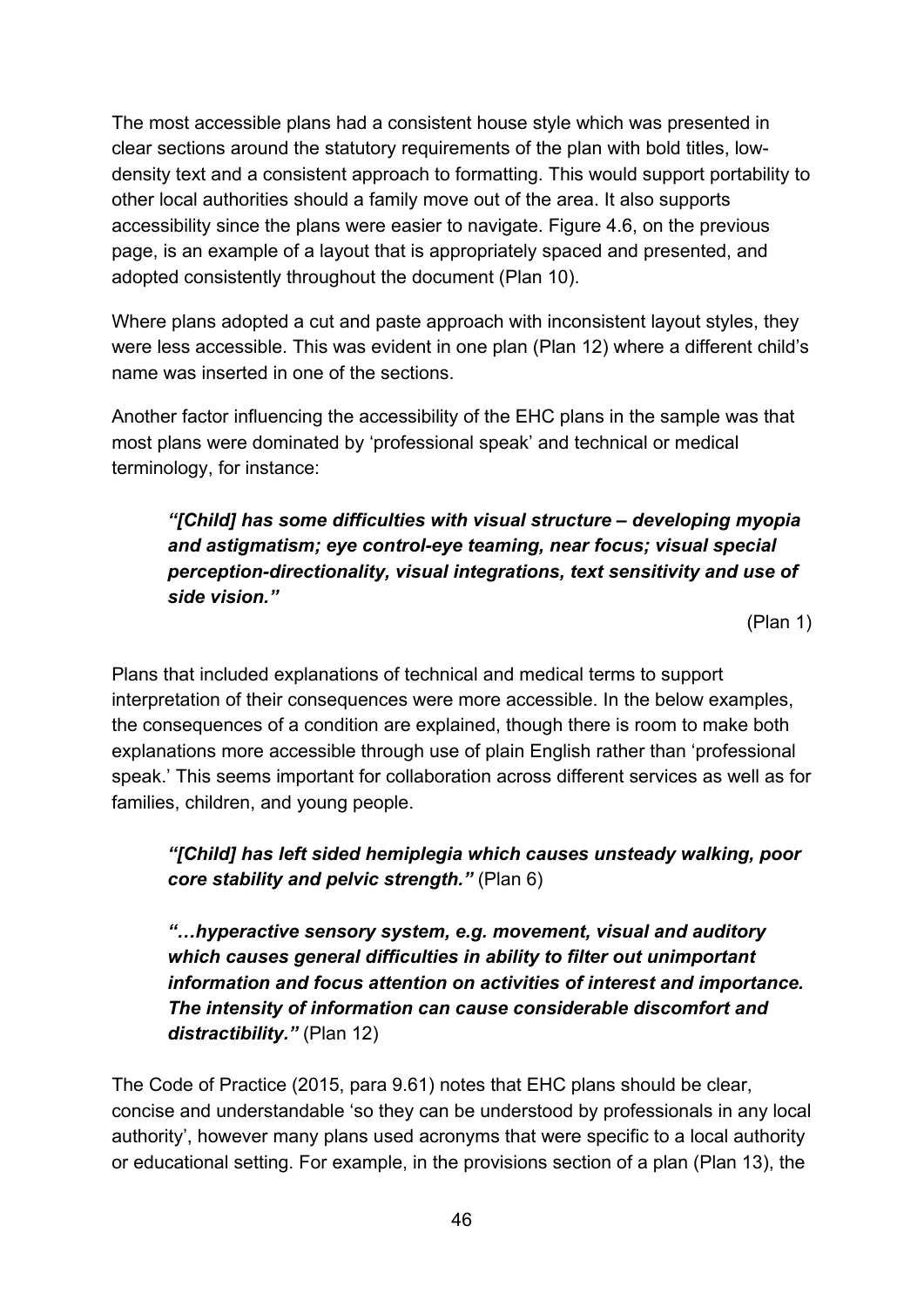phrase '[child] to take part in a SULP session weekly' was included with no expansion of the meaning of 'SULP'<sup>[15](#page-46-0)</sup>. Another example was in Plan 4 where a section labelled 'Provision Required' listed 'NT and AS support to be increased up to ten hours a week (dependent on engagement in learning)'[16.](#page-46-1)

Finally, where plans adopted a landscape format or a portrait format throughout (rather than switching between landscape and portrait within the same document), they were more accessible when being viewed on a digital screen.

### **4.2.2.Statutory minimum requirements**

The Code of Practice (DfE and DoH, 2015, para 9.62) lists the 12 sections that must be included in EHC plans as a statutory minimum, for example, 'The views, interests and aspirations of the child and his or her parents or the young person' and, 'The special educational provision required by the child or the young person.'

Section 4.1.1 provided a summary of the audit of statutory requirements in the 18 EHC plans, in which a total of 216 items were reviewed (i.e. 12 statutory requirements were audited in each of the 18 plans)<sup>17</sup>. Of these 216, only 23 were absent suggesting that non-compliance with statutory requirements was rare in this sample. It should be noted that even in the instances of non-compliance, it may be that the requirements were included in annexes to the plan, which participants may have chosen not to provide. For instance, four plans did not present evidence of appendices that might contain advice and information for service users. However, where plans integrated the most relevant advice into the content of the plan itself, this was identified as good practice.

Eight plans did not include a local authority date and signature. However, it may be that these plans were at a draft stage rather than a final stage: it was not possible to deduce this from the plans themselves. One plan included content that had been crossed out. It was not clear whether this meant that the content was no longer applicable or whether the amendments arose from a review or parental appeal. These examples appear to be document management issues, where mark ups or changes are making the status or history of the plan unclear. For final or completed plans, the lack of a local authority signature makes the plan's legal status ambiguous. However, given a lack of clarity about whether the documents in this

<span id="page-46-1"></span><span id="page-46-0"></span><sup>&</sup>lt;sup>15</sup> SULP is a Social Use of Language Program designed to improve interpersonal and social skills. <sup>16</sup> The National Teaching and Advisory Service (NT & AS) works with children and young people with SEN who are facing difficulty in accessing education.

<span id="page-46-2"></span><sup>&</sup>lt;sup>17</sup> See Appendix 5 for a full breakdown of each plan's compliance with the 12 statutory requirements.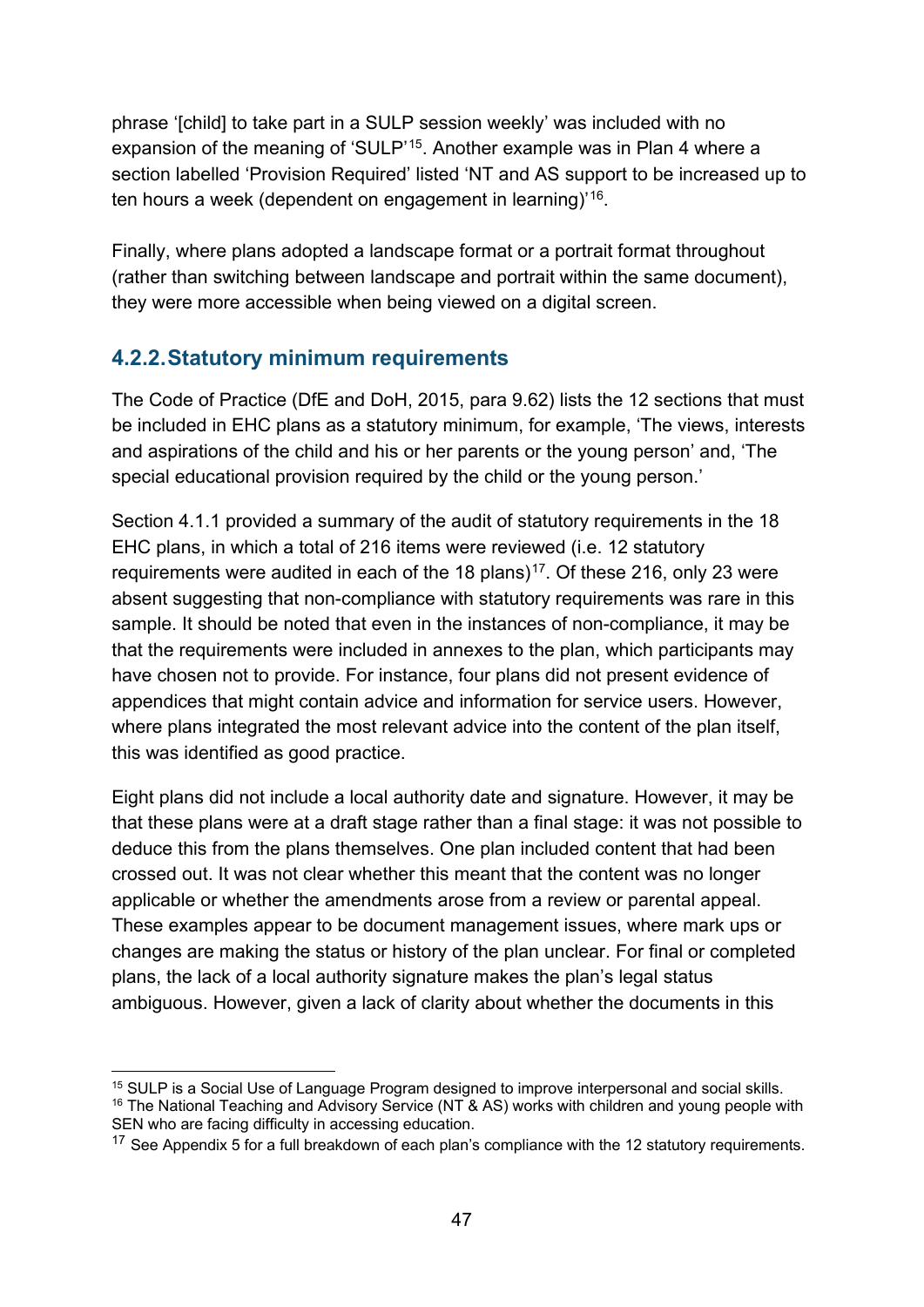sample were draft or final plans, it is not appropriate to assume that the absence of local authority signatures in these cases demonstrated unlawful practice.

Where plans had a clear and consistent house style, it was easier to track statutory compliance. There were eight instances where section headings and content tables for elements such as Personal Budget, health provisions and social provisions were present and blank but not marked as non-applicable, causing some ambiguity.

One of the lowest scoring reviewed plans (Plan 19) did not comply with seven statutory elements including views of parents and child, social care provision, placement details, Personal Budget, evidence of advice and information in appendices, local authority signature and date. There is also some ambiguity in the information provided on the front page as shown in [Figure 4.7.](#page-47-0) The question 'Is the child or young person in Public Care?' is recorded as 'No' whereas the right-hand box notes a 'Full care order' and an 'Interim care order' with 'Delete as appropriate' underneath. Given that these deletions are not made, there is potential for confusion among collaborators who may be new to the case. This signals the importance of attention to detail in both the design of the form and its completion when aiming to avoid ambiguity.

#### <span id="page-47-0"></span>**Figure 4.7: Example of ambiguity**



Though compliance with statutory requirements may not be related to the quality of experience or provision, it is important to note that where these are not adhered to, the plan has legal ambiguities that potentially impede its longer-term impact and the opportunity for stakeholders to hold each other to account. Generally, the review found compliance with statutory requirements to be strong across the sample.

### **4.2.3.The requirements and principles for EHC plans from the Code of Practice**

A summary of marks regarding the extent to which plans represent the principles of the Code of Practice and the 2014 Children and Families Act has been provided in Section 4.1.2. Each of these elements is discussed in turn in this section.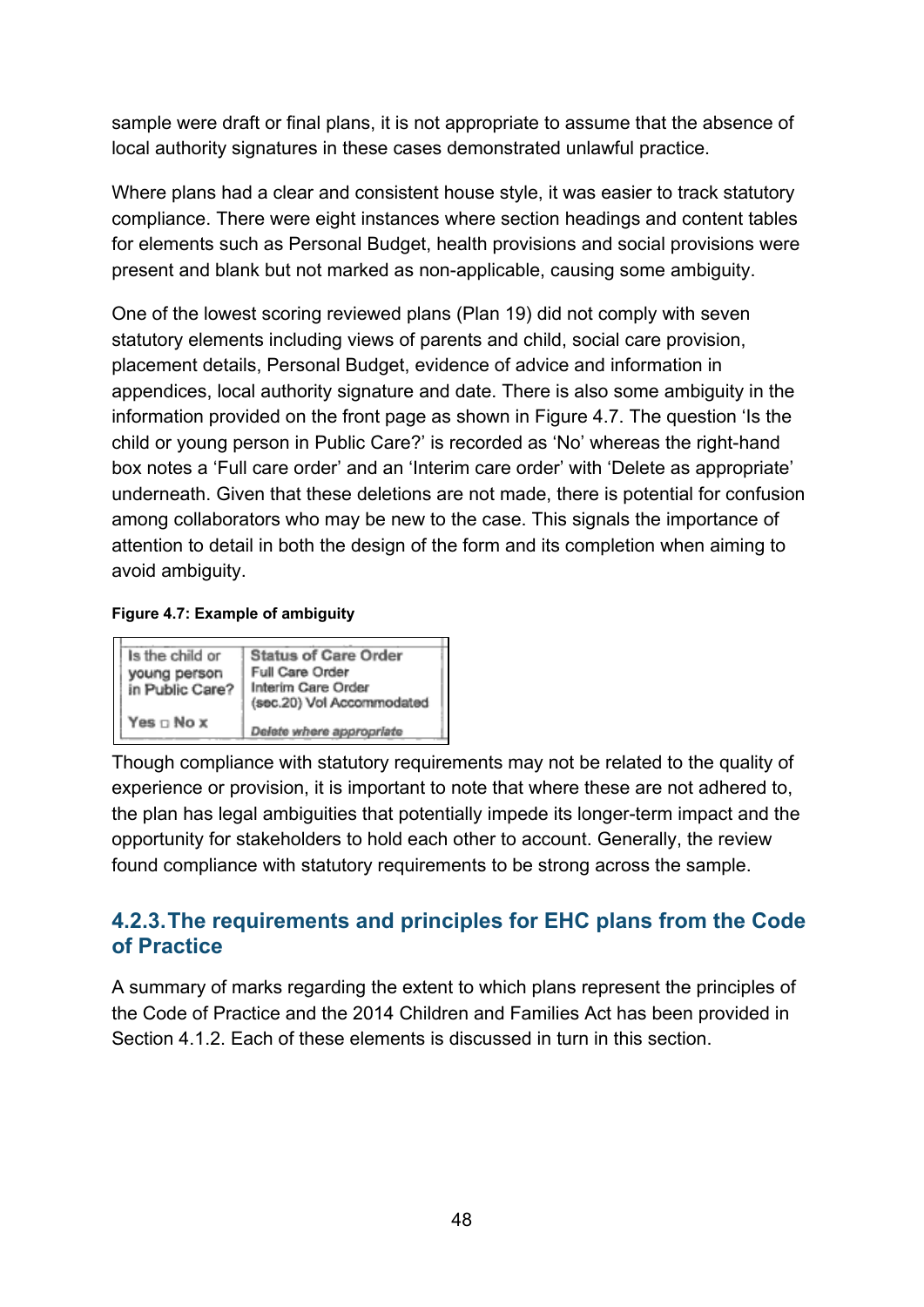#### **Parent contribution**

Paragraph 9.2 of the Code of Practice requires evidence that the parent has contributed to the plan and their views are reflected in it.

The mean score for this element was 7.94 out of 10, making parental contribution the highest scoring element overall (just one plan had no evidence of parental contribution). There were many examples of good practice in the sample. [Figure 4.8](#page-48-0) highlights a plan (from Plan 4) where the parental contribution is written in the first person and seems to be close to the parents' own words.

#### **Figure 4.8: Example of parental contribution to the EHC plan**

<span id="page-48-0"></span>academic ability is good. He is able to comprehend, rationalise, calculate and articulate information. However, these abilities are being severely hampered by; his inability to easily read and write text and most importantly, the feelings and frustrations that then arise.

recent assisted SATS show that given the correct levels of support, he is able to keep up' with his peers, indeed he is able to excel in some subjects.

We feel that if  $\sqrt{\phantom{a}}$  $\blacksquare$  is to be given the same learning opportunities as everyone else. there will be times when he will need more support than others.

We also strongly feel that when support is given, it should if possible be in such a way that he can remain as independent as possible thereby not being easily identifiable to others as being 'different'.

Parental contributions were often detailed and provided useful, personalised information. Where the parents' contributions were recorded in the first person, they came across as more authentic. However, there were also instances where the parental contribution seemed to have been written up by a professional since they were in third person and sometimes adopted 'professional speak':

### *"[Child]'s mum and dad separated when he was nine and contact with his parent was through a contact centre and this has continued. [Child]'s mum worked and his aunt provided childcare.***"**

Though the circumstances for using the third person were not possible to establish in this case, it seems reasonable to argue that writing these elements in first person is more helpful as a way of personalising the tone and content of the plan.

Practice was strongest when the views of parents and children were reflected in later sections such as in the assessment of needs, the outcomes and the provisions. For example, in one plan (Plan 14) parents explained the need for 'targeted support', and a range of forms of targeted support were recorded in the provisions section.

A degree of disconnect between the content of the parent/child contribution and the outcomes/provision sections was common in the plans that were reviewed. For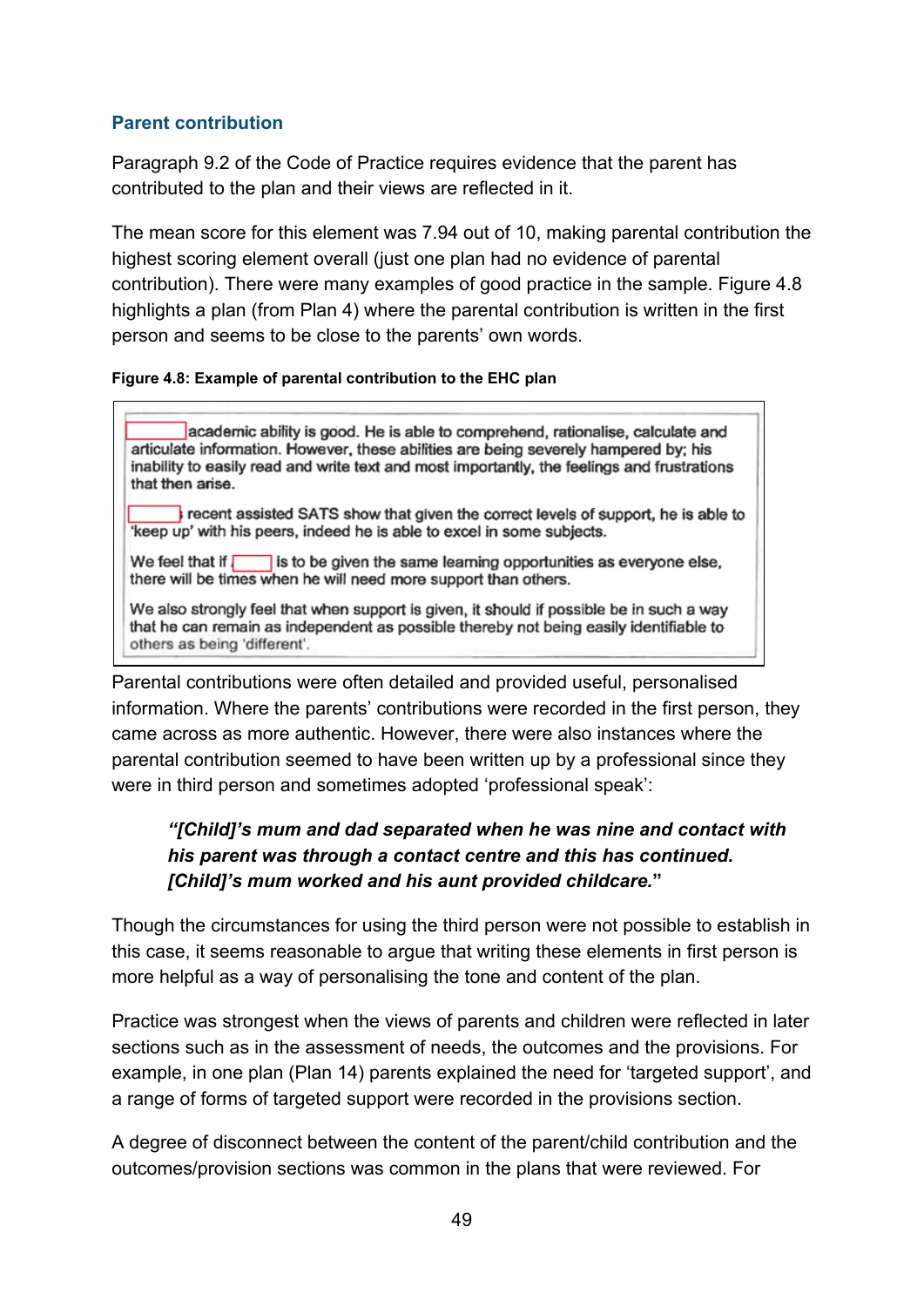example, in Plan 3 the parents raised very significant concerns about their child's disengagement from his hobbies and from social interaction with the world outside school but no mention of this is made in the section labelled 'current assessment/ observation/ report', or in the outcomes about the school context and confidence in school learning. Though there were some vaguer accounts of reductions in anxiety through health provisions, these were not yet defined or at an 'offer' stage:

*"Outcome 12: [Child] will lower his level of anxiety and increase his level of self-confidence. [Child] will receive 4 play therapy sessions and a referral has been made to the X service and [child] is waiting for an emergency assessment within NHS waiting times in the light of decline in emotional wellbeing. [Child] has now been offered systemic family therapy at the X centre. Who will do it: NHS health Professional; By when: Ongoing at level determined by NHS family therapy team."*

Overall, the review found that there is room to reduce the gap between the parent or child contribution and the assessment, outcomes and provisions detailed in the plans. For example, outcomes could be written using the language of the children and parents, and provisions could be written with reference to the perspective of the parents and the child or young person. This is important in a context where the Code of Practice (DfE and DoH, 2015, para 9.22) notes that the EHC planning process should 'enable children and young people and their parents to express their views, wishes and feelings' and throughout, 'be part of the decision-making process.' Where the content of the child and parent contribution is echoed in the outcomes and provisions section, person centred practice and collaboration can be evidenced more strongly.

It was also helpful when plans included targeted questions to support the parental contribution. Some include prompt questions such as 'What is working at home and at school?', 'What are your child's interests, abilities and strengths?' and 'As [child] gets older, what are your wishes for them?'. This enabled a balanced and full account of the parents' perspective to inform planning and provision as well as reflection on capabilities, which is helpful in forming a more positive assessment of the child's needs.

#### **Contribution of child or young person**

Paragraph 9.2 and 9.22 of the Code of Practice require evidence that the child or young person has contributed to the plan and that their views are reflected in it. The mean score for this aspect was 6.83.

It was common for the child's perspective to be written in the third person. Sometimes this was in a form of language that seemed close to their actual words and at other times, the words were 'professional speak.' The following example is a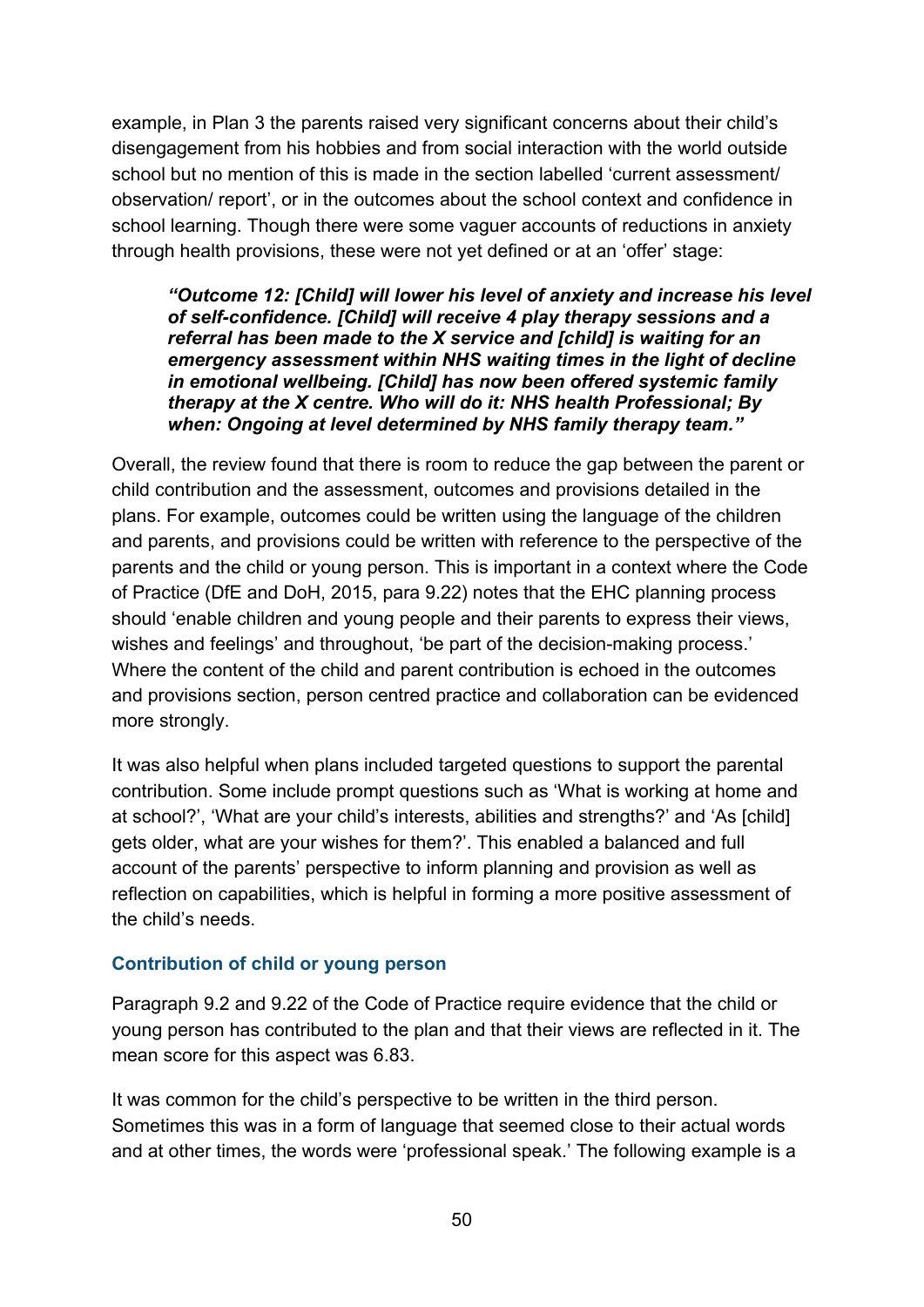paraphrase from Plan 4 to illustrate writing in the third person that attempts to be close to the child's actual message:

### *"[Child]'s favourite lesson is product design because she feels that she is quite good at it. She explains that once she has got the idea of the order of things, she can get some understanding and do well since the rest makes sense. She also likes science, PE and break times."*

This child is described as having expressive language difficulties which may be why an adult had written for her (context is important in judging the quality of this element).

Generally, better practice was seen in EHC plans that recorded the child's perspective in first person, in ways that seemed close to their actual words (as in Plan 3, for instance: *"I am good at dancing. I have won medals and prizes for this out of school but I don't always talk about this to my friends"*) and where the format was child-friendly (as in [Figure 4.5\)](#page-44-0). Where the child's views had a clear and obvious impact on the assessments, outcomes and provisions recorded in the plan, this represented a more participative and personalised process. This was very rare in the sample, as were forms of presentation that might be age and stage appropriate and potentially more accessible and meaningful to the child or young person.

#### **A full account of the child or young person's needs**

Paragraphs 9.2 and 9.61 of the Code of Practice state that the plan should include a full account of the child or young person's needs including positive descriptions of what the child or young person can do and has achieved. Most of the plans presented a detailed account of the child or young person's needs and the mean score for this element was 7.44, making it the second highest of the 10 requirements and principles reviewed. However, in most examples the content was dominated by accounts about what the child could *not* do rather than their achievements or capabilities, though this was sometimes balanced by the content of the parental and child's contributions. The below is an example of a plan where there was a better balance between strengths and areas of difficulty.

*"[Child] is making steady progress with reading or writing but finds maths more challenging. Due to his difficulties with writing, he finds it easier to communicate his ideas verbally, rather than writing them down… He has a positive attitude to learning. He likes to be independent and rarely asks for support…he is happy to attempt all tasks he has been given. However, he can be less keen to progress with tasks he finds more challenging. His organisational skills are poor and he needs constant support to prompt him to remember things."*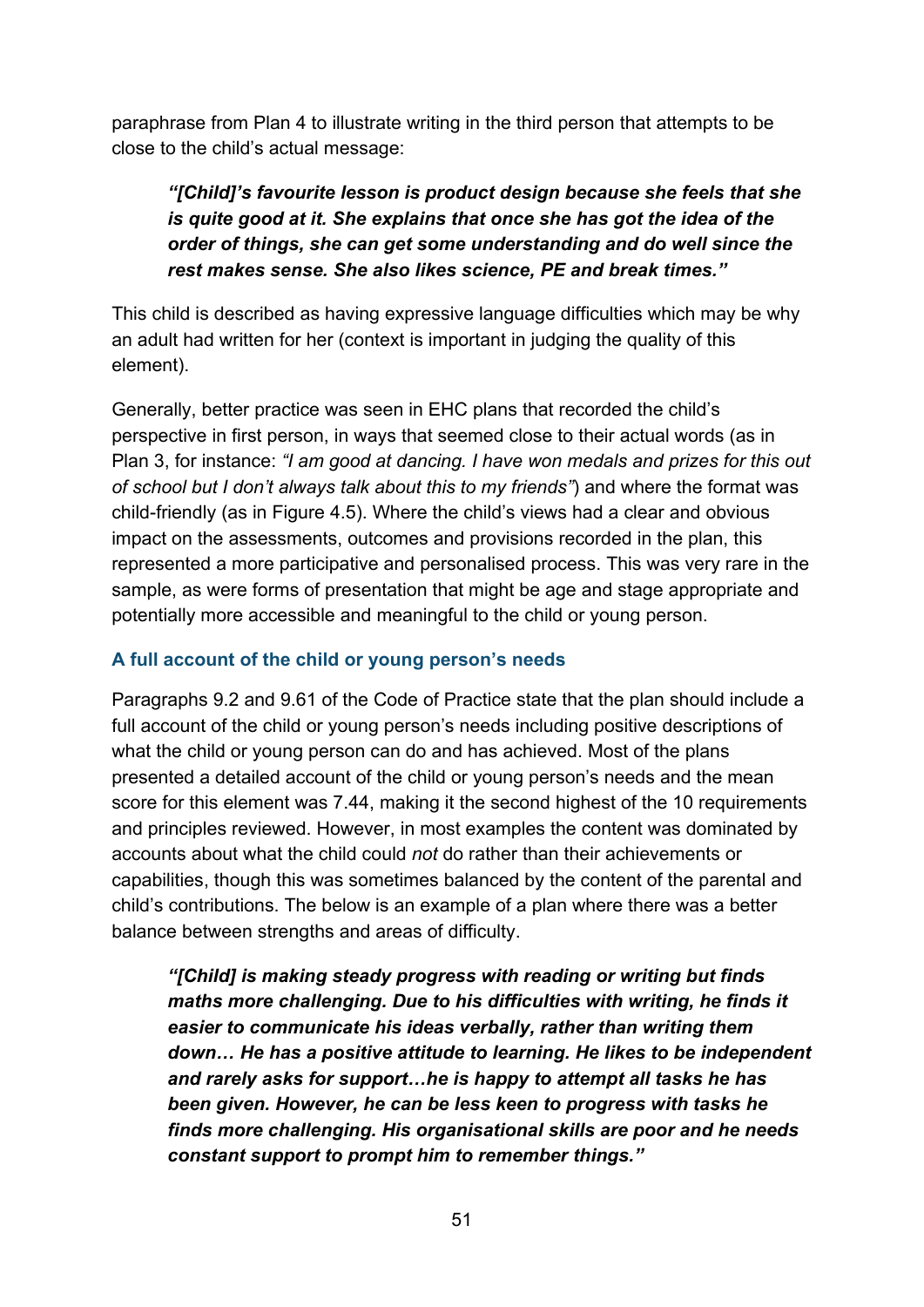Performance in this element was stronger when EHC plans provided precise and illustrative accounts, e.g.: *'[child] is very sociable and is good at turn taking'* (Plan 14). Here, a specific example of a capability and skill is given which provides a useful baseline for later review. Illustrative assessments were also more likely to include implications for practitioners that have the potential to inform more personalised and improved practices. The example below takes an approach that is potentially useful to all stakeholders:

*"[Child] has a keen sense of fairness and when he perceived that things are unjust, he might react in ways that seem very challenging. Those working with [child] need to know that he reacts badly if adults forget to do the things they said they would do. Sometimes, people misunderstand [child]'s reactions. For example, if he thinks that a game has been played unfairly, he will get angry. This is not because he wants to win, it will be because he thinks the game has been played unfairly and someone else should have won."* (Plan 8)

The vast majority of EHC plans in the sample did provide a detailed and developmentally holistic account of the child or young person's needs, mainly focussed on the school context and with at least some smaller account of their capabilities and achievements. The highest scoring plans were very specific about difficulties *and* capabilities, providing useful illustrations and examples, sometimes drawing on school based assessments against key benchmarks.

#### **Coordination of provision**

In accordance with paragraphs 9.2 and 9.61 of the Code of Practice, plans should show how education, health and care provision will be co-ordinated to support the child or young person as well as how the different types of provision contribute to different outcomes. The mean scores for co-ordination of provision and how different types of provision contribute to different outcomes were similar (7.0 and 7.06). These elements presented some difficulties for evaluation since for some individuals, needs were assessed as being solely educational. In these cases, health and social care were reported as not needed, left blank under section headings, or not mentioned. With this context in mind, the review team scored this element cautiously (i.e. positively) when there was evidence that educational support within school was being co-ordinated with engagement of outside agencies.

There were a range of practices across the sample. A high scoring plan for this element (Plan 1) documented collaborative working, explaining how the 'SaLT team'[18](#page-51-0) were working with a class teacher to plan the curriculum with reference to language content. The plan included a full list of people who had contributed to the

<span id="page-51-0"></span><sup>&</sup>lt;sup>18</sup> Speech and Language Therapy Team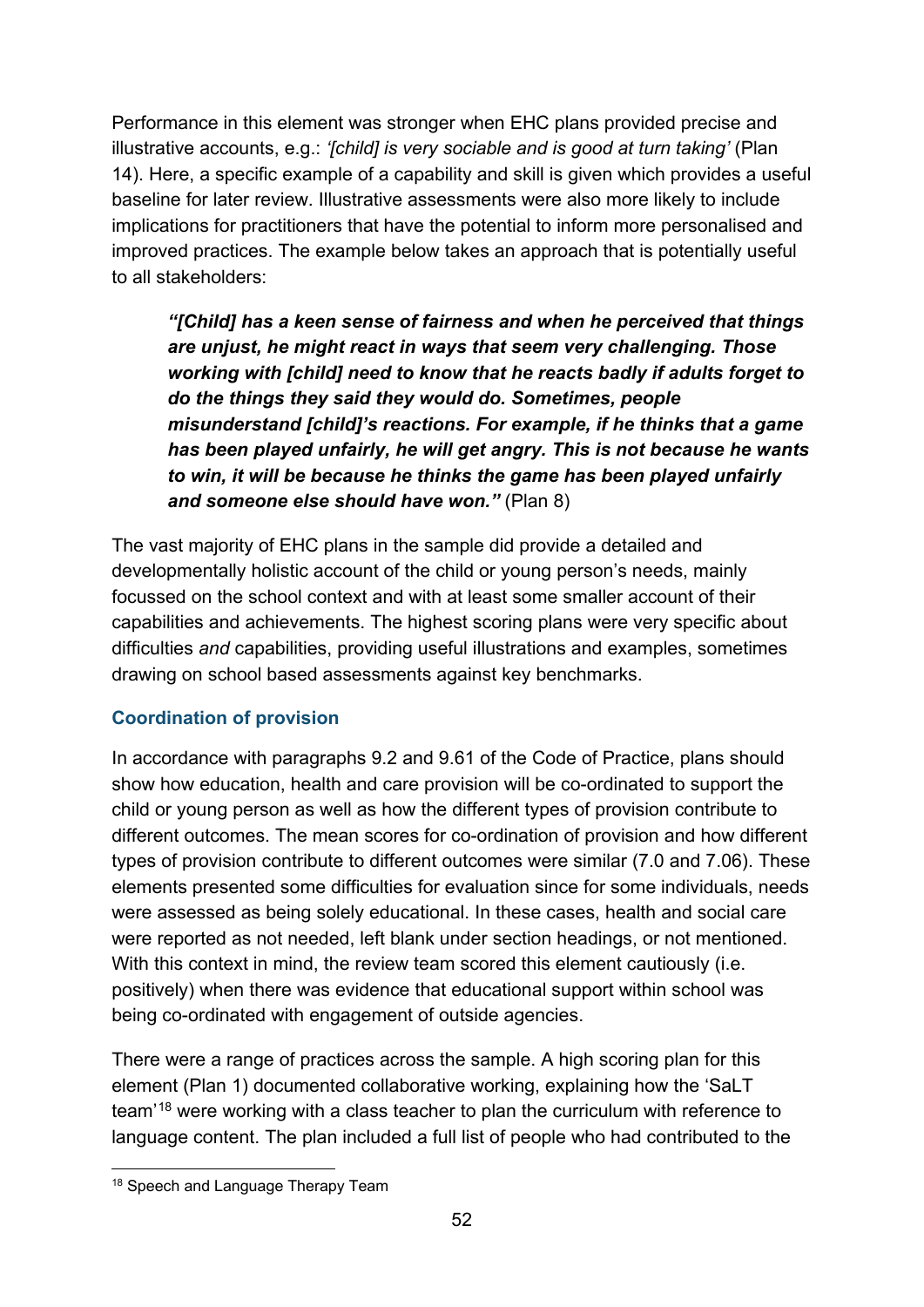plan (including from health, social care, language therapy, educational psychology, and occupational therapy), their names, and the dates of their contribution. In the provisions section of the plan, the full range of professionals involved in this are identified by role and collaborations between school and other staff are implied. This is potentially supportive to parents since it provides lines of accountability and communication that are important for continuity.

Across the sample, best practice was demonstrated through clear naming of what service (or even better, who) was delivering what and when, and in what quantity. It was also demonstrated through evidence that services and the family were working together to co-ordinate the provision during the delivery period:

*"Who will make what happen, when: those around [child] will use strategies to reduce anxiety and explosive behaviours. Parents to attend 'What now' course and Y [name of professional] and Z [name of professional] will support. Also, supporting will be Multi-agency autism team, children's services to liaise with Y and Z, parents supporting in discussion with [child]'s siblings."* (Plan 13)

Where parents and families were included as collaborators and contributors to the provision, this may represent a more genuinely participative approach and may also demonstrate the core principle that 'EHC plans should describe how informal (family and community) support as well as formal support from statutory agencies can help in achieving agreed outcomes' (Code of Practice, para 9.61).

Further, as noted in the discussion about parental contribution, there is a general need to ensure that outcomes, targets, and provisions echo the content and tone of the parent, child, or young person's recorded contribution.

The Code of Practice (DfE and DoH, 2015, para 9.69) notes that 'Provision must be detailed and specific and should normally be quantified, for example, in terms of the type, hours and frequency of support and level of expertise, including where this support is secured through a Personal Budget.' All the reviewed plans included some form of quantification though there were some variations in degrees of specificity.

The best plans quantified provision through describing type, hours and frequency of provision in a clear way whilst emphasising the need for flexible deployment of the resource according to the child's changing needs or circumstances. In the below example, clear accounts of school based provision were included in a section that mapped the outcomes sought with provisions:

#### *"School staff to model clear and consistent language for [child] and support this with gesture or Makaton if appropriate. When and how often*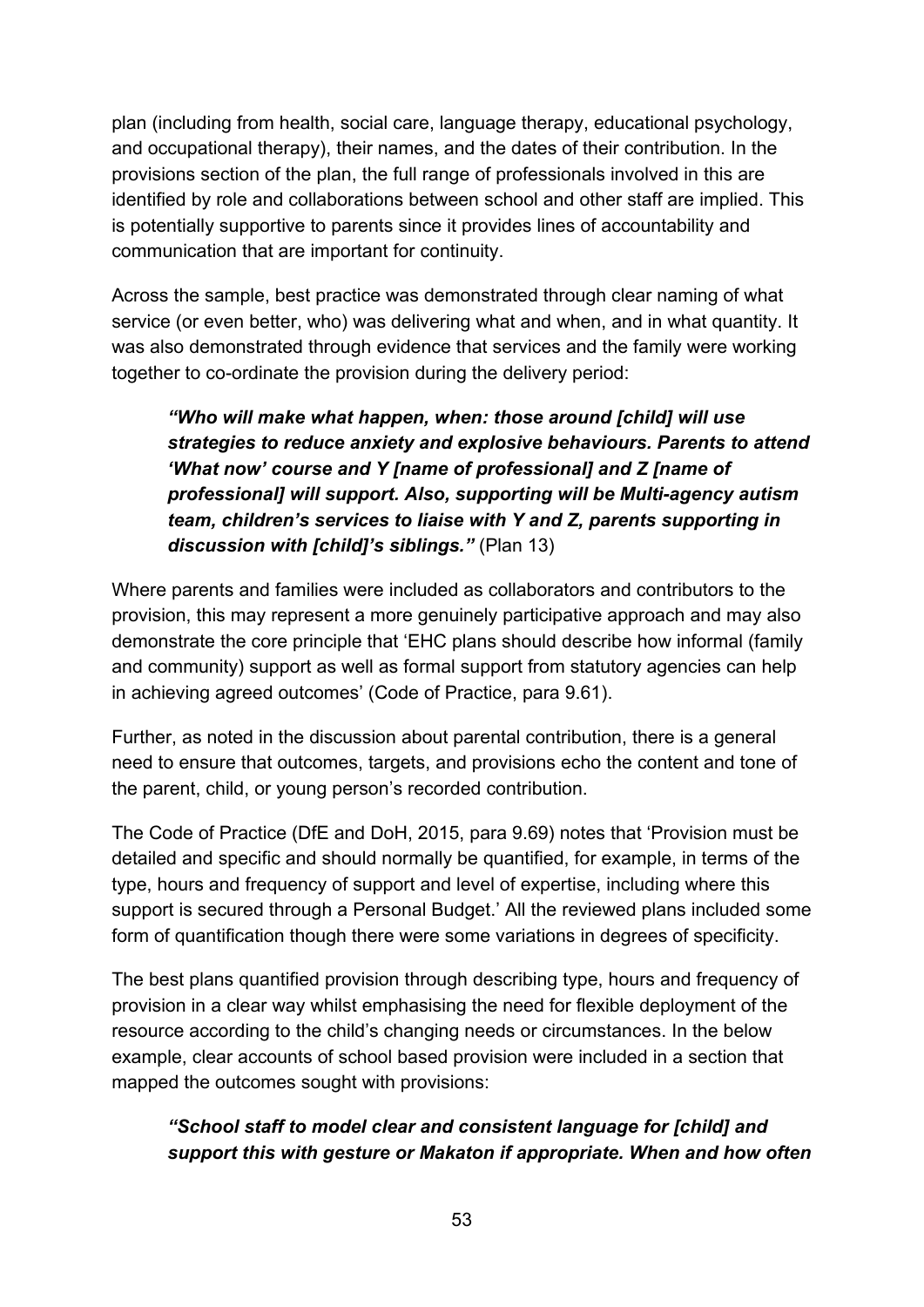#### *will this happen? Daily. School staff to provide sensory input such as deep pressure massage when [child] becomes upset."* (Plan 11)

In the same plan, this was accompanied by a section labelled 'Special Educational Provision required by the child or young person' where the following precise account of resource was provided along with a named service provider and/or funding source:

#### *"26 hours Learning Support Assistant time per week or 6 hours specialist teaching time or a combination of the two. 4-6 sessions of direct Speech and Language Therapy per term."*

This combination of planned flexibility at the point of provision, and a precise statement of resource, makes the plan easy to understand. However, Plan 11 (labelled as a final plan) also contained reference to provision with some ambiguity about whether this was being provided, whether it was a recommendation or whether it was a statement of desirable provision:

*"[Child] would benefit from an occupational therapy assessment and feedback of a session per year relative to environment adaptions, strategies and safety awareness development.*

*[Child] would benefit from a minimum of 3 Occupational Therapy sessions for the first two terms (to then be reviewed)."*

This arose in two other plans and suggests some need to clarify that EHC plans should contain reference to provision that will be made rather than provision that is desirable or not yet confirmed.

In summary, some form of quantification was present in all plans in the sample and the best accounts of quantification combined flexibility with precise accounts of how much resource was being applied.

#### **SMART outcomes**

In accordance with paragraph 9.66 of the Code of Practice, outcomes should be specific, measurable, achievable, realistic and time bound (SMART). The mean score for this element was 7.11 out of 10.

The highest scoring plan for this element (Plan 8, also one of the two highest scoring plans overall) presented outcomes alongside specific targets and mapped provision to this in a very direct way. The mapping included details of who would be involved in delivering this outcome, the quantity of the support, the resources needed and timereferenced success criteria. However, it does also serve as an example where steps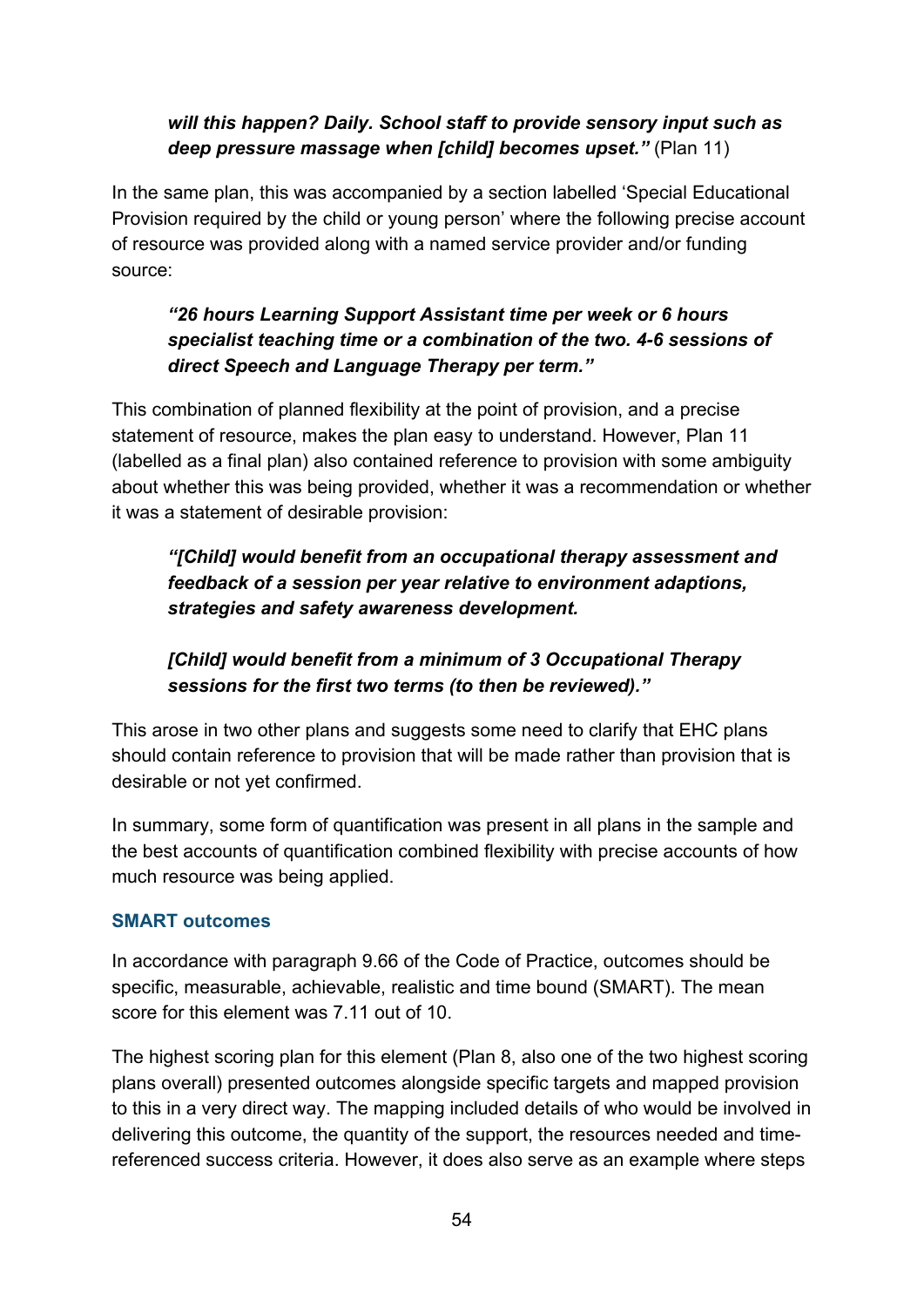towards an outcome (which should be a more defined outcome for the child/young person) can be confused with provisions.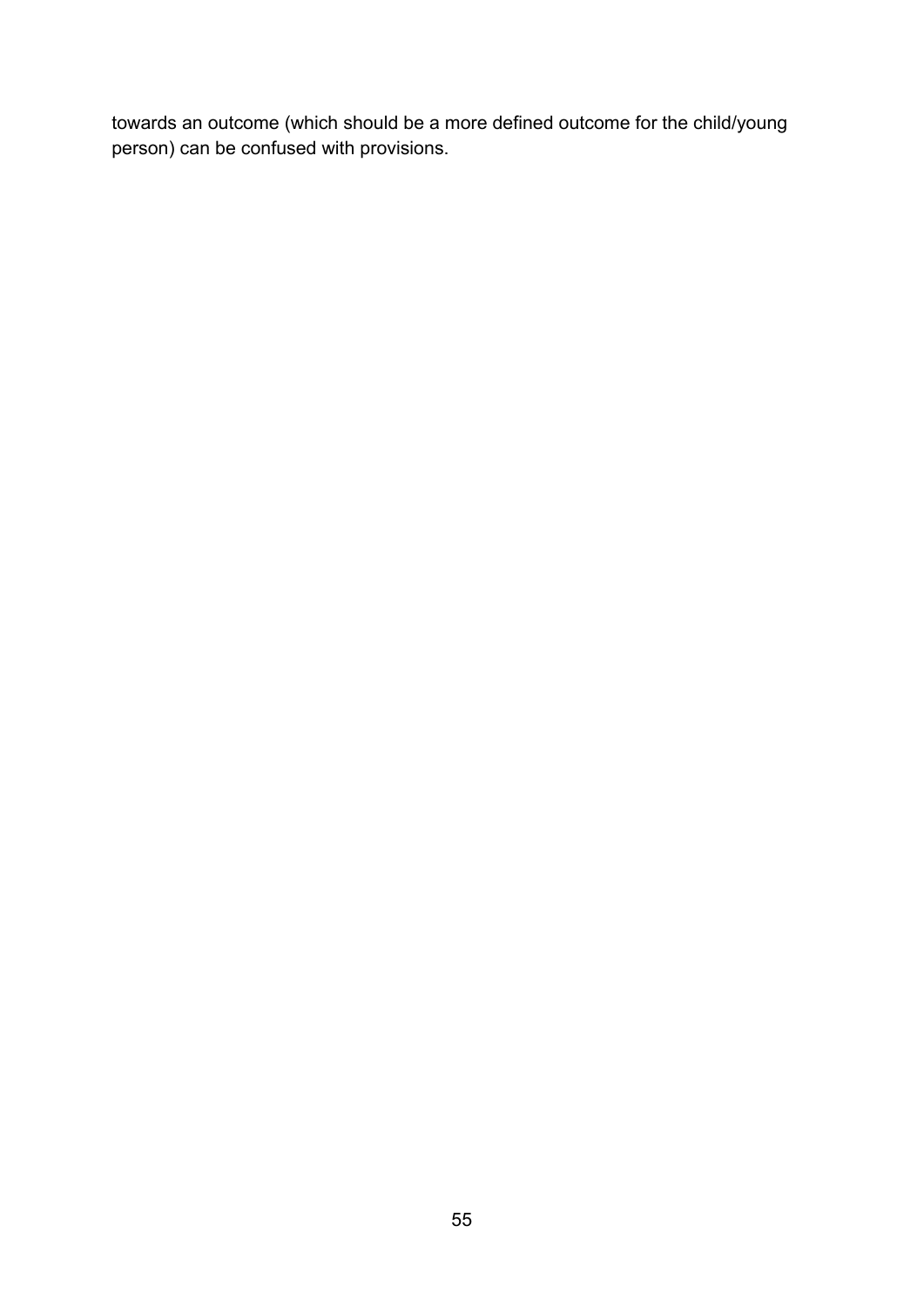The range in scores for this element was relatively large demonstrating variance in the quality of practice. However, lower scoring plans tended to demonstrate the following aspects of poorer practice:

- Confusing SMART targets with provisions (e.g. "[child] *to attend revision lessons"*)
- Presenting outcomes as longer-term aspirations without breaking this down into small, achievable steps useable for contextual review by stakeholders (e.g. "[child] *to gain confidence in his own abilities"*)
- Presenting ambitious, non-stepped targets which present the child/young person as the agent and focus for change, without explanation of how providers will shape their practice towards the outcome (e.g. "[child] *will reduce his level of school related anxiety and will not inhibit his ability to socialise so he is able to succeed academically and socialise with his peers and appropriate adults*[19](#page-55-0)")
- Presenting provisions without clear account for those involved of how the provision should be delivered to enable the achievement of the outcome or target (e.g. "[child] *will use the mentoring programme"*)
- Presenting outcomes separately from provisions so they are difficult to track
- Using a very general descriptor against a smaller step target that makes it difficult to evaluate (e.g. "*achieve functional literacy, to develop his literacy and numeracy skills"*)
- Outcomes or targets that omit elements of the child/parent contribution (e.g. being exclusively focussed on academic learning when parents have raised concerns about the young person's engagement with his friends and his hobbies outside school; not using the child's preferences or strengths as a basis for planning how best to support them)
- Omitting explanations for how the outcomes and targets are to be continuously reviewed.

Largely, the outcomes and provisions were designed around immediate difficulties and needs as they arose in a current year and context. This weakness in future

<span id="page-55-0"></span> $19$  This is in a context where the young person is assessed to have significant mental health needs.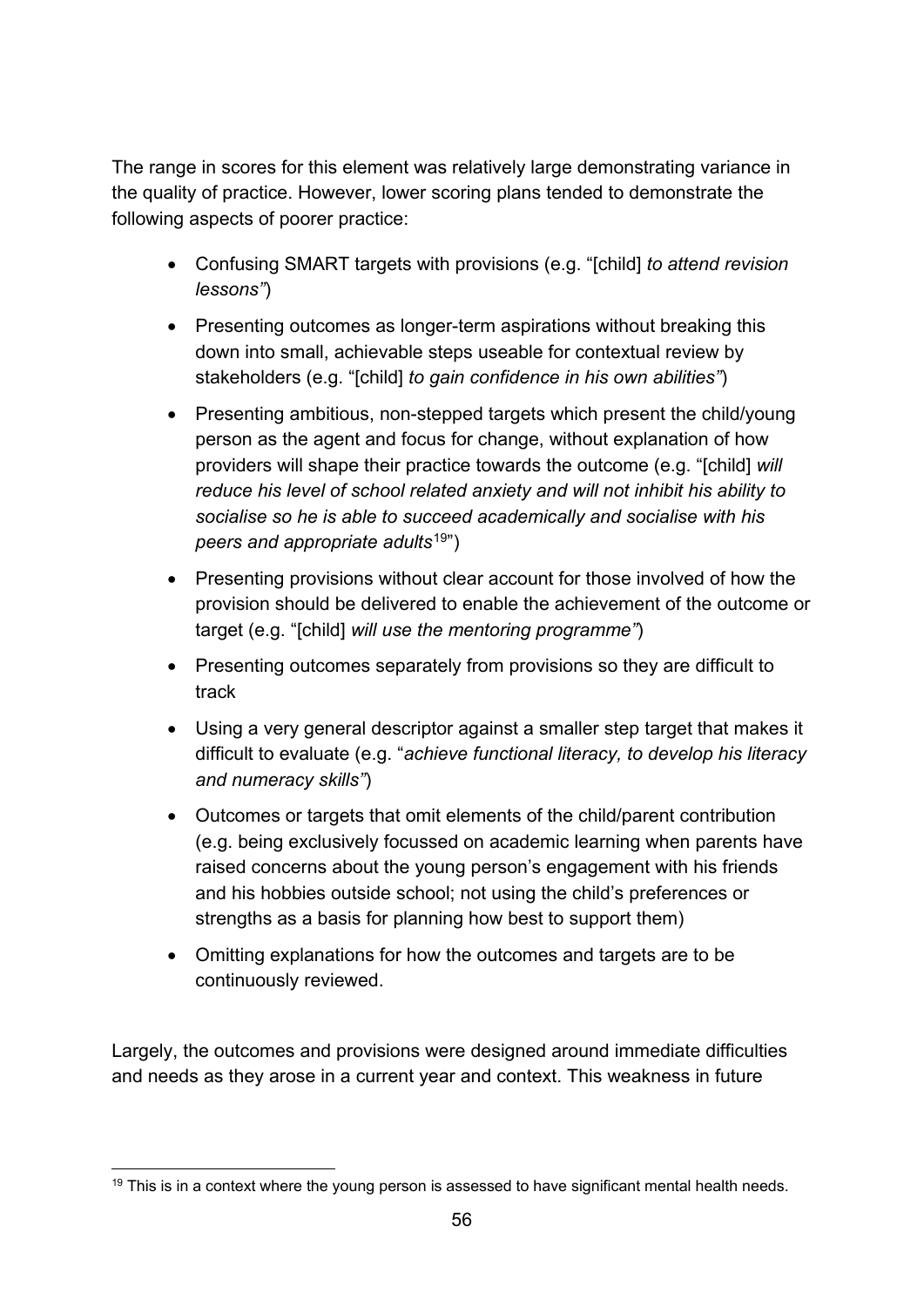focus was an important finding of the review, as was the lack of focus on building on strengths and capabilities.

#### **Positive outcomes**

Paragraph 9.64 of the Code of Practice presents the need for a focus on positive outcomes in the areas of education, health, independent living, community participation and employment. Across the 18 EHC plans, this element scored the third highest mean score of 7.39. Reviewers were cautious (i.e. positive) in their scoring since many plans were about educational needs and provisions only.

All the plans sampled focussed on positive outcomes and included some description of how provisions would take the child or young person in a positive direction in their education. Where applicable, most described how health and social care would also contribute to positive outcomes in health and independent living. All outcomes were framed in positive language.

Plan 4 provided examples of typical strengths across the sample, as well as areas that could be improved. The plan described positive outcomes across a broad range of developmental areas as follows (paraphrased):

*"[Child] will have a smooth transition to secondary school [Child] will be able to use independent care skills by the end of Key Stage 4 [Child] will be able to recognise and manage his own emotional states by the end of Year 9 [Child] will be able to achieve functional literacy by the end of Key Stage 3 [Child] will be able to accept challenge"*

These outcomes were then mapped to provision but not refined into short term targets, potentially making it difficult to review the success of the provision in supporting the journey towards their accomplishment. This example also recorded health needs in the assessment section noting that *"[Child] struggles to sleep and can also wet his bed when his anxiety levels increase",* but positive health outcomes related to these experiences are not listed and there is no indication of any collaboration with health services around this issue. There is also no evidence of assessment contributions from health professionals.

#### **The plan is forward-looking**

Paragraph 9.5 of the Code of Practice requires evidence that plans are forward looking, for example in anticipating and commissioning for important transition points including adulthood. This element achieved a mean score of 5.83 which was the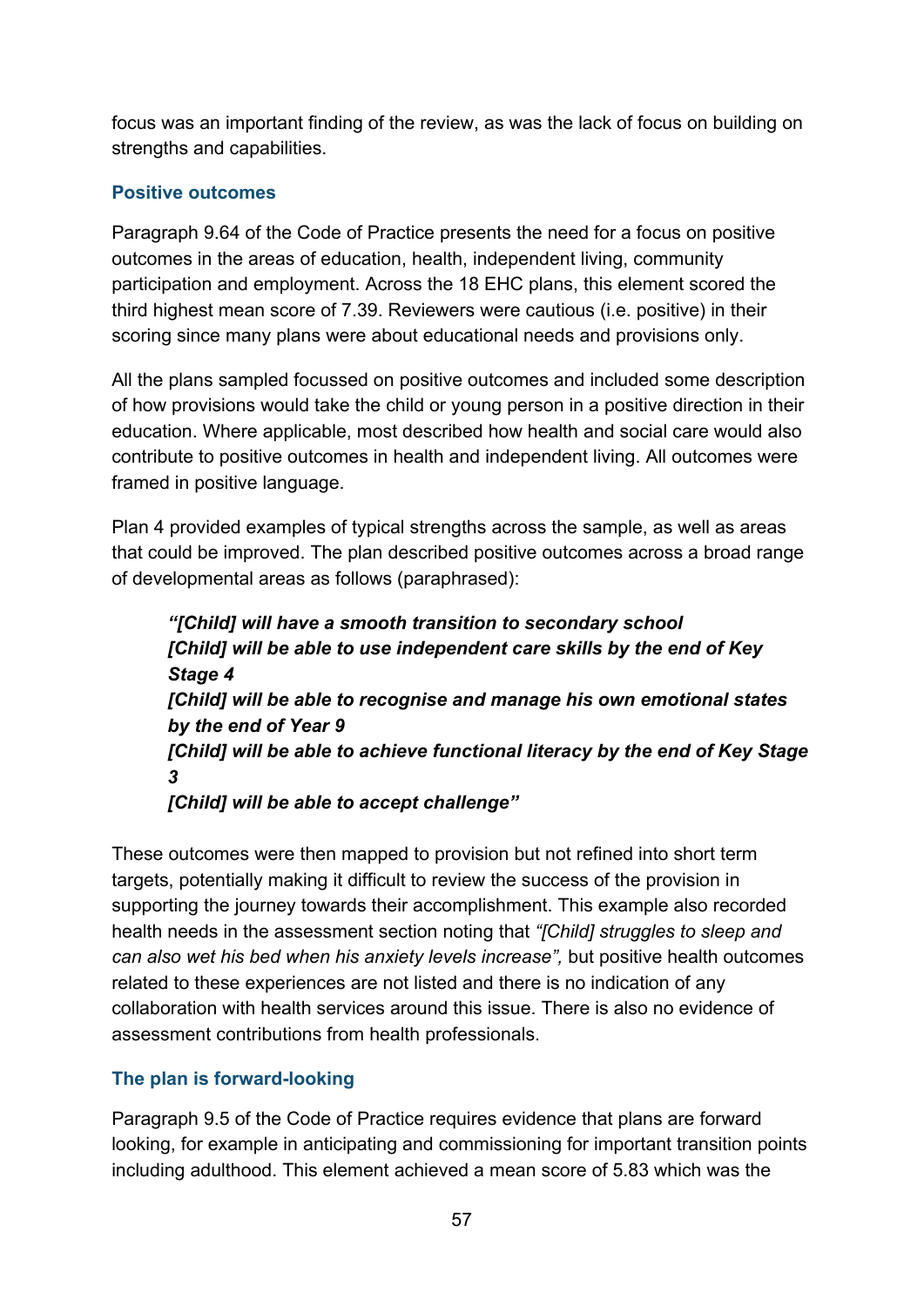lowest of all elements across the sample, and generally the sampled plans did not represent strong practice in adopting a future focus. In the parental contribution to the plan below, parents' comments referred to adulthood with some intention to advocate for their child who seems to have been unable to express his aspirations during the process of developing the plan. This implies some need to develop the process so that the child's expression of his aspirations (and what seems to be a very strong focus on the future even at a young age) can be better supported and more genuinely integrated into the plan.

*"[Child]'s expectation is that he will have a 'normal' life which includes a professional job and a girlfriend (possibly a wife) and his own home. We talked a lot about his future and he likes the idea of being a driving instructor a surveyor or an engineer... Unfortunately, the question in 'my story' about his future just overwhelmed him and he replied that he couldn't possibly say what he was going to do when he was only 9 years old."* (Plan 1)

Another example (below) records some plans for the transition of the young person to College which implied some liaison and planning. This young person had stated that he wanted to "get onto the travel and tourism course" in the 'All about me' section of the EHC plan, and though the plan is focussed on his next transition point, his voiced goal is not listed as an outcome that is factored into provision. The extract also demonstrates that general rather than specific plans are in place for the management of transition as key services, roles or people are not named.

*"It was felt by College Y that [child] would benefit from enrolling on a foundation course first since Teaching Assistant support would be available and this would allow him to become familiar with the College environment before doing something more challenging and [child] agrees with this. It will be important for him to have a mentor since he does need to express his feelings. [child] will have some additional visits to the College to promote his familiarisation and it will be important for him to partake in sporting and other activities so he can make friends. Provision: Shared Teaching Assistant Support: Resource: Delegated funds of £6,000 and local authority top up of £5455."* (Plan 2)

For younger children, it appeared more difficult to adopt a future focus. However, for older children, where parents had communicated concerns about life skills, engagement with the wider community, hobbies, and life outside schools, these were very rarely represented in the outcomes and provisions. It is fair to say that the plans were also very focussed on education and provisions being made within school.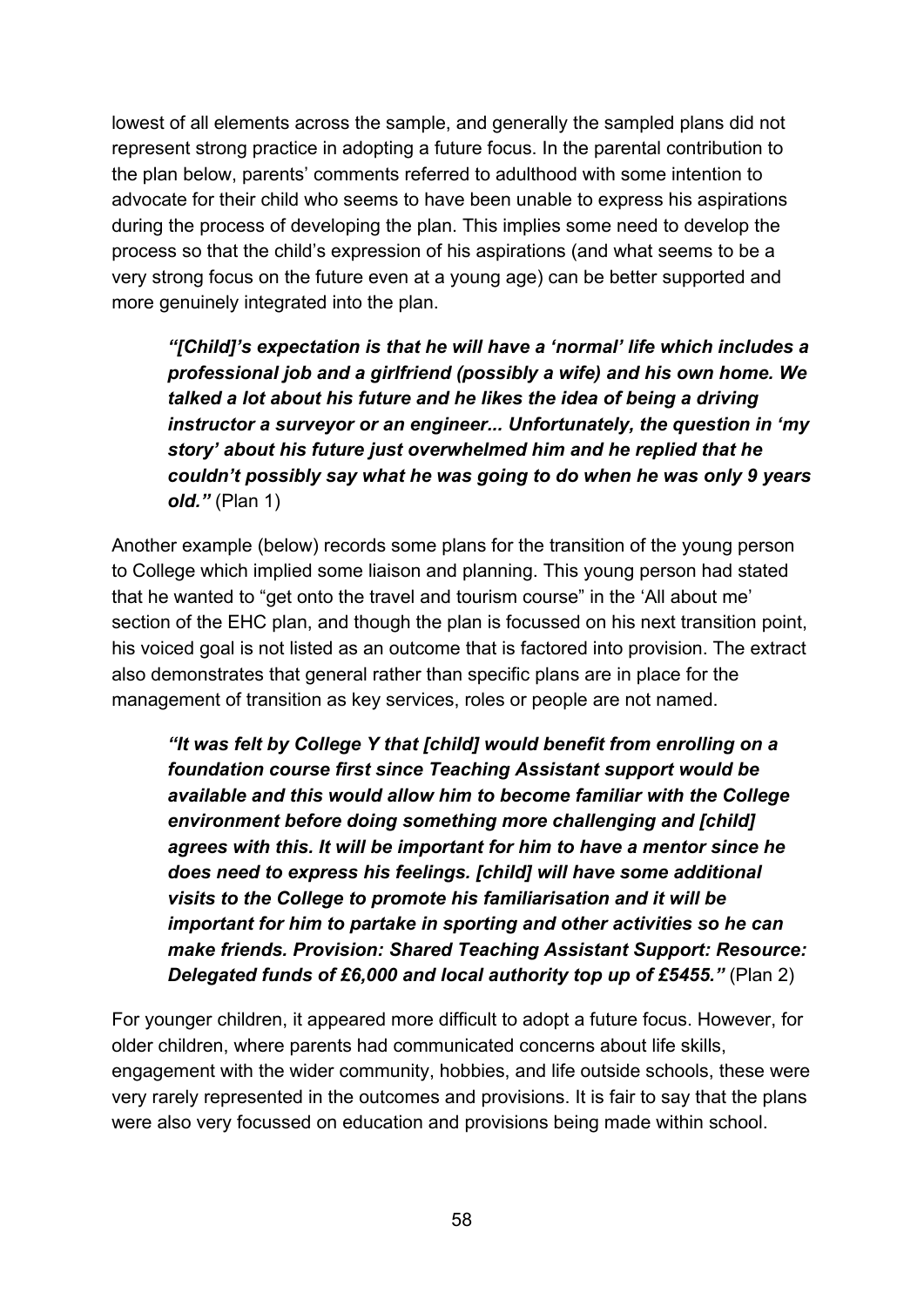#### **Formal and informal support**

In accordance with paragraph 6.61 of the Code of practice, plans should describe how informal (e.g. family and community) support as well as formal support from statutory agencies can help in achieving approved aspirations. This was the second lowest scoring element, with a mean score of 6.00. Reference to how informal and family support was to be 'networked' into the provision was absent apart from mention of siblings in one plan. In the best plans, formal provision was listed with reference to specific services and specific professionals and to the quantity and frequency of that provision. It is interesting to note that peers are not considered as an informal source of support in any plan. Similarly, wider community support (such as play groups, youth groups, parent networks) were not listed as part of the provision for any of the plans reviewed.

#### **Review date**

Paragraph 9.61 of the Code of practice requires that a clear review date has been recorded on the plan and the review date is properly explained.<sup>[20](#page-58-0)</sup> The mean score for this element was 6.72, with six plans providing a specific review date (or month and year of review date) that was easy to find. Others embedded this in general text about how the plan would be reviewed.

Two plans did not give a review date at all. In a requirement that could be clear and unambiguous, this is surprising and may be another aspect of writing the EHC plan that could be improved by a better document management system.

### **4.3. Summary**

There was variable quality across various elements in the plans sampled. Though there is space to improve in all elements, stronger practice was observed in parental contribution, identification of need, positive outcomes, and the planning of SMART targets.

Weaker aspects were in representing (and potentially supporting) co-ordinated provision across education, health and social care, the child's contribution, inclusion of informal support and the representation of a future focus. It must be noted that the EHC plans included in this review were written in 2015, very soon after the implementation of the 2014 Children and Families Act and even sooner after the publication of the first Code of Practice. Given that the weaker areas of practice

<span id="page-58-0"></span> $20$  Scored only for the presence of a review date as is in keeping with mandatory requirements with qualitative data to support analysis of the presence of an explanation.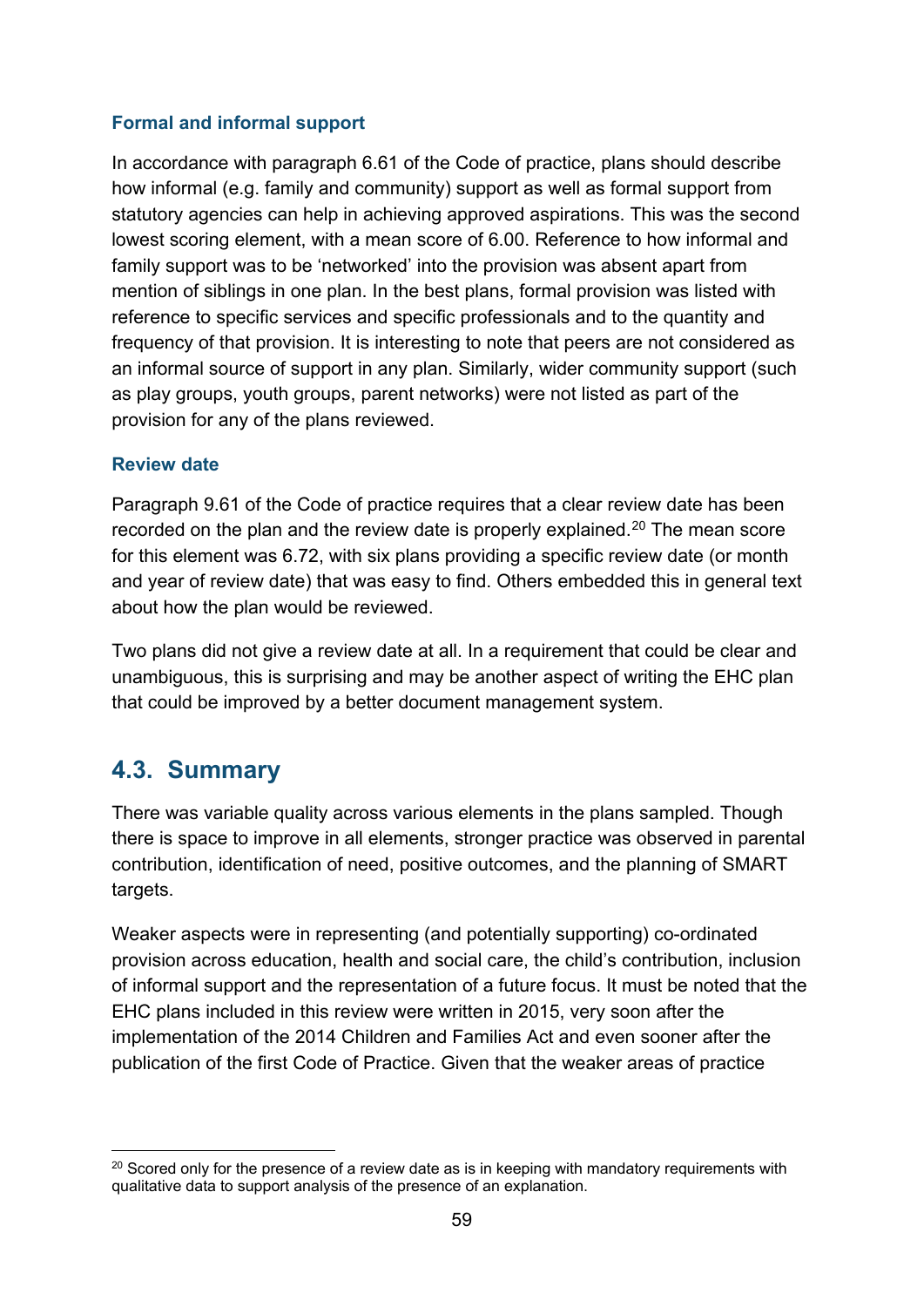represent the more significant cultural changes intended by the Act, it is not surprising that these were observed to need development.

Longitudinal studies may cast more light on improvements to quality over time and on whether this relates to improved positive outcomes for children and young people with SEND.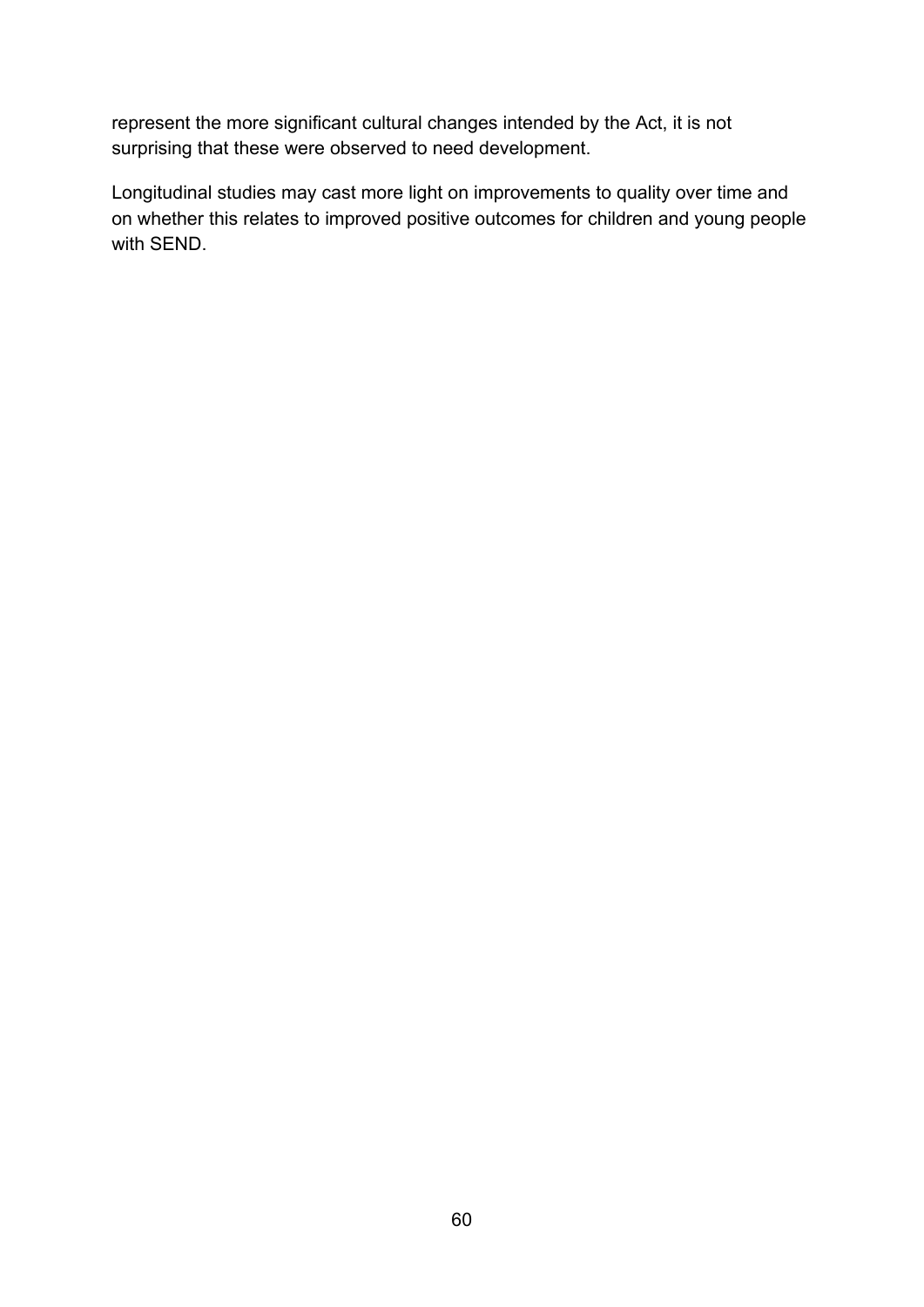# **5. Relationship between EHC Plan quality and the user experience**

This chapter brings together the data from the previous discussions to examine the extent to which satisfaction with the process is linked to the quality of the EHC plan (defined in terms of the scores from the expert review). It starts by contrasting the scores from the above average-rated local authorities, where we spoke to participants with high levels of satisfaction, with the below average-rated local authorities (participants who were dissatisfied) before moving on to explore the process factors common to the highest and lowest scoring plans.

### **5.1. Above average-rated local authorities versus below average-rated local authorities**

[Table 5.1](#page-60-0) shows that there is little difference in the mean percentage scores for the above average-rated local authorities when compared to the below average-rated local authorities (79% versus 77%), meaning there is little evidence of a positive relationship between EHC plans' expert overall quality rating and user satisfaction. Additionally, there is very little difference between the scores for the extent to which the plan is accessible and represents the principles of the SEND Code of Practice and Children and Families Act.

| Measure: mean percentage score                                                                                                   | <b>Local authority rating</b>           |                                    | <b>All Local</b>               |
|----------------------------------------------------------------------------------------------------------------------------------|-----------------------------------------|------------------------------------|--------------------------------|
|                                                                                                                                  | <b>Lower than</b><br>average<br>$(n=9)$ | <b>Above</b><br>average<br>$(n=9)$ | <b>Authorities</b><br>$(n=18)$ |
| To what extent is the plan accessible?                                                                                           | 74                                      | 78                                 | 76                             |
| To what extent does the plan include<br>all statutory requirements?                                                              | 94                                      | 88                                 | 91                             |
| To what extent does the plan<br>represent the principles of the Code of<br>Practice and the Children and<br><b>Families Act?</b> | 68                                      | 66                                 | 67                             |
| Overall mean percentage score                                                                                                    | 79                                      | 77                                 | 78                             |

#### <span id="page-60-0"></span>**Table 5.1 Mean percentage scores, by local authority rating**

There is a very small difference between the scores for the extent to which the plan includes all the statutory requirements. Below average-rated local authorities scored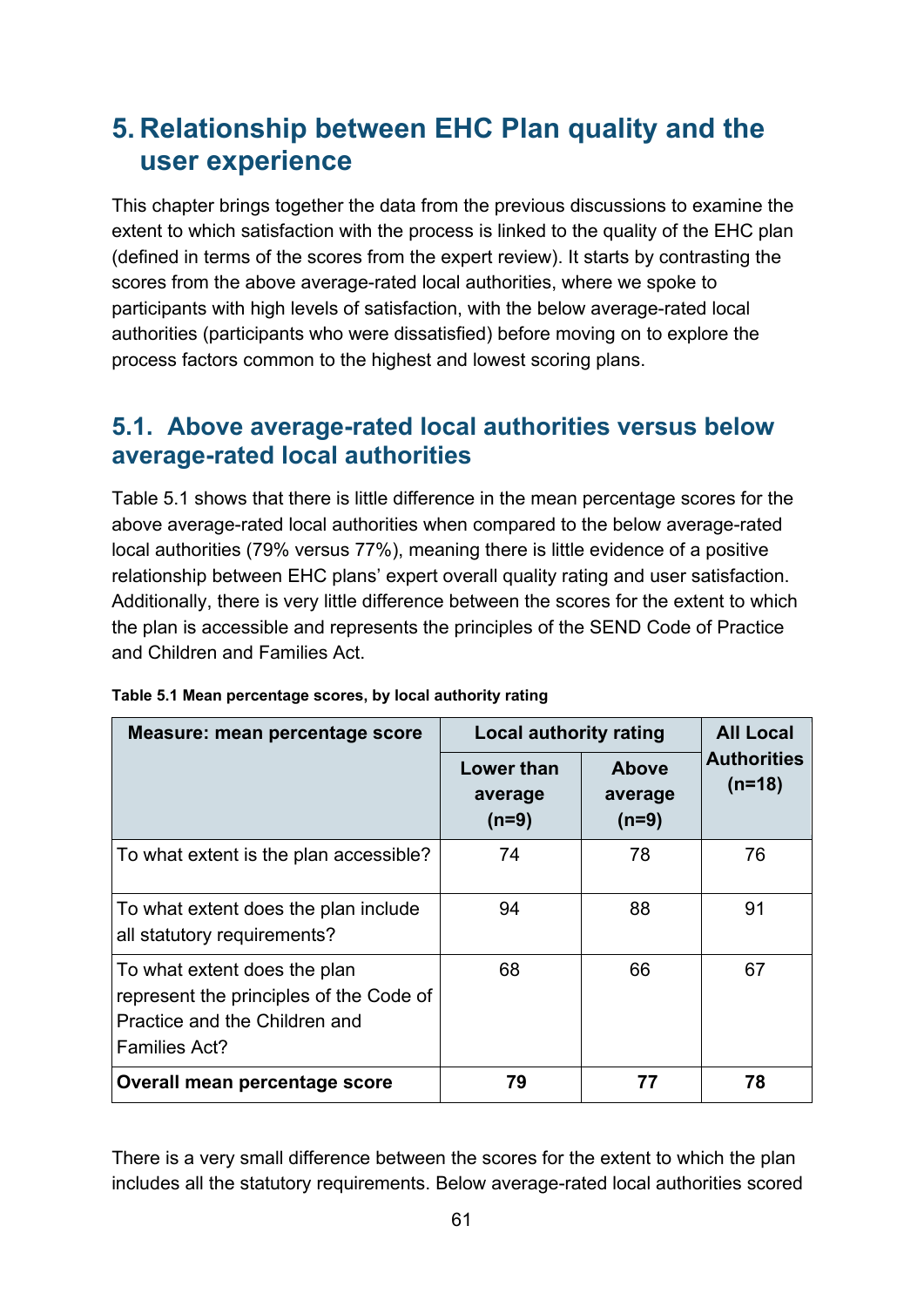higher than those that were above average-rated (94% compared to 88%), though one should treat this difference with caution, given the small sample size. In the below average-rated authorities, instances of the EHC plan receiving above average scores from the Derby University review team tended to coincide with the parents having reported that they had been supported throughout the process; had received advice and support from another organisation; and/or had detailed knowledge of SEND legislation. Specific examples included:

- Involving the Special Educational Needs and Disabilities Information Advice and Support Service (SENDIASS), local information and advice charities;
- Working closely with an independent supporter or private advocate;
- Familiarising themselves with the Code of Practice or undertaking SEN training during the process (one had since become a SENCO and another attended IPSEA training).

### **5.2. Factors prevalent among plans with the highest and lowest scores**

Consistent with the above, analysis of the process factors associated with the highest and lowest quality scores also highlighted the importance of parental involvement in the process:

- **Extent to which the plan is accessible:** Many parents, in cases where the plan received an above average score in terms of accessibility, were involved in initiating the process themselves, rather than the process being started by the school, local authority or a health professional.
	- $\circ$  Linked to this, where plans scored below average, a few parents reported that they were predominantly involved through the completion of forms about the family, and seemed to take less of a role in meetings about the child with specialists.
- **Extent to which the plan includes all statutory requirements:** Where plans achieved above average scores, many parents reported that they had worked closely with one individual, such as a SENCO or EHC coordinator during the process, or had been supported by SENDIASS or a local charity (as was the case in Section 5.1).
- **Extent to which the plan represents the principles of the Code of Practice and the 2014 Children and Families Act:** Again, a close working relationship with a particular individual or organisation was prevalent in the experiences of parents where the plan received a higher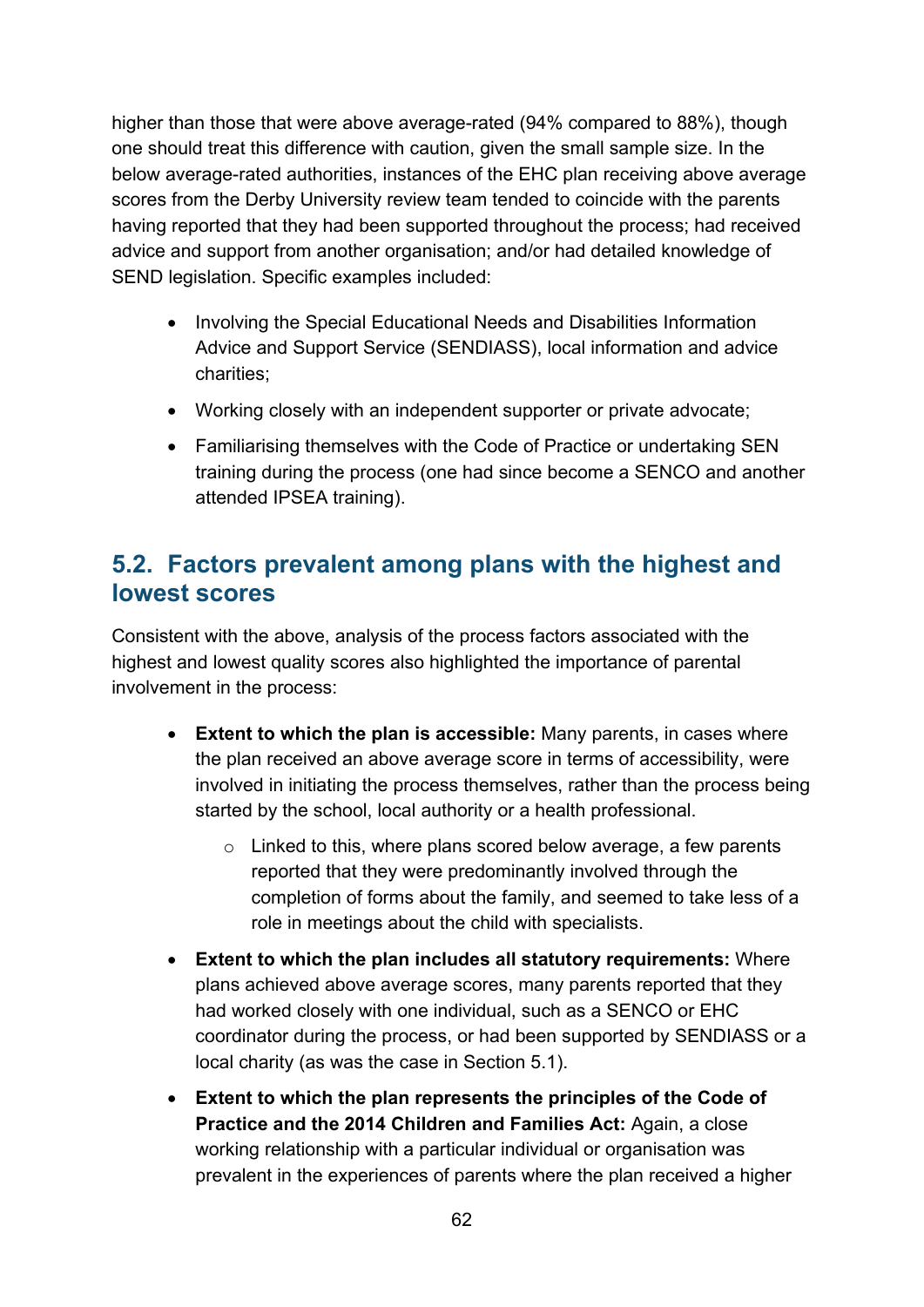than average score. In contrast, where plans scored less well, a few parents reported that the process of getting the plan was unclear, that it took a very long time (over a year), and that they felt that they wanted more information from the local authority about how the process works.

Although we cannot infer a direct link between experience and the quality of the plan due to the small sample size<sup>[21](#page-62-0)</sup> and purposive sampling approach<sup>22</sup>, it does suggest that higher levels of parental involvement in the process may contribute to a more personalised plan and therefore a better outcome overall.

<span id="page-62-0"></span> $21$  18 EHC plans were analysed as part of this exercise, and 25 interviews were conducted with parents about their experiences.

<span id="page-62-1"></span> $22$  Individuals were specifically selected to take part in the qualitative research if they reported being satisfied in the 2016 survey and were from local authorities with above average satisfaction overall, or because they were dissatisfied and from local authorities with below average satisfaction overall. This was done to deliberately contrast more positive and more negative experiences.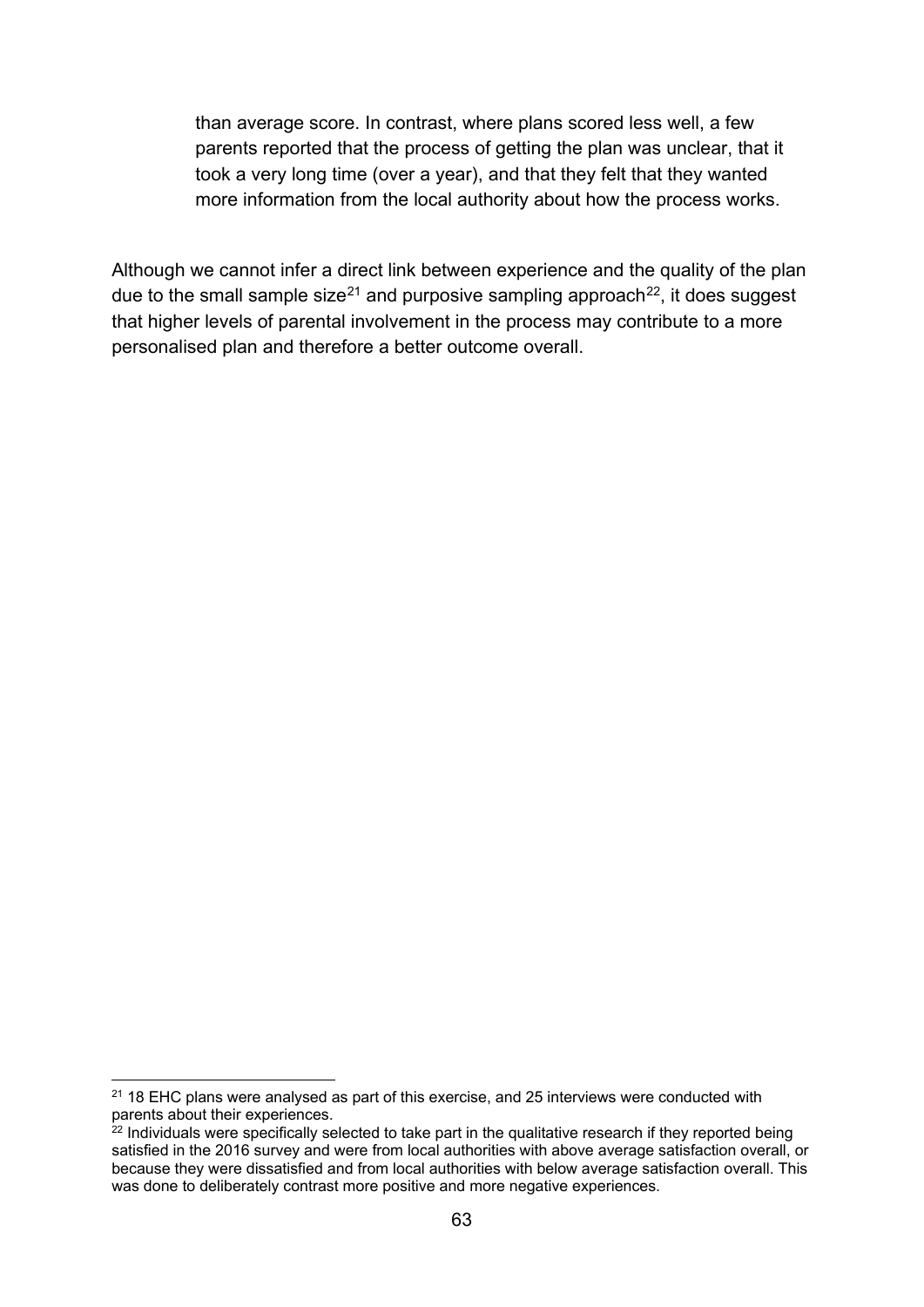# **6. Conclusions and recommendations**

In this research, there was no clear link between satisfaction with the process and the expert panel's assessment of the quality of the resultant plan. Higher and lower quality plans were evident in the samples of both more and less satisfied families.

In part this may be because the factors defining a positive or negative experience were very much about the process of getting a plan, in a way that does not necessarily reflect the activities taking place behind the scenes (even though they had a significant effect on the level of stress placed on families). Families with positive experiences often attributed this to having a single point of contact to guide them through the process, access to specialist support and/or regular face-to-face contact with the professionals involved.

In contrast, those with negative experiences mentioned a lack of communication and/or difficulties in understanding how the process was meant to work or even uncooperative/adversarial relationships with some professionals involved. The timing of the process could also determine whether experiences were positive or negative – when plans were in place some time before key transition points then this was very helpful and meant families were able to use the plans as a firm basis for discussions with providers while some of those with negative experiences commented on long waits without an obvious acknowledgement from the local authority of the impact of this on their child.

However, some of the themes emerging from discussions of parents' experiences might be expected to impact on the quality of the resultant plans. Among parents with positive experiences, attempts to involve the child/young person in a meaningful way were mentioned as a key part of their experience. Similarly, a sense of being excluded from the process was commonly mentioned by those with negative experiences of the process. Some of those with negative experiences also commented that their plans felt generic, with these concerns reflected in some of the plans reviewed (e.g. where there was limited evidence of family input or some use of 'cut and paste' in compiling the plan). Overall, however, there was no notable difference in the quality of content between plans for families that were satisfied and those for families that were not.

The plans that were reviewed varied in quality across all the elements assessed. Generally, plans were judged to be better in terms of securing/documenting parental contribution, identification of need, positive outcomes, and the planning of SMART targets. The elements that were often less well addressed were representing (and potentially supporting) co-ordinated provision across education, health and social care, securing/documenting the child or young person's contribution, inclusion of informal support and the representation of a future focus.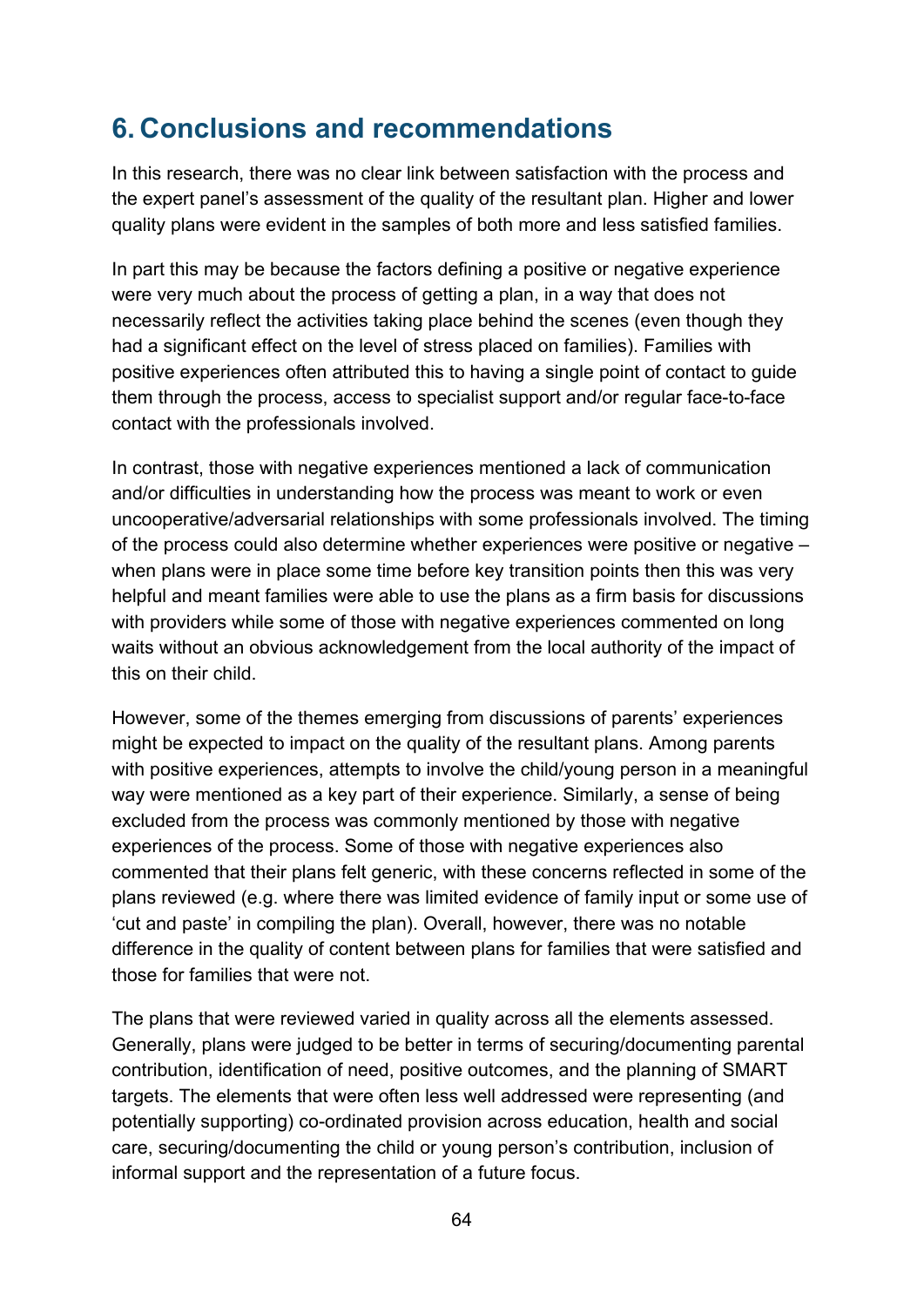The plans assessed for this review were written in 2015, very soon after the implementation of the 2014 Children and Families Act and even sooner after the publication of the first Code of Practice and this may explain some of the variation in quality between the different elements of the plan. Generally, the weaker areas of practice represent the more significant cultural changes intended by the Act, it is not surprising that these were seen to need development.

### **6.1. Practical recommendations for producing EHC plans**

Though the relationship between the quality of plans, user satisfaction and longer term positive outcomes is not yet proven, it is reasonable to assume that a highquality plan can make an important contribution to continuity and longer term impact. From the review of the EHC plans made available for this research, it is possible to put forward some practical recommendations for ensuring the quality of EHC plans in the future. If put in place, these recommendations can support the construction of a plan that better enables:

- Shared communication, collaboration and participation among all stakeholders including parents and children
- Increased accessibility and accountability through clear, jargon-free plans with reduced ambiguity
- A useful, shared basis for evaluating the impact of provision upon outcomes
- Longer term, future-focussed plans in a context of clear communication and continuity
- More reliable processes for managing the status of the document throughout its development, ensuring that the plan is trustworthy, accurate and current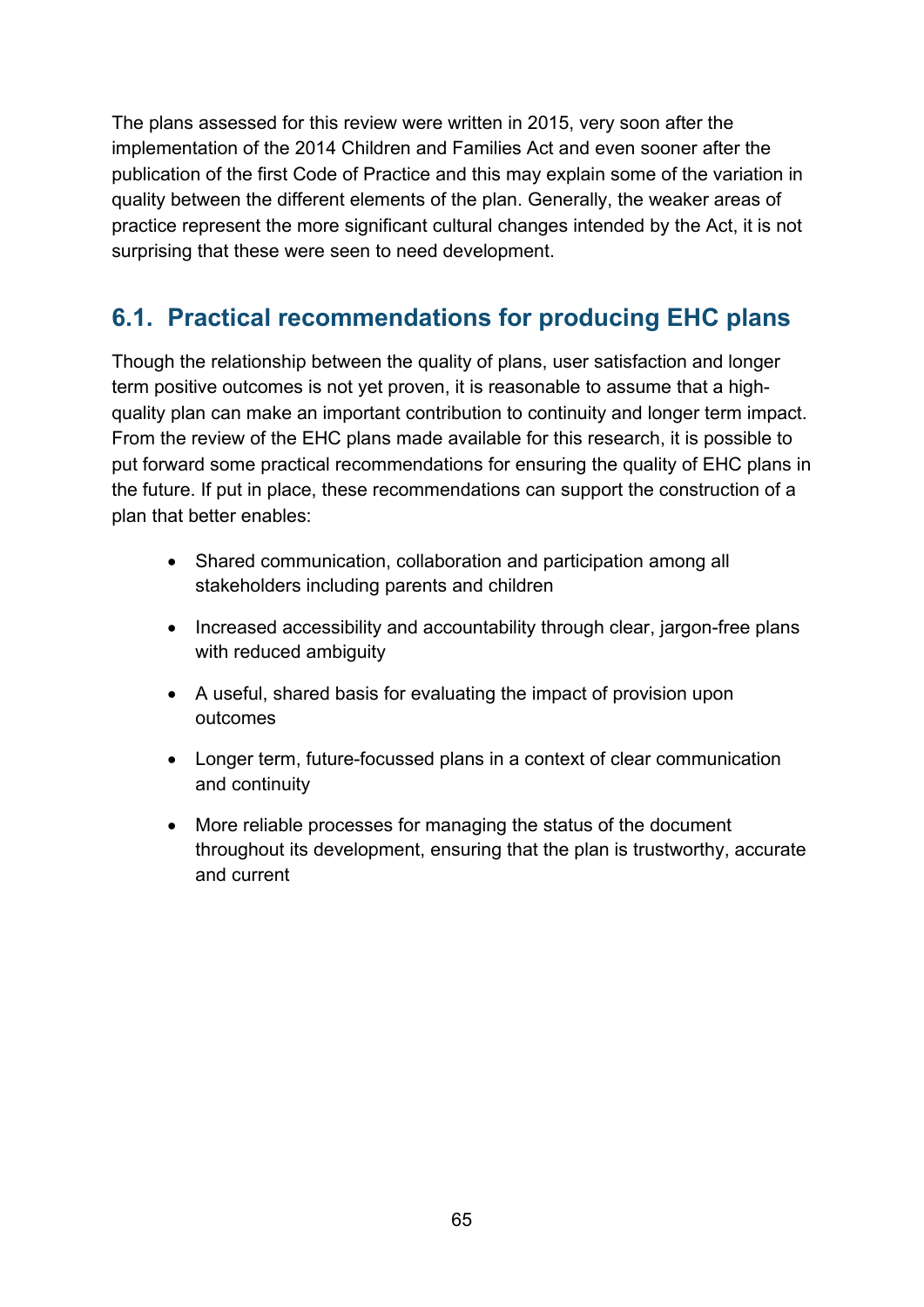### **Practical recommendations for professionals involved in the creation of EHC plans: accessibility of plans**

- Ensure a consistent, clearly formatted house style of presentation with clear section headings
- Avoid sections of dense text
- Offer plans in alternative formats such as large text and easy-read
- Make the plan (or relevant parts of it) more accessible and meaningful to children and young people
- Provide explanations for professional or medical terms to support shared understanding across all stakeholders. Ensure that acronyms used within the locality are expanded and explained to support communication across stakeholders and other local authorities
- Present the plan in a consistent format (landscape or portrait) throughout to support readability on a digital screen

### **Practical recommendations for professionals involved in the creation of EHC plans: meeting statutory requirements**

- Develop document management processes to ensure that LA signatures are on all final plans
- Develop clear document labelling systems that reduce ambiguity so the status of the EHC plan is clear (draft, final, following annual review, following new statutory assessment)
- Where sections are blank, provide an explanation such as 'non-applicable' or 'no health needs currently identified' since this form of phrasing makes the plan more future focussed and less ambiguous
- Attend to details so that the data on the plan is unambiguous and accurate in all respects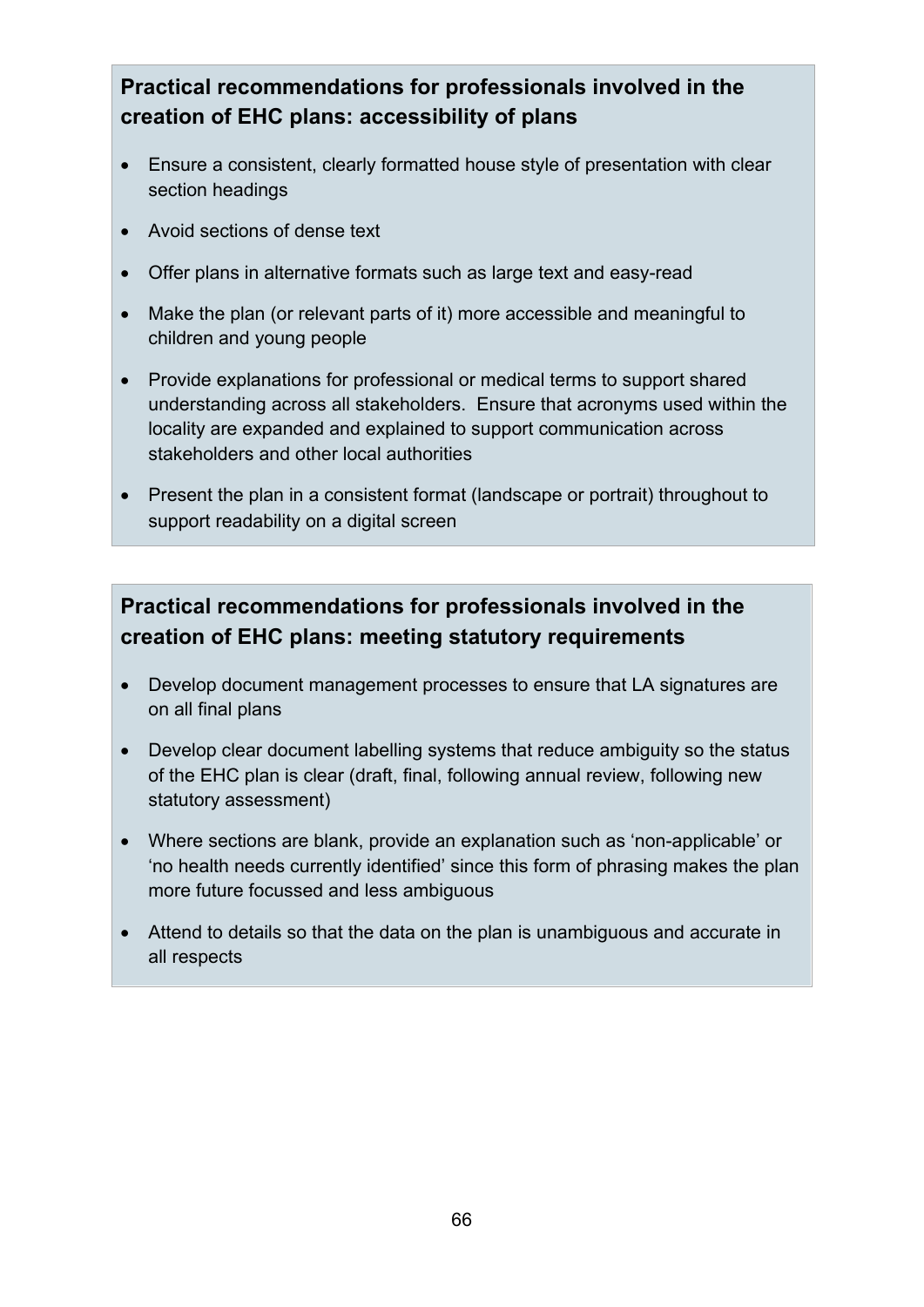### **Practical recommendations for professionals involved in the creation of EHC plans: reflecting the principles and requirements of the Code of Practice**

#### *Parental contribution*

- Ensure that the parental contribution is written in the first person
- Use prompt questions to support the parental contribution (e.g. What are your hopes and aspirations for [CHILD]? What are [CHILD'S] strengths, interests, and achievements?)
- Ensure that the content and tone of the parental contribution is reflected in the design of outcomes
- List parents and other family members (such as siblings) as collaborators and contributors in the provisions section

#### *Contribution of child/young person*

- Ensure that the child/young person's contribution is written in the first person and where possible in the body of the plan
- Present this in an appropriate age and/or stage style that is accessible and meaningful to them
- Ensure that the content and tone of the child's contribution is reflected in the design of outcomes
- Strive to list the child/young person as a contributor and collaborator in the provisions section

#### *Accounts of needs and capabilities*

- Balance the description of difficulties with the description of achievements and capabilities
- Provide precise, illustrative accounts of difficulties, capabilities and achievements that can be used as a baseline for review
- Provide a developmentally holistic account (e.g. cognitive, social, emotional, sensory, community, career)
- Explain the meaning and contextual consequences of learning difficulties or diagnoses when these use terms that may not be understood by other stakeholders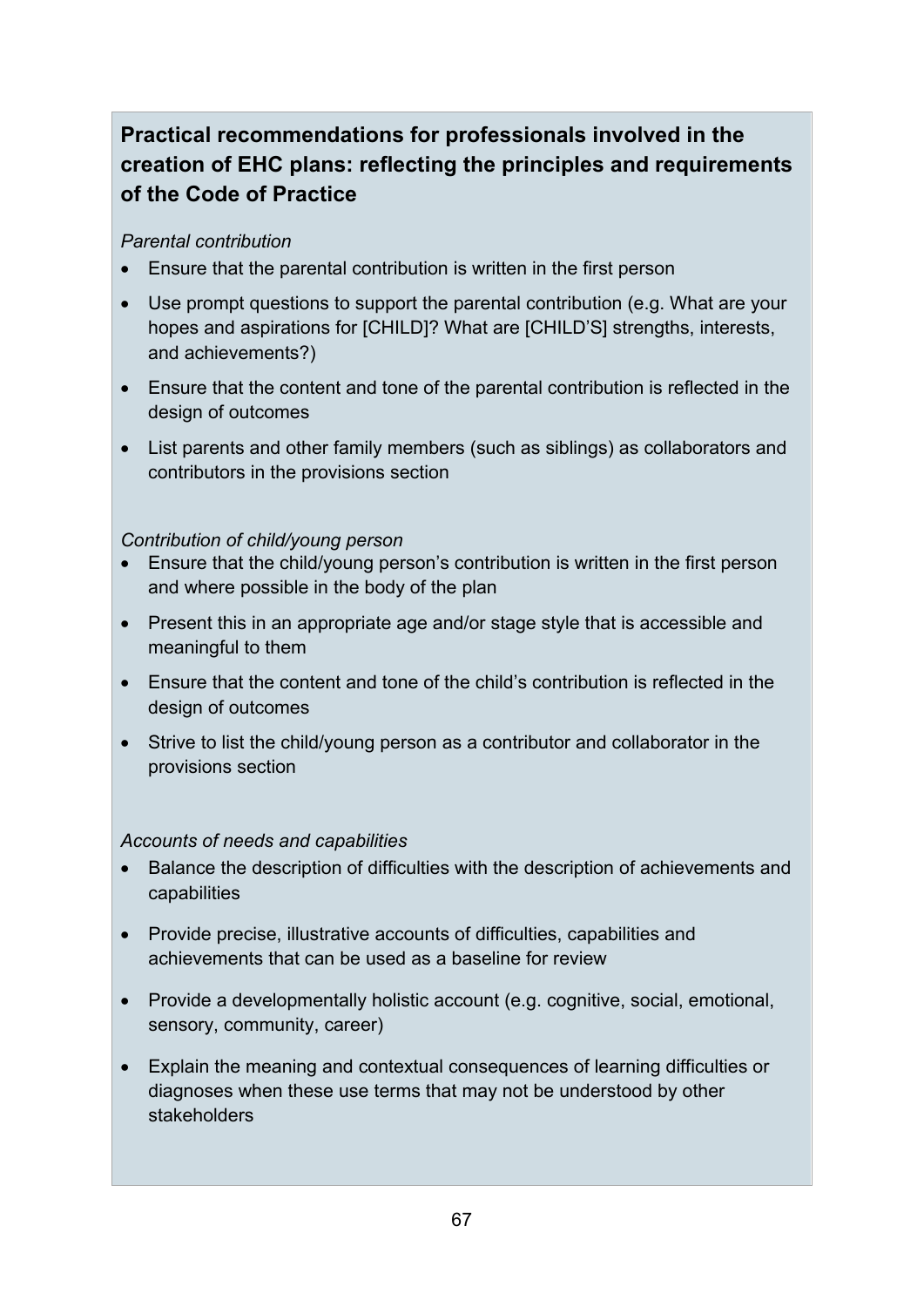*Contribution and co-ordination of provision to support the outcomes listed in the EHC plan*

- Provide clarification about who and/or what service provided what parts of the assessment information recorded on the plan
- Provide a list of all contributors, collaborators and providers with names and contact details to be shared across all parties
- Clarify who will collaborate with who in the provision and its ongoing development during the year of delivery
- Avoid ambiguity about who and/or what service is responsible for the provision and the outcomes listed in the plan
- Avoid ambiguity about the quantity/frequency of support to be provided and the timelines for its start and end
- Where appropriate, note the cost of the resource

*Focussing on positive outcomes and being future focussed*

- List positive outcomes to reflect all the developmental areas listed in the description of needs across education, health, and social care
- Ensure that the positive outcomes reflect the tone and content of the parental and child/young person's contribution
- Be careful to ensure that outcomes extend beyond the confines of the current context (i.e. addressing the future, in which the wider social community, independent living and employment may be relevant)
- Consider and plan for nearer transitions in detail, naming key stakeholders and collaborators to engage them at an early stage
- Wherever possible, strive to include planning for more distant transitions and for grander or longer-term aspirations to represent positive outcomes in adulthood

#### *Specifying SMART outcomes*

- List smart targets alongside the longer-term outcome to which they relate. Avoid representing outcomes as a code that links back to an outcome written in full in another section.
- Avoid presenting a *provision* as an outcome or target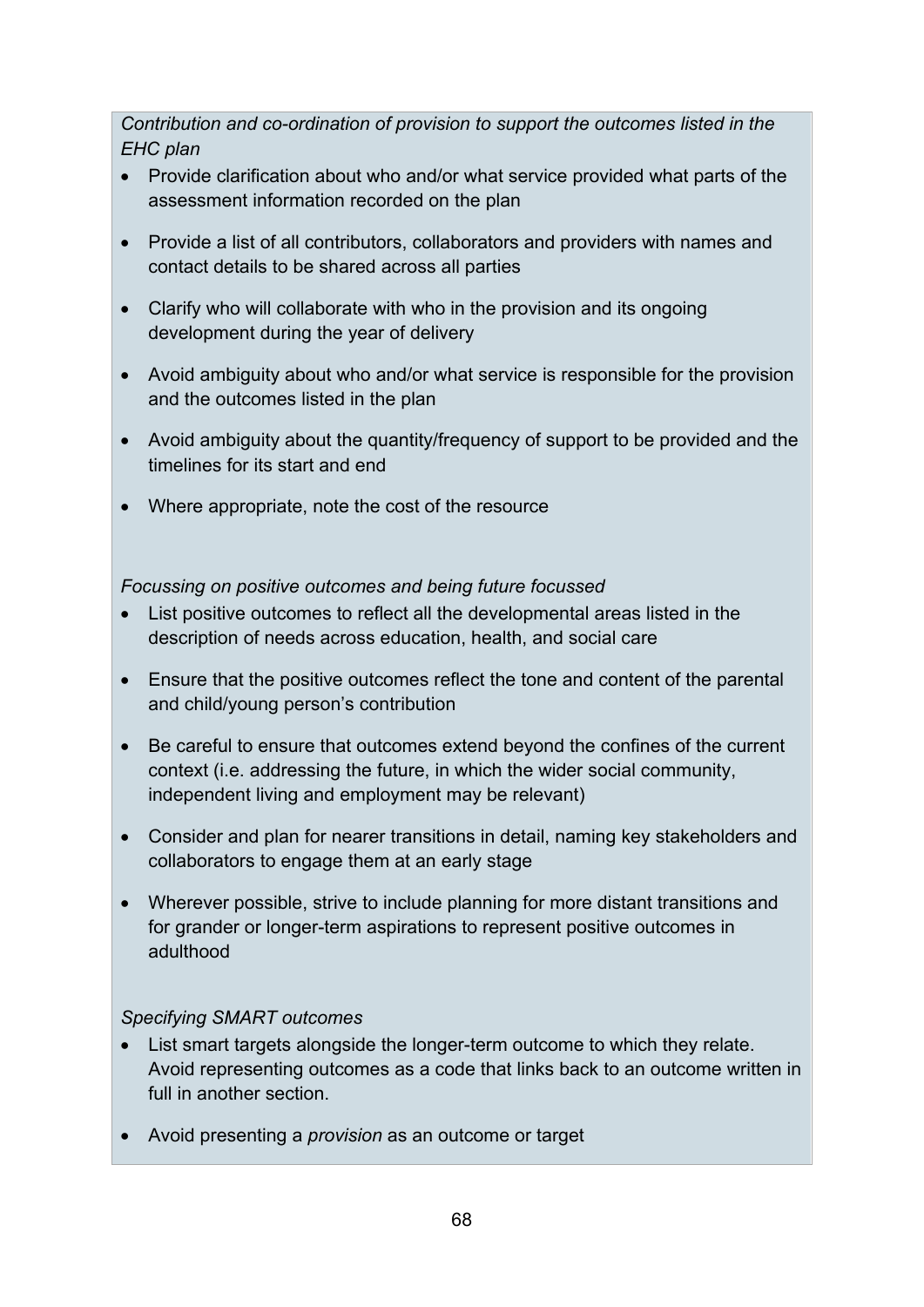- When noting a general provision (e.g. attendance at homework club) provide an explanation about how this should be delivered to meet the outcome rather than assuming that those providing this understand how this can happen
- Remember that outcomes are aspirational and longer term. Break these down into more measurable steps and plan the provision against these
- Ensure that outcomes and targets adopt the tone, content and aspirations of the parental and child contribution recorded in the plan
- Avoid presenting the child/young person as the agent and focus for change, without explanation of how providers will shape their practice towards the outcome
- Provide an explanation (within the plan) of how outcomes and targets are to be continuously moderated and who will collaborate in that
- Provide clear and unambiguous statements about the review date for the plan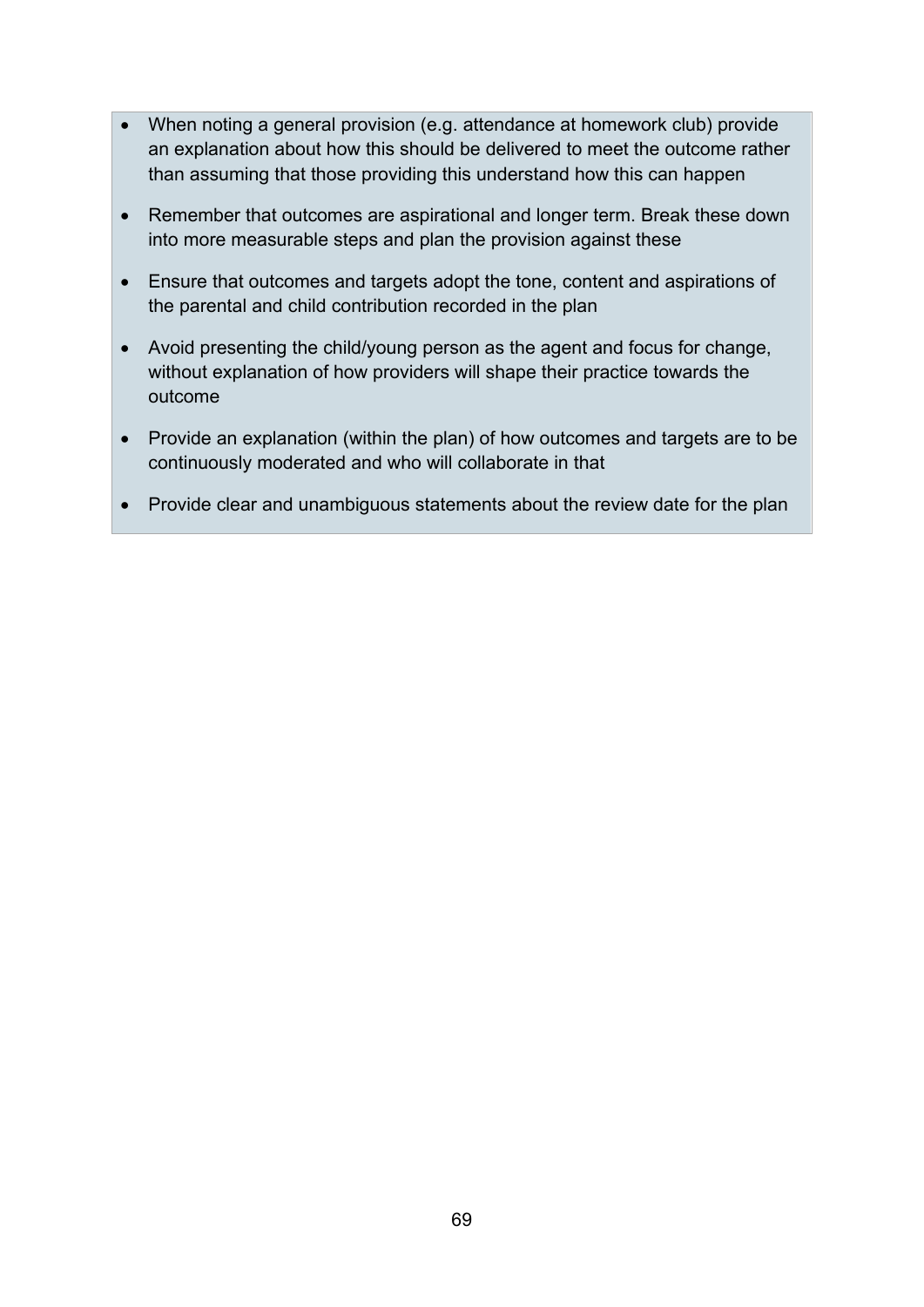# **Appendix 1: Topic guides for qualitative interviews**  A Introduction

- Interviewer introduction.
- Thank participant(s) for agreeing to participate.
- **Background to the research:** You may remember that my company, IFF Research, has been commissioned by the Department for Education to speak with families and young people who have been involved in the assessment and development of an Education, Health and Care Plan (EHCP). The aim of this is to understand how families and young people are experiencing the process of getting an EHCP, and the outcomes of the EHCP.
- **REMIND IF NECESSARY:** An EHCP is a legal document that describes how a child's education, health and social care needs will be met, to help him/her achieve a set of agreed outcomes. For some children, this plan will replace a statement of special educational needs.
- There are no right or wrong answers, and you can stop at any time.
- REASSURE: We are interested today in hearing about your experiences of getting an EHCP. Nothing you say will have any impact on the education, care or support you receive or on your relationship with your local authority, school, or health or care providers. Your information will be kept confidential and will not be passed on. It will not be used publicly in any way that identifies you/your child, your/their school or college; or your local authority.
- **The interview will last approximately 45 minutes, but may be longer depending on what you have to say.**
- **Permission to record/take notes:** We like to audio record all interviews of this nature, and we will also be taking notes. The recording will only be used for analysis purposes. Is this ok?

### B Background to the child/young person and their family

- To start with, please can you tell me a little about your/your child's circumstances and needs? PROBE TO ESTABLISH TYPE(S) OF SPECIAL EDUCATIONAL NEED, WHETHER IN EDUCATION (AND IF SO WHAT SORT OF SETTING), WHETHER WORKING, WHERE LIVING AND WHO WITH
- And could you briefly tell me what sort of support you/they had been given over the years, before the EHCP was first discussed? PROBE: How well did this support seem to work, overall? Why?
	- **KEY –** IF NOT EMERGED ALREADY: Just to check, did you have a Statement of Special Educational Needs in place already? (NB Should not have had a Statement before but continue with interview if say they have).

### C Starting the process

- How did the subject of getting an EHCP first come up? Who first suggested it?
- And what happened next? Who made things happen?
- How easy or difficult was it for you to start the process of getting an EHCP? Why? PROBE: What, if anything, helped? What, if anything, made it more difficult?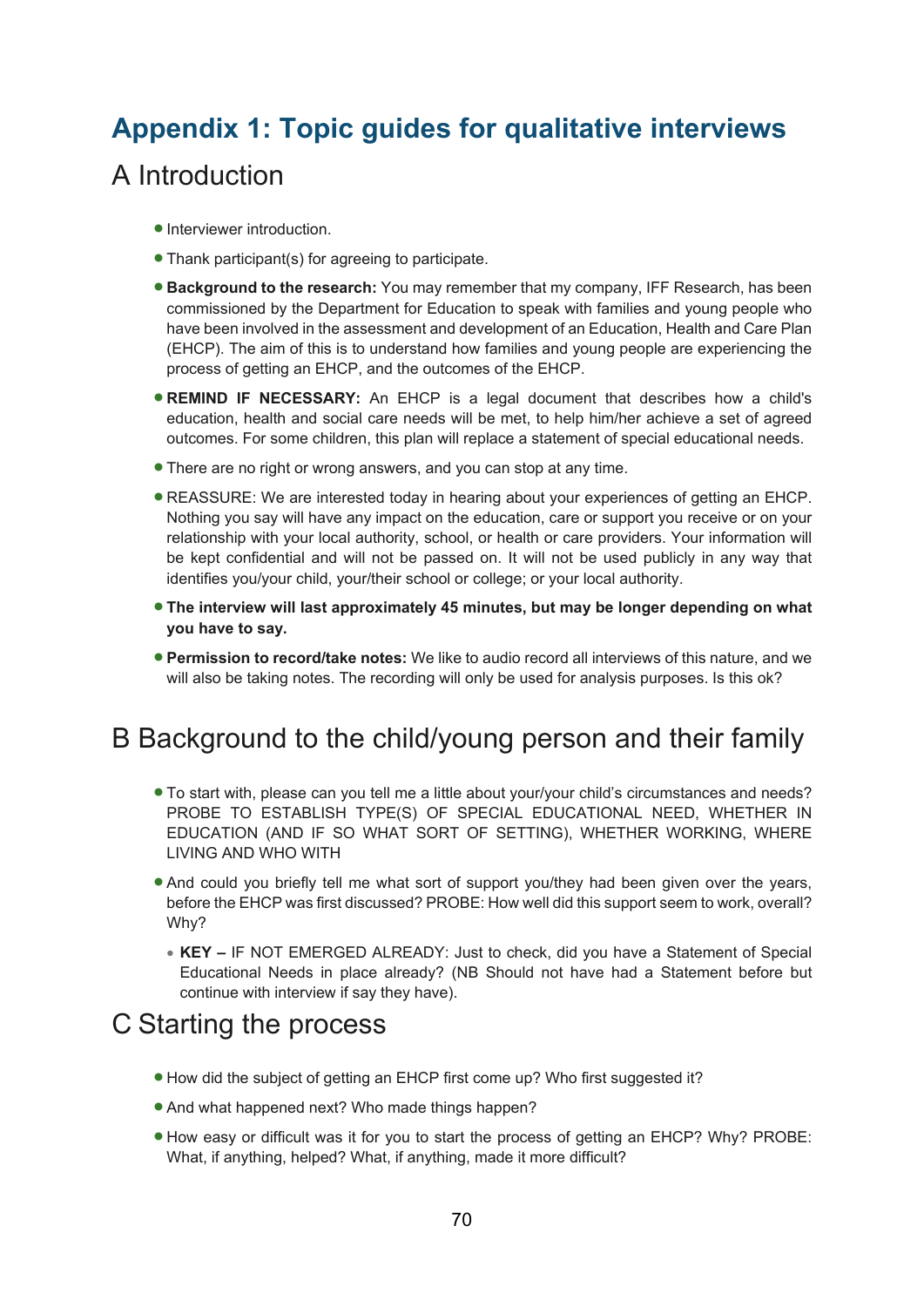• **KEY –** IF NOT EMERGED ALREADY AND HAD TO TRY MULTIPLE TIMES (B2=2/3 IN SURVEY): I understand you had to try to get an EHCP more than once. Can you tell me a bit more about how this came about? How did you feel about this? What effect did this have on you/your family? How might this situation have been avoided?

## D Next steps

- And once the process began, what did you expect to happen next? Where did this impression come from? How clear was it, what the process would be? Why? What, if anything, would have made it clearer?
- Please can you talk me through what happened next, step-by-step? PROBE FOR EACH STEP: Who was involved in this? As far as you know, what was the point of this? What did it achieve?

## E Being involved

- How much were you involved in the process of developing the EHCP? At what point(s) were you involved, and in way(s)?
	- IF PARENT: How much was your child involved in the process of developing the EHCP? At what point(s) were they involved, and in way(s)?
- How much were you/your child given choices about when and how to get involved?
- How did you feel about this? Why?
	- **KEY** IF NOT EMERGED ALREADY: How well do you feel the EHC assessment process works for a child/young person of your/your child's age? Why?

### F Different services working together

- What sorts of professionals were involved in coming up with your EHCP? PROBE: What sorts of areas were they experts in (i.e. education, health, care), and who did they work for (e.g. the local authority, the school/college, the GP surgery)?
- How did they get involved? At what points? What effect did this have? What did you think of this?
- How much did these different types of professionals seem to be working together? What gave you this impression? What effect did this have? What did you think of this?
- **KEY** IF PLAN COVERS EDUCATION, HEALTH AND CARE NEEDS (I7 SUMMARY IN SURVEY): Just to check, I think your/your child's plan covers education, health and care needs?
	- **IF SO: Did you notice anything specific being done to make sure that they were** dealing with your education, health and care needs altogether?
	- **F** IF SO: What? What did you think of this? What difference did it make to your experience of the process?

### G Information, advice and support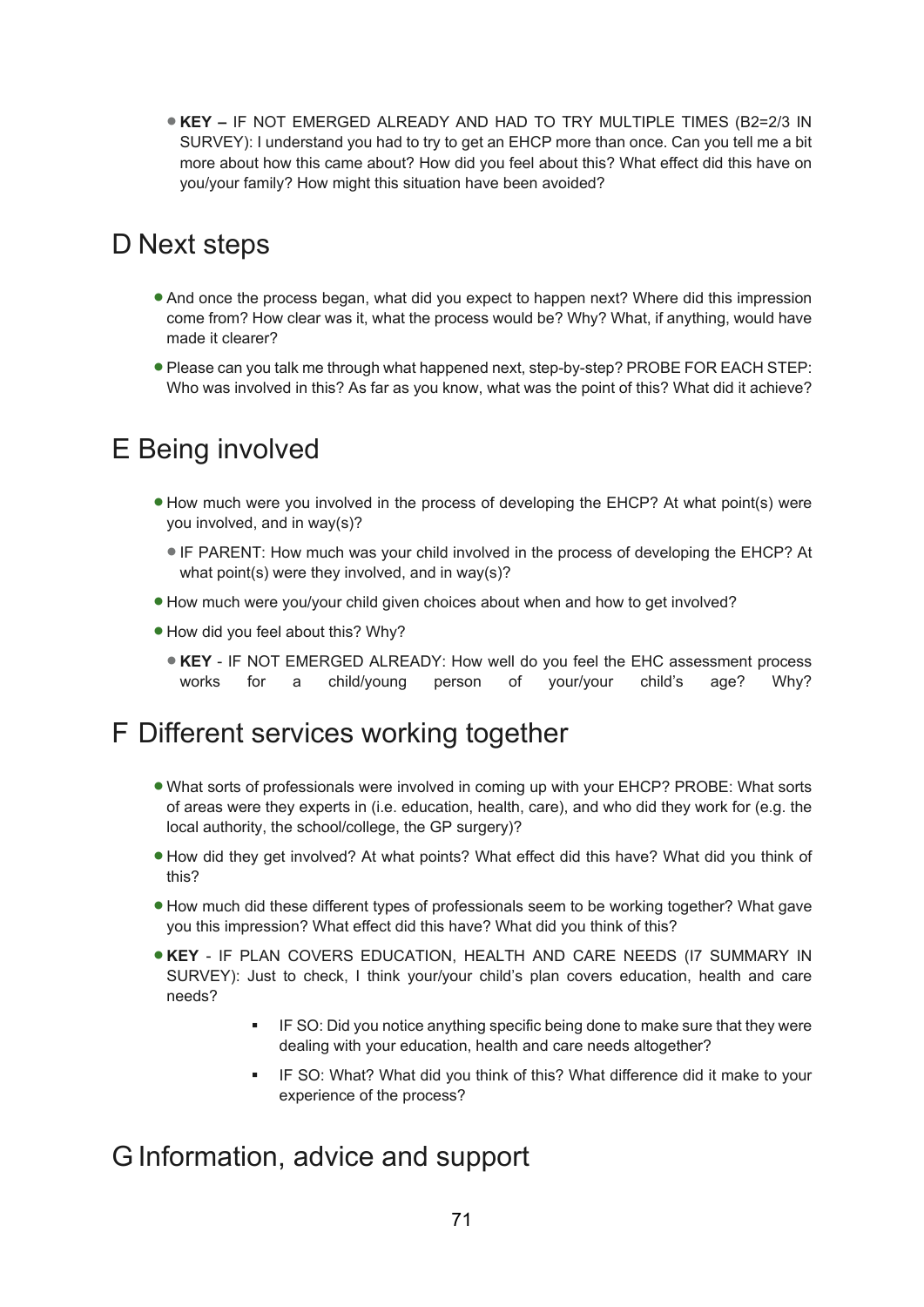- Just to check, I think you mentioned (C2 = 1 IN SURVEY) that you received some / didn't receive any information, advice and support with the EHC assessment process. Is that right?
	- **KEY –** IF RECEIVED INFORMATION, ADVICE AND SUPPORT (C2 = 1 IN SURVEY): By that I mean information, advice and support from [NAMES OF PROVIDERS USED – C3\_2 IN SURVEY]. How specifically did they help you? What difference did that make?
- ALL: What (other) information, advice and support would have helped within the process of getting an EHCP? At what point(s)? Why?

### H Agreeing the EHCP content

- I think you mentioned it was (easy/difficult G1\_3 IN SURVEY) to agree on the needs and support set out in the EHCP. Can you tell me more about why this was the case?
	- **KEY** IF NOT EMERGED ALREADY: And do you think it makes it any easier or more difficult to agree the EHCP content when the EHCP is for a child/young person of **your/your child's age specifically**? Why?
	- **KEY** IF NOT EMERGED ALREADY AND IF PLAN COVERS EDUCATION, HEALTH AND CARE NEEDS: And do you think it makes it any easier or more difficult to agree the EHCP content when the EHCP is dealing with education, health and care needs altogether? Why?
	- **KEY –** IF RECEIVED INFORMATION, ADVICE AND SUPPORT (C2=1 IN SURVEY): And do you feel that the information, advice and support you received from [NAMES OF PROVIDERS USED – C3\_2 IN SURVEY] made any difference to how easy/difficult you found it to agree on the needs and support set out in the EHCP? IF SO: How?

### I Timescales

- Roughly how long did it take to get the EHCP, from starting the process to getting the plan signed off? (I have *X* weeks here - is that right?) (C8 IN SURVEY)
- Was this longer, shorter or about the same as you expected? Why?
	- **KEY** IF LONGER: What did you think was going on during this time? Where did this impression come from? PROBE: What, if anything, were you told? IF UPDATED: By whom?
	- **KEY** IF LONGER OR SHORTER THAN EXPECTED: How did you feel about this? Why? PROBE: Do you feel your EHCP is better, worse or no different as a result of the amount of time spent on it? Why?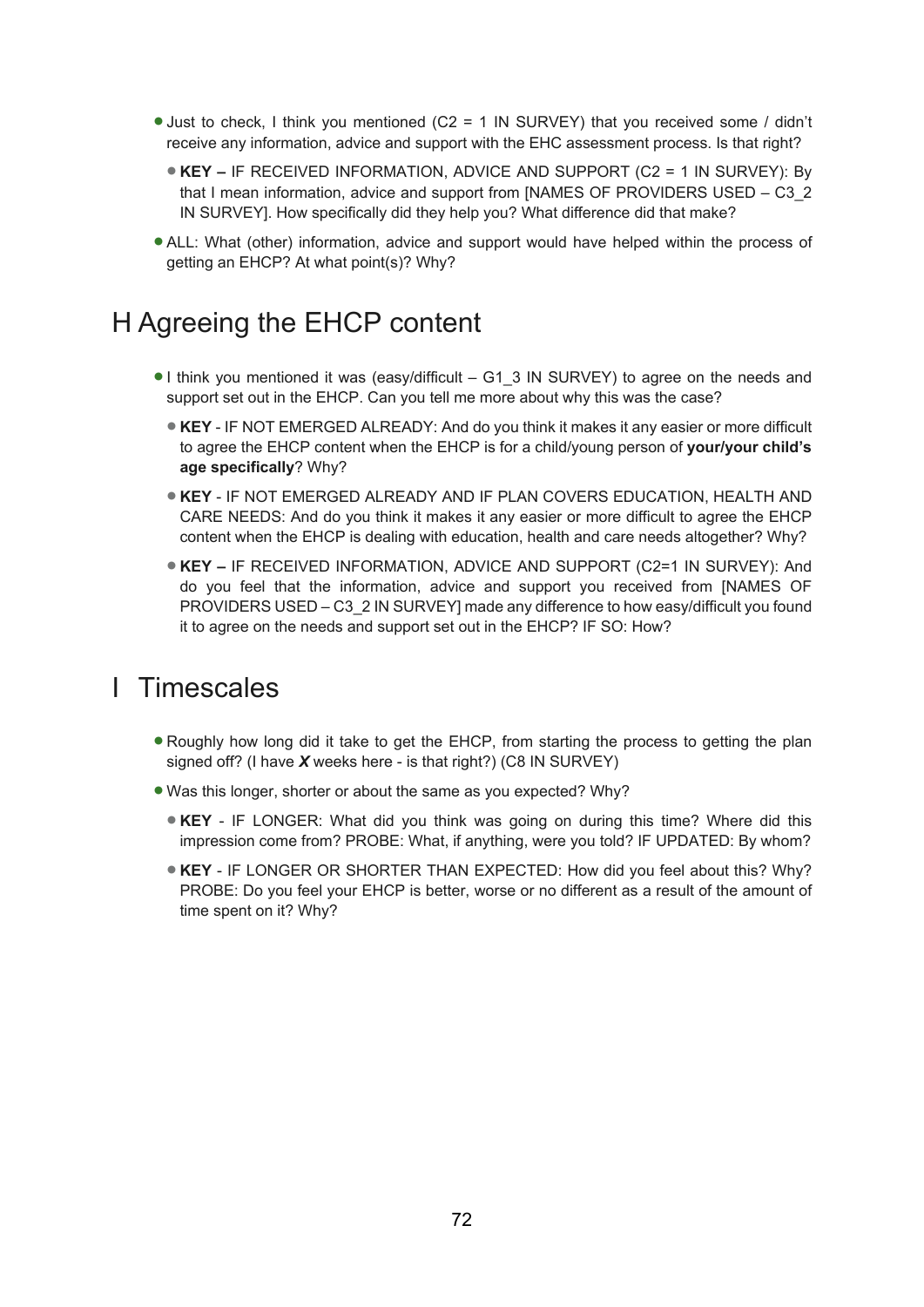## J Views on the content of the final EHCP

- How do you feel about the final content of the EHCP? PROBE: Positive, negative? Why?
- I'm interested in how easy or difficult it is to understand your EHCP. ALL: I think you mentioned it was (easy/difficult – D1\_2 IN SURVEY) for you to understand – is that right? Why was that?
	- IF PARENT: I think you mentioned it was (easy/difficult D1\_2 IN SURVEY) for your child to understand – is that right? Why was that?
- ALL: I think you mentioned you (did/didn't –D3\_1 IN SURVEY) feel your wishes and opinions were reflected in the final EHCP – is that right? Why was that?
	- IF PARENT: I think you mentioned you (did/didn't D3\_2 IN SURVEY) feel your child's wishes and opinions were reflected in the final EHCP – again, is that right? Why was that?
- How do you feel the outcomes for you/your child described in the EHCP? PROBE: How appropriate or inappropriate are these? Why?
	- PROBE: To what extent does it include preparations for your/your child's next move in life, e.g. to school, college, Apprenticeship or work? PROBE: How appropriate or inappropriate is this? Why?
	- PROBE: Does it feel ambitious or aspirational enough for you/your child? Why?
- Overall, how do you feel about the outcomes described in your/your child's final EHCP? Why? (IF NECESSARY: Outcomes are benefits or differences you are hoping to achieve.)
- How could the content of the EHCP have been improved? IF SUGGEST IMPROVEMENTS: What difference would this have made?

## K Impacts

- You mentioned that you (agree / don't agree E2 IN SURVEY) that the support described in the EHCP will achieve the outcomes agreed for you. Please can you tell me more about this? PROBE: What are you basing this view on?
- Has the EHCP already made any difference to you/your child's experiences of education, health or wellbeing? IF SO: In what way(s)? Can you talk me though how the EHCP did this?
	- PROBE IF NOT EMERGED ALREADY: You mentioned that you (agree / don't agree – E1\_2 IN SURVEY) that the EHCP has improved you/your child's experience of **education**? Is that right? Why do you say that?
	- PROBE IF NOT EMERGED ALREADY: You mentioned that you (agree / don't agree  $-$  E1\_3 IN SURVEY) that the EHCP has improved you/your child's experience of **health or wellbeing**? Is that right? Why do you say that?
- Do you think the EHCP will continue to make a difference to you/your child in future? IF SO: In what way(s)? Why do you think the EHCP will do this?
	- PROBE IF NOT EMERGED ALREADY: You mentioned that you (agree / don't agree – E3\_1 IN SURVEY) that the EHCP will improve you/your child's experience of **living independently in adult life**? Is that right? Why do you say that?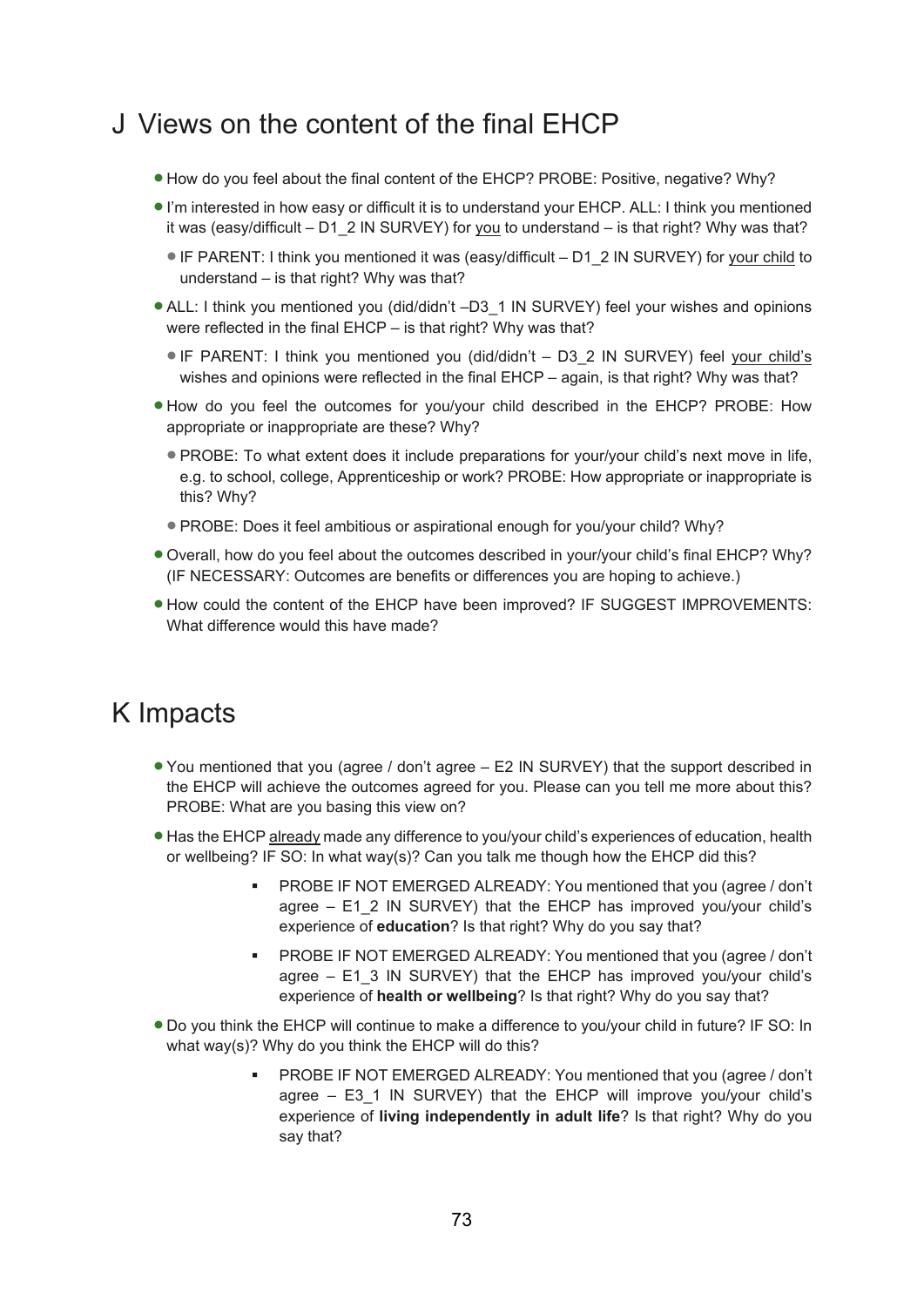- PROBE IF NOT EMERGED ALREADY: You mentioned that you (agree / don't agree – E3\_2 IN SURVEY) that the EHCP will improve you/your child's experience of **fully participating in the wider community**? Is that right? Why do you say that?
- PROBE IF NOT EMERGED ALREADY: You mentioned that you (agree / don't agree – E3\_3 IN SURVEY) that the EHCP will improve you/your child's experience of **getting paid or unpaid work**? Is that right? Why do you say that?
- PROBE IF NOT EMERGED ALREADY: You mentioned that you (agree / don't agree – E3\_4 IN SURVEY) that the EHCP will improve you/your child's experience of **identifying their aspirations for the future**? Is that right? Why do you say that?
- **KEY** IF NOT EMERGED ALREADY: And how well do you feel the EHCP caters to a child/young person of **your/your child's age specifically**? Why?
- **KEY** IF NOT EMERGED ALREADY AND IF PLAN COVERS EDUCATION, HEALTH AND CARE NEEDS: How well do you feel the EHCP caters to your/your child having education, health *and* care needs?
	- What difference did it make, the fact that the EHCP was dealing with all three? Why?
- Thinking about your/your child's situation and needs, how might the EHCP have done a better job? PROBE TO ESTABLISH WHAT, IF ANY, SPECIFIC **EDUCATION**, **HEALTH** OR **CARE** NEEDS ARE FELT TO BE MISSING.
	- IF CONTENT COULD HAVE BEEN IMPROVED: And what could have been done differently in the process of getting the EHCP, to make sure the final EHCP met you/your child's needs better? PROBE, TO TRY TO LINK DEFICIENCIES IN **EHCP CONTENT** TO **PROCESS** IMPROVEMENTS.

## L Putting the EHCP into action

- Can you talk me through what has happened so far to put the EHCP into action?
- PROBE: What has been done? PROBE: Who has been involved?
- What has worked well about this? Why?
- What has worked less well? Why?

## MMonitoring and reviewing the EHCP

- How much do you know about how the EHCP will be reviewed?
	- IF TOLD ABOUT REVIEW PROCESS: How clear or unclear was this? Why? PROBE: Who told you this?
- Have you wanted to speak to someone about how the EHCP is working so far? IF YES: What did you do? IF ACTED: What happened next? How did you feel about this? EXPLORE IMPROVEMENTS IF RELEVANT.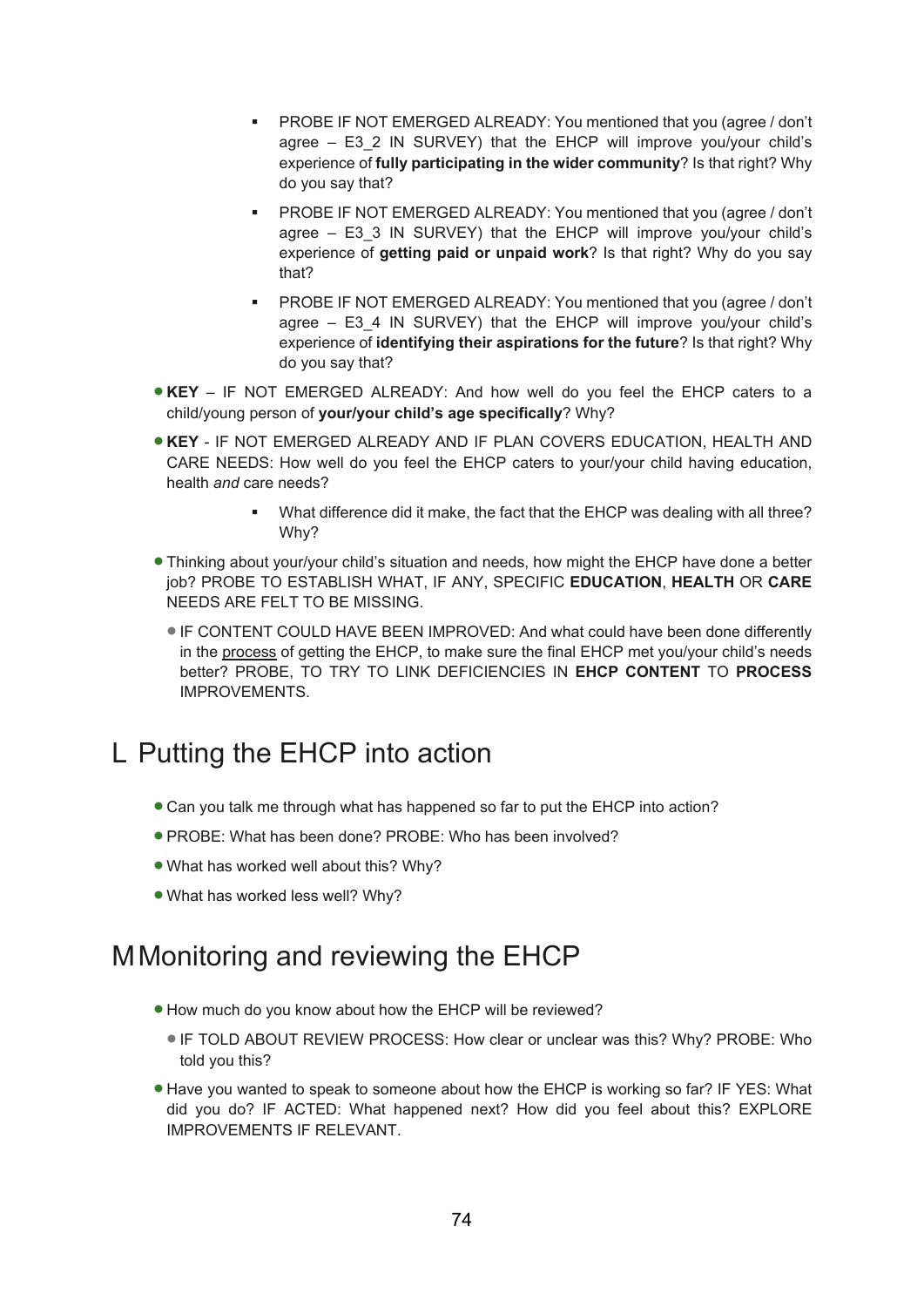## N Complaints and appeals

- How much do you know about what to do if you are not happy with something to do with the EHCP or the process of getting an EHCP?
	- IF TOLD ABOUT COMPLAINTS/APPEALS PROCESSES: How clear or unclear was this? Why? PROBE: Who told you this?
- Have you wanted to tell someone about something you weren't happy with? IF YES: What did you do? IF ACTED: What happened next? How did you feel about this? EXPLORE IMPROVEMENTS IF RELEVANT.

## O Suggested improvements

- What would have improved your experience of the process of getting an EHCP? PROBE: What else?
- Of these, which thing(s) would have made the most difference? Why?

## P Collecting a copy of their EHCP content

#### *IF HAS NOT BEEN POSSIBLE TO COLLECT EHCP IN ADVANCE*

- As we mentioned when we were inviting you to take part in this discussion, we would like to take a copy of your EHCP, by taking a photo of each page.
- The photos of each page would then be securely provided to experts working with us at Derby University who will consider how appropriate the content of the Plan seems to be.
- The photos will be anonymised so that no-one can see who the Plan belongs to.
- Sharing the EHCP will help us to better understand your experiences of the EHCP process. We appreciate your EHCP contains personal and sensitive details so the copy of the plan will be confidential and securely kept; it will not be shared with any other organisation, or used for purposes other than this research. It will be destroyed after the research, all in line with the Data Protection Act 1998. Please be aware that we won't be able to help you improve your Plan, but seeing what is written in it helps us to better understand your experience of the EHCP process and so provide better research to the government.
- Is this OK? [IF PARTICIPANT HAS CHANGED THEIR MIND AND REFUSES, YOU MUST ACCEPT THIS]

### Q Final comments and close

- What one piece of advice would you give the Department for Education, about how people's experiences of getting an EHCP could be improved?
- Is there anything else you'd like to feed back about this?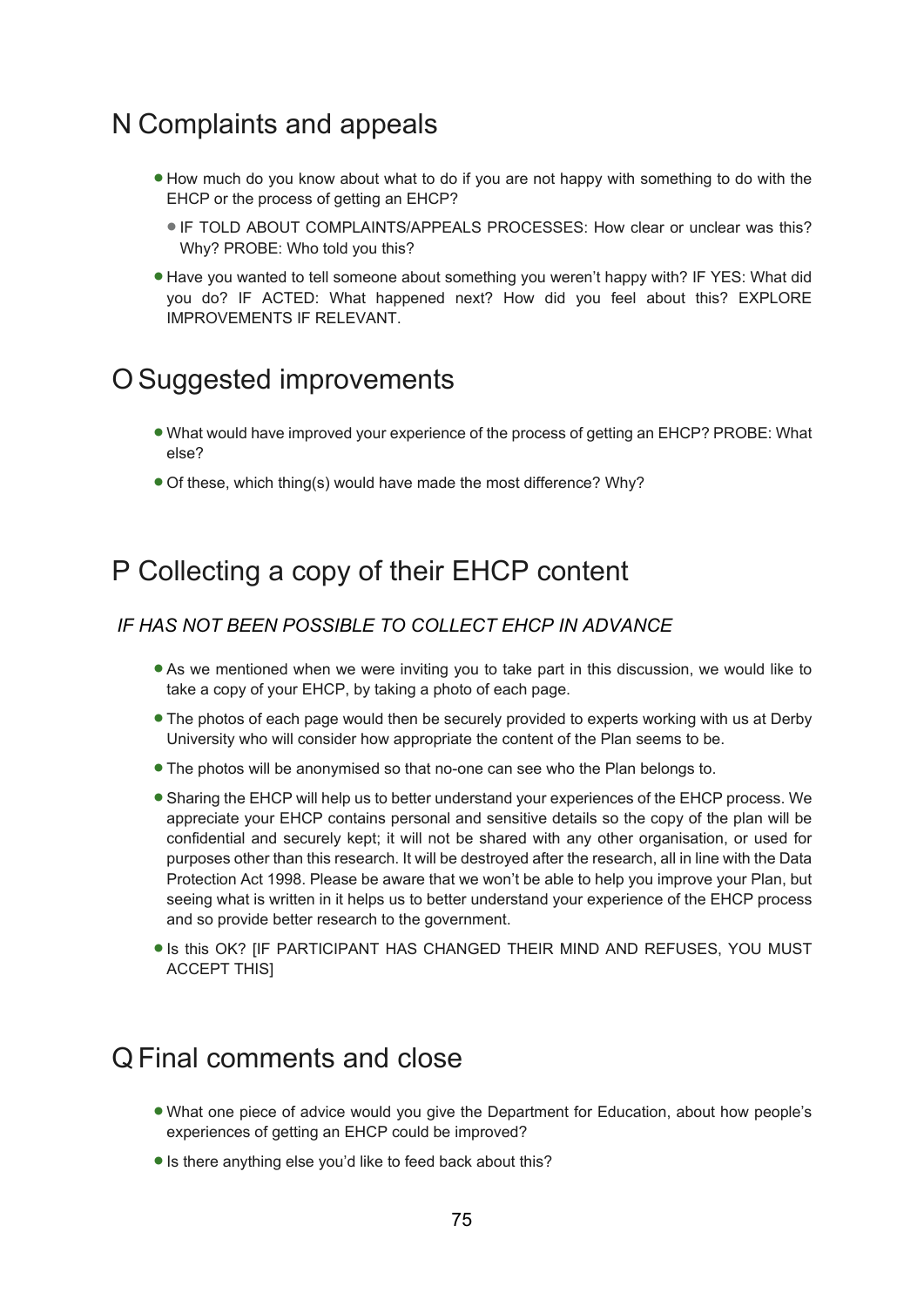- Do you have any questions for me?
- On behalf of IFF Research, Derby University and the Department for Education, thank you very much for your time today.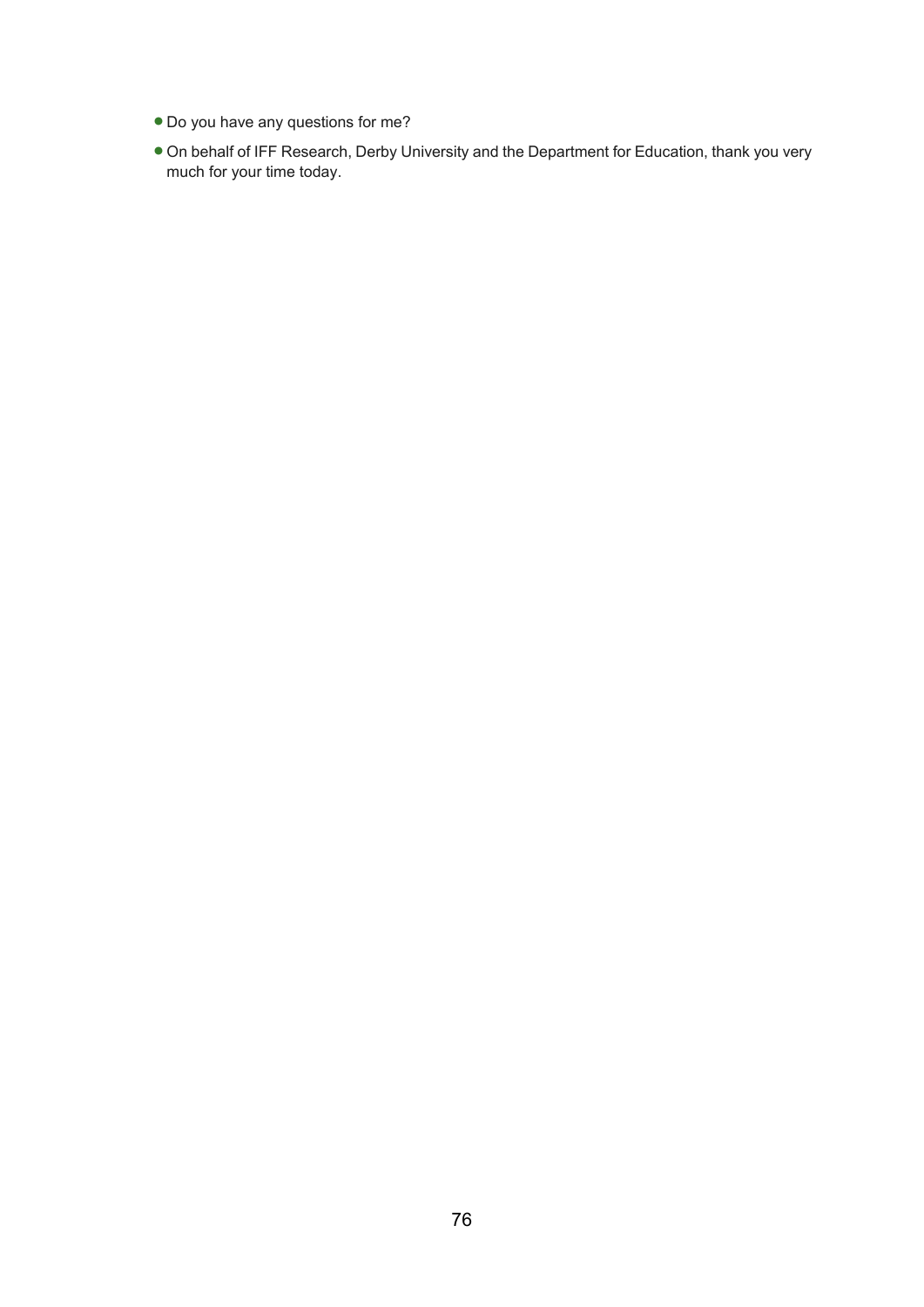## **Appendix 2: Assessment of EHC plan quality**

A summary of the review schedule used for the assessment of EHC plan quality is below:

### *Part 1: Accessibility*

Evaluation of the extent to which:

- There is evidence that the plan is clear, concise, and accessible to parents, children, young people, providers, and practitioners (Code of Practice, Para 9.61)
- There is evidence of the availability of other formats (e.g. braille, large text, easy read version, alternative languages)

Maximum Score: 100

### *Part 2: Statutory minimum checklist*

Audit of the presence of the following statutory sections (and where non-applicable, that this was noted under a section heading):

- The views, interests and aspirations of the child and his/her parents or the young person
- The child or young person's special educational needs (SEN)
- The child or young person's health needs which are related to their SEN
- The child or young person's social care needs which are related to their SEN or to a disability
- The outcomes sought for the child or young person are specified
- The special educational provision required by the child or the young person is specified and quantified
- Any health provision reasonably required by the learning difficulties or disabilities which result in the child or young person having SEN is specified and quantified
- Any social care provision which must be made for a child or young person under 18 resulting from section 2 of the CSDPA (1970) is specified and quantified. Any other social care provision reasonably required by the learning difficulties or disabilities which result in the child or young person having SEN is specified and quantified
- Placement
- Personal Budget (including arrangements for direct payment)
- Advice and information is present in the appendices
- There is a local authority signature and date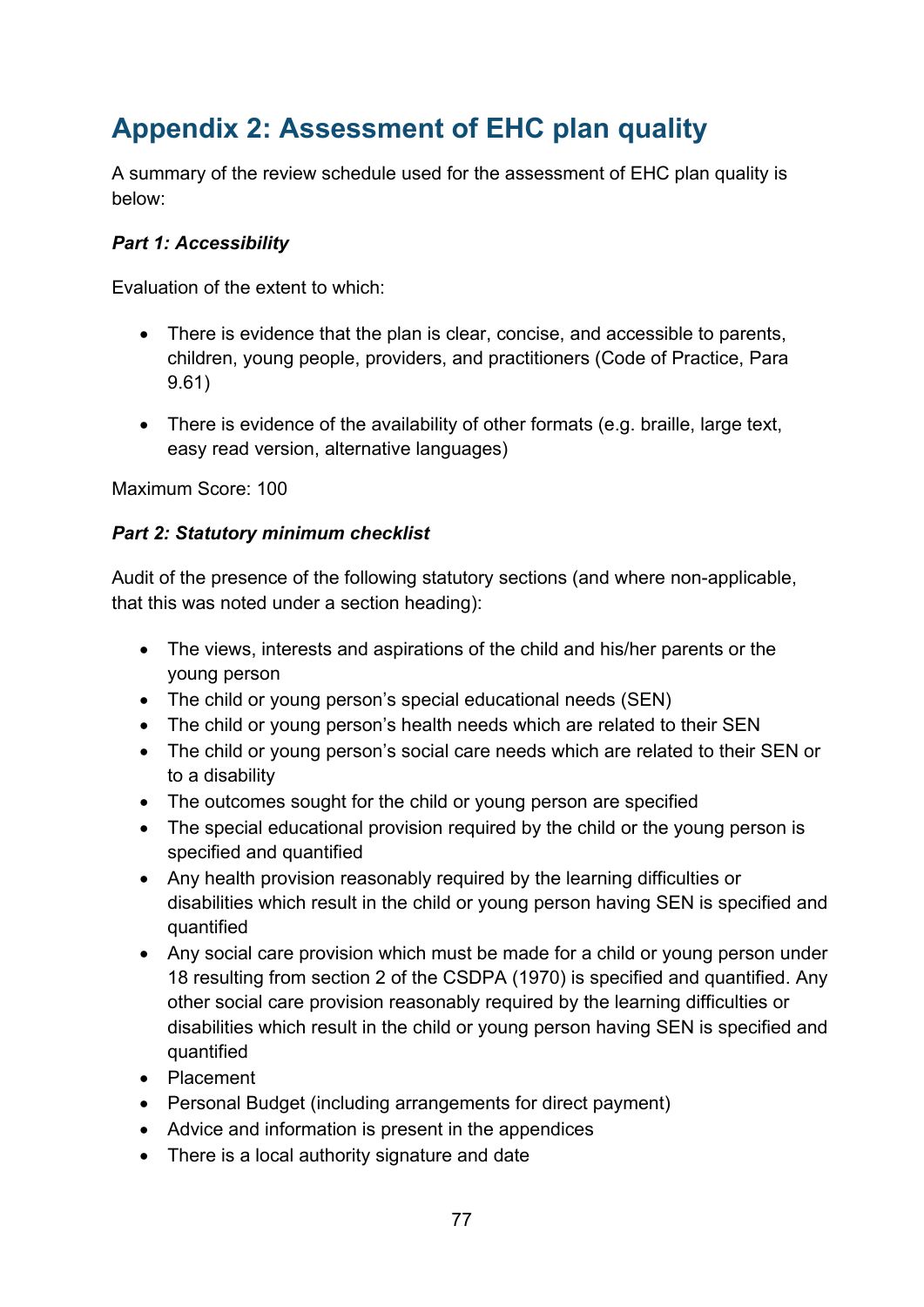Maximum Score: 120 (10 per item)

#### *Part 3: Principles and requirements*

Evaluation of the extent to which:

- There is evidence that the parent has contributed to the plan and their views are reflected in it (Code of Practice, Para 9.2)
- There is evidence that the child or young person has contributed to the plan and their views are reflected in it (Code of Practice, Para 9.2, 9.22)
- There is evidence that the plan includes a full account of the child's or young person's needs including positive descriptions of what the child or young person can do and has achieved (Code of Practice, Para 9.2, 9.61)
- The plan shows how education, health and care provision will be co-ordinated to support the child or young person (Code of Practice, Para 9.2, 9.61)
- The plan shows how the different types of provision (above) contribute to different outcomes (Code of Practice, Para 9.2, Para 9.61)
- There is evidence that outcomes are specified and are SMART (specific, measurable, achievable, realistic, time bound) (Code of Practice, Para 9.66).
- There is a focus on positive outcomes in the areas of education, health, independent living, community participation and employment (Code of Practice, Para 9.64)
- There is evidence that the plan is forward looking (e.g. in anticipating and commissioning for important transition points including adulthood) (Code of Practice, para 9.5)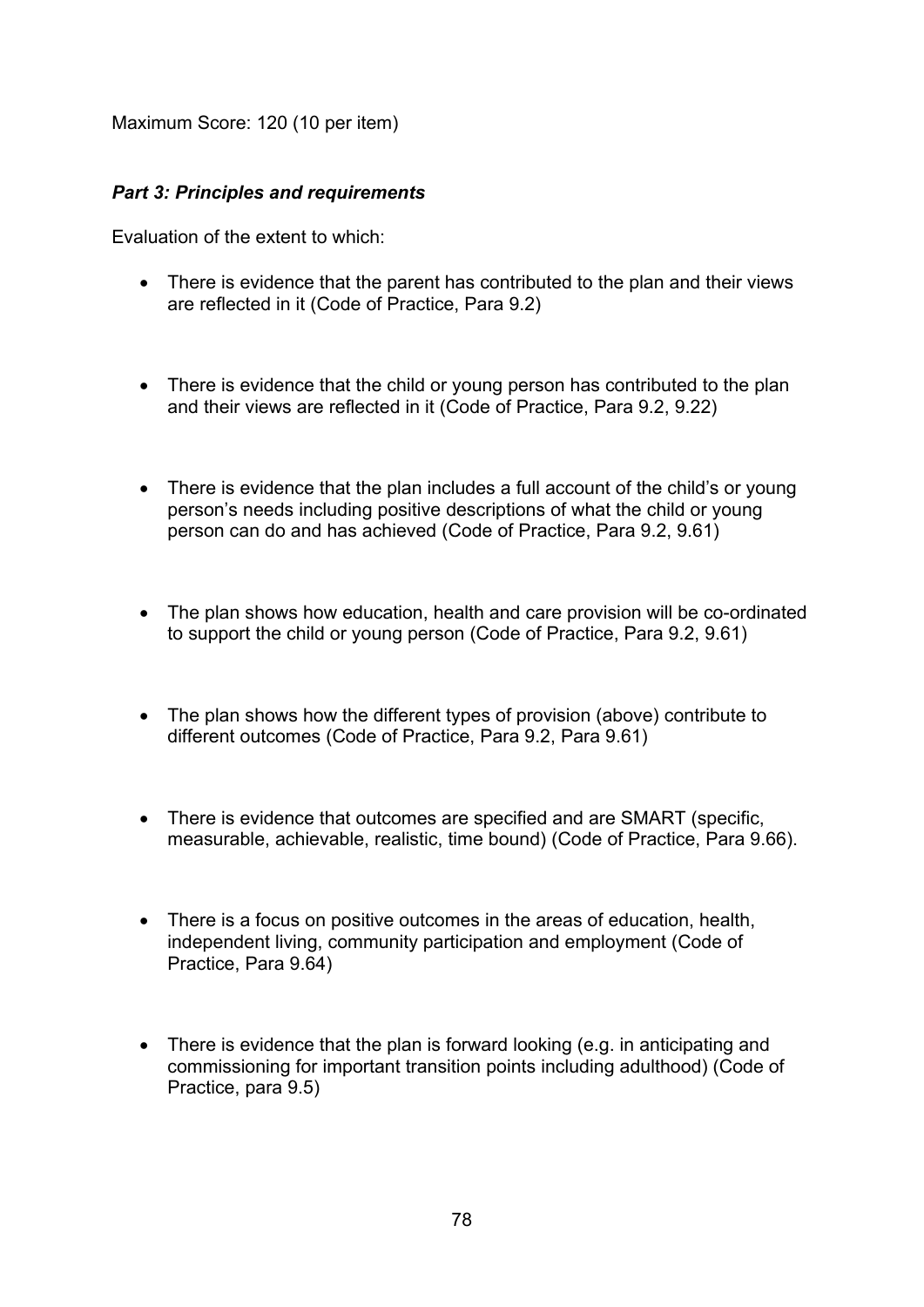- The plan describes how informal (family and community) support as well as formal support from statutory agencies can help in achieving approved aspirations (Code of practice, para 9.61)
- A clear review date has been recorded on the plan and the review process is explained (Code of practice, para 9.61)<sup>[23](#page-78-0)</sup>

### *Part 4: Summary evaluation*

- Part 1: Accessibility: Percentage of maximum score
- Part 2: Statutory Minimum Checklist: Percentage of maximum score
- Part 3: Principles and Requirements: Percentage of maximum score
- Part 4: Overall Score: Mean of percentage score

<span id="page-78-0"></span><sup>&</sup>lt;sup>23</sup> Scored only for the presence of a review date as is in keeping with mandatory requirements, with qualitative data to support analysis of the presence of an explanation.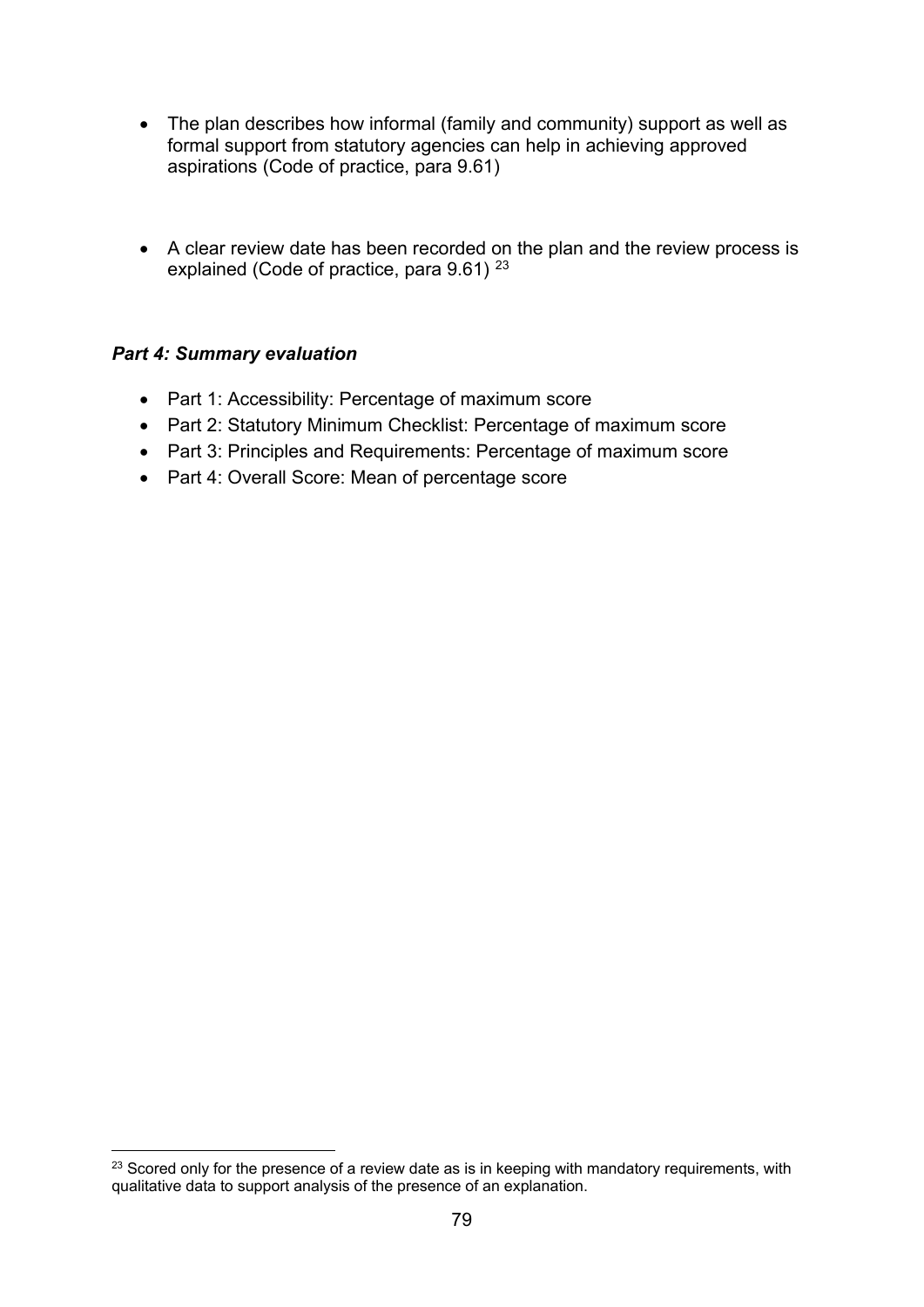# **Appendix 3: Moderation and the expert review team**

| Dr Deborah     | Lead             | Deborah is the Director of the Centre for      |
|----------------|------------------|------------------------------------------------|
| Robinson       | researcher       | Educational Research and innovation at the     |
|                |                  | University of Derby.                           |
|                | <b>Reviewer</b>  |                                                |
|                |                  |                                                |
|                |                  | She has extensive experience of working in     |
|                |                  | schools as a Deputy Head and SEN Co-           |
|                |                  | ordinator and is a published author in SEN and |
|                |                  | inclusive practice. She is a member of a LA    |
|                |                  | commissioning board and has expertise in       |
|                |                  | professional development for SEN.              |
|                |                  |                                                |
|                |                  |                                                |
| Dr Geri        | <b>Reviewers</b> | Geri is a Senior Lecturer and PhD supervisor   |
| Codina and     |                  | within the Institute of Education at the       |
| other SEND     |                  | University of Derby. She has extensive         |
| expert staff   |                  | experience of working as a SEN Co-ordinator    |
| (Andy Bloor,   |                  | in schools and her research has explored       |
| Chris Bristow, |                  | inclusive practice and well-being for children |
| <b>Trevor</b>  |                  | with Special Educational Needs. Members of     |
| Cotterill, Ang |                  | the review team have wide experience as        |
| Davey, Sarah   |                  | strategic leaders in LAs, specialist advisory  |
| Roeschlaub,    |                  | teachers, officers in SEN statutory services,  |
| Mel Smith)     |                  | Special Needs Co-ordination, teaching in       |
|                |                  | special and mainstream schools and lecturing.  |
|                |                  |                                                |
|                |                  |                                                |
| Pam Bullen     | External         | Pat Bullen is the East Midlands SEND Reforms   |
|                | Moderator and    | Lead, Leicester City Council.                  |
|                | Advisor          | Pat has over 30 years of experience as a       |
|                |                  | teacher, Head teacher and senior education     |
|                |                  | leader, having qualified in 1984 to teach      |
|                |                  | children with severe learning difficulties.    |
|                |                  |                                                |
|                |                  | Pat has worked as an independent educational   |
|                |                  | consultant and leads SEND Reforms at           |

The research team comprised 10 SEND expert reviewers listed below.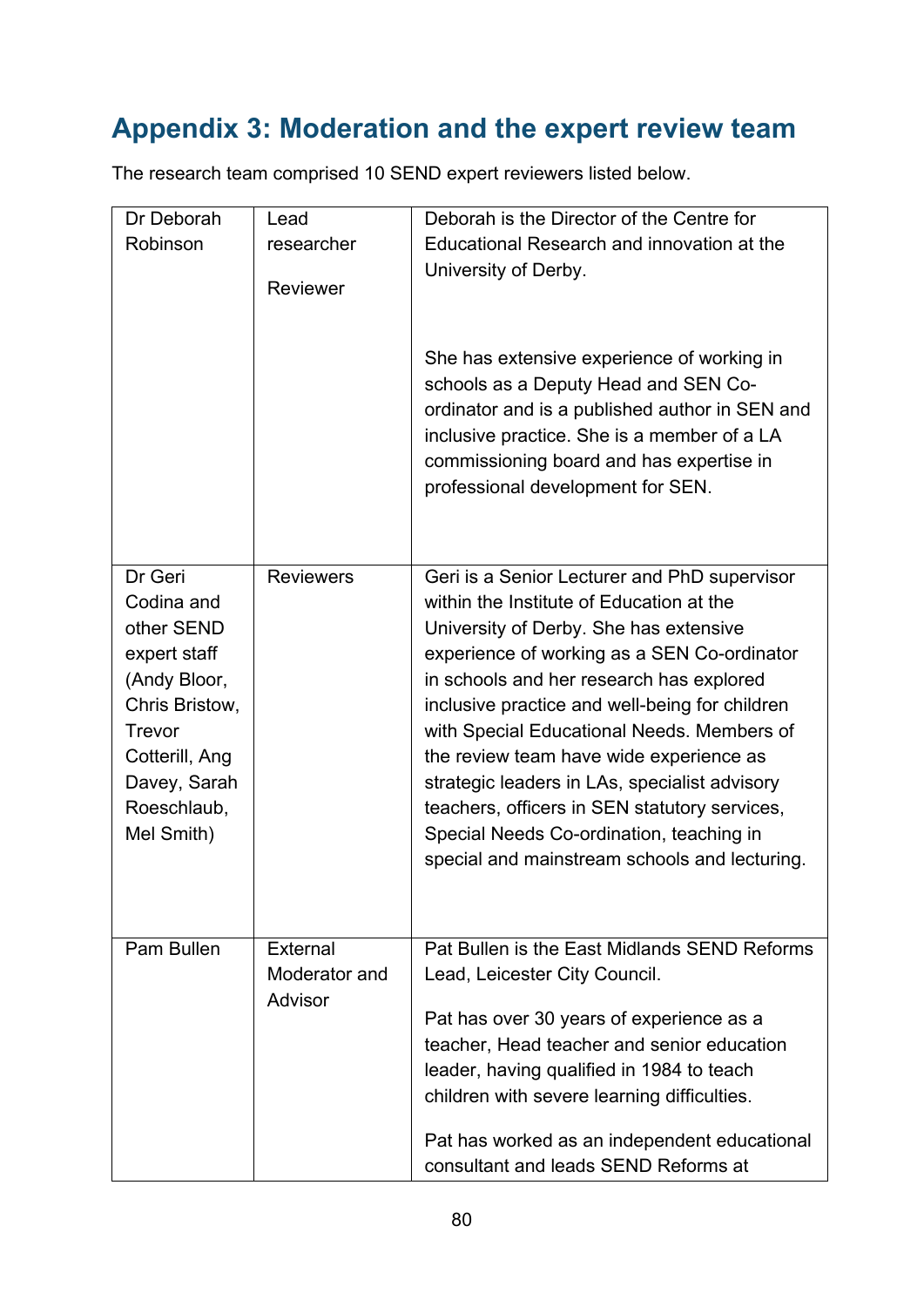|                                         |                                      | Leicester City Council. Pat was involved in the<br>Pathfinder for EHC planning and<br>personalisation and has extensive experience<br>of leading effective practice in this area.                                                                                                                                                                                                                                                                                                                                                                                                                                                |
|-----------------------------------------|--------------------------------------|----------------------------------------------------------------------------------------------------------------------------------------------------------------------------------------------------------------------------------------------------------------------------------------------------------------------------------------------------------------------------------------------------------------------------------------------------------------------------------------------------------------------------------------------------------------------------------------------------------------------------------|
| Professor<br><b>Brian Lamb</b><br>(OBE) | External<br>Moderator and<br>Advisor | Brian Lamb OBE is a policy adviser and expert<br>in SEND. Brian is a consultant specialising in<br>strategic change and innovation in the public<br>sector with a focus on children with SEND. He<br>was Chair of the Lamb Inquiry into Parental<br>Confidence in SEND which helped form the<br>basis of the current reforms to the SEND<br>framework. Brian is also the founding Chair of<br>the charity Achievement for All (3A's), which<br>improves the outcomes of children and young<br>people with SEND and has supported more<br>than 4,000 schools and other settings in<br>England and Wales over the last five years. |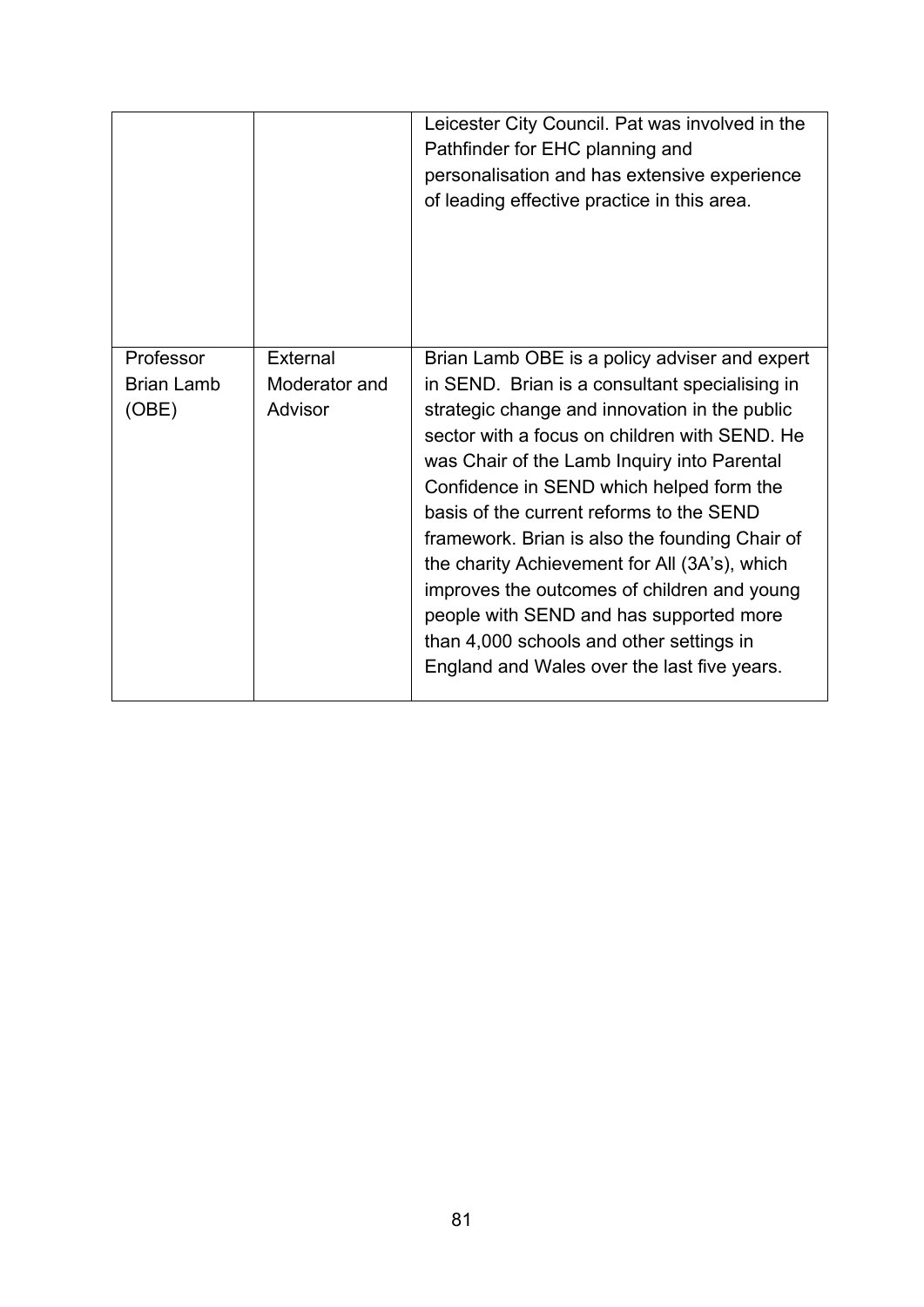# **Appendix 4: Moderated scores from expert review**

| Plan<br>sample<br>no. 24 | <b>Plan from</b><br>local<br>authority<br>rated above<br>or below<br>average for<br>satisfaction | To what extent<br>is the plan<br>accessible?<br>Percentage<br>score<br>following<br>moderation | To what extent does<br>the plan include all<br>statutory<br>requirements?<br>Percentage score<br>following<br>moderation | To what extent does<br>the plan represent the<br>principles of the Code<br>of Practice and the<br><b>Children and Families</b><br>Act?<br><b>Percentage score</b><br>following moderation | <b>OVERALL</b><br><b>SCORE</b><br><b>Mean</b><br>Percentage<br>score |
|--------------------------|--------------------------------------------------------------------------------------------------|------------------------------------------------------------------------------------------------|--------------------------------------------------------------------------------------------------------------------------|-------------------------------------------------------------------------------------------------------------------------------------------------------------------------------------------|----------------------------------------------------------------------|
| <b>Mean</b>              | ÷,                                                                                               | 76.11                                                                                          | 90.89                                                                                                                    | 67.1                                                                                                                                                                                      | 79                                                                   |
| 1                        | <b>Below</b>                                                                                     | 70                                                                                             | 100                                                                                                                      | 79                                                                                                                                                                                        | 83                                                                   |
| $\overline{2}$           | <b>Below</b>                                                                                     | 100                                                                                            | 92                                                                                                                       | 68                                                                                                                                                                                        | 87                                                                   |
| 3                        | <b>Below</b>                                                                                     | 80                                                                                             | 92                                                                                                                       | 79                                                                                                                                                                                        | 84                                                                   |
| $\overline{4}$           | <b>Below</b>                                                                                     | 70                                                                                             | 92                                                                                                                       | 70                                                                                                                                                                                        | 77                                                                   |
| 5                        | <b>Below</b>                                                                                     | 65                                                                                             | 100                                                                                                                      | 62                                                                                                                                                                                        | 76                                                                   |
| $\,6\,$                  | <b>Below</b>                                                                                     | 70                                                                                             | 100                                                                                                                      | 74                                                                                                                                                                                        | 81                                                                   |
| $\overline{7}$           | Above                                                                                            | 90                                                                                             | 83                                                                                                                       | 64                                                                                                                                                                                        | 79                                                                   |
| 8                        | Above                                                                                            | 90                                                                                             | 83                                                                                                                       | 87                                                                                                                                                                                        | 87                                                                   |
| $9\,$                    | <b>Below</b>                                                                                     | 60                                                                                             | 92                                                                                                                       | 57                                                                                                                                                                                        | 70                                                                   |
| 10                       | <b>Below</b>                                                                                     | 75                                                                                             | 83                                                                                                                       | 74                                                                                                                                                                                        | 77                                                                   |
| 11                       | Above                                                                                            | 80                                                                                             | 92                                                                                                                       | 74                                                                                                                                                                                        | 82                                                                   |
| 12                       | Above                                                                                            | 70                                                                                             | 92                                                                                                                       | 71                                                                                                                                                                                        | 78                                                                   |
| 13                       | Above                                                                                            | 60                                                                                             | 92                                                                                                                       | 81                                                                                                                                                                                        | 78                                                                   |
| 14                       | <b>Below</b>                                                                                     | 75                                                                                             | 92                                                                                                                       | 71                                                                                                                                                                                        | 79                                                                   |
| 15                       | Above                                                                                            | 85                                                                                             | 92                                                                                                                       | 63                                                                                                                                                                                        | 80                                                                   |
| 16                       | Above                                                                                            | 85                                                                                             | 100                                                                                                                      | 81                                                                                                                                                                                        | 89                                                                   |
| 19                       | Above                                                                                            | 75                                                                                             | 67                                                                                                                       | 29                                                                                                                                                                                        | 57                                                                   |
| 20                       | Above                                                                                            | 70                                                                                             | 92                                                                                                                       | 58                                                                                                                                                                                        | 73                                                                   |

<span id="page-81-0"></span><sup>&</sup>lt;sup>24</sup> EHCP Sample 17 and 18 were not useable as they were incomplete.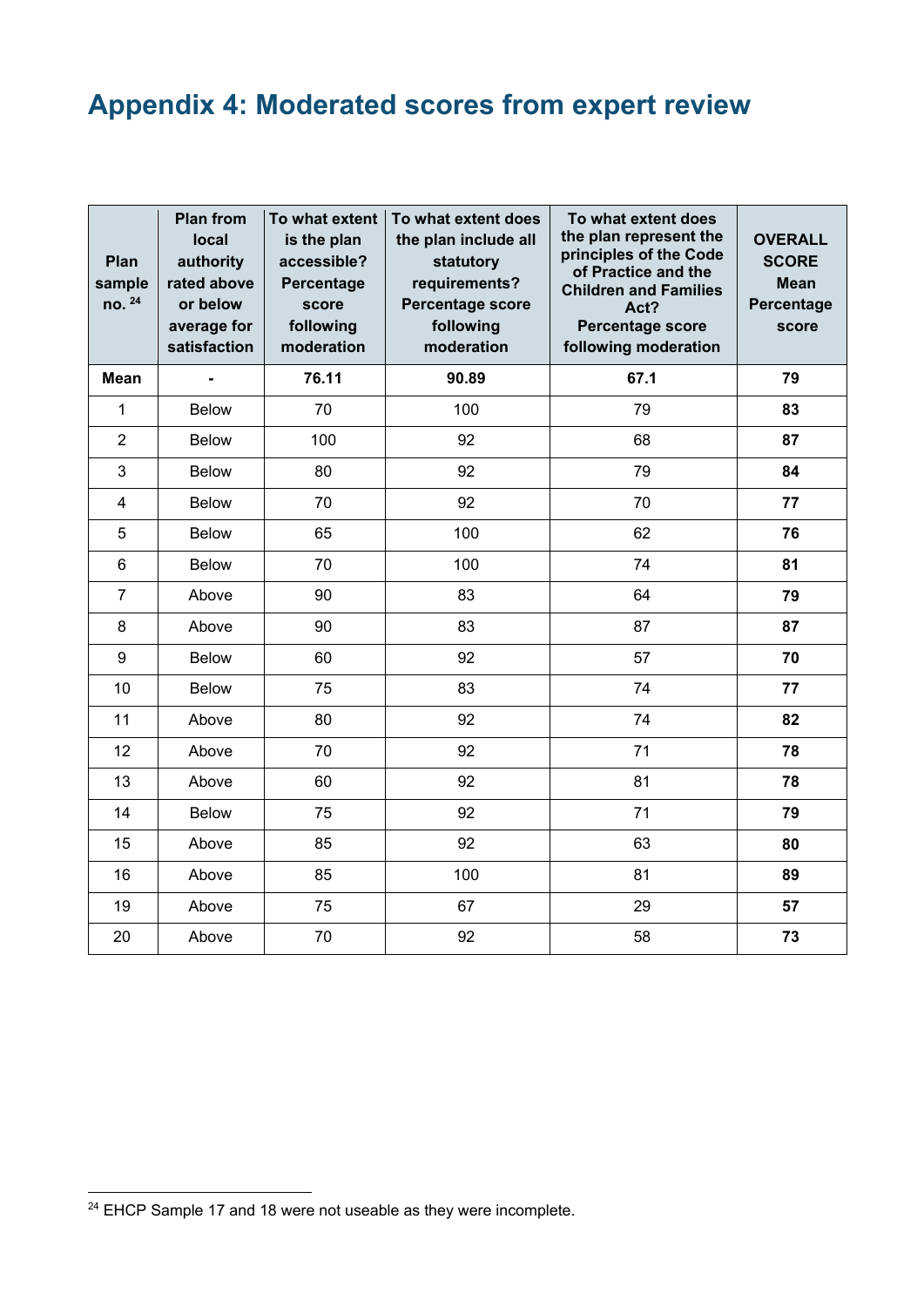## **Appendix 5: Results of the audit of statutory elements**

| Plan sample no.  | The views, interests and aspirations of<br>the child and his/her parents | The child's SEN | The child's health needs which are<br>related to their SEN | The child's social care needs which are<br>related to their SEN | The outcomes sought for the child are<br>specified | required by the child is specified and<br>The special educational provision<br>quantified | Any health provision reasonably required<br>by the learning difficulties or disabilities<br>which result in the child having SEN is<br>specified and quantified | Any social care provision which must be<br>made for a child under 18 <sup>25</sup> | Placement details | Personal Budget <sup>26</sup> | Advice and info. is present in the<br>appendices | There is a local authority signature and<br>date | statutory requirements? Percentage<br>Extent to which the plan includes all<br>Score following moderation | Percentage Score following moderation<br><b>TOTAL SCORE</b> |
|------------------|--------------------------------------------------------------------------|-----------------|------------------------------------------------------------|-----------------------------------------------------------------|----------------------------------------------------|-------------------------------------------------------------------------------------------|-----------------------------------------------------------------------------------------------------------------------------------------------------------------|------------------------------------------------------------------------------------|-------------------|-------------------------------|--------------------------------------------------|--------------------------------------------------|-----------------------------------------------------------------------------------------------------------|-------------------------------------------------------------|
| 1                | у                                                                        | у               | у                                                          | y                                                               | у                                                  | у                                                                                         | у                                                                                                                                                               | У                                                                                  | У                 | y                             | У                                                | У                                                | 100                                                                                                       | 83                                                          |
| $\mathbf 2$      | у                                                                        | у               | у                                                          | у                                                               | у                                                  | у                                                                                         | у                                                                                                                                                               | у                                                                                  | у                 | у                             | у                                                | n                                                | 92                                                                                                        | 87                                                          |
| 3                | у                                                                        | у               | у                                                          | у                                                               | у                                                  | У                                                                                         | у                                                                                                                                                               | У                                                                                  | у                 | у                             | У                                                | n                                                | 92                                                                                                        | 84                                                          |
| 4                | У                                                                        | у               | У                                                          | у                                                               | у                                                  | у                                                                                         | у                                                                                                                                                               | У                                                                                  | У                 | У                             | n                                                | у                                                | 92                                                                                                        | 77                                                          |
| 5                | у                                                                        | у               | у                                                          | у                                                               | у                                                  | у                                                                                         | у                                                                                                                                                               | у                                                                                  | у                 | у                             | у                                                | у                                                | 100                                                                                                       | 62                                                          |
| 6                | У                                                                        | у               | у                                                          | у                                                               | у                                                  | у                                                                                         | Υ                                                                                                                                                               | У                                                                                  | у                 | у                             | у                                                | у                                                | 100                                                                                                       | 79                                                          |
| $\overline{7}$   | У                                                                        | у               | у                                                          | n                                                               | у                                                  | у                                                                                         | Υ                                                                                                                                                               | У                                                                                  | У                 | n                             | у                                                | у                                                | 83                                                                                                        | 79                                                          |
| 8                | у                                                                        | У               | у                                                          | у                                                               | у                                                  | У                                                                                         | Υ                                                                                                                                                               | у                                                                                  | у                 | n                             | у                                                | n                                                | 83                                                                                                        | 87                                                          |
| $\boldsymbol{9}$ | у                                                                        | у               | у                                                          | у                                                               | у                                                  | у                                                                                         | $\mathsf{n}$                                                                                                                                                    | У                                                                                  | у                 | у                             | у                                                | у                                                | 92                                                                                                        | 70                                                          |
| 10               | У                                                                        | у               | у                                                          | у                                                               | y                                                  | у                                                                                         | Υ                                                                                                                                                               | У                                                                                  | у                 | у                             | n                                                | n                                                | 83                                                                                                        | 77                                                          |
| 11               | у                                                                        | у               | у                                                          | у                                                               | y                                                  | у                                                                                         | Υ                                                                                                                                                               | у                                                                                  | y                 | у                             | y                                                | n                                                | 92                                                                                                        | 82                                                          |
| 12               | y                                                                        | y               | у                                                          | y                                                               | y                                                  | y                                                                                         | y                                                                                                                                                               | у                                                                                  | у                 | y                             | n                                                | у                                                | 92                                                                                                        | 78                                                          |
| 13               | у                                                                        | y               | y                                                          | у                                                               | y                                                  | y                                                                                         | у                                                                                                                                                               | У                                                                                  | y                 | y                             | y                                                | n                                                | 92                                                                                                        | 78                                                          |
| 14               | <b>y</b>                                                                 | y               | y                                                          | y                                                               | y                                                  | y                                                                                         | y                                                                                                                                                               | y                                                                                  | n                 | y                             | y                                                | y                                                | 92                                                                                                        | 76                                                          |
| 15               | y                                                                        | y               | y                                                          | y                                                               | y                                                  | y                                                                                         | y                                                                                                                                                               | y                                                                                  | y                 | y                             | n                                                | y                                                | 92                                                                                                        | 77                                                          |
| 16               | y                                                                        | y               | y                                                          | y                                                               | y                                                  | y                                                                                         | y                                                                                                                                                               | y                                                                                  | y                 | y                             | y                                                | y                                                | 100                                                                                                       | 86                                                          |
| 19               | n                                                                        | n               | y                                                          | y                                                               | y                                                  | y                                                                                         | y                                                                                                                                                               | n                                                                                  | n                 | n                             | n                                                | n                                                | 67                                                                                                        | 57                                                          |
| 20               | y                                                                        | y               | y                                                          | y                                                               | y.                                                 | y                                                                                         | y                                                                                                                                                               | у                                                                                  | y                 | y                             | y                                                | n                                                | 92                                                                                                        | 73                                                          |

<sup>&</sup>lt;sup>25</sup> This is resulting from section 2 of the CSDPA (1970). Any other social care provision reasonably required by the learning difficulties or disabilities which result in the child or young person having SEN is specified and quantified

 $^{\mathrm{26}}$  Including arrangements for direct payment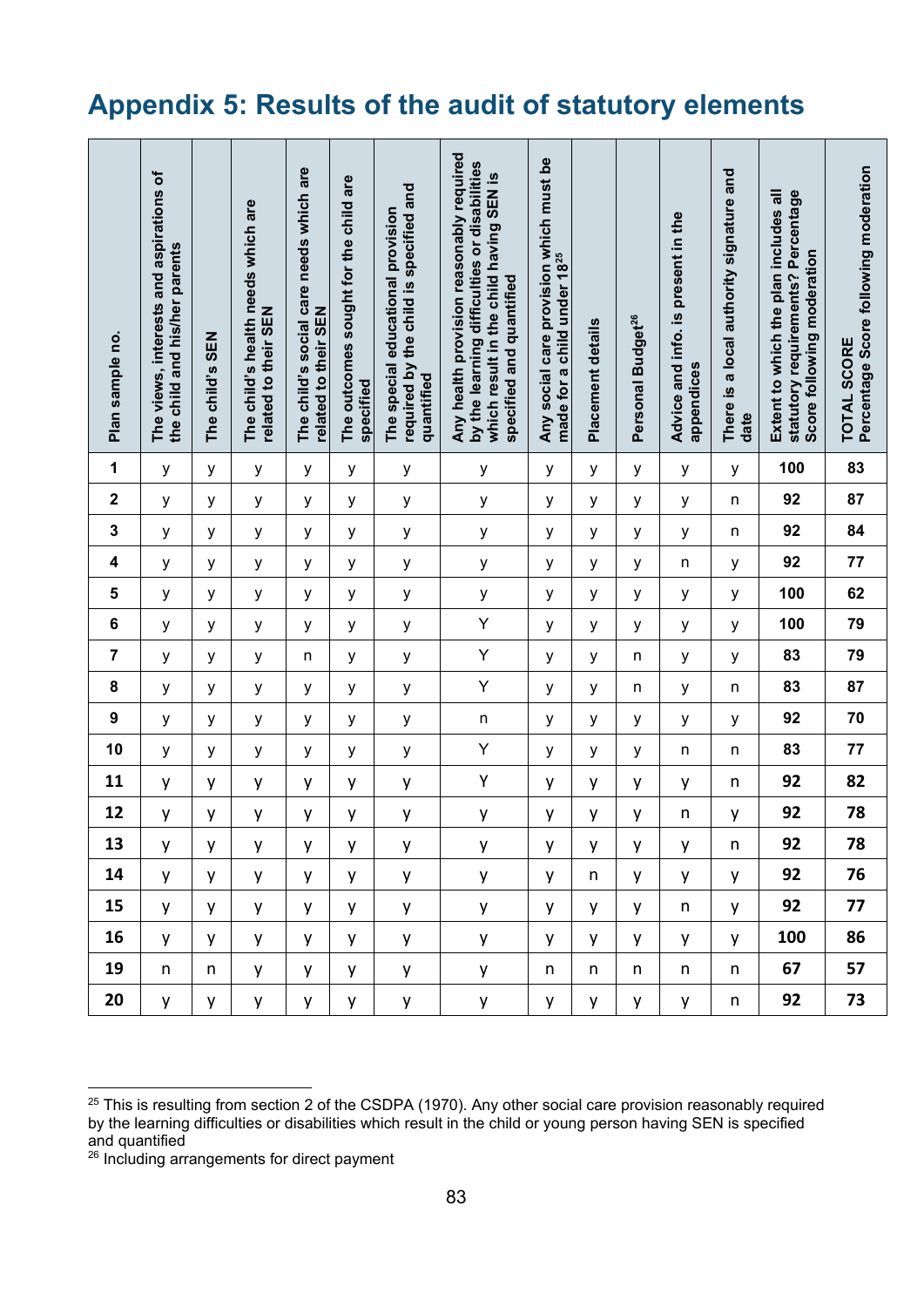# **Appendix 6: Moderated scores per item**

| Document Number (Derby) | There is evidence that the parent has contributed to the plan and<br>their views are reflected in it (Code of Practice, Para 9.2 | the plan and their views are reflected in it (Code of Practice, Para 9.2,<br>There is evidence that the child or young person has contributed to<br>9.22 | or young person's needs including positive descriptions of what the<br>There is evidence that the plan includes a full account of the child's<br>child or young person can do and has achieved (Code of Practice,<br>Para 9.2, 9.61) | The plan shows how education, health and care provision will be co-<br>ordinated to support the child or young person (Code of Practice,<br>Para 9.2, 9.61) | contribute to different outcomes (Code of Practice, Para 9.2, Para<br>The plan shows how the different types of provision (above)<br>9.61 | (specific, measurable, achievable, realistic, time- bound) (Code of<br>There is evidence that outcomes are specified and are SMART<br>Practice, Para 9.66) | health, independent living, community participation and employment<br>There is a focus on positive outcomes in the areas of education,<br>(Code of Practice, Para 9.64) | There is evidence that the plan is forward looking (e.g. in anticipating<br>and commissioning for important transition points including<br>adulthood) (Code of Practice. para 9.5)' | well as formal support from statutory agencies can help in achieving<br>The plan describes how informal (family and community) support as<br>approved aspirations (Code of practice, para 9.61) | A clear review date has been recorded on the plan and the review<br>process is explained (Code of practice, para 9.61) | To what extent does the plan represent the principles of the Code of<br>Practice and the Children and Families Act? | Percentage Score following moderation<br><b>TOTAL SCORE</b> |
|-------------------------|----------------------------------------------------------------------------------------------------------------------------------|----------------------------------------------------------------------------------------------------------------------------------------------------------|--------------------------------------------------------------------------------------------------------------------------------------------------------------------------------------------------------------------------------------|-------------------------------------------------------------------------------------------------------------------------------------------------------------|-------------------------------------------------------------------------------------------------------------------------------------------|------------------------------------------------------------------------------------------------------------------------------------------------------------|-------------------------------------------------------------------------------------------------------------------------------------------------------------------------|-------------------------------------------------------------------------------------------------------------------------------------------------------------------------------------|-------------------------------------------------------------------------------------------------------------------------------------------------------------------------------------------------|------------------------------------------------------------------------------------------------------------------------|---------------------------------------------------------------------------------------------------------------------|-------------------------------------------------------------|
| 1                       | 9                                                                                                                                | $\boldsymbol{7}$                                                                                                                                         | $\overline{7}$                                                                                                                                                                                                                       | $\boldsymbol{9}$                                                                                                                                            | 9                                                                                                                                         | $\boldsymbol{9}$                                                                                                                                           | 8                                                                                                                                                                       | 5                                                                                                                                                                                   | 6                                                                                                                                                                                               | 10                                                                                                                     | 79                                                                                                                  | 80                                                          |
| $\mathbf 2$             | $\boldsymbol{9}$                                                                                                                 | $\overline{7}$                                                                                                                                           | 8                                                                                                                                                                                                                                    | 8                                                                                                                                                           | $\overline{7}$                                                                                                                            | $\overline{7}$                                                                                                                                             | $\overline{7}$                                                                                                                                                          | 6                                                                                                                                                                                   | 5                                                                                                                                                                                               | 4                                                                                                                      | 59                                                                                                                  | 87                                                          |
| $\mathbf 3$             | 10                                                                                                                               | $\overline{7}$                                                                                                                                           | 8                                                                                                                                                                                                                                    | 8                                                                                                                                                           | $\overline{7}$                                                                                                                            | 8                                                                                                                                                          | 9                                                                                                                                                                       | 5                                                                                                                                                                                   | $\overline{7}$                                                                                                                                                                                  | 10                                                                                                                     | 79                                                                                                                  | 84                                                          |
| 4                       | 10                                                                                                                               | $\boldsymbol{7}$                                                                                                                                         | 6                                                                                                                                                                                                                                    | $\overline{\mathcal{I}}$                                                                                                                                    | $\overline{7}$                                                                                                                            | 8                                                                                                                                                          | 8                                                                                                                                                                       | 6                                                                                                                                                                                   | 6                                                                                                                                                                                               | 5                                                                                                                      | 70                                                                                                                  | 77                                                          |
| $\sqrt{5}$              | $\overline{7}$                                                                                                                   | 5                                                                                                                                                        | 5                                                                                                                                                                                                                                    | $\overline{7}$                                                                                                                                              | $\overline{7}$                                                                                                                            | $\overline{7}$                                                                                                                                             | $\overline{7}$                                                                                                                                                          | 5                                                                                                                                                                                   | 6                                                                                                                                                                                               | 6                                                                                                                      | 65                                                                                                                  | 83                                                          |
| $\bf 6$                 | 10                                                                                                                               | $\boldsymbol{7}$                                                                                                                                         | 9                                                                                                                                                                                                                                    | 10                                                                                                                                                          | $\,6$                                                                                                                                     | 6                                                                                                                                                          | $\boldsymbol{7}$                                                                                                                                                        | 6                                                                                                                                                                                   | 5                                                                                                                                                                                               | 8                                                                                                                      | 74                                                                                                                  | 81                                                          |
| $\overline{\mathbf{7}}$ | $\boldsymbol{7}$                                                                                                                 | 8                                                                                                                                                        | 9                                                                                                                                                                                                                                    | $\overline{\mathbf{4}}$                                                                                                                                     | $\boldsymbol{7}$                                                                                                                          | 8                                                                                                                                                          | 6                                                                                                                                                                       | $\boldsymbol{2}$                                                                                                                                                                    | 6                                                                                                                                                                                               | 7                                                                                                                      | 64                                                                                                                  | 79                                                          |
| 8                       | 8                                                                                                                                | 8                                                                                                                                                        | 9                                                                                                                                                                                                                                    | 10                                                                                                                                                          | 9                                                                                                                                         | 10                                                                                                                                                         | $\overline{9}$                                                                                                                                                          | 9                                                                                                                                                                                   | 8                                                                                                                                                                                               | $\overline{7}$                                                                                                         | 87                                                                                                                  | 87                                                          |
| 9                       | $\overline{7}$                                                                                                                   | 8                                                                                                                                                        | 4                                                                                                                                                                                                                                    | 6                                                                                                                                                           | 5                                                                                                                                         | 8                                                                                                                                                          | 5                                                                                                                                                                       | $\overline{7}$                                                                                                                                                                      | 7                                                                                                                                                                                               | $\mathbf 0$                                                                                                            | 57                                                                                                                  | 70                                                          |
| 10                      | 8                                                                                                                                | 8                                                                                                                                                        | 8                                                                                                                                                                                                                                    | $\overline{7}$                                                                                                                                              | $\overline{7}$                                                                                                                            | $\overline{7}$                                                                                                                                             | 8                                                                                                                                                                       | $\overline{7}$                                                                                                                                                                      | $\overline{7}$                                                                                                                                                                                  | $\overline{7}$                                                                                                         | 74                                                                                                                  | 77                                                          |
| 11                      | 9                                                                                                                                | 9                                                                                                                                                        | 10 <sup>°</sup>                                                                                                                                                                                                                      | $\overline{7}$                                                                                                                                              | 5                                                                                                                                         | $\overline{7}$                                                                                                                                             | 8                                                                                                                                                                       | $\overline{7}$                                                                                                                                                                      | $\overline{7}$                                                                                                                                                                                  | 5                                                                                                                      | 74                                                                                                                  | 82                                                          |
| 12                      | 8                                                                                                                                | $\overline{7}$                                                                                                                                           | 8                                                                                                                                                                                                                                    | 5                                                                                                                                                           | 9                                                                                                                                         | $\overline{7}$                                                                                                                                             | 6                                                                                                                                                                       | 8                                                                                                                                                                                   | 6                                                                                                                                                                                               | $\overline{7}$                                                                                                         | 63                                                                                                                  | 75                                                          |
| 13                      | $\overline{7}$                                                                                                                   | $\overline{7}$                                                                                                                                           | 8                                                                                                                                                                                                                                    | 8                                                                                                                                                           | $\boldsymbol{9}$                                                                                                                          | 9                                                                                                                                                          | 8                                                                                                                                                                       | $\overline{7}$                                                                                                                                                                      | 8                                                                                                                                                                                               | 10                                                                                                                     | 81                                                                                                                  | 78                                                          |
| 14                      | 9                                                                                                                                | $\overline{7}$                                                                                                                                           | $9\,$                                                                                                                                                                                                                                | $\overline{7}$                                                                                                                                              | $\overline{7}$                                                                                                                            | $\overline{7}$                                                                                                                                             | $\overline{7}$                                                                                                                                                          | $\overline{7}$                                                                                                                                                                      | $6\phantom{a}$                                                                                                                                                                                  | 5                                                                                                                      | 71                                                                                                                  | 76                                                          |
| 15                      | $\overline{7}$                                                                                                                   | $\overline{7}$                                                                                                                                           | $\overline{7}$                                                                                                                                                                                                                       | 8                                                                                                                                                           | 6                                                                                                                                         | $\overline{7}$                                                                                                                                             | 8                                                                                                                                                                       | $\overline{4}$                                                                                                                                                                      | 5                                                                                                                                                                                               | 10                                                                                                                     | 63                                                                                                                  | 77                                                          |
| 16                      | 10                                                                                                                               | 10                                                                                                                                                       | 8                                                                                                                                                                                                                                    | 5                                                                                                                                                           | 9                                                                                                                                         | $\overline{7}$                                                                                                                                             | 10                                                                                                                                                                      | $\overline{7}$                                                                                                                                                                      | 5                                                                                                                                                                                               | 10                                                                                                                     | 74                                                                                                                  | 86                                                          |
| 19                      | $\mathbf 0$                                                                                                                      | 0                                                                                                                                                        | 6                                                                                                                                                                                                                                    | $\overline{2}$                                                                                                                                              | 4                                                                                                                                         | $\overline{2}$                                                                                                                                             | 6                                                                                                                                                                       | $\overline{7}$                                                                                                                                                                      | $\overline{2}$                                                                                                                                                                                  | 0                                                                                                                      | 29                                                                                                                  | 57                                                          |
| 20                      | 8                                                                                                                                | 4                                                                                                                                                        | $\mathbf 5$                                                                                                                                                                                                                          | 8                                                                                                                                                           | $\overline{7}$                                                                                                                            | 4                                                                                                                                                          | 6                                                                                                                                                                       | $\mathbf 0$                                                                                                                                                                         | 6                                                                                                                                                                                               | 10                                                                                                                     | 58                                                                                                                  | 73                                                          |